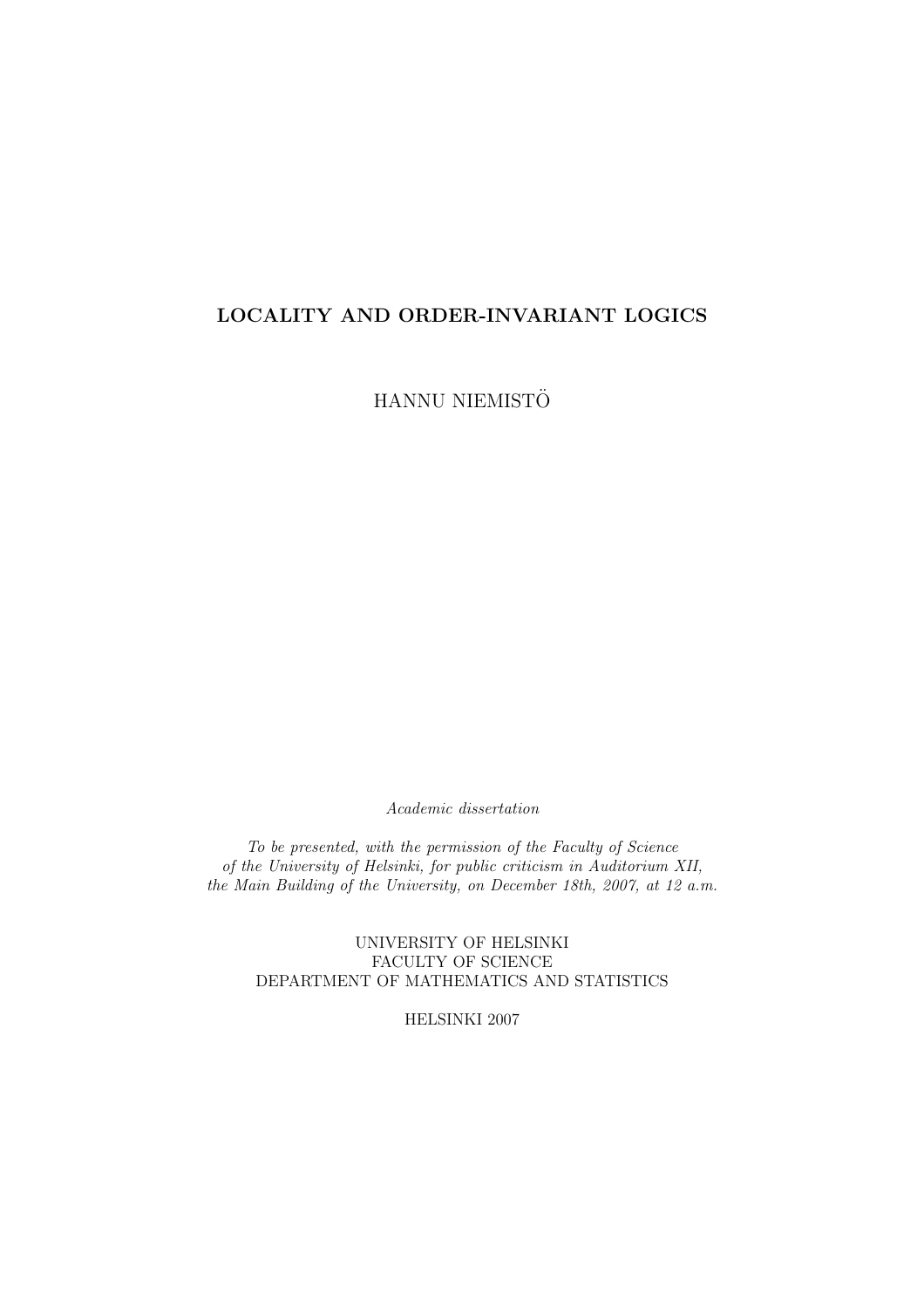ISBN 978-952-92-3094-5 (paperback) ISBN 978-952-10-4428-1 (PDF)

HELSINKI UNIVERSITY PRINTING HOUSE HELSINKI 2007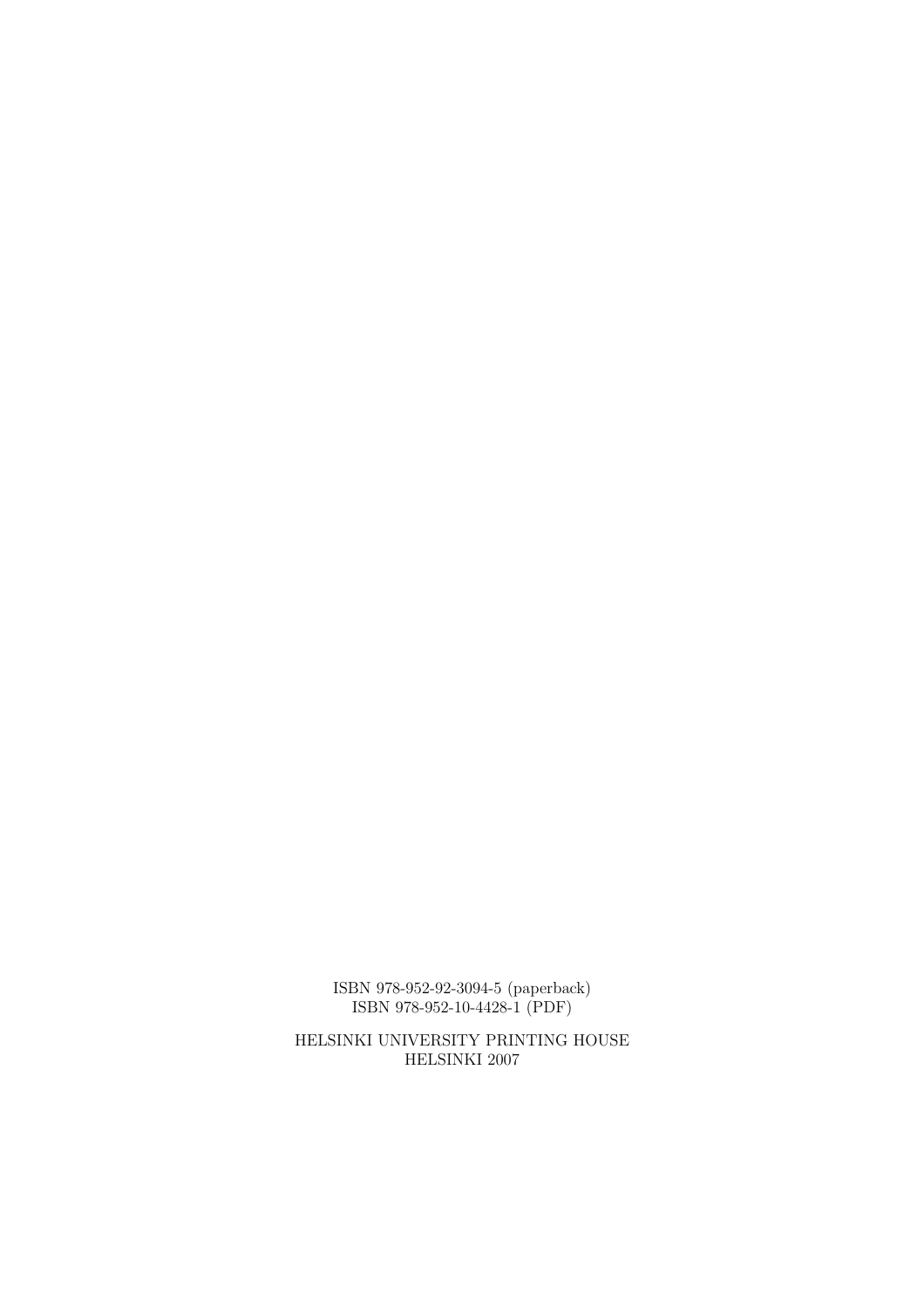#### **ACKNOWLEDGEMENTS**

I wish to express my deepest gratitude to my supervisor Docent Kerkko Luosto for his guidance and support during my doctoral studies and for stimulating lectures that made me interested in logic. I am also grateful to Professor Lauri Hella for reading my manuscripts and making valuable suggestions for improvements and further study. Their and Professor Anuj Dawar's comments improved the thesis greatly.

For financial support I thank the graduate school MALJA and the Department of Mathematics and Statistics of the University of Helsinki.

The logic group of Helsinki has a been great working environment and Finite Model Theory seminar very fruitful. Many of the ideas explored here have been born during the discussions after the seminar talks. I would like to thank my friends and colleagues at the Department of Mathematics and Statistics, in particular Juha Kontinen for inspiring discussions and collaboration as well as Kalle Böss, Anssi Lahtinen and Ryan Siders.

Finally, I wish to thank my parents for their encouragement and support.

Helsinki, November 2007

Hannu Niemistö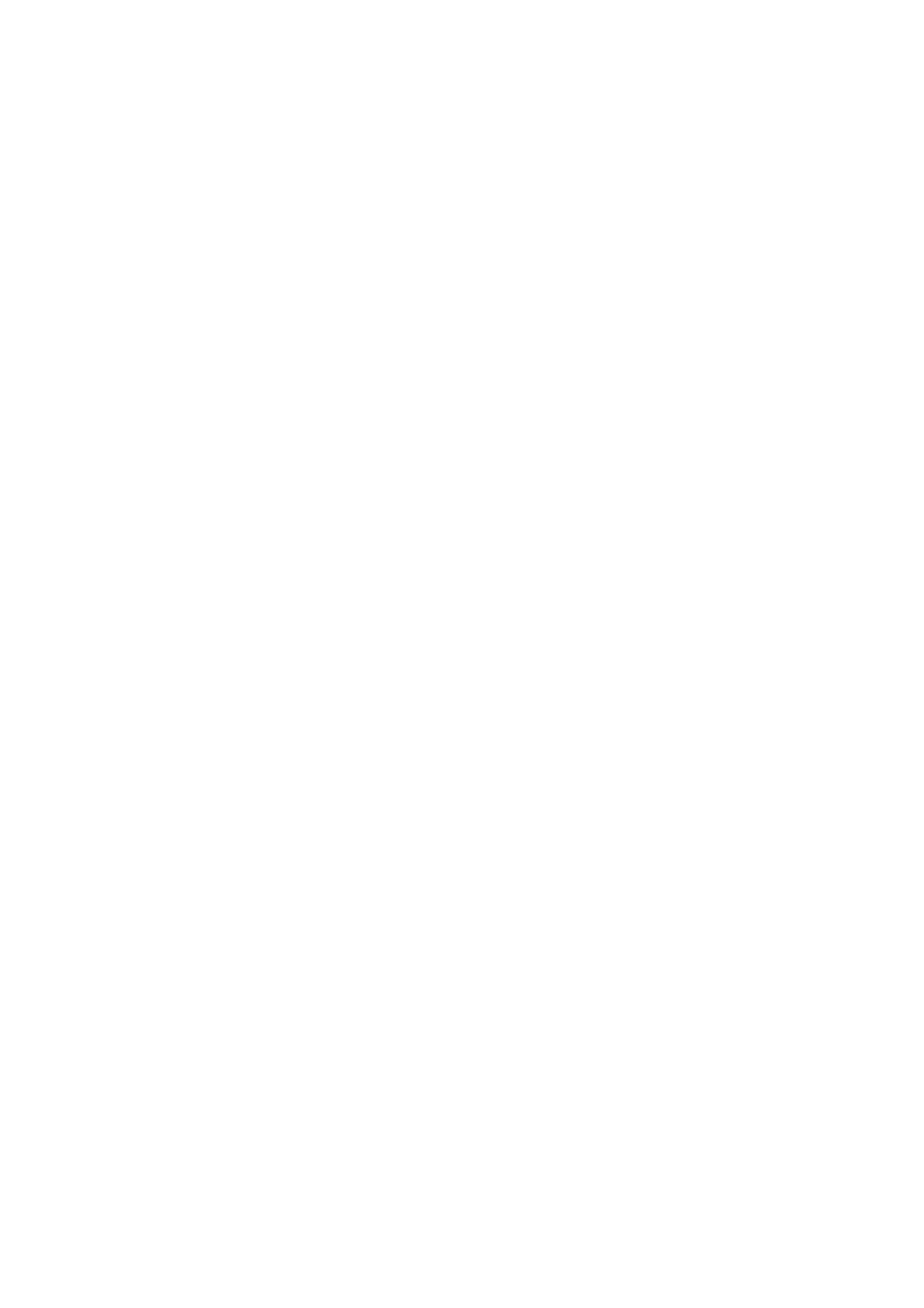## **CONTENTS**

| 1.                                   | Introduction                                                                                                   | $\overline{7}$ |  |
|--------------------------------------|----------------------------------------------------------------------------------------------------------------|----------------|--|
| 2.                                   | Foundations                                                                                                    | 9              |  |
| 2.1.                                 | General notations                                                                                              | 9              |  |
| 2.2.                                 | <b>Structures</b>                                                                                              | $\overline{9}$ |  |
| 2.3.                                 | Logics                                                                                                         | 11             |  |
| 2.4.                                 | Composition of formulas and logics                                                                             | 12             |  |
| 2.5.                                 | Specific logics                                                                                                | 14             |  |
| 2.6.                                 | Equivalence relations and types                                                                                | 14             |  |
| 2.7.                                 | Characterizing equivalence relations with games                                                                | 15             |  |
| 2.8.                                 | Regularity                                                                                                     | 16             |  |
| 3.                                   | Locality                                                                                                       | 17             |  |
|                                      | 3.1.<br>Gaifman graph                                                                                          | 17             |  |
|                                      | 3.2. Strong Gaifman-locality                                                                                   | 17             |  |
|                                      | 3.3. Hanf-like locality                                                                                        | 19             |  |
| 3.4.                                 | Neighborhoods and bijective game                                                                               | 23             |  |
| Locality and uniform reduction<br>4. |                                                                                                                |                |  |
|                                      | 4.1.<br>Uniform reduction                                                                                      | 27             |  |
|                                      | 4.2.<br>A characterization of weak uniform reduction                                                           | 30             |  |
|                                      | 4.3.<br>Hanf-locality and uniform reduction                                                                    | 31             |  |
| 4.4.                                 | A regular Hanf-local logic $\mathcal L$ such that $\mathcal L \circ \mathrm{QF}_{\infty}$ is not Gaifman-local | 35             |  |
| 5.                                   | Gaifman-locality                                                                                               | 39             |  |
| 5.1.                                 | A characterization of Gaifman-locality                                                                         | 39             |  |
| 5.2.                                 | Composition properties of Gaifman-locality                                                                     | 42             |  |
| 5.3.                                 | Grids                                                                                                          | 43             |  |
| 5.4.                                 | Gaifman locality on grids                                                                                      | 45             |  |
| 5.5.                                 | Non-locality of $Q$ on grids                                                                                   | 47             |  |
| 6.                                   | Order-invariant logics                                                                                         | 54             |  |
|                                      | 6.1.<br>Invariant logics                                                                                       | 54             |  |
|                                      | 6.2.<br>Order-invariant first-order logic is hierarchical                                                      | 58             |  |
| 6.3.                                 | Counting                                                                                                       | 60             |  |
| 6.4.                                 | Locality of $\mathrm{FO}_\leq(D_k)$                                                                            | 64             |  |
| 6.5.                                 | Ribbons                                                                                                        | 66             |  |
| 6.6.                                 | Locality proofs                                                                                                | 71             |  |
| 7.<br><b>Trees</b>                   |                                                                                                                | 76             |  |
| 7.1.                                 | Hanf-locality                                                                                                  | 77             |  |
| 7.2.                                 | $FO(D_k)$ -Hanf -locality                                                                                      | 81             |  |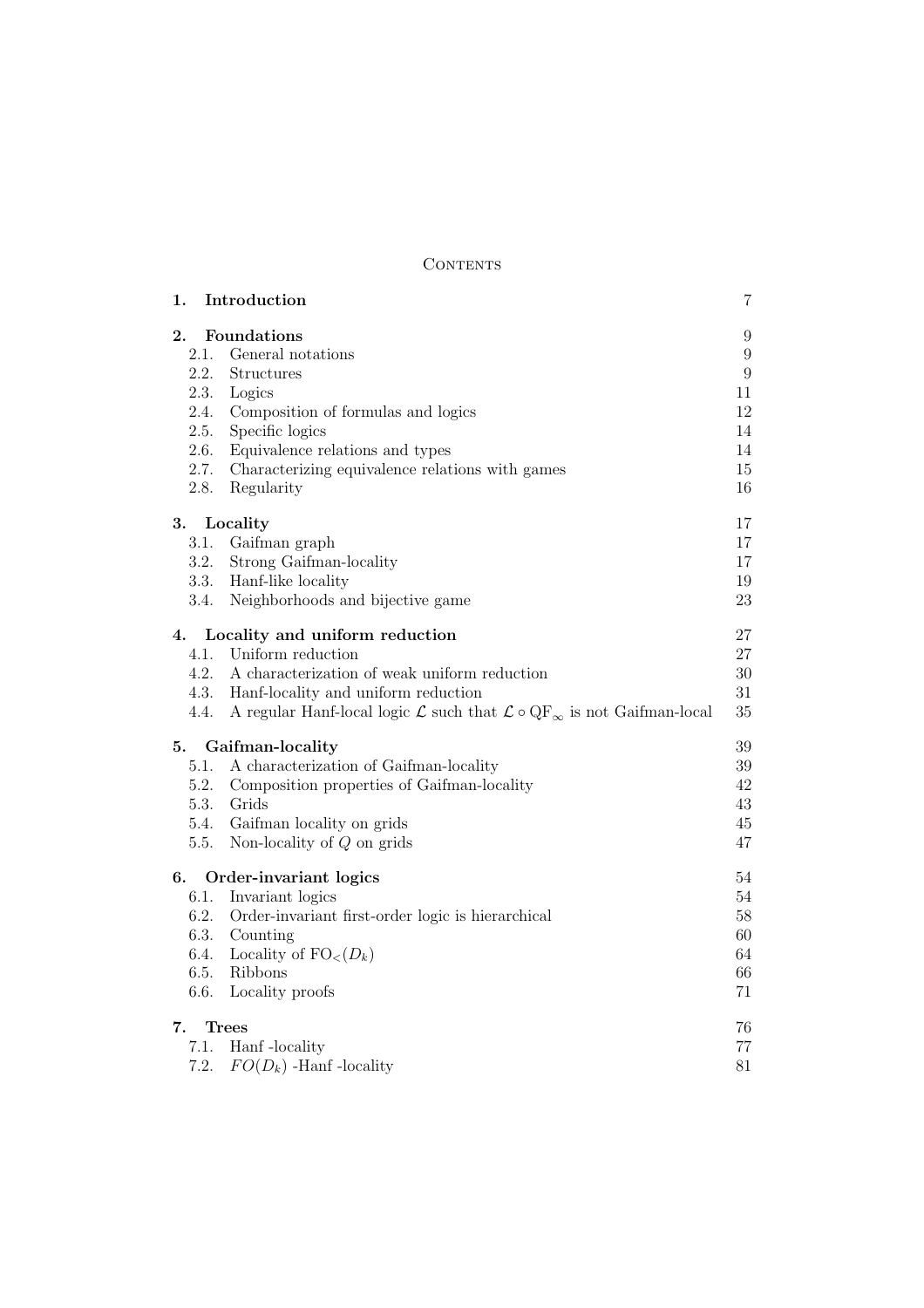|            | 7.3. Threshold Hanf-locality<br>7.4. Trees and $\mathrm{FO}_\leq(D_k)$ | 85.<br>90. |
|------------|------------------------------------------------------------------------|------------|
| References |                                                                        |            |

6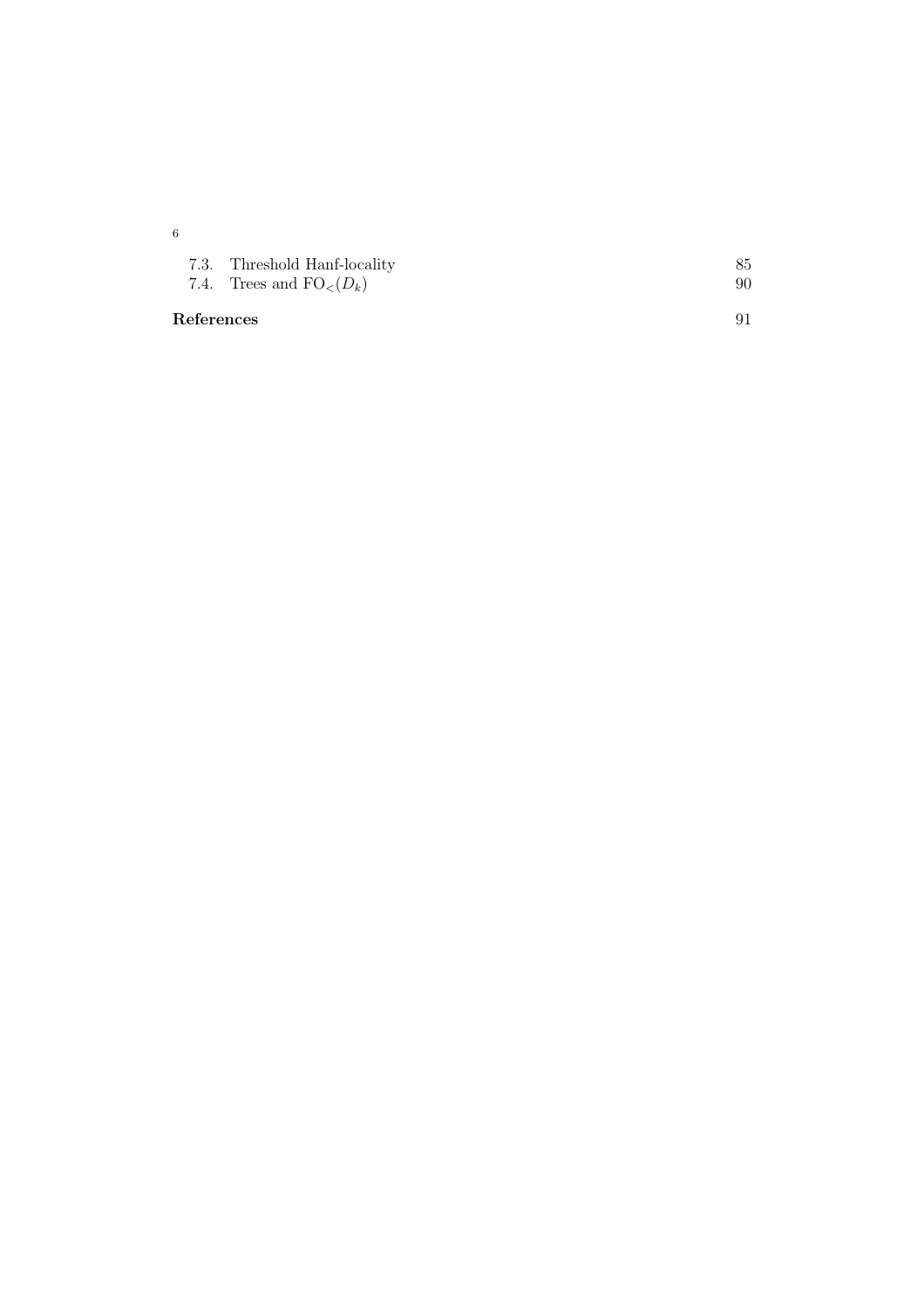## 1. INTRODUCTION

A typical problem in finite model theory is to determine if two logics have the same expressive power. To prove that one of the logics is more expressive, by definition, it has to be shown that there is a query that one of the logics can express which the other cannot.

Showing that a query is expressible is usually straightforward, one has to give only a sentence and prove that it expresses the query, although sometimes finding the sentence may be non-trivial. Much of the machinery of finite model theory has been developed for proving the opposite, that the query is not expressible.

The most direct approach to prove non-expressivity is to construct a sequence of pairs of structures, such that the query considered separates the structures in every pair, but any sentence of the logic fails to separate the structures in some pair. Instead of considering single sentences, some kind of notion of complexity of sentence is usually defined, which gives an equivalence relation "no sentence of certain complexity can separate the structures".

The standard notion of complexity for extensions of first-order logic with generalized quantifiers is the quantifier-rank of the sentence. The equivalence relation given by this notion can be characterized by two-player games parameterized by pairs of structures, where one of the players has a winning strategy if the structures are equivalent. The moves of the game correspond to the choice of the interpretations of the variables bound by quantifiers. For many important logics, the generic game characterization can be simplified.

While the game characterizations give a general framework for non-expressivity proofs, finding and describing a winning strategy of the game is often laborious even in the case of first-order logic. Therefore there has been a motivation to find tools that would simplify the proofs. Locality can be seen as such a tool. From the point of view of logical games, the idea is that elements of the structure that are in some sense near each other are dependent on each other and we have to consider their relationship, while the game strategy near the elements with a great distance separating them may be designed independently. If the logic admits this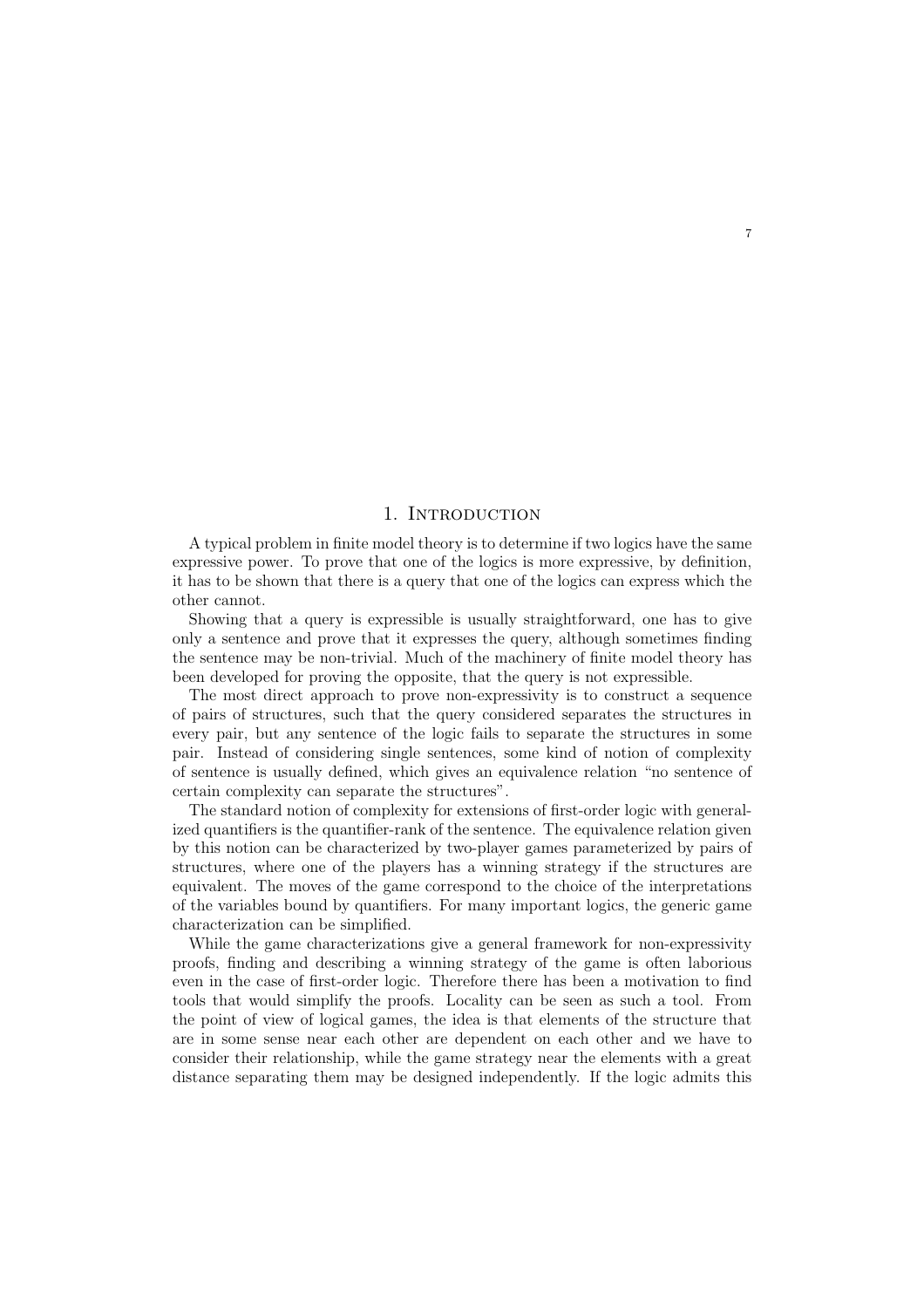kind of strategy, i.e., it is local, then we can usually give a sufficient condition for the equivalence of the structures by using only local information about the structures.

The idea of locality first occurred in different forms in Hanf's [Han65] and Gaifman's theorems [Gai82], both of which can be applied also in the context of infinite model theory. The first gives a sufficient condition for first-order equivalence of structures up to given quantifier rank in terms of neighborhood types occurring in the structures. The second theorem gives a normal form for first-order formulas such that quantifications in the subformulas are bounded to neighborhoods of fixed elements. These theorems were generalized as abstract properties by Hella, Libkin and Nurmonen [HLN99] and used for example to prove inexpressibility results of certain database query languages [HLNW01].

Locality is usually considered as a property of a single query. From this point of view, it seems fragile: for example a local query on graphs may become non-local, if we complement every graph in the query, although intuitively complementation should not change the complexity of the query.

In this thesis, locality is studied as a property of a logic satisfying various regularity properties, most important case being the extensions of first-order logic with generalized quantifiers. We begin in Section 3 with the question, when a quantifier gives rise to a local logic. Clearly, the query corresponding to the quantifier has to stay local under quantifier-free interpretations. This is however not enough. We give in the section two sufficient criteria: either locality has to be preserved under infinitary quantifier-free interpretations or the query has to admit a decomposition resembling the normal form of Gaifman's theorem. At the end of Section 3 we show how infinite counting logic relates to the concepts.

Section 4 considers the relation of uniform reduction to the criteria developed in the previous section and we see also that there are logics that are local without satisfying the first condition. This means in particular that there does not exist a greatest local extension of first-order logic with generalized quantifiers.

An order-invariant logic is a logic whose sentences may use a built-in linear order on structures but the truth of the sentence must not depend on the linear order chosen. The definition is motivated by the fact that order-invariant extensions of logics that capture complexity classes only on ordered structures, capture them strongly, i.e, on all structures. We show in Section 6 that the logics can also be defined quite naturally as maximal extensions of a certain logic such that the extension does not increase the expressive power of the logic on a given class of structures, in the case of order-invariant logics, on the class of ordered structures.

The starting point for the material in Section 5 and the rest of the thesis was the question by Luc Segoufin about the expressive power of order-invariant first-order logic on finite trees. The question was answered independently in [Nie05] and two subsequent papers [BS05a] and [BS05b]. In both proofs, first-order logic (possibly with counting modulo quantifiers) is characterized on trees using a set of necessary and sufficient conditions.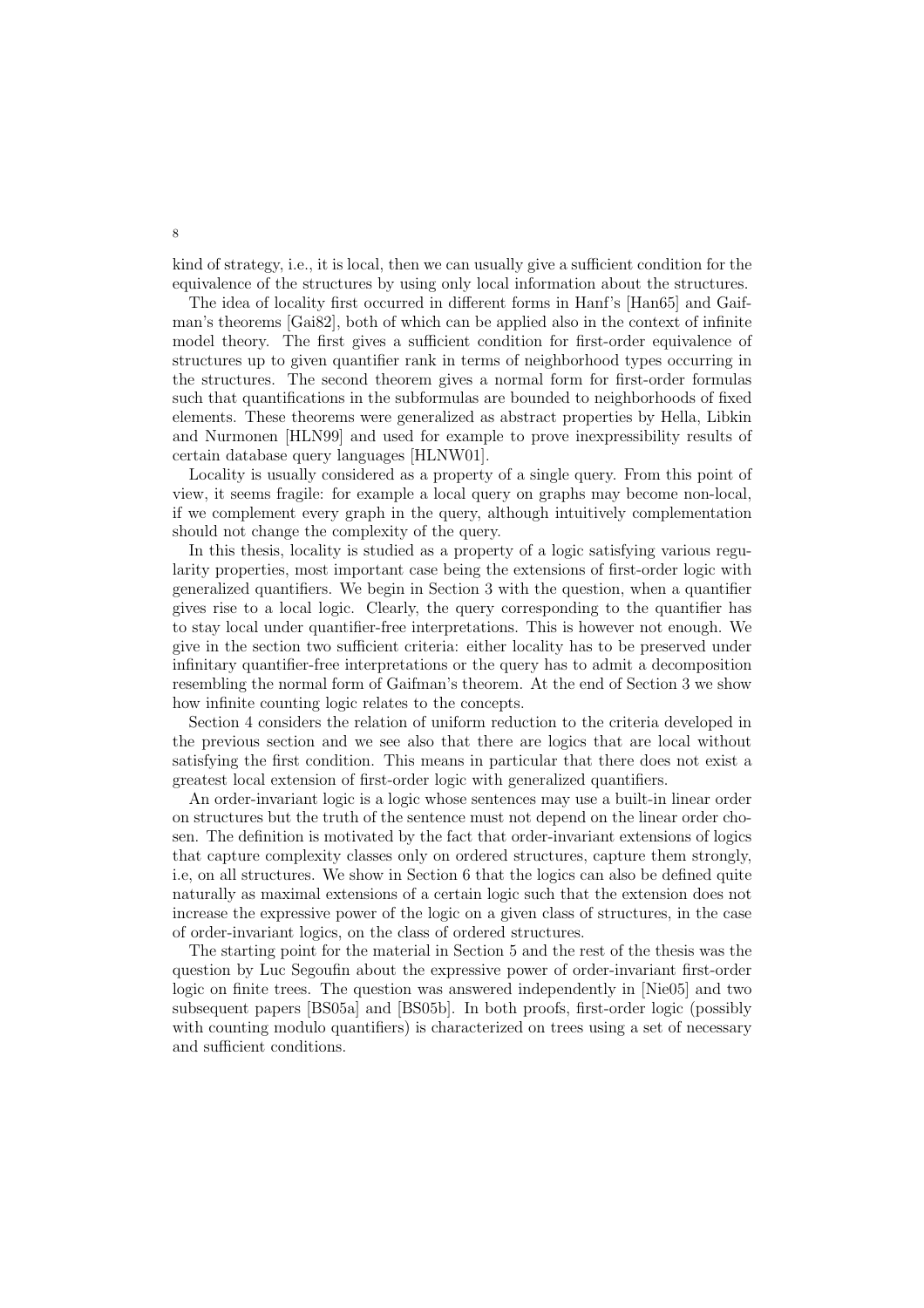An important intermediate result of the former proof, which will be presented in Section 7, was that Gaifman-locality implies Hanf-locality on trees assuming that the logic is sufficiently regular. This leads to the question, how generally this happens.

The main result of Section 5 is that first-order logic can be extended with generalized quantifiers so that it remains Gaifman-local but loses Hanf-locality. The example given works on graphs with bounded genus and degree. Before giving the example, Gaifman-locality is characterized by a definition that resembles Hanflocality. This allows also to define a natural hierarchy of locality notions between Gaifman- and Hanf-locality such that every level of the hierarchy contains an extension of first-order logic.

Order-invariant logics are the subject of Section 6. After recalling some properties of order-invariant logics, we show that order-invariant first-order logic is not definable on any level of the quantifier hierarchy. We turn then our attention to locality of order-invariant logics.

By the result of Grohe and Schwentick [GS00], order-invariant first-order logic is Gaifman-local. We show first that no order-invariant proper extension of first-order logic with relativized unary quantifiers is Gaifman-local, however order-invariant extensions with counting modulo quantifiers satisfy weaker versions of Gaifmanlocality. As pointed out in [BS05b], Gaifman-locality is not a necessary condition for the expressive power of a logic to collapse to first-order logic on trees, although the logic clearly has to be Gaifman-local on trees. We show that a weak version of Gaifman-locality is enough to give Hanf-locality on trees which implies that orderinvariant extension of first-order logic with counting modulo k quantifier  $\mathrm{FO}_{\leq}(D_k)$ collapses to the corresponding logic  $FO(D_k)$  without order, if k is odd. If k is even, we show that the order-invariant logic has greater expressive power on trees.

#### 2. FOUNDATIONS

2.1. **General notations.** A sequence  $(a_0, \ldots, a_{k-1})$  is abbreviated as  $\overline{a}$  when its length is clear from the context. We drop often commas and parenthesis when speaking about sequencens and may also write  $a_0 \ldots a_{k-1}$ . If  $\bar{a}$  is a k-sequence,  $[\overline{a}] = \{a_0, \ldots, a_{k-1}\}.$  If f is a function  $A \to B$  and  $\overline{a} \in A^k$ , then  $(f(a_0), \ldots, f(a_{k-1}))$ is abbreviated as  $f(\overline{a})$ , and if  $X \subseteq A^k$ , then  $f(X) = \{f(\overline{a}) \mid \overline{a} \in X\}$ . The concatenation of two sequences  $\bar{a}$  and  $\bar{b}$  is denoted by  $\bar{a}\bar{b}$ . Given a set X, we use the convention  $X^0 = 1 = \{0\} = \{\emptyset\}.$ 

We use quite extensively the convention that the free variables at the right side of the set comprehension  $\{\ldots | \ldots \}$  are quantified existentially.

2.2. **Structures.** A vocabulary  $\tau$  is a set of relation and constant symbols. Denote the set of all relation symbols of  $\tau$  by Rel( $\tau$ ) and the set of all constant symbols of  $\tau$  by Con( $\tau$ ). We assume the following convention throughout the thesis.

**Convention 2.1.** The set Con( $\tau$ ) is always finite. Rel( $\tau$ ) may be infinite.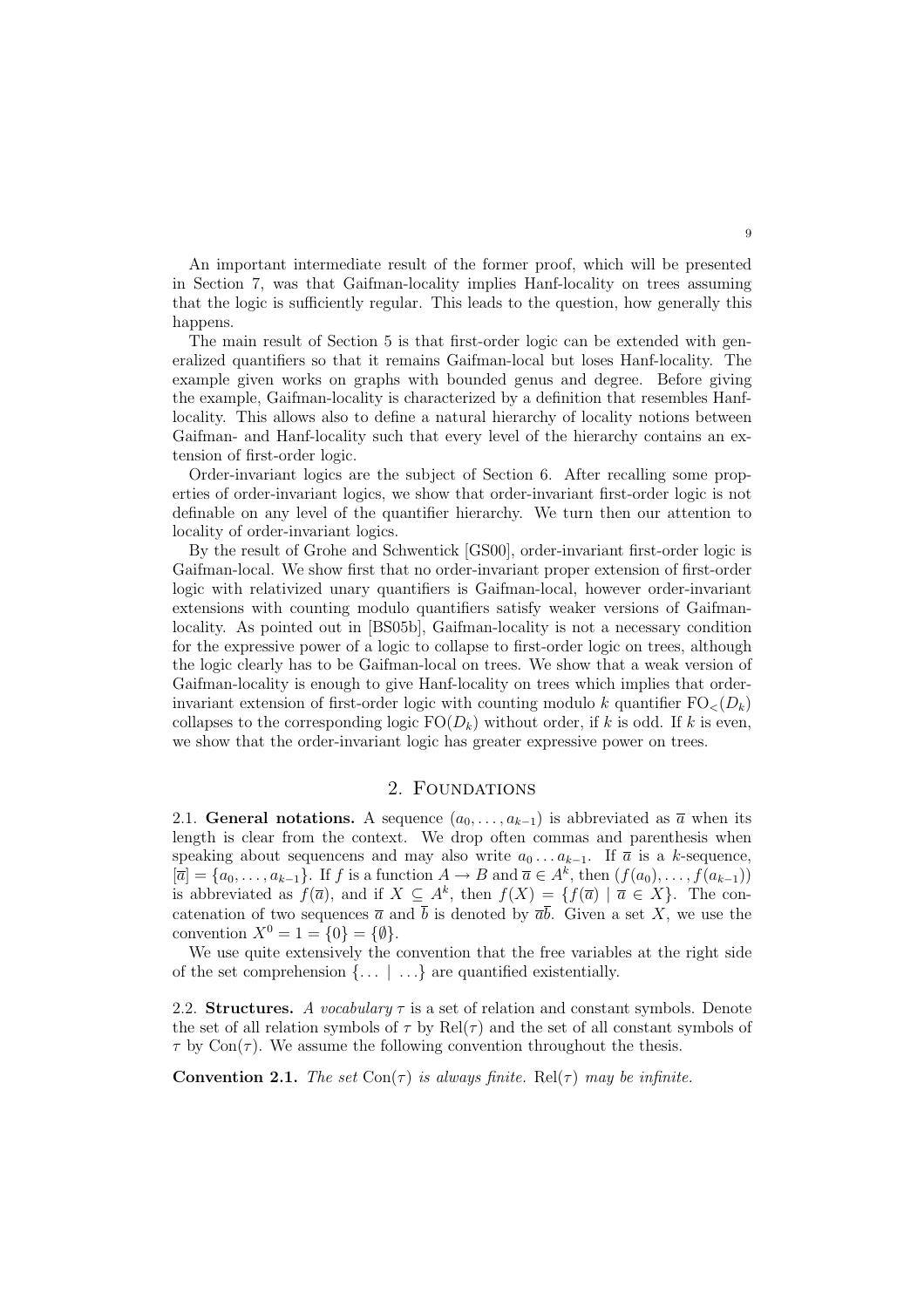Because we allow infinitely many unary relation symbols, the convention only prohibits constructions where we would need formulas with infinitely many free variables. These are seldom useful in finite model theory.

Relation symbols are usually written in upper-case letters and constant symbols in lower case. We associate each relation symbol R with a natural number  $ar(R)$ called the arity of the symbol. Also 0-ary relation symbols are allowed and called proposition symbols.

A  $\tau$ -structure  $\mathfrak A$  is a pair  $(A, \rho)$ , where A is a non-empty set called the *domain* Dom( $\mathfrak{A}$ ) of the structure and  $\rho$  is a function mapping each symbol R of  $\tau$  to its interpretation  $R^{\mathfrak{A}} = \rho(R)$ . If R is a relation symbol, its interpretation in  $\mathfrak{A}$  is a relation  $R^{\mathfrak{A}} \subseteq \text{Dom}(\mathfrak{A})^{\text{ar}(R)}$  and if c is a constant symbol, its interpretation in  $\mathfrak A$  is a constant  $c^{\mathfrak A} \in \text{Dom}(\mathfrak A)$ . Note, that if R is a proposition symbol, by the convention we have,  $R^{\mathfrak{A}} \in \mathcal{P}(\text{Dom}(\mathfrak{A})^0) = \{0, 1\}$ . A partial  $\tau$ -structure is defined like a structure, but all constant symbols need not have an interpretation.

A structure is finite if its domain is finite. We denote the class of all finite  $\tau$ structures by  $Mod(τ)$ . All structures in the thesis will be finite without further mention, although some definitions and results may be valid also on infinite structures.

Two partial  $\tau$ -structures 24 and 28 are *isomorphic*, 24  $\cong$  28, if there exists a bijection  $\alpha: Dom(\mathfrak{A}) \to Dom(\mathfrak{B})$  such that for all relation symbols  $R \in \tau$ ,  $R^{\mathfrak{B}} =$  $\alpha(R^{\mathfrak{A}})$ , for all proposition symbols  $S \in \tau$ ,  $S^{\mathfrak{B}} = S^{\mathfrak{A}}$  and for all constant symbols  $c \in \tau$ , either  $c^{\mathfrak{B}} = \alpha(c^{\mathfrak{A}})$  or both  $c^{\mathfrak{B}}$  and  $c^{\mathfrak{A}}$  are undefined. Although  $Mod(\tau)$  is a proper class, Mod( $\tau$ )/≅ is countable, when  $\tau$  is finite, and of size  $2^{|\tau|}$  if  $\tau$  is infinite.

If  $\alpha$ :  $\tau \rightarrow \tau'$  is a function preserving types and arities of the symbols,  $\alpha$  induces a function  $I_\alpha$ :  $Mod(\tau') \to Mod(\tau)$  such that for each  $\mathfrak{A} \in Mod(\tau')$ ,  $Dom(I_\alpha(\mathfrak{A})) =$ Dom(20) and for each  $R \in \tau$ ,  $R^{I_{\alpha}(20)} = \alpha(R)^{20}$ . In the special case, where  $\alpha$  is an inclusion  $\tau \subset \tau'$ , we denote  $I_{\alpha}(\mathfrak{A})$  by  $\mathfrak{A} \upharpoonright \tau$ .

Assume  $\tau$  and  $\tau' = \{R_0, \ldots, R_{n-1}\}\$  are disjoint vocabularies. If  $\mathfrak A$  is a partial  $\tau$ structure,  $(\mathfrak{A}, E_0/R_0, \ldots, E_{n-1}/R_{n-1})$  denotes the partial  $\tau \cup \tau'$ -structure  $\mathfrak{B}$ , whose domain is Dom( $\mathfrak{A}$ ),  $\mathfrak{B} \restriction \tau = \mathfrak{A}$  and  $R_i^{\mathfrak{B}} = E_i$ . We call the new structure an expansion of  $\mathfrak{A}$ . If  $\overline{x} = x_0 \dots x_{n-1}$  is a sequence of constant symbols, and  $\overline{a} \in$ Dom( $\mathfrak{A})^n$ , we write  $(\mathfrak{A}, \overline{a}/\overline{x})$  to abbreviate  $(\mathfrak{A}, a_0/x_0, \ldots, a_{n-1}/x_{n-1})$ . If X is a set,  $(X, E_0/R_0, \ldots, E_{n-1}/R_{n-1})$  denotes the structure we get by expanding a  $\emptyset$ -structure of domain X.

If  $\mathfrak A$  is a partial  $\tau$ -structure and  $X \subseteq \text{Dom}(\mathfrak A)$ , the substructure of  $\mathfrak A$  with domain X,  $\langle X \rangle^{\mathfrak{A}}$ , is a partial  $\tau$ -structure such that  $Dom(\langle X \rangle^{\mathfrak{A}}) = X$ , and for relation symbols  $R \in \tau$ ,  $R^{\langle X \rangle^{\mathfrak{A}}} = R^{\mathfrak{A}} \cap X^{\text{ar}(R)}$ . If  $c \in \tau$  is a constant symbol and  $c^{\mathfrak{A}} \in X$ , then  $c^{(X)^{\mathfrak{A}}}=c^{\mathfrak{A}},$  otherwise  $c^{(X)^{\mathfrak{A}}}$  is not defined.

Suppose  $\tau$  and  $\tau'$  are vocabularies such that  $\tau \cap \tau'$  contains only relation symbols of arity at least one. If  $\mathfrak A$  is a partial  $\tau$ -structure and  $\mathfrak B$  a partial  $\tau$ '-structure, then their *disjoint union*  $\mathfrak{A} \sqcup \mathfrak{B}$  is a partial  $\tau \cup \tau'$ -structure with domain ( $\{0\} \times$  $Dom(\mathfrak{A}) \cup (\{1\} \times Dom(\mathfrak{B})$ . Let  $\iota_i(a)=(i, a)$ . Then for each relation symbol  $R \in \tau \cap \tau'$ ,  $R^{2\mathbb{L} \mathfrak{B}} = \iota_0(R^{2\mathfrak{A}}) \cup \iota_1(R^{2\mathfrak{B}})$ , for each symbol  $R \in \tau \setminus \tau'$ ,  $R^{2\mathbb{L} \mathfrak{B}} = \iota_0(R^{2\mathfrak{A}})$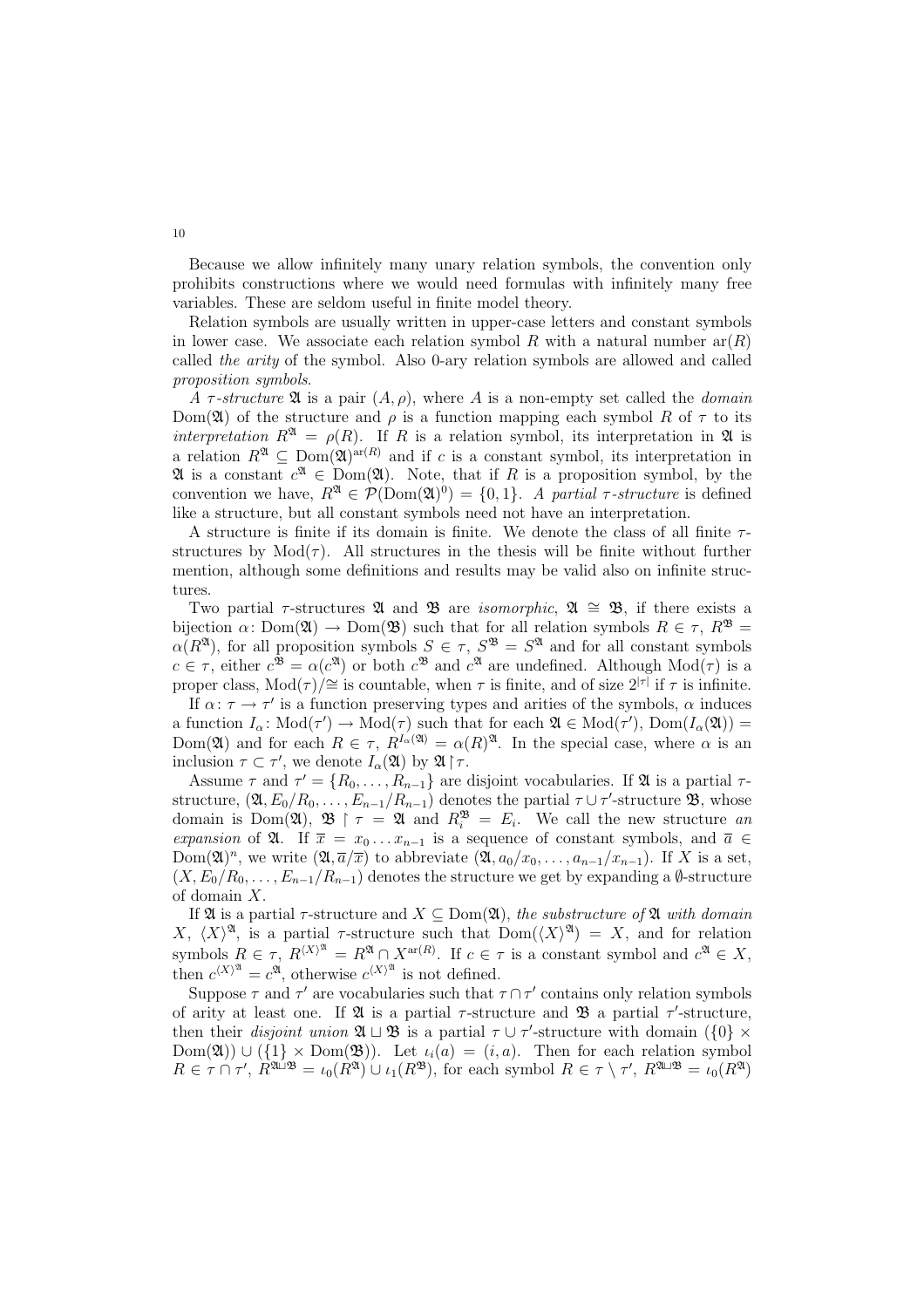and for each symbol  $R \in \tau' \setminus \tau$ ,  $R^{2 \sqcup 2} = \iota_1(R^{2})$ . If  $\mathfrak A$  and  $\mathfrak B$  are structures, then  $\mathfrak{A} \sqcup \mathfrak{B}$  is also a structure.

2.3. **Logics.** A  $\tau$ -query q is a subclass of  $Mod(\tau)$  closed under isomorphism. We denote  $\mathfrak{A} \in q$  by  $\mathfrak{A} \models q$ . A k-ary  $\tau$ -query is a pair  $q = (q', \overline{x})$ , where  $\overline{x}$  is a sequence of k constant symbols not in  $\tau$  and  $q'$  is a  $\tau \cup [\overline{x}]$ -query. We write  $\mathfrak{A} \models q(\overline{a})$  for  $(\mathfrak{A}, \overline{a}/\overline{x}) \in q'$  and  $q(\mathfrak{A}) = {\overline{a} \in \text{Dom}(\mathfrak{A})^k \mid \mathfrak{A} \models q(\overline{a})}.$ 

A logic is a pair  $(\mathcal{L}, \models_{\mathcal{L}})$ , where  $\mathcal L$  is a function mapping each vocabulary  $\tau$  to a set  $\mathcal{L}[\tau]$  of  $\tau$ -sentences and  $\models$ <sub>C</sub> is a relation between models and  $\mathcal{L}$ -sentences giving the semantics to the logic so that the following conditions are satisfied:

- a) Every sentence  $\varphi \in \mathcal{L}[\tau]$  defines a  $\tau$ -query  $q_{\varphi} = {\mathfrak{A}} \in Mod(\tau) | {\mathfrak{A}} \models_{\mathcal{L}} \varphi$ .
- b) If  $\alpha: \tau \to \tau'$  is a function preserving types and arities of the symbols, it induces a bijection  $S_\alpha: \mathcal{L}[\tau] \to \mathcal{L}[\tau']$  such that for all  $\varphi \in \mathcal{L}[\tau]$  and  $\mathfrak{A} \in Mod(\tau)$ ,  $I_\alpha(\mathfrak{A}) \models_{\mathcal{L}}$  $\varphi \iff \mathfrak{A} \models_{\mathcal{L}} S_{\alpha}(\varphi).$
- c) We can associate every *L*-sentence  $\varphi$  with a vocabulary  $\tau(\varphi)$  such that  $\varphi \in$  $\mathcal{L}[\tau] \iff \tau(\varphi) \subseteq \tau$  and for all  $\tau$ -structures  $\mathfrak{A}, \mathfrak{A} \models_{\mathcal{L}} \varphi$  if and only if  $\tau \supseteq \tau(\varphi)$ and  $\mathfrak{A}\!\restriction\!\tau(\varphi)\models_{\mathcal{L}}\varphi.$

It is usually clear from the context which  $\models_{\mathcal{L}}$ -relation we are using and so the subscript is mostly dropped. Denote  $S_{\alpha}(\varphi)$  by  $\varphi[\overline{x'}/\overline{x}, \overline{R'}/\overline{R}]$ , when  $\alpha$  is a function mapping  $\bar{x}$  to  $\bar{x}'$ ,  $\bar{R}$  to  $\bar{R}'$  and fixing all other symbols in the vocabulary of  $\varphi$ .

**Definition 2.2.** A logic  $\mathcal{L}$  is *infinitary* if for some  $\varphi \in \mathcal{L}[\tau]$ ,  $\tau(\varphi)$  is infinite. If a logic is not infinitary, it is *finitary*. A logic is finite (countable), if it contains only finitely (countably) many different sentences up to renaming relation and constant symbols.

A k-ary  $\tau$ -formula of a logic  $\mathcal L$  is a pair  $\varphi = (\varphi', \overline{x})$ , where  $\overline{x}$  is a sequence of k constant symbols enumerating  $Con(\tau(\varphi')) \setminus \tau$  and  $\varphi' \in \mathcal{L}[\tau \cup [\overline{x}]]$ . We denote the set of all k-ary  $\tau$ -formulas of  $\mathcal L$  by  $\mathcal L_k[\tau]$ . Given another sequence  $\overline{y}$  of constant symbols let  $\varphi(\overline{y}) = (\varphi'[\overline{y}/\overline{x}], \overline{y})$ . Every k-ary formula  $\varphi = (\varphi', \overline{x})$  defines a k-ary query  $q_{\varphi} = (q_{\varphi'}, \overline{x})$ . Hence we can define the notations  $\mathfrak{A} \models \varphi(\overline{a}) \iff \mathfrak{A} \models q_{\varphi}(\overline{a})$ and  $\varphi(\mathfrak{A}) = q_{\varphi}(\mathfrak{A})$ . We will sometimes refer to the parameter sequence  $\bar{x}$  of the formula  $\varphi$  as  $\bar{x}^{\varphi}$ .

Most of the concepts and operations we define for sentences are also valid and will be used for formulas, we just apply them to the underlying sentences. Therefore we usually omit defining them separately for formulas. We also identify queries and 0-ary queries as well as sentences and 0-ary formulas.

Two formulas  $\varphi$  and  $\varphi'$  are *equivalent*,  $\varphi \equiv \varphi'$ , if they define the same query:  $q_{\varphi} = q_{\varphi'}$ . The expressive power of a logic  $\mathcal L$  is greater than or equal to the expressive power of  $\mathcal{L}'$ , if every query definable in  $\mathcal{L}'$  is also definable in  $\mathcal{L}$ . This is denoted by  $\mathcal{L} \geq \mathcal{L}'$ . If the logics define the same queries, we say that they have the same expressive power and write  $\mathcal{L} \equiv \mathcal{L}'$ . Finally,  $\mathcal{L} < \mathcal{L}'$ , if  $\mathcal{L} \leq \mathcal{L}'$ , but not  $\mathcal{L} \geq \mathcal{L}'$ .

If L is a set of logics, we define minimal, maximal, the least and the greatest logics of the set as usual using  $\leq$  as a partial order.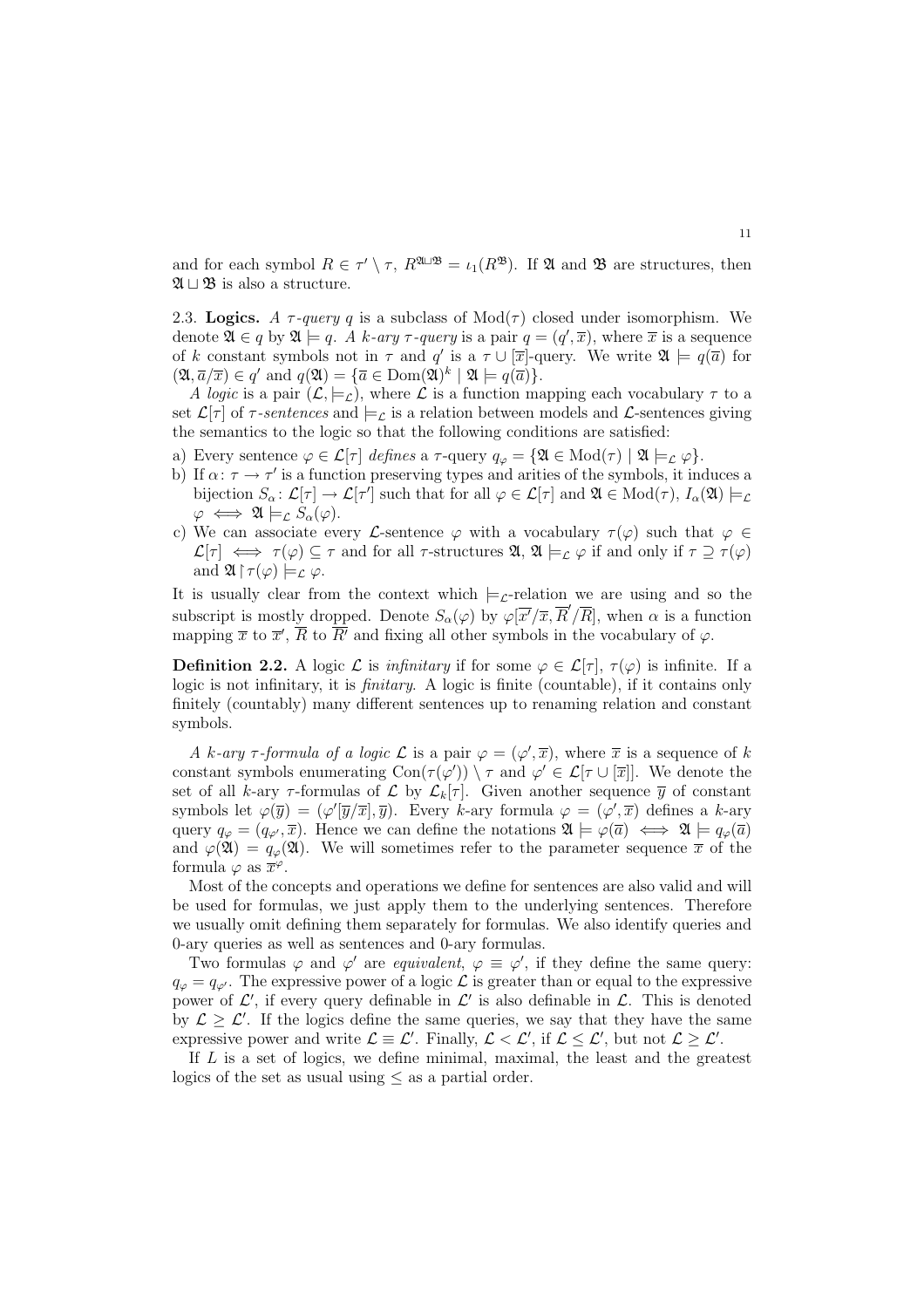12

It sometimes makes sense to examine the expressive power of logics relativized to some class of structures. Let  $M$  be any class of structures, possibly with different vocabularies, closed under isomorphism. A k-ary  $\tau$ -query q is definable in  $\mathcal L$  modulo M, if there exists  $\varphi \in \mathcal{L}_k[\tau]$  such that  $q(\mathfrak{A}) = \varphi(\mathfrak{A})$  for all  $\mathfrak{A} \in M$ . We write  $\mathcal{L} \geq \mathcal{L}'$  (mod M), if every query definable in  $\mathcal{L}'$  modulo M is also definable in  $\mathcal{L}$ modulo M. If  $\mathcal{L} \geq \mathcal{L}'$  (mod M) and  $\mathcal{L} \leq \mathcal{L}'$  (mod M), we write  $\mathcal{L} \equiv \mathcal{L}'$  (mod M).

2.4. **Composition of formulas and logics.** Let  $\tau$  and  $\tau'$  be vocabularies such that  $Con(\tau') \subseteq Con(\tau)$ . An *L*-interpretation of  $\tau'$  in  $\tau$  is a function  $\psi: Rel(\tau') \to$  $\bigcup_{k\in\mathbb{N}}\mathcal{L}_k[\tau], R\mapsto \psi_R$ , such that for all  $R\in \text{Rel}(\tau'), \psi_R$  is an ar $(R)$ -ary  $\mathcal{L}$ -formula. We denote the set of all such interpretations by  $I(\mathcal{L}, \tau, \tau')$ .

An interpretation  $\psi \in I(\mathcal{L}, \tau, \tau')$  induces a function  $\psi^* \colon \text{Mod}(\tau) \to \text{Mod}(\tau')$  such that for all  $\mathfrak{A} \in Mod(\tau)$ ,  $Dom(\psi^*(\mathfrak{A})) = Dom(\mathfrak{A})$ , for all relation symbols  $R \in \tau'$ ,  $R^{\psi^*(\mathfrak{A})} = \psi_R(\mathfrak{A})$  and for all constant symbols  $c \in \tau'$ ,  $c^{\psi^*(\mathfrak{A})} = c^{\mathfrak{A}}$ .

If  $\mathcal L$  and  $\mathcal L'$  are logics, we define a new logic  $\mathcal L \circ \mathcal L'$  such that

$$
(\mathcal{L} \circ \mathcal{L}')[\tau] = \{ \varphi \circ \psi \mid \tau' \text{ is a vocabulary}, \varphi \in \mathcal{L}[\tau'], \psi \in I(\mathcal{L}', \tau, \tau') \}.
$$

The logic has the following semantics:

$$
\mathfrak{A}\models_{\mathcal{L}\circ\mathcal{L}'}\varphi\circ\psi\iff\psi^*(\mathfrak{A})\models_{\mathcal{L}}\varphi.
$$

We can set  $\tau(\varphi \circ \psi) = \text{Con}(\tau(\varphi)) \cup \bigcup_{R \in \text{Rel}(\tau(\varphi))} \tau(\psi_R).$ 

If  $\psi \in I(\mathcal{L}', \tau', \tau'')$  and  $\theta \in I(\mathcal{L}'', \tau, \tau')$ , we define  $\psi \circ \theta \in I(\mathcal{L}' \circ \mathcal{L}'', \tau, \tau'')$  such that for all  $R \in Rel(\tau'')$ ,  $(\psi \circ \theta)_R = \psi_R \circ \theta$ . This definition satisfies the equation  $(\psi \circ \theta)^* = \psi^* \circ \theta^*$ . Now, if  $\varphi \in \mathcal{L}[\tau'']$ , then  $(\varphi \circ \psi) \circ \theta \equiv \varphi \circ (\psi \circ \theta)$  and we conclude  $(\mathcal{L} \circ \mathcal{L}') \circ \mathcal{L}'' \leq \mathcal{L} \circ (\mathcal{L}' \circ \mathcal{L}'')$ . The converse does not generally hold, because there may exist an  $\mathcal{L}' \circ \mathcal{L}''$ -interpretation that is not a composition of  $\mathcal{L}'$ and  $\mathcal{L}''$ -interpretations. It is however hard to give a natural example of this.

We can define the composition also in a more restricted way in order to acquire associativity. Let  $I^w(\mathcal{L}, \tau, \tau')$  be a subset of  $I(\mathcal{L}, \tau, \tau')$  containing only interpretations  $\psi$  such that for all  $R \in Rel(\tau')$ ,  $Con(\tau(\psi_R)) = [\overline{x}^{\psi_R}]$ . We say that the elements of  $I^w(\mathcal{L}, \tau, \tau')$  are interpretations without parameters. Define  $\mathcal{L} \circ^w \mathcal{L}'$  as  $\mathcal{L} \circ \mathcal{L}'$ , but I replaced by  $I^w$ .

**Lemma 2.3.** Every interpretation  $\gamma \in I(\mathcal{L} \circ^w \mathcal{L}', \tau, \tau')$  is equivalent to an interpretation  $\psi \circ \theta$ , for some  $\psi \in I(\mathcal{L}, \tau'', \tau')$  and  $\theta \in I^w(\mathcal{L}', \tau, \tau'')$ . If  $\gamma$  is an intepretation without parameters, also  $\psi$  can be chosen to be an interpretation without parameters.

*Proof.* For every  $R \in Rel(\tau')$ ,  $\gamma_R \equiv (\psi_R \circ \theta^R, \overline{x}_R)$ , where  $\psi_R \in \mathcal{L}[\tau_R]$  and  $\theta^R \in$  $I^w(\mathcal{L}', \tau, \tau_R)$ . We may assume without loss of generality that the sets Rel( $\tau_R$ ) are disjoint for different relation symbols R. Since  $\theta^R \in I^w(\mathcal{L}', \tau, \tau_R)$ , we may also assume  $[\bar{x}_R] \cap \text{Con}(\tau(\theta_S^R)) = \emptyset$  for all  $S \in \tau_R$ . Let  $\tau'' = \bigcup_{R \in \text{Rel}(\tau')} \tau_R$  and  $\theta =$  $\bigcup_{R\in Rel(\tau')}\theta_R \in I^w(\mathcal{L}',\tau,\tau'')$ . We may consider formulas  $(\psi_R,\overline{x}_R)$  together as an interpretation  $\psi \in I(\mathcal{L}, \tau'', \tau')$  and so  $\gamma \equiv \psi \circ \theta$ .

**Corollary 2.4.** For all logics  $\mathcal{L}, \mathcal{L}'$  and  $\mathcal{L}''$ , we have  $\mathcal{L} \circ (\mathcal{L}' \circ {}^{w} \mathcal{L}'') \equiv (\mathcal{L} \circ \mathcal{L}') \circ {}^{w} \mathcal{L}''$ .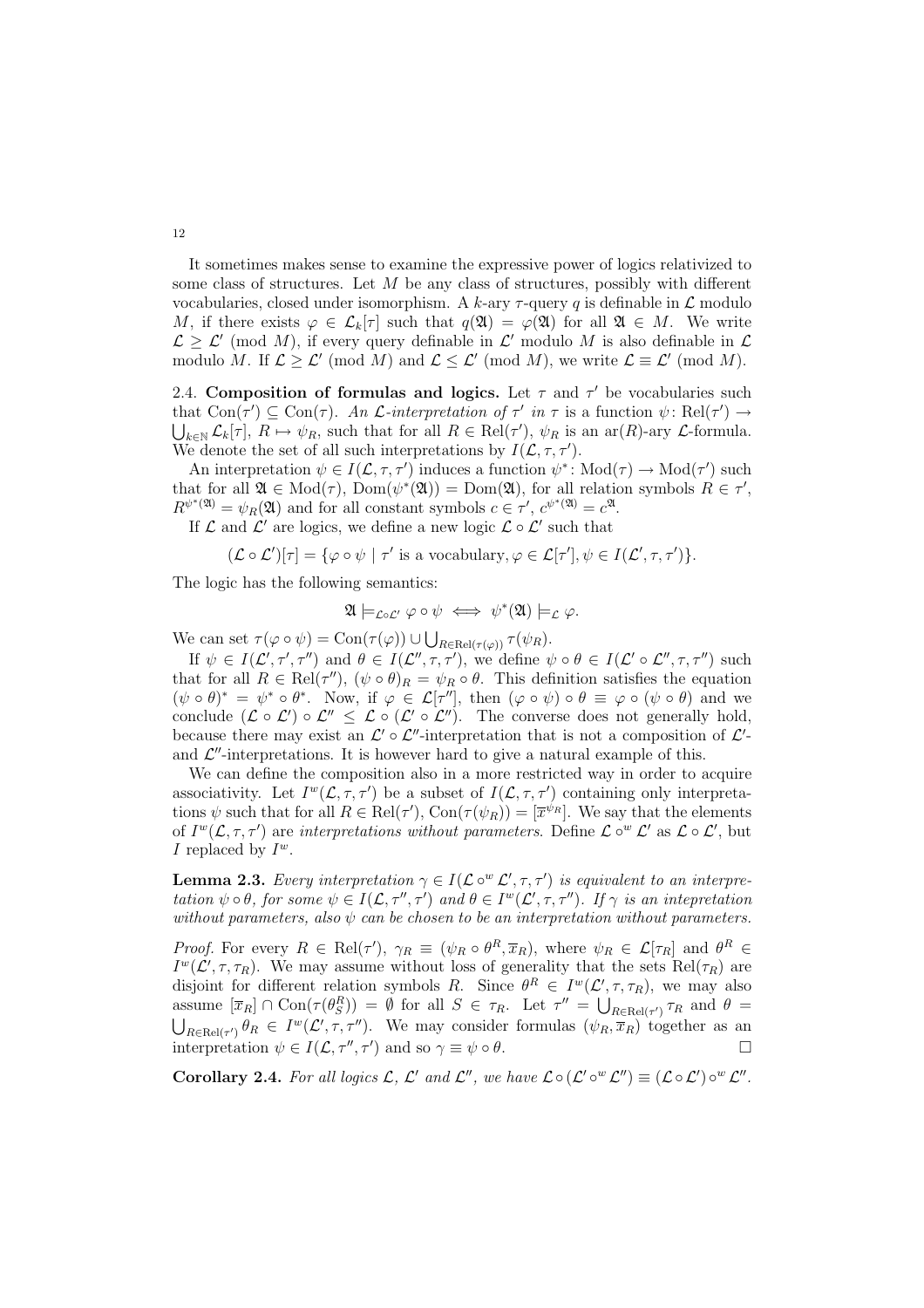We define next a sufficient condition when the composition with and without parameters are equivalent and the associativity of the composition holds.

Let  $\tau$  be a vocabulary and  $\bar{c}$  a sequence of constants. Let  $\tau'$  be a vocabulary, that contains for every relation symbol  $R \in \tau$ , an  $(\text{ar}(R) + |\overline{c}|)$ -ary relation symbol R' and contains the same constant symbols as  $\tau$ . If  $\mathfrak{A}'$  is a  $\tau' \cup [\bar{c}]$ -structure, let  $\mathfrak{A} = \text{pr}_{\overline{c}}(\mathfrak{A}')$  be a  $\tau$ -structure such that  $\text{Dom}(\mathfrak{A}) = \text{Dom}(\mathfrak{A}')$  and for every relation symbol  $R \in \tau$ ,  $R^{\mathfrak{A}} = {\overline{a} \in \text{Dom}(\mathfrak{A})^{\text{ar}(R)} \mid \overline{ac}^{\mathfrak{A}'} \in R^{\mathfrak{A}'} }$  and all constant symbols of  $\tau$ have the same interpretation as in  $\mathfrak{A}'$ . If q is a  $\tau$ -query, we say that a  $\tau'$ -query q' is its  $\bar{c}$ -decoration, if

$$
\mathrm{pr}_{\overline{c}}(\mathfrak{A}') \models q \iff \mathfrak{A}' \models q'.
$$

A logic is closed under decorations if for every query definable in the logic all its decorations are also definable.

**Lemma 2.5.** If  $\mathcal L$  is closed under decorations and  $\mathcal L'$  is an arbitrary logic,  $\mathcal L \circ \mathcal L' \equiv$  $\mathcal{L} \circ^w \mathcal{L}'$ .

*Proof.* Clearly  $\mathcal{L} \circ^w \mathcal{L}' \leq \mathcal{L} \circ \mathcal{L}'$ . Suppose  $\mathcal{L}$  is closed under decorations and  $\varphi \circ \psi \in (\mathcal{L} \circ \mathcal{L}')[\tau]$ . Let  $\bar{c}$  be a sequence of constant symbols such that  $[\bar{c}] =$  $\bigcup_{R\in\tau(\varphi)}\text{Con}(\tau(\psi_R))\setminus[\overline{x}^{\psi_R}].$  Let  $\varphi'$  be an  $\mathcal{L}$ -sentence expressing the  $\overline{c}$ -decoration of the query that  $\varphi$  defines and let  $\psi'$  be the interpretation such that  $\psi'_R = \psi_R(\overline{x}^{\psi_R} \overline{c})$ Now  $\varphi' \circ \psi'$  is in  $\mathcal{L} \circ^w \mathcal{L}'$  and equivalent to  $\varphi \circ \psi$ .

**Lemma 2.6.** If  $\mathcal{L}'$  is closed under decorations,  $\mathcal{L} \circ \mathcal{L}'$  is also closed under decorations.

*Proof.* Let  $\varphi \circ \psi \in (\mathcal{L} \circ \mathcal{L}')[\tau]$  and suppose  $\overline{c}$  is a sequence of constant symbols. For all  $R \in Rel(\tau(\varphi))$ , let  $\psi_R'$  be a formula expressing the  $\bar{c}$ -decoration of the query defined by  $\psi_R$ . Then  $\psi'$  is an interpretation in the vocabulary  $\tau \cup [\bar{c}]$  such that  $\psi^*(pr_{\overline{c}}(\mathfrak{A})) = (\psi')^*(\mathfrak{A})$ . Now  $\varphi \circ \psi'$  expresses the  $\overline{c}\text{-decoration}$  of the query defined by  $\varphi \circ \psi$  which proves the lemma.

**Corollary 2.7.** If  $\mathcal{L}'$  is closed under decorations,  $\mathcal{L} \circ (\mathcal{L}' \circ \mathcal{L}'') \equiv (\mathcal{L} \circ \mathcal{L}') \circ \mathcal{L}''$ .

Proof. By the lemmas just proven,

$$
\mathcal{L} \circ (\mathcal{L}' \circ \mathcal{L}'') \equiv \mathcal{L} \circ (\mathcal{L}' \circ^w \mathcal{L}'') \equiv (\mathcal{L} \circ \mathcal{L}') \circ^w \mathcal{L}'' \equiv (\mathcal{L} \circ \mathcal{L}') \circ \mathcal{L}''.
$$

If  $(\mathcal{L}^i)_{i\in I}$  is a sequence of logics, we can define a new logic as their union.  $\mathcal{L} =$  $\bigcup_{i\in I} \mathcal{L}^i$  is a logic such that  $\mathcal{L}[\tau] = \{(i,\varphi) \mid i \in I, \varphi \in \mathcal{L}^i[\tau]\}$  and  $\mathfrak{A} \models_{\mathcal{L}} (i,\varphi) \iff$  $\mathfrak{A} \models_{\mathcal{L}^i} \varphi.$ 

A logic L is closed under substitution, if  $\mathcal{L} \circ \mathcal{L} \leq \mathcal{L}$  holds. Let  $\langle \mathcal{L} \rangle^1 = \mathcal{L}, \langle \mathcal{L} \rangle^{k+1} =$  $\mathcal{L} \cup (\mathcal{L} \circ \langle \mathcal{L} \rangle^k)$  and  $\langle \mathcal{L} \rangle = \bigcup_{k \in \mathbb{Z}_+} \langle \mathcal{L} \rangle^k$ . Then we have

**Lemma 2.8.** If  $\mathcal L$  is finitary,  $\langle \mathcal L \rangle$  is the least extension of  $\mathcal L$  closed under substitution.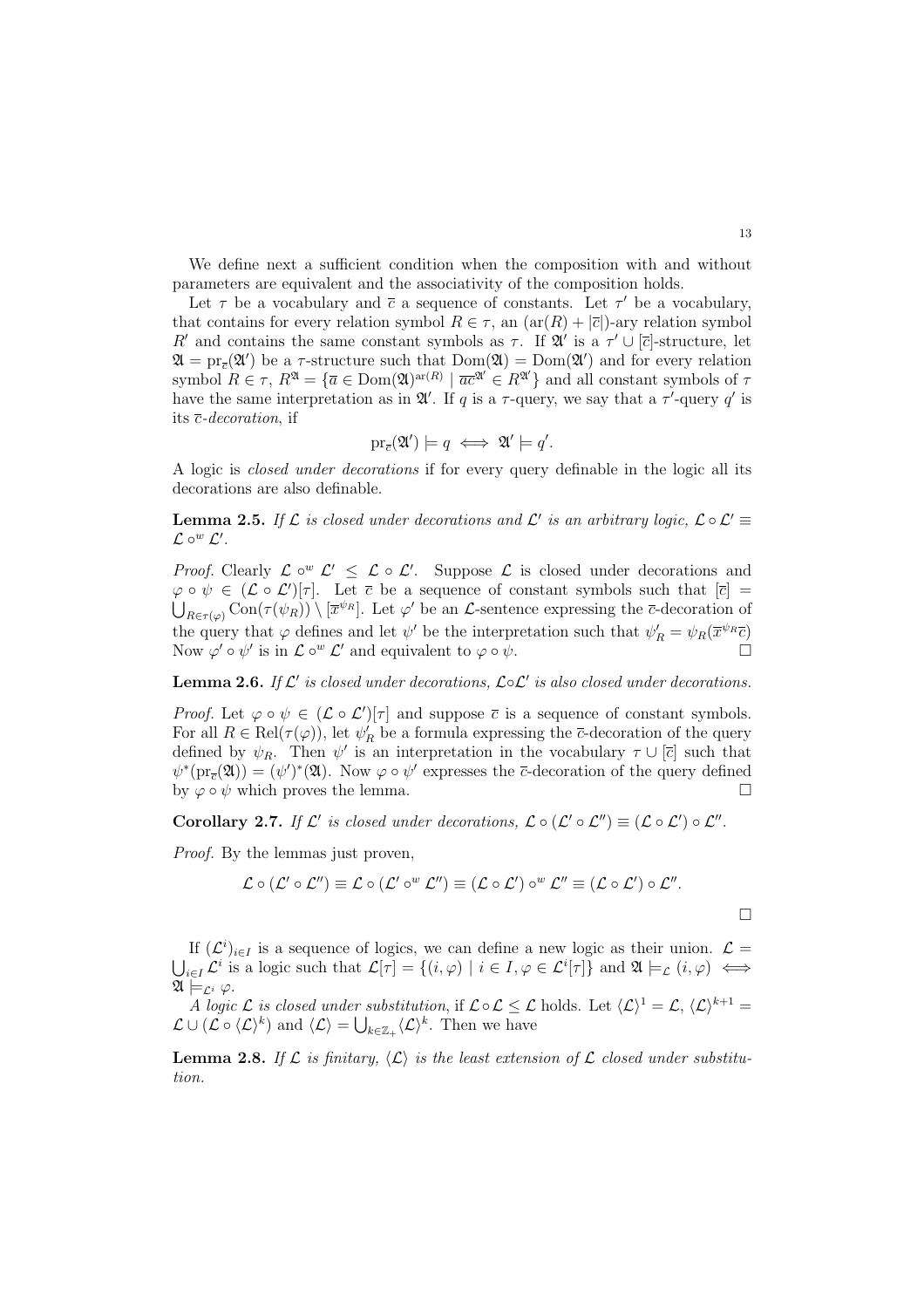*Proof.* If  $\mathcal{L}'$  is a logic such that  $\mathcal{L} \leq \mathcal{L}'$  and  $\mathcal{L}'$  is closed under substitution, we can show by induction that  $\langle \mathcal{L} \rangle^k \leq \mathcal{L}'$ . Hence, if  $\langle \mathcal{L} \rangle$  is closed under substitution, it must be the minimal such logic.

Now, suppose  $\mathcal L$  is finitary. Let  $\varphi \circ \theta \in \langle \mathcal L \rangle \circ \langle \mathcal L \rangle$ . Then for some  $k \in \mathbb N$ ,  $\varphi \in \langle L \rangle^k$ . Because  $\langle L \rangle^k$  is finitary,  $\tau(\varphi)$  is finite and there exists  $l \in \mathbb{N}$  such that  $\theta \restriction \tau(\varphi) \in \langle \mathcal{L} \rangle^l$ . Thus  $\varphi \circ \theta$  is equivalent to an  $\langle \mathcal{L} \rangle^k \circ \langle \mathcal{L} \rangle^l$ -sentence. Because  $\langle \mathcal{L} \rangle^k \circ \langle \mathcal{L} \rangle^l \leq \langle \mathcal{L} \rangle^{k+l} \leq \langle \mathcal{L} \rangle$ , we have  $\langle \mathcal{L} \rangle \circ \langle \mathcal{L} \rangle \leq \langle \mathcal{L} \rangle$  $\mathcal{L}$ ).

2.5. **Specific logics.** Let FO be ordinary first-order logic and QF its quantifier-free fragment. Let  $\text{QF}_{\infty}$  be a logic of all infinitary quantifier free sentences, i.e.,  $\text{QF}_{\infty}[\tau]$ contains all atomic sentences  $R\bar{c}$ , for  $R, \bar{c} \in \tau$  and negations, infinite conjunctions and disjunctions of the sentences already in  $\mathbb{Q}F_{\infty}[\tau]$ . Our convention to consider only vocabularies with finitely many constant symbols affects the nature of this logic. All three logics are closed under decorations.

If Q is a  $\tau$ -query, we may define the least logic  $\mathcal{L}_{Q}$  expressing Q. The conventional way to define the logic if  $\tau = \{R_0, \ldots, R_{n-1}\}\$ is to use a syntactic construction called *generalized quantifier*: the sentences of  $\mathcal{L}_{Q}[\tau']$  are of the form

$$
\varphi \equiv Q\overline{x}_0, \ldots, \overline{x}_{n-1}(S_0\overline{y}_0, \ldots, S_{n-1}\overline{y}_{n-1}),
$$

where each  $S_i$  is a relation symbol in the vocabulary  $\tau'$ ,  $|\overline{x}_i| = \text{ar}(R_i)$  and each sequence  $\bar{y}_i$  contains variables in  $\bar{x}_i$  and constant symbols in the vocabulary  $\tau'$ . We have  $\mathfrak{A} \models \varphi$ , if and only if  $(Dom(\mathfrak{A}), \psi_0(\mathfrak{A})/R_0, \ldots, \psi_{n-1}(\mathfrak{A})/R_{n-1}) \in Q$ , where  $\psi_i(\overline{x}_i) = S_i \overline{y}_i.$ 

Using the notations defined so far, we can write  $FO \equiv \langle QF \cup \mathcal{L}_{\exists} \rangle$  and  $FO(Q) \equiv$  $\langle QF \cup \mathcal{L}_{\exists} \cup \mathcal{L}_{Q} \rangle$ , where  $\exists$  is a  $\{U\}$ -query such that  $\mathfrak{A} \in \exists$  if and only if  $U^{\mathfrak{A}} \neq \emptyset$ . If Q is a set of quantifiers, then we have to take union of the logics  $\mathcal{L}_{Q}$ ,  $Q \in Q$ , and  $\mathrm{QF}\cup\mathcal{L}_\exists$  and close it by  $\langle\cdot\rangle$  to form  $\mathrm{FO}(Q)$ .

Let  $UL_k$  be a logic that defines all  $\tau$ -queries q such that  $\tau$  is finite, relational and for all  $R \in \tau$ ,  $ar(R) \leq k$ .

Given a logic  $\mathcal{L}$ , let  $\mathcal{L} \restriction k$  be a fragment of  $\mathcal L$  containing only sentences  $\varphi$  such that  $|\text{Con}(\tau(\varphi))| \leq k$ .

2.6. **Equivalence relations and types.** Every set of sentences  $\Phi \subseteq \mathcal{L}[\tau]$  induces an equivalence relation  $\equiv_{\Phi}$  on  $Mod( \tau )$  defined as

$$
\mathfrak{A} \equiv_{\Phi} \mathfrak{B} \iff \{ \varphi \in \Phi \mid \mathfrak{A} \models \varphi \} = \{ \varphi \in \Phi \mid \mathfrak{B} \models \varphi \}.
$$

When  $\Phi = {\varphi}$  we write  $\equiv_{\Phi}$  as  $\equiv_{\varphi}$ . If  $\Phi$  is finite  $\equiv_{\Phi}$  is a finite equivalence relation, i.e., it has finitely many equivalence classes.

We say that a  $\tau$ -query q preserves an equivalence relation  $\equiv$  on  $Mod(\tau)$ , if  $\mathfrak{A} \equiv \mathfrak{B}$ implies  $\mathfrak{A} \models q \iff \mathfrak{B} \models q$ .

**Lemma 2.9.** A logic  $\mathcal{L}$  can express all queries preserving  $\equiv_{\mathcal{L}}$  if and only if  $\mathbb{Q}F_{\infty} \circ$  $\mathcal{L}\equiv\mathcal{L}.$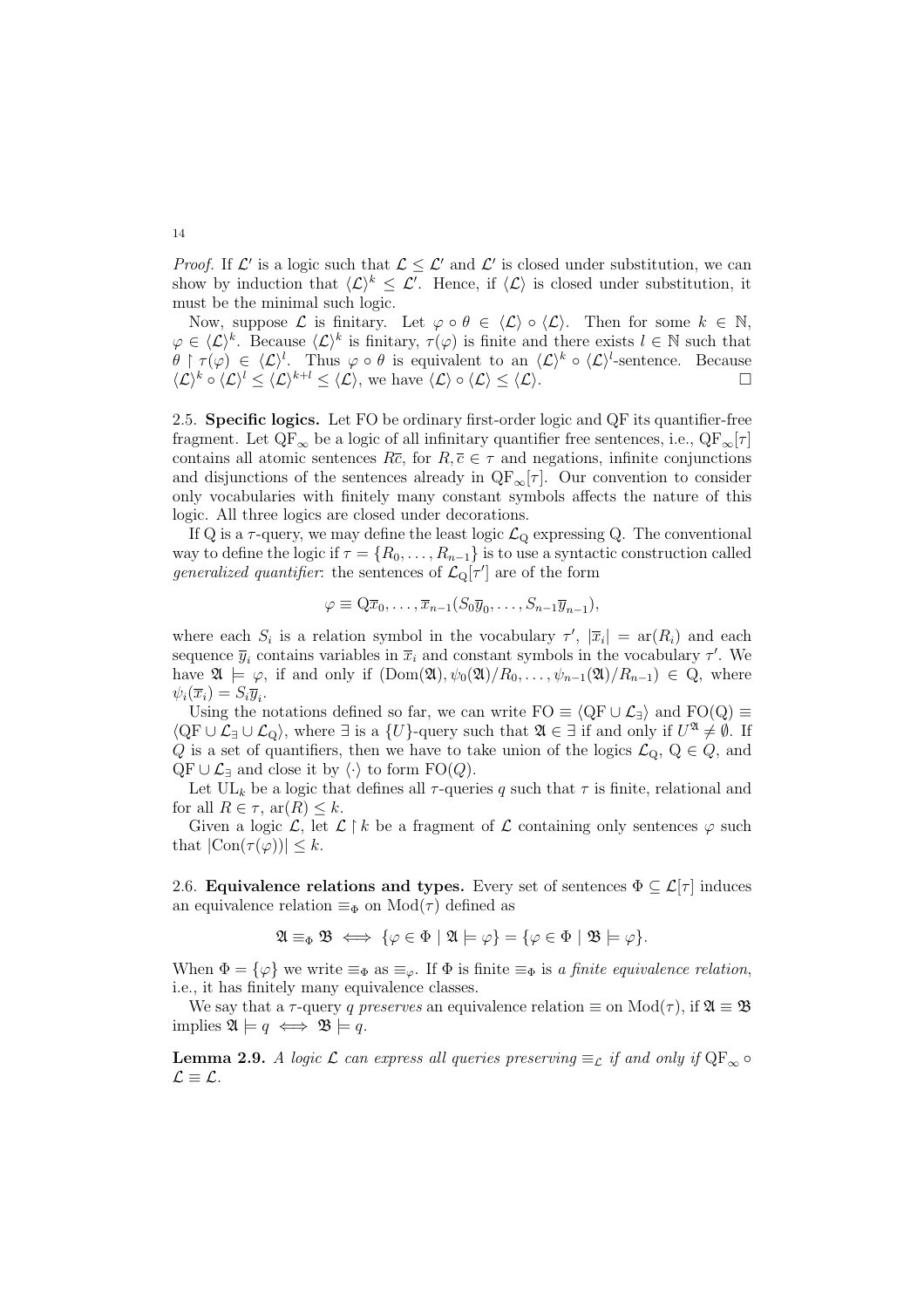*Proof.* Assume first that  $QF_{\infty} \circ \mathcal{L} \equiv \mathcal{L}$ . For every  $\tau$ -structure  $\mathfrak{A}$ , define

$$
\psi_{\mathfrak{A}}\equiv\bigwedge_{\varphi\in\mathcal{L}[\tau]\atop\mathfrak{A}\models\varphi}\varphi\wedge\bigwedge_{\varphi\in\mathcal{L}[\tau]\atop\mathfrak{A}\not\models\varphi}\neg\varphi.
$$

Then  $\mathfrak{A} \equiv_{\mathcal{L}} \mathfrak{B}$  if and only if  $\mathfrak{B} \models \psi_{\mathfrak{A}}$ . Now, if q is a  $\tau$ -query preserving  $\equiv_{\mathcal{L}}$ , we can express it as  $\bigvee_{\mathfrak{A}\in q}\psi_{\mathfrak{A}}$ . The sentence is in  $\mathrm{QF}_\infty\circ\mathcal{L}$  and so the query is also expressible in  $\mathcal{L}$ .

Assume then that  $\mathcal L$  can express all queries preserving  $\equiv_C$ . Every boolean combination of the sentences preserving  $\equiv_{\mathcal{L}}$  preserves  $\equiv_{\mathcal{L}}$  and so  $\text{QF}_{\infty} \circ \mathcal{L} \leq \mathcal{L}$ .

Types are conceptually equivalence classes of  $\equiv_{\Phi}$ . For notational reasons, we however define  $\Phi$ -type  $t(\bar{x})$  as a subset of  $\Phi$  such that for some structure  $\mathfrak A$  and  $\overline{a} \in \text{Dom}(\mathfrak{A}), t(\overline{x}) = \text{tp}_{\Phi}^{\mathfrak{A}}(\overline{a}) = \{ \varphi \in \Phi \mid (\mathfrak{A}, \overline{a}/\overline{x}) \models \varphi \}.$  Atomic types are types with  $\Phi = \text{QF}$ . We denote  $tp_{\text{OF}}^{\mathfrak{A}}(\overline{a})$  by  $\text{atp}^{\mathfrak{A}}(\overline{a})$ .

If  $t(\overline{x})$  is a type and  $\varphi \in \Phi$ , we sometimes denote  $\varphi \in t(\overline{x})$  by  $t(\overline{x}) \models \varphi(\overline{x})$ . The notation  $t(\overline{x})$  |  $\overline{y}$  means the maximal subset of  $t(\overline{x})$  containing only sentences  $\varphi$  with  $\tau(\varphi) \cap ([\overline{x}] \setminus [\overline{y}]) = \emptyset.$ 

2.7. **Characterizing equivalence relations with games.** We assume that the reader is familiar with the Ehrenfeucht-Fraisse game for FO. We describe in this section a game characterization for  $\langle QF \cup UL_k \rangle$ . The characterization, defined in [Hel89], is particularly elegant and it is called k-bijective game.

**Definition 2.10.** Let  $\mathfrak{A}$  and  $\mathfrak{B}$  be  $\tau$ -structures.  $\text{BG}_n^k(\mathfrak{A}, \mathfrak{B})$  is a game between two players I and II. If  $n = 0$ , Player II wins the game if and only if  $\mathfrak{A} \equiv_{\text{OF}} \mathfrak{B}$ . Otherwise, Player II chooses a bijection  $\alpha: Dom(\mathfrak{A}) \to Dom(\mathfrak{B})$  and after that Player I chooses k elements  $\bar{a} \in \text{Dom}(\mathfrak{A})^k$ . The game continues as  $BG_{n-1}^k((\mathfrak{A}, \bar{a}/\bar{x}),(\mathfrak{B}, \alpha(\bar{a})/\bar{x})),$ where  $\bar{x}$  is a sequence of constants not in  $\tau$ .

**Lemma 2.11.**  $\mathfrak{A} \equiv_{\text{UL}_k \circ \mathcal{L}} \mathfrak{B}$  if and only if there exists a bijection  $\alpha$ : Dom $(\mathfrak{A}) \to$  $Dom(\mathfrak{B})$  such that for all at most k-ary  $\mathcal{L}$ -formulas  $\psi(\overline{x})$ ,  $\alpha(\psi(\mathfrak{A})) = \psi(\mathfrak{B})$ .

*Proof.* If **2** and **3** have different cardinality, there exist  $\varphi \in \mathrm{UL}_k[\emptyset]$  and  $\psi \in$  $I(\mathcal{L}, \tau, \emptyset)$  such that  $\mathfrak{A} \not\equiv_{\varphi \circ \psi} \mathfrak{B}$ , so we may assume that  $\mathfrak{A}$  and  $\mathfrak{B}$  have the same cardinality. Assume that a bijection described in the lemma does not exist. Then for every bijection  $\alpha: Dom(\mathfrak{A}) \to Dom(\mathfrak{B})$  there exists an  $\mathcal{L}$ -formula  $\theta_{\alpha}$  with arity at most k, such that  $\alpha(\theta_\alpha(\mathfrak{A})) \neq \theta_\alpha(\mathfrak{B})$ . Because there are only finitely many bijections between finite structures, we may form an interpretation  $\psi$  such that every formula  $\theta_{\alpha}$  interprets some relation symbol. No bijection  $\alpha$  can be an isomorphism from  $\psi^*(\mathfrak{A})$  to  $\psi^*(\mathfrak{B})$  and so  $\psi^*(\mathfrak{A}) \ncong \psi^*(\mathfrak{B})$ . Because  $UL_k$  can express all queries on finite vocabularies with arity at most k, there exists  $\varphi \in \mathrm{UL}_k$  such that  $\mathfrak{A} \not\equiv_{\varphi \circ \psi} \mathfrak{B}$ .

On the other hand, if such a bijection  $\alpha: Dom(\mathfrak{A}) \to Dom(\mathfrak{B})$  exists, then for any  $\mathcal L$ -interpretation  $\psi$  such that the arity of all formulas in  $\psi$  is at most k, we have  $\alpha: \psi^*(\mathfrak{A}) \cong \psi^*(\mathfrak{B})$  and no UL<sub>k</sub>-sentence can separate the structures.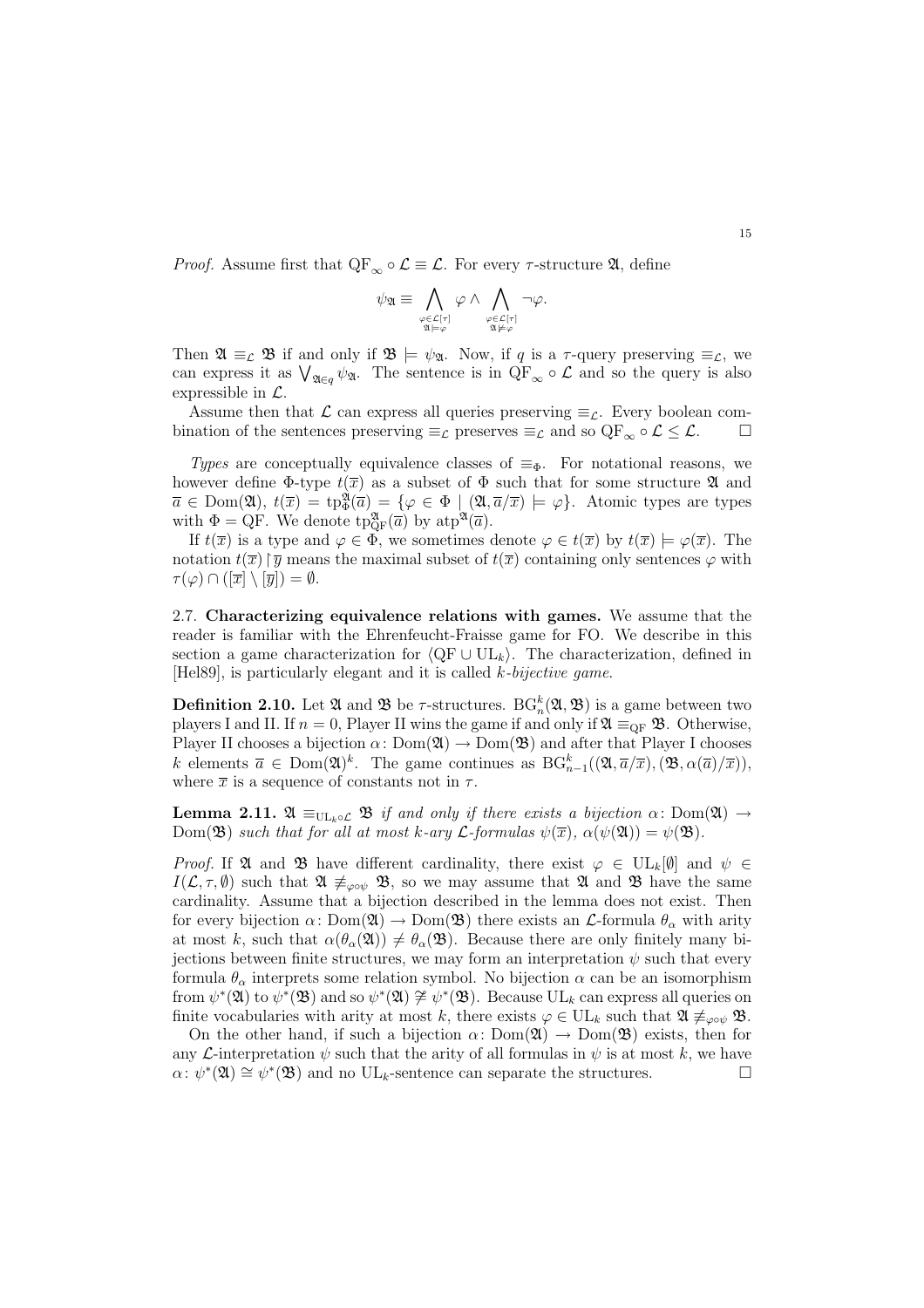**Theorem 2.12.** Let  $\mathcal{L}_k^0 = \mathbb{Q}F$ ,  $\mathcal{L}_k'^0 = \mathbb{Q}F_{\infty}$ ,  $\mathcal{L}_k^{n+1} = \mathbb{U}L_k \circ \mathcal{L}_k^n$  and  $\mathcal{L}_k'^{n+1} = \mathbb{U}L_k \circ L_k^n$  $\mathrm{QF}_{\infty} \circ \mathcal{L}'^n$ . The following are equivalent for all  $n \geq 0$ : a) Player II wins  $\text{BG}_n^k(\mathfrak{A}, \mathfrak{B})$ 

b)  $\mathfrak{A} \equiv_{\mathcal{L}_k^n} \mathfrak{B}$ 

c)  $\mathfrak{A} \equiv_{\mathcal{L}'_k} \mathfrak{B}$ .

*Proof.* The claim is clear for  $n = 0$ . Assume that the theorem holds for n. We prove it for  $n+1$ .

By definition, Player II wins  $BG_{n+1}^k(\mathfrak{A}, \mathfrak{B})$  if and only if there exists a bijection  $\alpha: Dom(\mathfrak{A}) \to Dom(\mathfrak{B})$  such that for any sequence  $\overline{a} \in Dom(\mathfrak{A})^k$ , Player II wins  $BG_n^k((\mathfrak{A}, \overline{a}/\overline{x}),(\mathfrak{B}, \alpha(\overline{a})/\overline{x}))$ . By induction hypothesis, this is equivalent to  $(\mathfrak{A}, \overline{a}/\overline{x}) \equiv_{\mathcal{L}^n_k} (\mathfrak{B}, \alpha(\overline{a})/\overline{x})$  which is equivalent to  $\alpha(\psi(\mathfrak{A})) = \psi(\mathfrak{B})$  for all at most k-ary  $\mathcal{L}_k^n$ -formulas  $\psi$ . Thus Player II wins the game by Lemma 2.11 if and only if  $\mathfrak{A} \equiv_{\text{UL}_k \circ \mathcal{L}_k^n} \mathfrak{B}$ . This proves the equivalence of (a) and (b). The equivalence of (a) and (c) is proved in the same way using the fact that  $\equiv_{\mathcal{L}'_k^n}$  and  $\equiv_{\mathbb{Q}F_\infty \circ \mathcal{L}'_k^n}$  are the same equivalence relation.

2.8. **Regularity.** We call a logic *semi-regular*, if it is closed under substitution and contains FO. We will be mainly interested in logics of the form  $FO(Q)$ , where Q is a set of generalized quantifiers. These logics are finitary and semi-regular and every finitary semi-regular logic is also equivalent to some  $FO(Q)$ .

Given a  $\tau$ -query q and a unary relation symbol U not in  $\tau$ , the *relativization* of q is a  $\tau \cup \{U\}$ -query  $q^U$  such that  $\mathfrak{A} \in q^U$  if and only if  $\langle U^{\mathfrak{A}} \rangle^{\mathfrak{A} \dagger \tau} \in q$ .

We say that a logic  $\mathcal L$  is regular, if it is semi-regular and additionally closed under *relativization*, i.e., if  $\varphi \in \mathcal{L}[\tau]$  and U is a unary relation symbol not in  $\tau$ , then there exists  $\varphi^U \in \mathcal{L}[\tau \cup \{U\}]$  that defines the relativization of the query defined by  $\varphi$ .

Although regularity is defined in [Ebb85], there does not seem to be an established name for semi-regularity.

**Proposition 2.13.** FO(Q) is regular if and only if the relativization of Q is definable in FO(Q).

In particular, if  $Q$  is a relativization of some query,  $FO(Q)$  is regular.

Let  $k \in \mathbb{Z}_+$  and let  $\tau$  be a vocabulary. Let  $\tau^{(k)} = \{R^{(k)} | R \in \tau\} \cup \{c_0, \ldots, c_{k-1} | c \in$  $\tau$ } be a vocabulary, where  $R(k)$  is a new relation symbol with  $ar(R^{(k)}) = k ar(R)$  and  $c_0, \ldots, c_{k-1}$  are new constant symbols. If  $\mathfrak A$  is a  $\tau^{(k)}$ -structure, its k-vectorization,  $\mathfrak{A}^{(k)}$ , is a  $\tau$ -structure with universe Dom $(\mathfrak{A})^k$  and if  $R \in \tau$  and  $r = \text{ar}(R)$ ,

$$
R^{\mathfrak{A}^{(k)}} = \{ (\overline{a}^{0}, \ldots, \overline{a}^{r-1}) \in (\text{Dom}(\mathfrak{A})^{k})^{r} \mid \overline{a}^{0} \ldots \overline{a}^{r-1} \in (R^{(k)})^{\mathfrak{A}} \},
$$

and if  $c \in \tau$  is a constant symbol

$$
c^{\mathfrak{A}^{(k)}}=(c_0^{\mathfrak{A}},\ldots,c_{k-1}^{\mathfrak{A}})
$$

A logic  $\mathcal L$  is closed under vectorization if for all  $k \in \mathbb{Z}_+$ ,  $\tau$ , and  $\varphi \in \mathcal L[\tau]$ , there is  $\varphi^{(k)} \in \mathcal{L}[\tau^{(k)}]$  such that for all  $\mathfrak{A} \in \text{Mod}(\tau^{(k)}),$ 

$$
\mathfrak{A}\models\varphi^{(k)}\iff\mathfrak{A}^{(k)}\models\varphi.
$$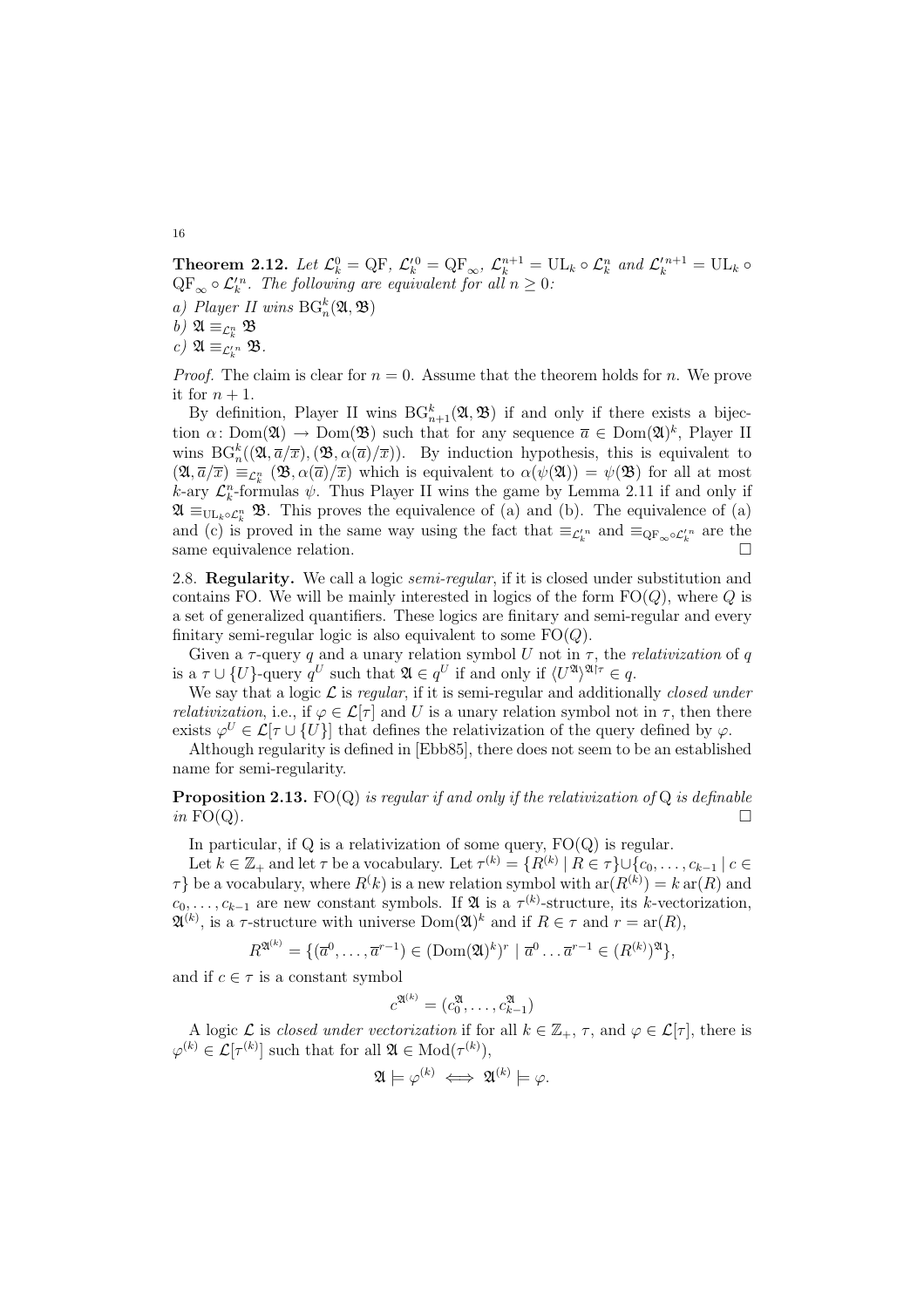A logic is vectorized regular if it is regular and closed under vectorization.

### 3. Locality

3.1. **Gaifman graph.** Locality of a logic means that the logic can only speak about small neighborhoods of some elements at a time. In order to define different forms of locality formally, we have to introduce the basic concepts of neighborhood, distance and components in structures. These concepts are defined for graphs and thus we can define them for all kind of structures by defining first a graph that represents our intuition of nearness. The basic idea of locality can be applied also using some other notion of neighborhood as we show in Section 3.4.

Given a structure  $\mathfrak{A}$ , its *Gaifman graph* is  $\mathcal{G}(\mathfrak{A}) = (Dom(\mathfrak{A}), E)$ , where

$$
E = \{(a, b) \in \text{Dom}(\mathfrak{A})^2 \mid a \neq b, \{a, b\} \subseteq [\overline{c}], \overline{c} \in R^{\mathfrak{A}}, R \in \tau\}.
$$

Given  $a, b \in Dom(\mathfrak{A})$ , we denote the length of a shortest path between a and b on  $\mathcal{G}(\mathfrak{A})$  by  $d^{\mathfrak{A}}(a, b)$ . If there is no path between a and b, we put  $d^{\mathfrak{A}}(a, b) = \infty$ . The definition generalizes in the standard way to the distance between a set and an element and for the distance between two sets.

We define an r-neighborhood of  $\overline{a} \in \text{Dom}(\mathfrak{A})^{\lt \omega}$  as

$$
N_r^{\mathfrak{A}}(\overline{a}) = \{ b \in \text{Dom}(\mathfrak{A}) \mid d^{\mathfrak{A}}([\overline{a}], b) \le r \}.
$$

Neighborhoods can also be thought as (partial) substructures of  $\mathfrak{A}$ . Besides the substructure, neighborhood structure also specifies the center of the neighborhood:

$$
\mathfrak{N}_r^{\mathfrak{A}}(\overline{a})=\bigcup_{i=0}^{|\overline{a}|-1}\langle N_r^{\mathfrak{A}}(a_i)\rangle^{(\mathfrak{A},\overline{a}/\overline{v})},
$$

where  $\bar{v}$  is a sequence of constants we reserve for the purpose of defining the center. Note, that the neighborhood given by this definition is not always isomorphic to  $\langle N_r^{\mathfrak{A}}(\overline{a})\rangle^{(\mathfrak{A},\overline{a}/\overline{v})}$ , for example if  $\overline{a} = a_0a_1$  and  $d^{\mathfrak{A}}(a_0,a_1)=2r+1$ . The reason for choosing the former definition is that it satisfies the equivalence:  $\mathfrak{N}_r^{\mathfrak{A}}(ab)$  is connected if and only if  $d^{\mathfrak{A}}(a, b) \leq 2r$ .

3.2. **Strong Gaifman-locality.** We develop in this section the basic tools for handling compositions of local logics.

**Definition 3.1.** A sentence  $\varphi$  is k-bounded, if for all  $a, b \in \text{Con}(\tau(\varphi))$ ,  $\mathfrak{A} \models \varphi$ implies  $d^{\mathfrak{A}}(a^{\mathfrak{A}}, b^{\mathfrak{A}}) \leq k$ . We call an interpretation k-bounded, if it consists of kbounded formulas.

The following lemma motivates the definition.

**Lemma 3.2.** If an interpretation  $\psi$  from  $\tau$  to  $\tau'$  is k-bounded then for all  $\tau$ structures  $\mathfrak A$  and all  $a, b \in \text{Dom}(\mathfrak A), d^{\mathfrak A}(a,b) \leq kd^{\psi^*(\mathfrak A)}(a,b)$ . If  $\psi$  is an interpretation without parameters and for all  $\mathfrak{A}$  and  $a, b \in \text{Dom}(\mathfrak{A}), d^{\mathfrak{A}}(a, b) \leq kd^{\psi^*(\mathfrak{A})}(a, b),$ then  $\psi$  is k-bounded.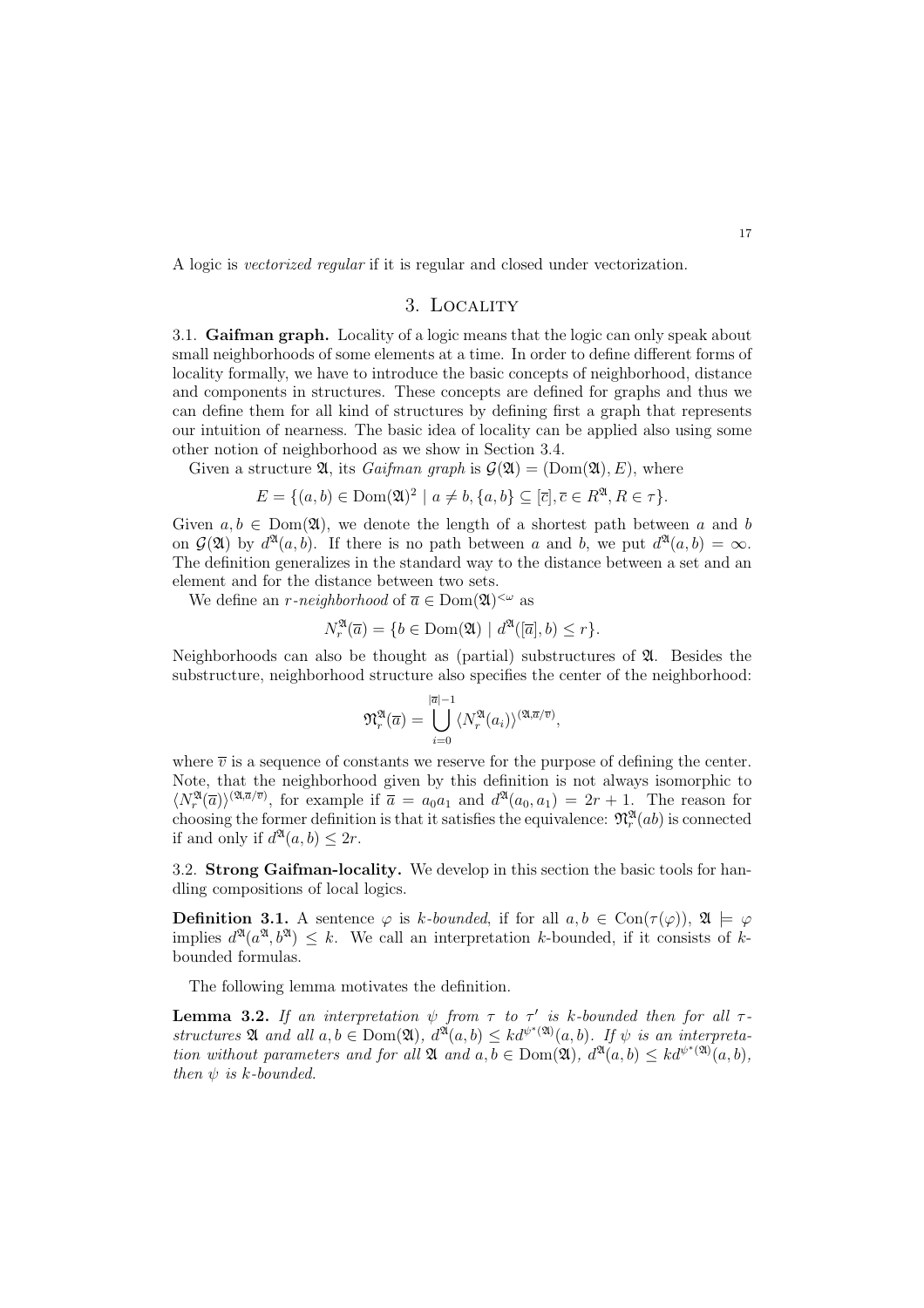*Proof.* Suppose that  $\psi$  is k-bounded. If  $d^{\psi^*(\mathfrak{A})}(a, b) = 1$ , then there exists a relation symbol  $R \in \tau'$  and a sequence  $\bar{c} \in R^{\psi^*(\mathfrak{A})}$  such that  $a, b \in [\bar{c}]$ . Because  $\mathfrak{A} \models \psi_B(\bar{c})$ and  $\psi_R$  is k-bounded,  $d^{\mathfrak{A}}(a, b) \leq k$ . Note, that we need here the assumption that if  $\psi_R(\overline{x})$  is a formula,  $[\overline{x}] \subseteq \tau(\psi_R)$ .

Now, if  $d^{\psi^*(\mathfrak{A})}(a, b) = r$ , there exists a path of length r from a to b, and using triangle inequality and the observation above, we get  $d^{\mathfrak{A}}(a, b) \leq rk$ , proving one direction of the lemma.

The other direction is easy: If  $\mathfrak{A} \models \psi_R(\bar{c})$  and  $a, b \in [\bar{c}]$ , then  $d^{\psi^*(\mathfrak{A})}(a, b) \leq 1$ . Then if the inequality holds,  $d^{\mathfrak{A}}(a, b) \leq k$ , and  $\psi_R$  is k-bounded. The assumption that  $\psi$  is interpretation without parameters is necessary, because otherwise we could only bound the distance between constants that occur as parameters of  $\psi_R$ .  $\Box$ 

The following definitions are introduced in [HLN99].

**Definition 3.3.** Let  $[\bar{c}] = \text{Con}(\tau)$ , and let q be a  $\tau$ -query. The query q is *strongly* r-Gaifman-local, if for all  $\tau$ -structures  $\mathfrak{A}$  and  $\mathfrak{B}, \mathfrak{N}_r^{\mathfrak{A}}(\bar{c}^{\mathfrak{A}}) \cong \mathfrak{N}_r^{\mathfrak{B}}(\bar{c}^{\mathfrak{B}})$  implies  $\mathfrak{A} \equiv_q \mathfrak{B}$ . The query is *r*-Gaifman-local, if for all  $\tau$ -structures  $\mathfrak{A}$  and  $\mathfrak{B}, \mathfrak{N}_r^{\mathfrak{A}}(\bar{c}^{\mathfrak{A}}) \cong \mathfrak{N}_r^{\mathfrak{B}}(\bar{c}^{\mathfrak{B}})$ and  $\mathfrak{A} \upharpoonright \text{Rel}(\tau) \cong \mathfrak{B} \upharpoonright \text{Rel}(\tau)$  implies  $\mathfrak{A} \equiv_q \mathfrak{B}$ . A logic is Gaifman-local, if all its sentences define Gaifman-local queries.

The definition differs slightly but is equivalent to the usual one.

Let  $\operatorname{SGL}^r$  be a logic expressing all strongly r-Gaifman-local queries and let  $\operatorname{SGL}^r_k$ be its fragment containing only the sentences that define k-bounded queries.

**Lemma 3.4.** Let  $a, b \in \text{Con}(\tau)$ . There exists  $\theta_{2r}^{\tau, a, b} \in \text{SGL}_{2r}^r[\tau]$  defining the query  $q_{2r}^{\tau,a,b} = {\mathfrak{A} \in \text{Mod}(\tau) \mid d^{\mathfrak{A}\uparrow\tau}(a^{\mathfrak{A}},b^{\mathfrak{B}}) \leq 2r}.$ 

*Proof.* A sentence defining  $q_{2r}^{\tau,a,b}$  is clearly 2r-bounded. It can be defined in  $SGL^{r}[\tau]$ because, if  $\mathfrak{N}_r^{\mathfrak{A}\dagger r}(a^{\mathfrak{A}}b^{\mathfrak{A}}) \cong \mathfrak{N}_r^{\mathfrak{B}\dagger r}(a^{\mathfrak{B}}b^{\mathfrak{B}})$  then  $d^{\mathfrak{A}\dagger r}(a^{\mathfrak{A}},b^{\mathfrak{A}}) \leq 2r \iff d^{\mathfrak{B}\dagger r}(a^{\mathfrak{B}},b^{\mathfrak{B}}) \leq$ 2r. Note, that  $\tau(\theta_{2r}^{\tau,a,b}) = \text{Rel}(\tau) \cup \{a,b\}.$ 

**Lemma 3.5.**  $SGL^r \upharpoonright k \equiv (\mathrm{QF}_{\infty} \circ SGL_{2(k-1)r}^r) \upharpoonright k$ . In particular,  $SGL^r \equiv \bigcup_{k \in \mathbb{N}} \mathrm{QF}_{\infty} \circ$  $\mathrm{SGL}_{k}^{r}$ .

*Proof.* Assume that  $\tau$  is a vocabulary with  $k \in \mathbb{N}$  constant symbols and let  $\mathfrak{A}$  be a  $τ$ -structure. Define a graph  $G = (Con(τ), E<sup>G</sup>)$  such that  $(a, b) ∈ E<sup>G</sup>$  if and only if  $a \neq b$  and  $d^{\mathfrak{A}}(a^{\mathfrak{A}}, b^{\mathfrak{A}}) \leq 2r$ .

Let  $C \subseteq \text{Con}(\tau)$  be a component of  $\mathcal{G}$ . Then there exists a sentence  $\gamma_{\mathfrak{A}}^C \in \text{SGL}_{2dr}^r$ , where d is the diameter of C in G, such that  $\mathfrak{B} \models \gamma^C_{\mathfrak{A}} \iff \mathfrak{N}_r^{\mathfrak{A}}(C^{\mathfrak{A}}) \cong \mathfrak{N}_r^{\mathfrak{B}}(C^{\mathfrak{B}})$ . Because  $\mathfrak{N}_r^{\mathfrak{A}}(C^{\mathfrak{A}})$  is connected,  $\mathfrak{B} \models \gamma_{\mathfrak{A}}^C$  implies that  $\mathfrak{N}_r^{\mathfrak{B}}(C^{\mathfrak{B}})$  also is connected, and so  $\gamma_{\mathfrak{A}}^C$  is 2dr-bounded. Because  $d \leq k - 1$ , it is also 2( $k - 1$ )r-bounded.

Let  $C$  be the set of all components of  $G$ . We can now write a sentence

$$
\psi_{\mathfrak{A}} \equiv \bigwedge_{C \in \mathcal{C}} \gamma_{\mathfrak{A}}^C \wedge \bigwedge_{(a,b) \in \text{Con}(\tau)^2 \setminus E^{\mathcal{G}}} \neg \theta_{2r}^{\tau, a, b}
$$

in  $\mathbb{Q}F_{\infty} \circ \text{SGL}_{2(k-1)r}^r$ . The sentence is true on  $\mathfrak{B}$  if and only if  $\mathfrak{N}_r^{\mathfrak{A}}(\text{Con}(\tau)^{\mathfrak{A}}) \cong$  $\mathfrak{N}_r^{\mathfrak{B}}(\text{Con}(\tau)^{\mathfrak{B}}).$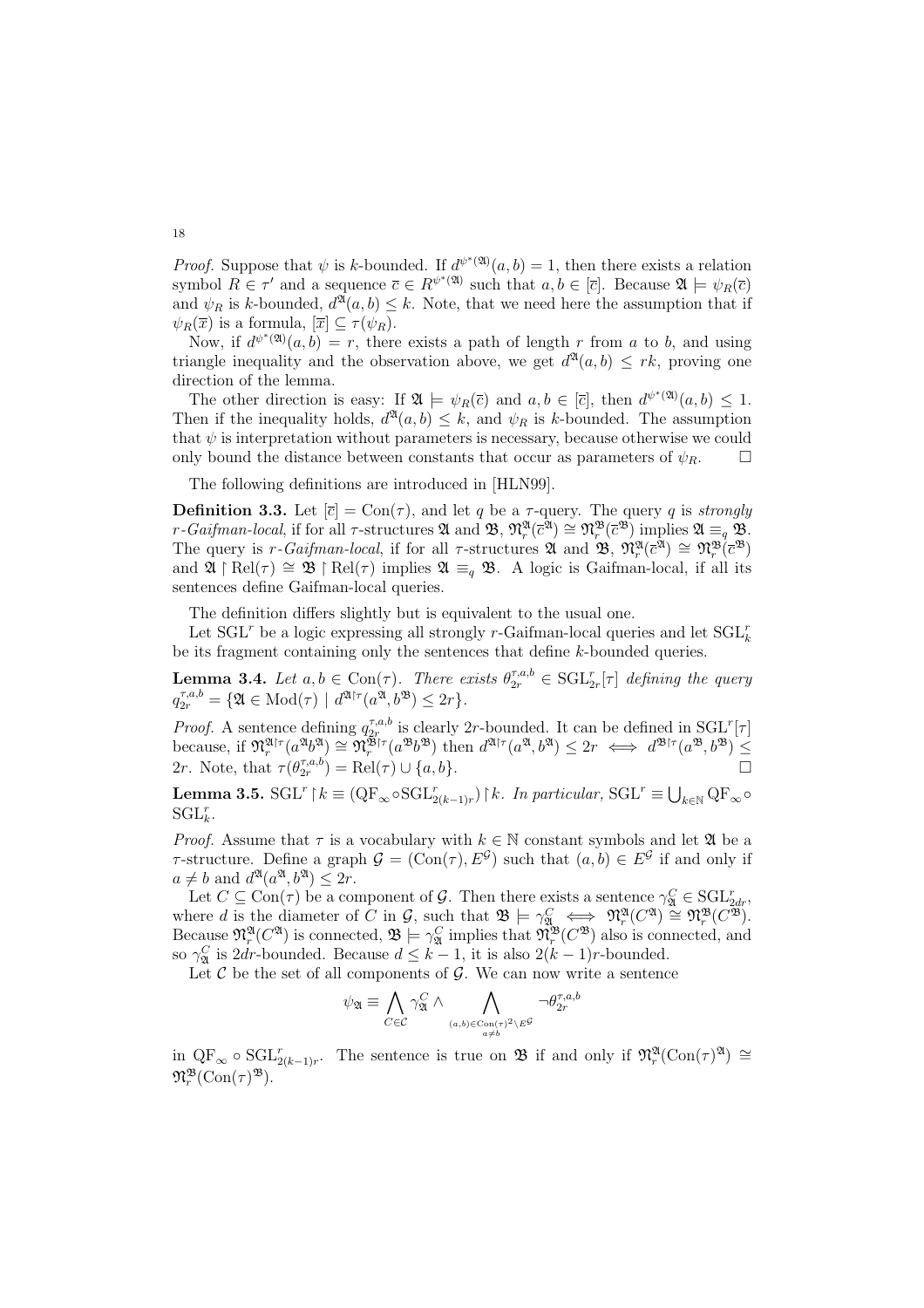Now any  $\varphi \in (\mathrm{SGL}^r \restriction k)[\tau]$  is equivalent to the sentence

$$
\bigvee_{\substack{\mathfrak{A}\in\mathrm{Mod}(\tau)\\ \mathfrak{A}\models\varphi}}\psi_\mathfrak{A}.
$$

This shows  $SGL^r \upharpoonright k \leq QF_{\infty} \circ SGL_{2(k-1)r}^r$ . The other direction is easy since  $QF_{\infty} \circ$  $SGL^{r} \equiv SGL^{r}$  and  $SGL_{2(k-1)r}^{r}$  is a fragment of  $SGL^{r}$ . — Первый процесс в получине в составительность в составите в составите в составите на составите на составите<br>В составите на составите на составите на составите на составите на составите на составите на составите на сост

**Lemma 3.6.** Let  $\psi \in I(\text{SGL}_{k_1}^{r_1}, \tau, \tau')$  and suppose  $\text{Con}(\tau) = \text{Con}(\tau') = [\overline{c}]$ . If  $\mathfrak{N}_{r_0k_1+r_1}^{\mathfrak{A}}(\bar{c}^{\mathfrak{A}}) \cong \mathfrak{N}_{r_0k_1+r_1}^{\mathfrak{B}}(\bar{c}^{\mathfrak{B}})$  then  $\mathfrak{N}_{r_0}^{\psi^*(\mathfrak{A})}(\bar{c}^{\mathfrak{A}}) \cong \mathfrak{N}_{r_0}^{\psi^*(\mathfrak{B})}(\bar{c}^{\mathfrak{B}})$ .

*Proof.* Let  $\alpha$  be an isomorphism  $\alpha \colon \mathfrak{N}_{r_0k_1+r_1}^{\mathfrak{A}}(\overline{c}^{\mathfrak{A}}) \cong \mathfrak{N}_{r_0k_1+r_1}^{\mathfrak{B}}(\overline{c}^{\mathfrak{B}})$ . If  $\overline{a} \in N_{r_0k_1}^{\mathfrak{B}}(\overline{c}^{\mathfrak{B}})$ , then a restriction of  $\alpha$  gives  $\mathfrak{N}_{r_1}^{\mathfrak{A}}(\overline{ac}^{\mathfrak{A}}) \cong \mathfrak{N}_{r_1}^{\mathfrak{B}}(\alpha(\overline{a})\overline{c}^{\mathfrak{B}})$ . This means that for any  $R \in \tau'$ ,  $\mathfrak{A} \models \psi_R(\overline{a}) \iff \mathfrak{B} \models \psi_R(\alpha(\overline{a}))$ . Thus  $\langle N_{r_0k_1}^{\mathfrak{A}}(\overline{c}^{\mathfrak{A}}) \rangle^{\psi^*(\mathfrak{A})} \cong \langle N_{r_0k_1}^{\mathfrak{B}}(\overline{c}^{\mathfrak{B}}) \rangle^{\psi^*(\mathfrak{B})}$ .

By Lemma 3.2,  $N_{r_0}^{\psi^*(\mathfrak{A})}(\overline{c}^{\mathfrak{A}}) \subseteq N_{r_0k_1}^{\mathfrak{A}}(\overline{c}^{\mathfrak{A}})$  and  $N_{r_0}^{\psi^*(\mathfrak{B})}(\overline{c}^{\mathfrak{B}}) \subseteq N_{r_0k_1}^{\mathfrak{B}}(\overline{c}^{\mathfrak{B}})$ . Thus a restriction of  $\alpha$  gives us  $\mathfrak{N}_{r_0}^{\psi^*(\mathfrak{A})}(\bar{c}^{\mathfrak{A}}) \cong \mathfrak{N}_{r_0}^{\psi^*(\mathfrak{B})}(\bar{c}^{\mathfrak{B}})$ .

Corollary 3.7. SGL<sup>r<sub>0</sub></sup> ◦ SGL<sup>r<sub>1</sub></sup> ≤ SGL<sup>r<sub>0</sub>k<sub>1</sub>+r<sub>1</sub></sup>.

**Lemma 3.8.** Suppose that  $\mathcal L$  contains only  $k_0$ -bounded sentences and  $\mathcal L'$  only  $k_1$ bounded sentences. Then all sentences in  $\mathcal{L} \circ^w \mathcal{L}'$  are  $k_0k_1$ -bounded.

*Proof.* We prove that all  $\mathcal{L} \circ \mathcal{L}'$ -interpretations without parameters are  $k_0 k_1$ -bounded. Any such interpretation can be written by Lemma 2.3 as  $\psi \circ \theta$ , where  $\psi$  is a  $\mathcal{L}$ -interpretation without parameters and  $\theta$  a  $\mathcal{L}'$ -interpretation without parameters. For any structure  $\mathfrak{A}$  and  $a, b \in Dom(\mathfrak{A})$ , we have  $d^{\mathfrak{A}}(a, b) \leq k_1 d^{\theta^*(\mathfrak{A})}(a, b) \leq$  $k_0 k_1 d^{(\psi^*\circ\theta^*)(\mathfrak{A})}(a, b) \leq k_0 k_1 d^{(\psi\circ\theta)^*(\mathfrak{A})}(a, b)$  by Lemma 3.2 and so, by the same lemma,  $\psi \circ \theta$  is  $k_0 k_1$ -bounded.

Remark. The lemma does not hold for the ordinary composition of logics. As an example, let  $\tau = \{a, b\}$  and  $\tau' = \{U, a, b\}$  where U is unary. Let  $\psi$  be an interpretation from  $\tau$  to  $\tau'$  such that  $\psi_U(x) \equiv x = a$ . Let  $\varphi \equiv \neg Ub$ .

Now,  $\tau(\psi_U) = \{x, a\}$  and  $\psi_U$  is 0-bounded, because if  $\psi_U$  holds distance between x and a is zero. Also  $\varphi$  is 0-bounded, because  $\tau(\varphi)$  contains only one constant symbol. However,  $\varphi \circ \psi$  is not k-bounded for any k, since  $\mathfrak{A} \models \varphi \circ \psi$  always when  $a^{\mathfrak{A}} \neq b^{\mathfrak{A}}.$ 

**Corollary 3.9.** SGL<sup>r<sub>0</sub></sup>  $\circ^w$  SGL<sup>r<sub>1</sub></sup> ≤ SGL<sup>r<sub>0</sub> $k_1$ +r<sub>1</sub>. □</sup>

3.3. **Hanf-like locality.** The purpose of this section is to give some sufficient conditions for FO(Q) to be Hanf-local. We will later give a definition for Gaifman-locality that resembles Hanf-locality and therefore we prove the results in a general setting so that they can also be applied to Gaifman-locality.

Suppose we are given a sequence  $(\equiv_{\tau}^r)_{r \in \mathbb{N}, \tau}$  of equivalence relations on all finite  $\tau$ -structures for all vocabularies  $\tau$ . We assume that the following conditions hold a) If  $\mathfrak{A} \cong \mathfrak{B}$  then  $\mathfrak{A} \equiv^r_{\tau} \mathfrak{B}$ .

b) For all  $r \leq r'$  and  $\tau \subseteq \tau'$ ,  $\mathfrak{A} \equiv_{\tau'}^{r'} \mathfrak{B}$  implies  $\mathfrak{A} \upharpoonright \tau \equiv_{\tau}^{r} \mathfrak{B} \upharpoonright \tau$ .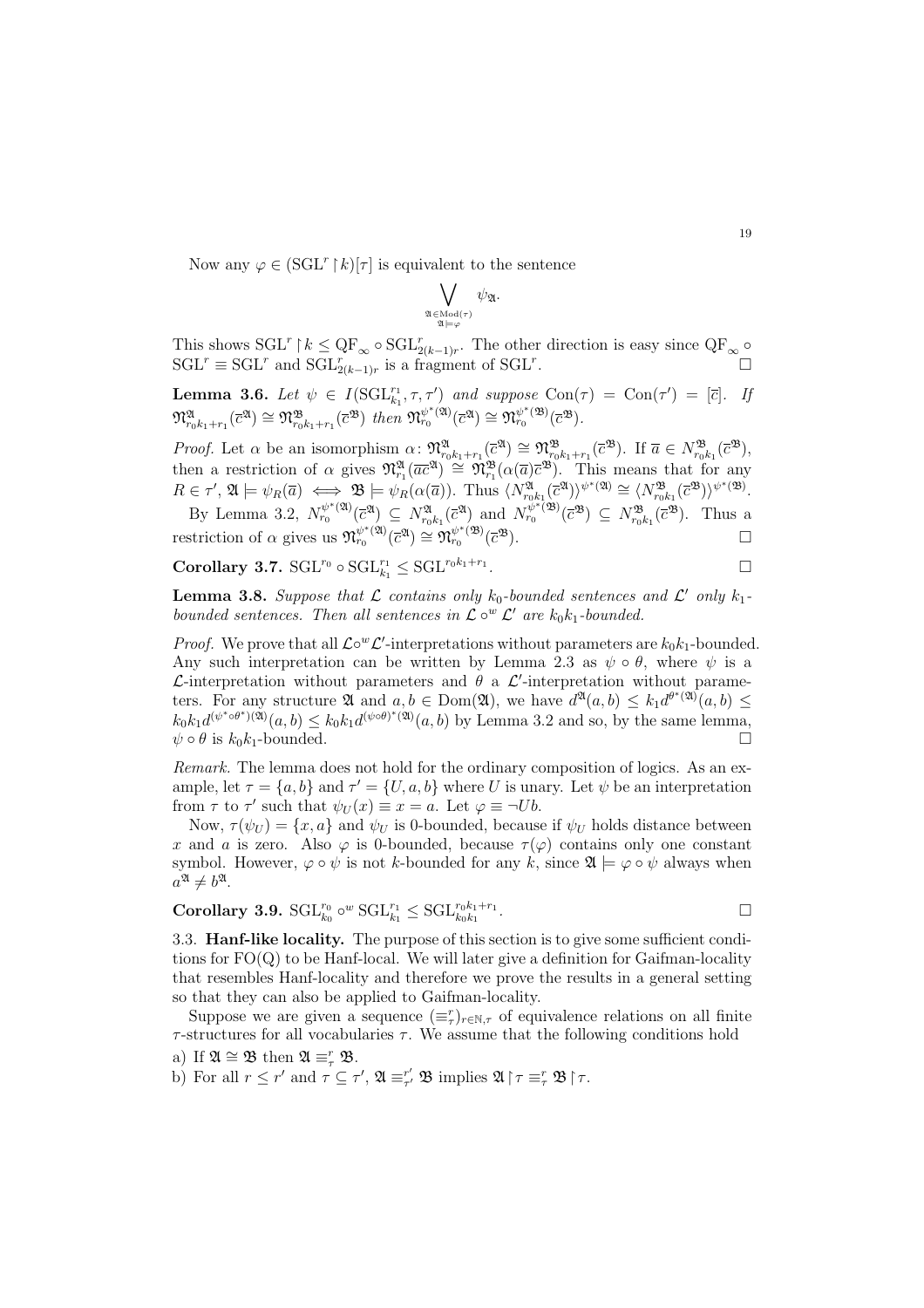- c) If  $\mathfrak{A} \equiv_{\tau}^{r_0 k_1 + r_1} \mathfrak{B}$  and  $\psi \in I(\mathrm{SGL}_{k_1}^{r_1}, \tau, \tau')$ , then  $\psi^*(\mathfrak{A}) \equiv_{\tau'}^{r_0} \psi^*(\mathfrak{B})$ .
- d) There exist functions  $s_0, s_1 : \mathbb{N} \to \mathbb{N}$  such that if  $\overline{x}$  is a sequence of constant symbols,  $\mathfrak{A} \equiv_{\tau}^{s_0(|\overline{x}|)r} \mathfrak{B}$  and  $\mathfrak{N}_{s_1(|\overline{x}|)r}^{\mathfrak{A}}(\overline{a}) \cong \mathfrak{N}_{s_1(|\overline{x}|)r}^{\mathfrak{B}}(\overline{b}),$  then  $(\mathfrak{A}, \overline{a}/\overline{x}) \equiv_{\tau \cup [\overline{x}]}^r (\mathfrak{B}, \overline{b}/\overline{x}).$

We will usually drop the subscript because it is determined by the structures.

The functions  $s_0$  and  $s_1$  appearing in the conditions are constants in the case of Hanf-locality, but we need to allow them to increase later when we consider Gaifman-locality.

The following definition is again from [HLN99].

**Definition 3.10.** We write  $\alpha: \mathfrak{A} \leftrightarrows_{\mathfrak{B}} \mathfrak{B}$ , if  $\alpha$  is a bijection  $Dom(\mathfrak{A}) \rightarrow Dom(\mathfrak{B})$ such that for all  $a \in Dom(\mathfrak{A}), \mathfrak{N}_r^{\mathfrak{A}}(a) \cong \mathfrak{N}_r^{\mathfrak{B}}(\alpha(a)).$  We denote the existence of such bijection by  $\mathfrak{A} \leftrightarrows_r \mathfrak{B}$  and call  $\mathfrak{A}$  and  $\mathfrak{B}$  r-Hanf-equivalent. A query or a sentence  $\varphi$ is r-Hanf-local, if for all  $\mathfrak{A} \leftrightarrows_r \mathfrak{B}$ , we have  $\mathfrak{A} \equiv_{\varphi} \mathfrak{B}$ . A logic is Hanf-local, if all its sentences are r-Hanf-local for some  $r \in \mathbb{N}$ .

We verify that Hanf-equivalence  $(\leftrightarrows_r)_{r\in\mathbb{N}}$  satisfies the conditions given above. Conditions (a) and (b) are clear. In order to verify condition (c), let  $\alpha: \mathfrak{A} \leftrightarrows_{r_0k_1+r_1}$  $\mathfrak{B}, \psi \in I(\mathrm{SGL}_{k_1}^{r_1}, \tau, \tau')$  and  $a \in \mathrm{Dom}(\mathfrak{A}).$  For any  $\varphi \in \mathrm{SGL}^{r_0}[\tau' \cup \{x\}],$   $(\mathfrak{A}, a/x) \equiv_{\varphi \circ \psi} a(x)$  $(\mathfrak{B}, \alpha(a)/x)$  by Corollary 3.7, and so  $(\psi^*(\mathfrak{A}), a/x) \equiv_{\varphi} (\psi^*(\mathfrak{B}), \alpha(a)/x)$ . This means  $\mathfrak{N}_{r_0}^{\psi^*(\mathfrak{A})}(a) \cong \mathfrak{N}_{r_0}^{\psi^*(\mathfrak{B})}(\alpha(a))$ . Because a was arbitrary,  $\alpha: \psi^*(\mathfrak{A}) \hookrightarrow_{r_0} \psi^*(\mathfrak{B})$ . Condition (d) holds with  $s_0(k) = 1$  and  $s_1(k) = 2$  by the following lemma.

**Lemma 3.11.** If  $\mathfrak{A} \leftrightarrows_r \mathfrak{B}$  and  $\mathfrak{N}_{2r}^{\mathfrak{A}}(\overline{a}) \cong \mathfrak{N}_{2r}^{\mathfrak{B}}(\overline{b})$ , then  $(\mathfrak{A}, \overline{a}/\overline{x}) \leftrightarrows_r (\mathfrak{B}, \overline{b}/\overline{x})$ .

*Proof.* If  $\mathfrak{A} \leftrightarrows_r \mathfrak{B}$ , then any partial injection  $\alpha' \colon Dom(\mathfrak{A}) \to Dom(\mathfrak{B})$  such that for all  $c \in \text{dom}(\alpha')$ ,  $\mathfrak{N}_r^{\mathfrak{A}}(c) \cong \mathfrak{N}_r^{\mathfrak{B}}(\alpha'(c))$ , can be extended to  $\alpha \supseteq \alpha'$  such that  $\alpha \colon \mathfrak{A} \leftrightarrows_r \mathfrak{B}.$ 

Assume  $\beta$ :  $\mathfrak{N}_{2r}^{\mathfrak{A}}(\overline{a}) \cong \mathfrak{N}_{2r}^{\mathfrak{B}}(\overline{b})$ . Then  $\alpha' = \beta \upharpoonright N_r^{\mathfrak{A}}(\overline{a})$  satisfies the condition above and can be extended to  $\alpha$ . But then  $\alpha$ :  $(\mathfrak{A}, \overline{\alpha}/\overline{x}) \cong (\mathfrak{B}, \overline{b}/\overline{x})$ : If  $c \in N_r^{\mathfrak{A}}(\overline{a})$ , then  $\beta \upharpoonright N_r^{\mathfrak{A}}(c)$ :  $\mathfrak{N}_r^{\mathfrak{A}}(c) \cong \mathfrak{N}_r^{\mathfrak{A}}(\alpha(c))$ . If  $c \in \text{Dom}(\mathfrak{A}) \subseteq N_r^{\mathfrak{A}}(\overline{a})$ , then no constant symbols in  $\overline{x}$  are defined in  $\mathfrak{N}^{(\mathfrak{A},\overline{a}/\overline{x})}(c)$  or  $\mathfrak{N}^{(\mathfrak{B},\overline{b}/\overline{x})}(\alpha(c))$  and so  $\mathfrak{N}^{(\mathfrak{A},\overline{a}/\overline{x})}(c) \cong \mathfrak{N}^{(\mathfrak{B},\overline{b}/\overline{x})}(\alpha(c))$ .  $\Box$ 

Let  $HL^r = HL(\equiv^r)$  be a logic that defines all queries preserving  $\equiv^r$  and no others, and define  $\text{HL} = \bigcup_{r \in \mathbb{N}} \text{HL}^r$ .

 ${\rm \bf Lemma \ 3.12.} \ \ {\rm HL}^{r_0}\circ {\rm SGL}_{k_1}^{r_1} \le {\rm HL}^{r_0k_1+r_1}.$ 

*Proof.* This is the condition (c) rephrased.  $\square$ 

**Corollary 3.13.**  $HL^{r_0} \circ (HL^{r_0 k_1 + r_1} \upharpoonright 0 \cup \text{SGL}_{k_1}^{r_1}) \leq HL^{r_0 k_1 + r_1}.$ 

*Proof.* If  $\varphi \circ \psi \in \text{HL}^{r_0} \circ (\text{HL}^{r_0 k_1 + r_1} \upharpoonright 0 \cup \text{SGL}_{k_1}^{r_1})$  and  $\mathfrak{A} \equiv^{r_0 k_1 + r_1} \mathfrak{B}$ , then all  $\text{HL}^{r_0 k_1 + r_1}$ . sentences agree on  $\mathfrak A$  and  $\mathfrak B$  and can be eliminated from the sentence. Then the previous lemma gives the result.

Lemma 3.14.  $\mathrm{HL}^r\!\restriction\! k\leq \mathrm{QF}_\infty\circ (\mathrm{HL}^{s_0(k)r}\!\restriction\!0\cup \mathrm{SGL}^{s_1(k)r}\!\restriction\! k).$ 

*Proof.* This is a direct consequence of the condition (d).  $\Box$ 

20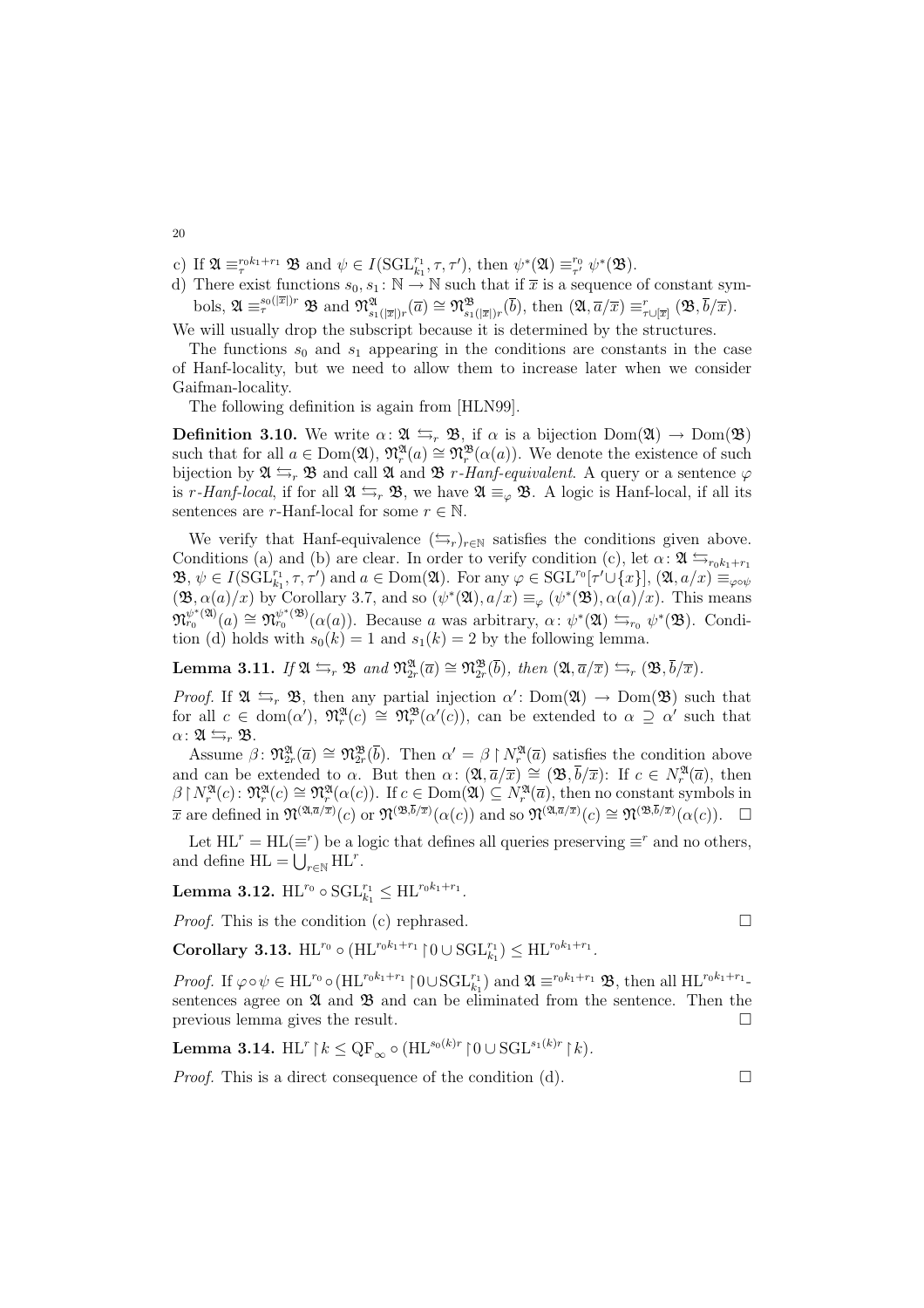If we combine this with Lemma 3.5, we get

 $\textbf{Corollary 3.15. } \operatorname{HL}^r{\restriction} k \leq \operatorname{QF}_\infty\circ(\operatorname{HL}^{s_0(k)r}{\restriction}0\cup\operatorname{SGL}_{2r(k-1)}^{s_1(k)r}{\restriction} k).$ 

Given a logic  $\mathcal L$  let  $\mathcal L^{\text{fin}}$  be its finitary fragment, i.e. a logic containing all finitary sentences of  $\mathcal{L}$ . Now, denote the logic  $\bigcup_{r,r',k\in\mathbb{N}} QF \circ (H L^r \upharpoonright 0 \cup \text{SGL}_k^{r'})^{\text{fin}}$  by  $H L^* =$  $HL^*(\equiv_r)_{r \in \mathbb{N}}$ .

We can now prove the main result of this section.

**Theorem 3.16.** If one of the following conditions hold, then  $\langle \mathcal{L} \rangle \leq H L$ .

- 1)  $\mathcal L$  is finitary and  $\mathcal L \circ \mathrm{QF}_{\infty} \leq \mathrm{HL}$ .
- 2)  $\mathcal{L} \circ \mathrm{QF}_{\infty} \leq \mathrm{HL}^r$  for some  $r \in \mathbb{N}$  and for all  $k \in \mathbb{N}$ ,  $\sup \{ \mathrm{ar}(R) \mid R \in \mathrm{Rel}(\tau(\varphi)), \varphi \in \mathbb{N} \}$  $\mathcal{L}\!\restriction\!k\}<\infty$ .
- 3)  $\mathcal L$  is finitary and  $\mathcal L \circ \mathrm{QF} \leq \mathrm{HL}^*$ .

We prove each condition in Lemmas 3.17–3.20.

**Lemma 3.17.** If  $\mathcal L$  is finitary and  $\mathcal L \circ \mathrm{QF}_{\infty} \leq \mathrm{HL}$ , then  $\mathcal L \circ \mathrm{HL} \leq \mathrm{HL}$ .

*Proof.* Because  $\mathcal L$  is finitary,  $\varphi \circ \psi \in \mathcal L \circ \text{HL}$  implies that for some  $r, k \in \mathbb N$ ,  $\varphi \circ \psi \in$  $\mathcal{L} \circ (\mathrm{H}\mathrm{L}^r \restriction k)$ . We have

$$
\mathcal{L} \circ (\mathrm{H} \mathcal{L}^r \upharpoonright k) \leq \mathcal{L} \circ (\mathrm{Q} \mathcal{F}_{\infty} \circ (\mathrm{H} \mathcal{L}^{s_0(k)r} \upharpoonright 0 \cup \mathrm{SGL}_{2r(k-1)}^{s_1(k)r} \upharpoonright k))
$$
  
\n
$$
\equiv (\mathcal{L} \circ \mathrm{Q} \mathcal{F}_{\infty}) \circ (\mathrm{H} \mathcal{L}^{s_0(k)r} \upharpoonright 0 \cup \mathrm{SGL}_{2r(k-1)}^{s_1(k)r} \upharpoonright k)
$$
  
\n
$$
\leq \mathrm{HL} \circ (\mathrm{H} \mathcal{L}^{s_0(k)r} \upharpoonright 0 \cup \mathrm{SGL}_{2r(k-1)}^{s_1(k)r} \upharpoonright k)
$$
  
\n
$$
\leq \mathrm{HL},
$$

where we have applied Corollary 3.15, Corollary 2.7, the assumptions of the lemma and Corollary 3.13.

This implies the sufficiency of the condition (1) by induction.

We can drop the assumption of finitarity, if we can bound the locality rank of the logic  $\mathcal{L} \circ \mathrm{QF}_{\infty}$  uniformly.

**Lemma 3.18.** If  $\mathcal{L} \circ \mathrm{QF}_{\infty} \leq \mathrm{HL}^{r_0}$ , then  $\mathcal{L} \circ (\mathrm{HL}^{r_1} \restriction k) \leq \mathrm{HL}^{m(r_0, r_1, k)}$ , where  $m(r_0, r_1, k) = \max\{s_0(k)r_0, 2r_0r_1(k-1) + s_1(k)r_1\}.$ 

Proof. We have

$$
\mathcal{L} \circ (\mathrm{HL}^{r_1} \upharpoonright k) \leq \mathcal{L} \circ (\mathrm{QF}_{\infty} \circ (\mathrm{HL}^{s_0(k)r_1} \upharpoonright 0 \cup \mathrm{SGL}_{2r_1(k-1)}^{s_1(k)r_1} \upharpoonright k))
$$
  
\n
$$
\equiv (\mathcal{L} \circ \mathrm{QF}_{\infty}) \circ (\mathrm{HL}^{s_0(k)r_1} \upharpoonright 0 \cup \mathrm{SGL}_{2r(k-1)}^{s_1(k)r_1} \upharpoonright k)
$$
  
\n
$$
\leq \mathrm{HL}^{r_0} \circ (\mathrm{HL}^{s_0(k)r_1} \upharpoonright 0 \cup \mathrm{SGL}_{2r_1(k-1)}^{s_1(k)r_1} \upharpoonright k)
$$
  
\n
$$
\leq \mathrm{HL}^{m(r_0,r_1,k)}.
$$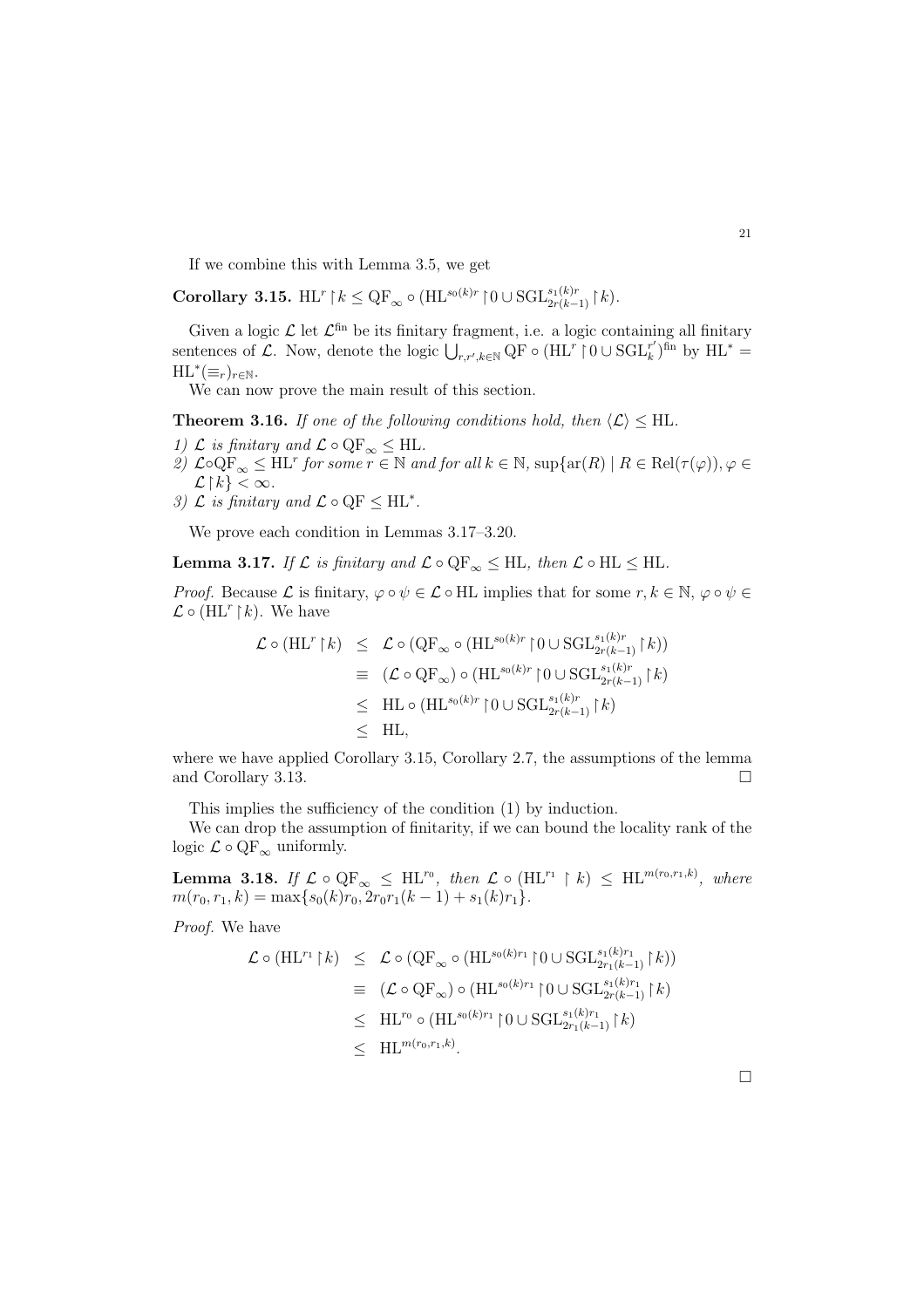22

Now, if condition (2) holds, and  $m_k = \sup\{\text{ar}(R) \mid R \in \text{Rel}(\tau(\varphi)), \varphi \in \mathcal{L} \mid k\},\$ then for all  $\varphi \circ \psi \in (\mathcal{L} \circ HL^{r_1}) \upharpoonright k, \psi \in I(HL^{r_1} \upharpoonright (k+m_k), \tau, \tau')$ , since  $\tau$  has at most k constant symbols and arities of the relation symbols in  $\tau'$  are bounded by  $m_k$ . Thus  $(\mathcal{L} \circ \mathrm{HL}^{r_1}) \upharpoonright k \equiv (\mathcal{L} \circ (\mathrm{HL}^{r_1} \upharpoonright (k + m_k))) \upharpoonright k \leq \mathrm{HL}^r \upharpoonright k$  for some r by the previous lemma. Thus we can prove for all i that  $\langle \mathcal{L} \rangle^i \restriction k \leq \text{HL}$ , which implies  $\langle \mathcal{L} \rangle \leq \text{HL}$ .

**Lemma 3.19.** (QF◦(HL<sup>r∩</sup> | 0∪SGL<sup>r'</sup>o<sup>nn</sup>)∘<sup>w</sup> (HL<sup>r1</sup> | 0∪SGL<sup>r'</sup><sup>1</sup><sub>1</sub>)<sup>fin</sup> ≤ QF◦(HL<sup>r<sub>0k1+r'</sub><sup>'</sup><sub>1</sub>)<sup>f</sup>in 0∪ SGL<sup>r'on</sup><sup>1</sup><sup>2</sup><sup>1</sup><sup>5</sup><sup>1</sup> (0∪ SGL<sup>r'</sup><sub>1</sub><sup>2</sup>)<sup>fin</sup> ≤ HL<sup>\*</sup>. □</sup> Proof. We can write

$$
(\mathrm{QF} \circ (\mathrm{HL}^{r_0} \restriction 0 \cup \mathrm{SGL}_{k_0}^{r'_0})^{\mathrm{fin}}) \circ^w (\mathrm{HL}^{r_1} \restriction 0 \cup \mathrm{SGL}_{k_1}^{r'_1})^{\mathrm{fin}}
$$

as

$$
QF \circ ((HL^{r_1} \upharpoonright 0)^{\text{fin}} \cup (HL^{r_0} \upharpoonright 0 \cup \text{SGL}_{k_0}^{r'_0})^{\text{fin}} \circ^w (\text{SGL}_{k_1}^{r'_1})^{\text{fin}})
$$

which is equivalent to

$$
\mathrm{QF} \circ (\mathrm{HL}^{r_1} \upharpoonright 0 \cup (\mathrm{HL}^{r_0} \upharpoonright 0 \circ^w \mathrm{SGL}_{k_1}^{r'_1}) \cup (\mathrm{SGL}_{k_0}^{r'_0} \circ^w \mathrm{SGL}_{k_1}^{r'_1}))^{\mathrm{fin}}
$$

and that can be written as in the lemma.  $\Box$ 

**Lemma 3.20.** If  $\mathcal{L}$  is finitary and  $\mathcal{L} \circ \mathrm{QF} \leq \mathrm{HL}^*$  then  $\mathcal{L} \circ \mathrm{HL}^* \leq \mathrm{HL}^*$ .

*Proof.* Because  $\mathcal L$  is finitary,  $\varphi \in \mathcal L \circ \text{HL}^*$  implies that for some  $r_1, r'_1, k_1 \in \mathbb N$ ,

$$
\varphi \in \mathcal{L} \circ (\mathrm{QF} \circ (\mathrm{HL}^{r_1} \upharpoonright 0 \cup \mathrm{SGL}_{k_1}^{r'_1})^{\mathrm{fin}})
$$
  
\n
$$
\equiv (\mathcal{L} \circ \mathrm{QF}) \circ^w (\mathrm{HL}^{r_1} \upharpoonright 0 \cup \mathrm{SGL}_{k_1}^{r'_1})^{\mathrm{fin}}
$$
  
\n
$$
\leq \mathrm{HL}^* \circ^w (\mathrm{HL}^{r_1} \upharpoonright 0 \cup \mathrm{SGL}_{k_1}^{r'_1})
$$
  
\n
$$
\leq \mathrm{HL}^*.
$$

This implies the sufficiency of the condition (3) in Theorem 3.16.

The main purpose of Theorem 3.16 was to give sufficient conditions when  $FO(Q)$ is Hanf-local. Because  $FO(Q) \equiv \langle QF \cup \mathcal{L}_{\exists} \cup \mathcal{L}_{Q} \rangle$ , we need to show that  $QF$  and  $\mathcal{L}_{\exists}$ satisfy the conditions.

Strictly speaking, QF does not satisfy the second part of the condition (2). However, if  $\varphi \circ \psi \in (\mathrm{QF} \restriction k) \circ \mathcal{L}$  and  $R \in \tau(\varphi)$  with  $\mathrm{ar}(R) > k$ , then some constant has to be repeated at every occurrence of R. Assume that  $Rx_0x_0 \ldots x_{n-1}$  is one of the occurrences. Let  $\varphi'$  be a QF-sentence identical to  $\varphi$  except  $Rx_0x_0 \ldots x_{n-1}$  replaced by  $R'x_0 \ldots x_{n-1}$ , where  $ar(R') = ar(R) - 1$ . Let  $\psi'$  be a new *L*-interpretation, where we have added a formula  $\psi_{R'}$  to  $\psi$  and  $\psi_{R'}$  is get from  $\psi_R(\overline{y})$  by identifying the parameters  $y_0$  and  $y_1$ . This is possible by the requirements we assumed every logic to satisfy. Then  $\varphi \circ \psi \equiv \varphi' \circ \psi'$ . In this way, we can eliminate all occurrences of the relation symbols with arity greater than k from  $\varphi$ . So for the purposes of Theorem 3.16, we may assume that QF satisfies the condition (2). The same argument applies also for  $\mathrm{QF}_{\infty}$ .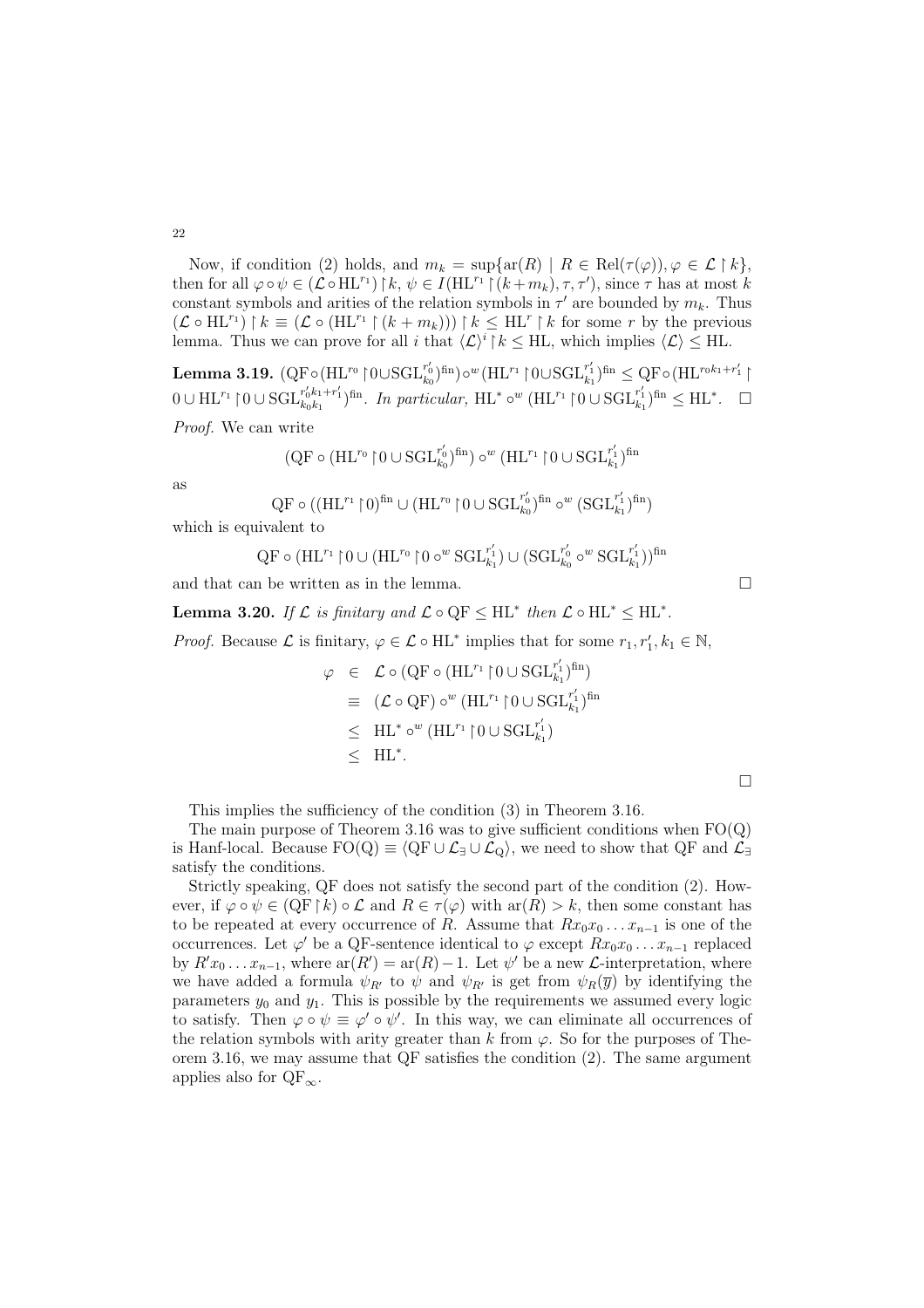**Proposition 3.21.** The logics QF and  $UL_1$  satisfy (essentially) the conditions (1) and (2) of Theorem 3.16 and  $\text{QF}_{\infty}$  satisfies (essentially) the condition (2).

Proof. Because 1-neighborhoods of the constants of a structure determine the atomic type of the constants,  $\text{QF}_{\infty} \circ \text{QF}_{\infty} \equiv \text{QF}_{\infty}$  is 1-Hanf-local.

For the same reason, if we know the isomorphism types of all 1-neighborhoods of the elements in a  $\tau$ -structure  $\mathfrak{A}$ , we can determine  $\psi^*(\mathfrak{A})$ , where  $\psi \in I(\mathrm{QF}_{\infty}, \tau, \tau')$ and  $ar(R) \leq 1$  for all  $R \in \tau'$ . Thus  $UL_1 \circ QF_{\infty}$  is 1-Hanf-local.

Because  $\mathcal{L}_\exists \leq \mathrm{UL}_1$ , this shows also that  $\mathcal{L}_\exists$  satisfies the conditions (1) and (2). We show that it satisfies the condition (3) later in Proposition 4.14.

Now, by condition (2), we get the result proved in [HLN99].

**Corollary 3.22.** The logic  $\langle QF_{\infty} \cup UL_1 \rangle$  is Hanf-local.

This implies also that the finitary fragment of  $\langle QF_{\infty} \cup UL_1 \rangle$  satisfies the condition (1) of Theorem 3.16.

3.4. **Neighborhoods and bijective game.** The logic  $\langle QF_{\infty}\cup UL_1\rangle$  captures Hanflocality on classes of structures with bounded degree. In [Lib01] the logic was extended so that it captures Hanf-locality on all finite structures. The extended logic however is not closed under substitution. By Theorem 3.16, there exists a greatest Hanf-local extension of the finitary fragment of  $\langle QF_{\infty} \cup UL_1 \rangle$  that is closed under substitution. The main point of this section is to show that the extension is proper, because there are other notions of neighborhoods and  $\langle QF_{\infty} \cup UL_1 \rangle$  is Hanf-local also with respect to these notions.

Let  $\tau$  be a relational vocabulary, M a class of  $\tau$ -structures that is closed under isomorphism and  $I$  a nonempty set. Suppose that we have been given for every  $r \in I$  and  $\mathfrak{A} \in M$  a function  $\text{cl}^{\mathfrak{A}}_r : \mathcal{P}(\text{Dom}(\mathfrak{A})) \to \mathcal{P}(\text{Dom}(\mathfrak{A}))$ . We denote  $\text{cl}^{\mathfrak{A}}_r([\overline{a}])$ by  $cl_r^{\mathfrak{A}}(\overline{a})$  and the structure  $(\langle cl_r^{\mathfrak{A}}(\overline{a}) \rangle^{\mathfrak{A}}, \overline{a})$  by  $\mathfrak{Cl}_r^{\mathfrak{A}}(\overline{a})$ .

**Definition 3.23.** We say that  $(M, I, cl)$  is a notion of neighborhood if the following conditions are satisfied, where all structures are from M:

a) 
$$
X \subseteq \mathrm{cl}_r^{\mathfrak{A}}(X)
$$

- b)  $X \subseteq Y \Rightarrow \mathrm{cl}_r^{\mathfrak{A}}(X) \subseteq \mathrm{cl}_r^{\mathfrak{A}}(Y)$
- c) If  $p: \langle cl_r^{\mathfrak{A}}(X) \rangle^{\mathfrak{A}} \to \mathfrak{B}$  is an embedding, then  $\text{rng } p \subseteq cl_r^{\mathfrak{B}}(p(X)).$
- d) There exists a function  $\gamma: I \times I \to I$  such that for all  $p, q \in I$ ,  $\mathfrak{A}$  and  $X \subseteq$  $\text{Dom}(\mathfrak{A}), \, \text{cl}_p^{\mathfrak{A}}(\text{cl}_q^{\mathfrak{A}}(X)) \subseteq \text{cl}_{\gamma(p,q)}^{\mathfrak{A}}(X).$
- e) There exists a function  $\beta: I \to I$  such that for all  $r \in I$ ,  $\overline{a} \in Dom(\mathfrak{A})^{\leq \omega}$ ,  $\overline{b} \in \text{Dom}(\mathfrak{B})^{\leq \omega}, a' \in \text{Dom}(\mathfrak{A}) \setminus \text{cl}_{\beta(r)}^{\mathfrak{A}}(\overline{a}) \text{ and } b' \in \text{Dom}(\mathfrak{B}) \setminus \text{cl}_{\beta(r)}^{\mathfrak{B}}(\overline{b}), \text{ if } \mathfrak{C}l_r^{\mathfrak{A}}(\overline{a}) \cong$  $\mathfrak{Cl}_r^{\mathfrak{B}}(\overline{b})$  and  $\mathfrak{Cl}_r^{\mathfrak{A}}(a') \cong \mathfrak{Cl}_r^{\mathfrak{B}}(b')$ , then  $\mathfrak{Cl}_r^{\mathfrak{A}}(\overline{a}a') \cong \mathfrak{Cl}_r^{\mathfrak{B}}(\overline{b}b')$ .

The conditions (a), (b) and (d) are just the definition of closure, where the usual  $cl(cl(X)) = cl(X)$  is replaced by (d). The condition (c) ensures that extensions of the structure do not make the neighborhood smaller. The condition (e) says that the elements not in the closure of a tuple are in some sense independent from the tuple.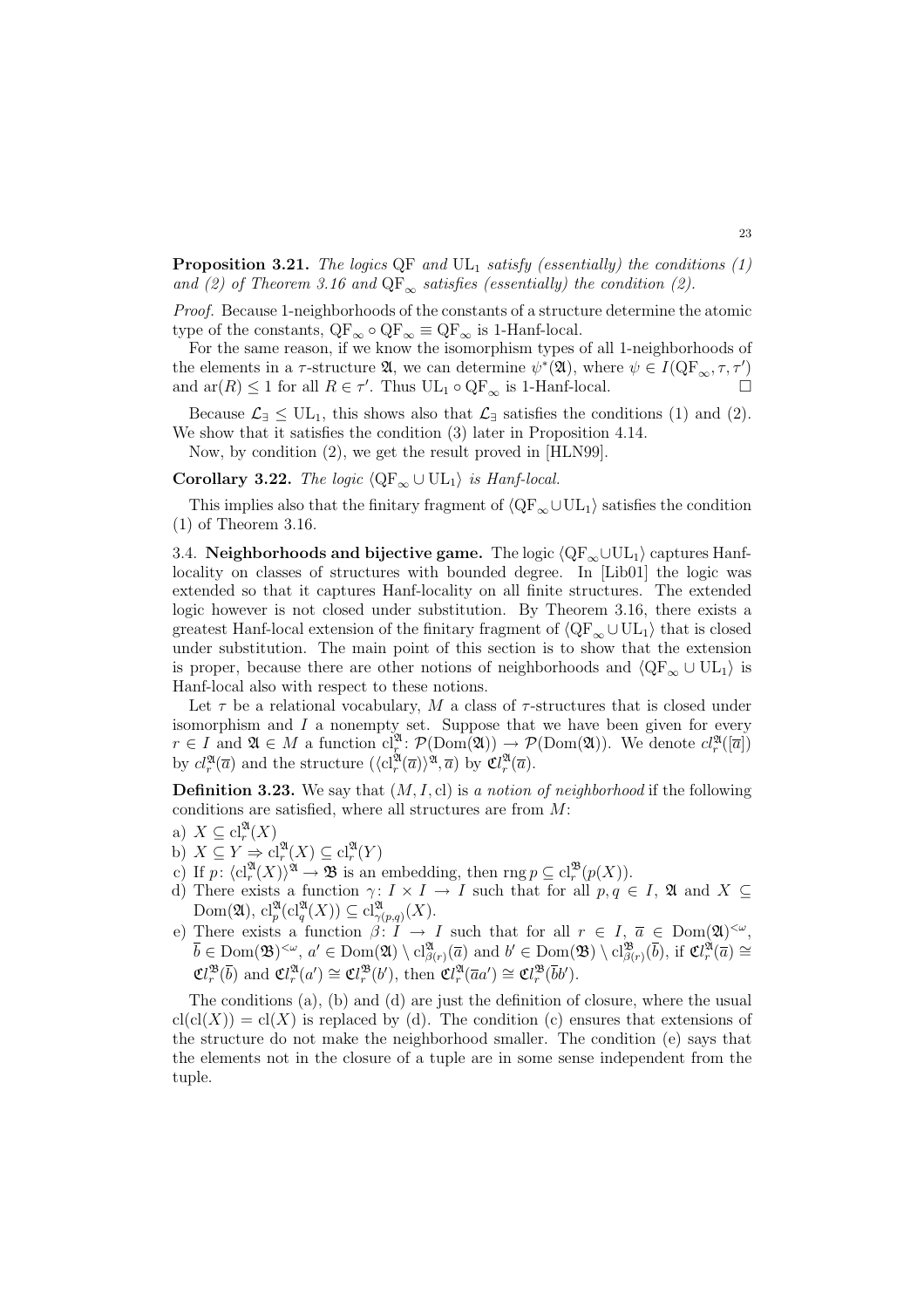We write  $\alpha: \mathfrak{A} \sim_r \mathfrak{B}$  if  $\alpha$  is a bijection  $Dom(\mathfrak{A}) \to Dom(\mathfrak{B})$  such that for all  $a \in \text{Dom}(\mathfrak{A}), \mathfrak{C}_r^{\mathfrak{A}}(a) \cong \mathfrak{C}_r^{\mathfrak{B}}(b)$ . Notation  $\mathfrak{A} \sim_r \mathfrak{B}$  means that such a bijection exists.

**Lemma 3.24.** If  $p: \mathfrak{Cl}^{\mathfrak{A}}_{\gamma(r,r')}(X) \cong \mathfrak{Cl}^{\mathfrak{B}}_{\gamma(r,r')}(p(X))$  and  $Y \subseteq \text{cl}^{\mathfrak{A}}_{r'}(X)$ , then

$$
p \n\upharpoonright cl_r^{\mathfrak{A}}(Y) \colon \mathfrak{Cl}_r^{\mathfrak{A}}(Y) \cong \mathfrak{Cl}_r^{\mathfrak{B}}(p(Y)).
$$

*Proof.* By the conditions (d), (a) and (b),  $cl_r^{\mathfrak{A}}(Y) \subseteq cl_{\gamma(r,r')}^{\mathfrak{A}}(X)$ . By the condition (c),  $p(\mathrm{cl}_r^{\mathfrak{A}}(Y)) \subseteq \mathrm{cl}_r^{\mathfrak{B}}(p(Y)).$  The condition (c) implies also that  $p(\mathrm{cl}_{r'}^{\mathfrak{A}}(X)) \subseteq \mathrm{cl}_{r'}^{\mathfrak{A}}(p(X))$ and so  $\mathrm{cl}_r^{\mathfrak{B}}(p(Y)) \subseteq \mathrm{cl}_{\gamma(r,r')}^{\mathfrak{B}}(p(X)).$  Thus  $p^{-1}(\mathrm{cl}_r^{\mathfrak{B}}(p(Y)) \subseteq \mathrm{cl}_r^{\mathfrak{A}}(Y)$  and we get  $p(\mathrm{cl}_r^{\mathfrak{A}}(Y)) = \mathrm{cl}_r^{\mathfrak{B}}(p(Y)).$  Because a restriction of an isomorphism is an isomorphism, the lemma follows.

**Theorem 3.25.** Assume  $(M, I, cl)$  is a notion of neighborhood. For every  $n \in \mathbb{N}$ , there exists  $r \in I$  such that, if  $\mathfrak{A}, \mathfrak{B} \in M$  and  $\mathfrak{A} \sim_r \mathfrak{B}$ , then Player II has a winning strategy in  $\text{BG}_n^1(\mathfrak{A}, \mathfrak{B})$ .

*Proof.* Choose  $r_0 \in I$  arbitrarily and define inductively  $r_{i+1} = \gamma(r_i, \beta(r_i))$ . Note that  $\mathrm{cl}_{r_i}^{\mathfrak{A}}(X) \subseteq \mathrm{cl}_{r_i}^{\mathfrak{A}}(\mathrm{cl}_{\beta(r_i)}^{\mathfrak{A}}(X)) \subseteq \mathrm{cl}_{r_{i+1}}^{\mathfrak{A}}(X).$ 

We prove inductively the following claim that implies the lemma: If  $\mathfrak{A} \sim_{r_{n-1}} \mathfrak{B}$ and the partial function  $p_n = \{(a_i, b_i) | i < m\}$  can be extended into an isomorphism  $p'_n: {\cal C}\ell^{\mathfrak{A}}_{r_n}(\text{dom}(p_n)) \cong {\cal C}\ell^{\mathfrak{B}}_{r_n}(\text{rng}(p_n)),$  then Player II has a winning strategy in the game  $\operatorname{BG}_n^1((\mathfrak{A}, \overline{a}/\overline{x}),(\mathfrak{B}, \overline{b}/\overline{x}))$ . If  $n = 0$ , we do not require the second condition.

When  $n = 0$ , the claim is clear. Assume that the claim has been proven for n. We prove the claim for  $n+1$ . Let  $\alpha: \mathfrak{A} \sim_{r_n} \mathfrak{B}$  such that  $p'_{n+1} \restriction cl^{\mathfrak{A}}_{\beta(r_n)}(\text{dom}(p_{n+1})) =$  $\alpha \restriction cl_{\beta(r_n)}^{\mathfrak{A}}(\text{dom}(p_{n+1}))$ . This is possible, because by Lemma 3.24, for all  $c \in$  $\text{cl}_{\beta(r_n)}^{\mathfrak{A}}(\text{dom}(p_{n+1})), \mathfrak{C}l_{r_n}^{\mathfrak{A}}(c) \cong \mathfrak{C}l_{r_n}^{\mathfrak{B}}(p_{n+1}(c)).$ 

We prove that playing  $\alpha$  leads to winning strategy for Player II. For that we have to show that for all  $c \in Dom(\mathfrak{A})$ , Player II has a winning strategy in the game  $BG_n^1((\mathfrak{A}, \overline{a}/\overline{x}, c/y), (\mathfrak{B}, \overline{b}/\overline{x}, \alpha(c)/y))$ . By the induction hypothesis, it suffices to find  $p'_n: \mathfrak{Cl}_{r_n}^{\mathfrak{A}}(\text{dom}(p_n)) \cong \mathfrak{Cl}_{r_n}^{\mathfrak{B}}(\text{rng}(p_n))$  extending  $p_n = p_{n+1} \cup \{(c, \alpha(c))\}.$ 

If  $c \in \mathrm{cl}_{\beta(r_n)}^{\mathfrak{A}},$  we may put  $p'_n = p'_{n+1} \restriction \mathrm{cl}_{r_n}^{\mathfrak{A}}(\mathrm{dom}(p_{n+1}) \cup \{c\})$  by Lemma 3.24. Otherwise,  $c \notin \mathrm{cl}_{\beta(r_n)}^{\mathfrak{A}}(\mathrm{dom}(p_{n+1}))$  and we have also  $\alpha(c) \notin \mathrm{cl}_{\beta(r_n)}^{\mathfrak{B}}(\mathrm{rng}(p_{n+1}))$ . Because  $\alpha: \mathfrak{A} \sim_{r_n} \mathfrak{B}, \ \mathfrak{C}l_{r_n}^{\mathfrak{A}}(c) \cong \mathfrak{C}l_{r_n}^{\mathfrak{B}}(\alpha(c))$  and so by condition (e)  $\mathfrak{C}l_{r_n}^{\mathfrak{A}}(\overline{a}c) \cong \mathfrak{C}l_{r_n}^{\mathfrak{B}}(\overline{b}\alpha(c)).$ We let  $p'_n$  be this partial isomorphism.

We give now an application of Theorem 3.25. Let  $\tau = \{R\}$ , where R is a ternary relation symbol. Let M be the class of all finite abelian groups, where  $R$  encodes the group operation. We say that  $\mathfrak{A} \in M$  is k-divisible,  $k \in \mathbb{Z}_+$ , if  $\forall x (kx = 0 \leftrightarrow x = 0)$ holds in  $\mathfrak{A}$ . If  $\mathfrak{A}$  is k-divisible, the equation  $kx = b$  has a unique solution for all  $b \in \mathfrak{A}$ .

24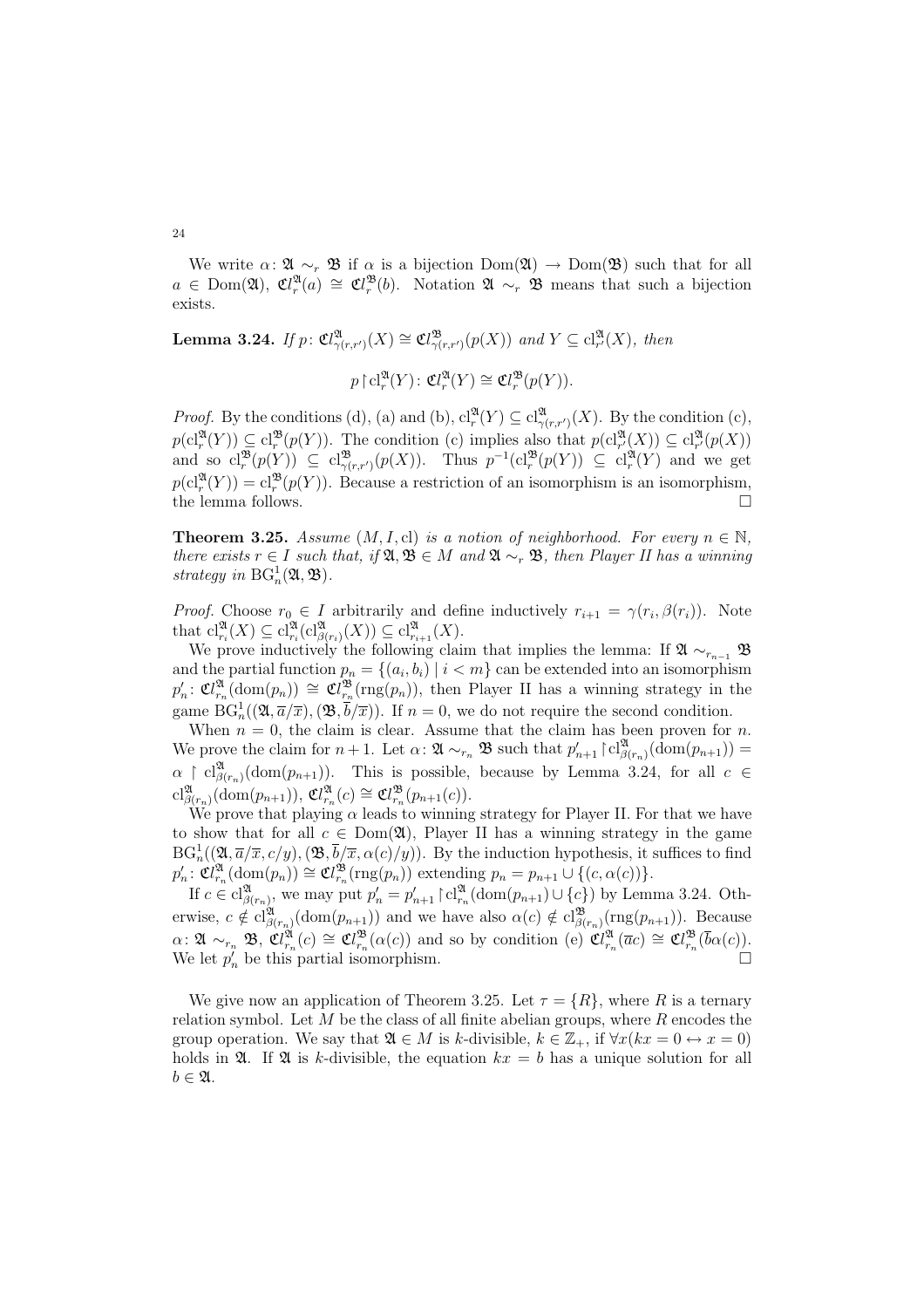Let  $I = \mathbb{Z}_+$ . If  $r \in I$ ,  $\mathfrak{A} \in M$  is k-divisible for all  $1 \leq k \leq r$  and  $X \subseteq \text{Dom}(\mathfrak{A})$ , we define

$$
\mathrm{cl}_r^{\mathfrak{A}}(X) = \left\{ a \in \mathrm{Dom}(\mathfrak{A}) \mid qa = \sum_{i < r} b_i, 1 \le q \le r, b_0, \ldots, b_{r-1} \in X \cup (-X) \cup \{0\} \right\}.
$$

If  $\mathfrak A$  is not k-divisible for some  $1 \leq k \leq r$ , we put  $\text{cl}_r^{\mathfrak A}(X) = \text{Dom}(\mathfrak A)$ .

The triple  $(M, I, c)$  is a notion of neighborhood. The condition (a) follows because for every  $x \in X$  we can show that  $x \in cl_r^{\mathfrak{A}}(X)$  by choosing  $q = 1, b_0 = x$  and  $b_i = 0$  for all  $i > 0$ . The conditions (b) and (c) are clear from the definition.

In order to establish (d), we define  $\gamma(r,s) = s^r$ . If  $a \in \text{cl}_r^{\mathfrak{A}}(\text{cl}_s^{\mathfrak{A}}(X))$ , there exists a  $1 \le q \le r$  and  $b_0, \ldots, b_{r-1} \in \text{cl}_s^{\mathfrak{A}}(X)$  such that  $qa = \sum_{i \le r} b_i$  (note that a closure is always closed under opposite and contains 0). Then there exists also elements  $1 \leq$  $p_i \leq s$  and  $c_{i,j} \in X \cup (-X) \cup \{0\}$ , where  $i < r$  and  $j < s$  such that  $p_i b_i = \sum_{j < s} c_{i,j}$ . Let  $m = \prod_{i \leq r} p_i$ . Then a satisfies the equation

$$
ma = \sum_{i < r} \frac{m}{p_i} \sum_{j < s} c_{i,j}.
$$

Because  $m \leq s^r$  and the right side of the equation can be written as a sum of at most  $s^r$  elements,  $a \in \text{cl}_{\gamma(r,s)}^{\mathfrak{A}}(X)$ .

Finally, we put  $\beta(r) = 2r^3$ . Assume  $|\bar{a}| = |\bar{b}| = m$ ,  $\alpha_0 \colon \mathfrak{Cl}_r^{\mathfrak{A}}(\bar{a}) \cong \mathfrak{Cl}_r^{\mathfrak{B}}(\bar{b}),$  $\alpha_1: \mathfrak{Cl}_r^{\mathfrak{A}}(a') \cong \mathfrak{Cl}_r^{\mathfrak{B}}(b'), a' \notin \mathrm{cl}_{\beta(r)}^{\mathfrak{A}}(\overline{a})$  and  $b' \notin \mathrm{cl}_{\beta(r)}^{\mathfrak{B}}(\overline{b}).$  These assumptions imply that  $\mathfrak A$  and  $\mathfrak B$  are k-divisible for all  $k \leq \beta(r)$ .

Let  $x \in cl_r^{\mathfrak{A}}(\overline{a}a')$ . Then for some  $1 \leq q \leq r$  and  $s_0, \ldots, s_{m-1}, s' \in \mathbb{Z}$  such that  $|s'| + \sum_{i \leq m} |s_i| \leq r$ , we have  $qx = s'a' + \sum_{i \leq m} s_i a_i$ . Because  $\mathfrak{A}$  is q-divisible, we find  $x_0$  and  $x_1$  such that  $x = x_0 + x_1$ ,  $qx_0 = \sum_{i \le m} s_i a_i$  and  $qx_1 = s'a'$ . Clearly  $x_0 \in \mathrm{cl}_r^{\mathfrak{A}}(\overline{a})$  and  $x_1 \in \mathrm{cl}_r^{\mathfrak{A}}(a')$ .

Suppose now that for some  $y_0 \in cl_r^{\mathfrak{A}}(\overline{a}) \setminus \{x_0\}$  and  $y_1 \in cl_r^{\mathfrak{A}}(a') \setminus \{x_1\}$ , we have  $x = y_0 + y_1$ . By the definition of the closure, for some  $1 \le p' \le r$  and  $-r \le t' \le r$ , we have  $p'y_1 = t'a'$  and for some  $1 \le p \le r$  and  $t_0, \ldots, t_{m-1} \in \mathbb{Z}$  such that  $\sum_{i \le m} |t_i| \le r$ , we have  $py_0 = \sum_{i \leq m} t_i a_i$ . From this we can conclude

$$
pq(y_0 - x_0) = \sum_{i < m} (qt_i - ps_i)a_i
$$
  

$$
p'q(x_1 - y_1) = (p's' - qt')a'
$$

Because  $y_0 - x_0 = x_1 - y_1$ , we have

$$
p(p's'-qt')a' = \sum_{i
$$

Because  $p'q \leq \beta(r)$ ,  $\mathfrak A$  is  $p'q$ -divisible. We assumed that  $x_0 \neq y_0$  and so  $p's'$  qt' cannot be zero. On the other hand  $|p's' - qt'| \leq 2r^2 \leq \beta(r)$ . We have also  $\sum_{i \le m} |p'(qt_i - ps_i)| \le p'q \sum_{i \le m} |t_i| + p'p \sum_{i \le m} |s_i| \le 2r^3 \le \beta(r)$ . Thus  $a' \in \text{cl}_{\beta(r)}^{\mathfrak{A}}(\overline{a})$ .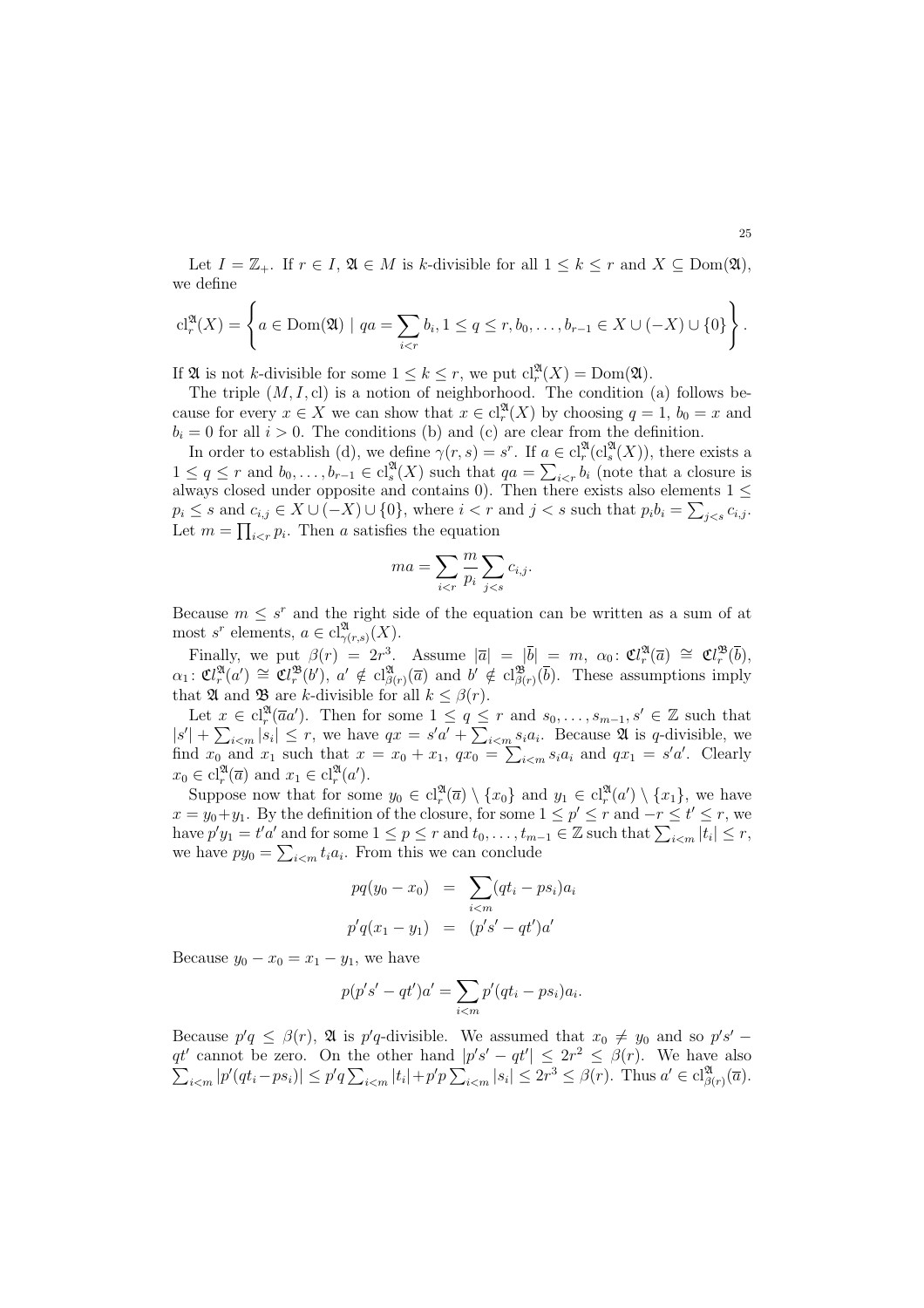This contradicts our assumptions and we conclude that the representation of  $x$  as a sum of elements in  $\mathrm{cl}^{\mathfrak{A}}_r(a')$  and  $\mathrm{cl}^{\mathfrak{A}}_r(\overline{a})$  is unique.

The resolution above holds also on  $\mathfrak{B}$  and so

$$
\alpha(x_0+x_1)=\alpha_0(x_0)+\alpha_1(x_1)
$$

defines a function with an inverse

$$
\alpha^{-1}(y_0 + y_1) = \alpha_0^{-1}(y_0) + \alpha_1^{-1}(y_1).
$$

This is an isomorphism  $\alpha \colon \mathfrak{Cl}_r^{\mathfrak{A}}(\overline{a}a') \cong \mathfrak{Cl}_r^{\mathfrak{B}}(\overline{b}b').$ 

Now we can show:

**Proposition 3.26.** For all  $n \in \mathbb{N}$  there exists  $r \in \mathbb{Z}_+$  such that if  $\mathfrak{A}$  and  $\mathfrak{B}$  are Abelian groups of the same cardinality and they are k-divisible for all  $k \leq r$ , then Player II has a winning strategy in  $\widetilde{\mathrm{BG}}_n^1(\mathfrak{A}, \mathfrak{B})$ .

*Proof.* Let r be as in Theorem 3.25 for the notion of neighborhood defined above. If  $\mathfrak A$  is divisible for all  $k \leq r$ , then  $cl_r^{\mathfrak A}(0_{\mathfrak A}) = \{0_{\mathfrak A}\}\)$ . We show that if  $a \in \text{Dom}(\mathfrak A) \setminus \{0_{\mathfrak A}\}\$ , then  $\mathfrak{Cl}_r^{\mathfrak{A}}(a) \cong \mathfrak{Cl}_r^{\mathbb{Q}}(1)$ , where we interpret  $\mathbb Q$  as an abelian group. The isomorphism is defined so that we map  $x \in cl_r^{\mathfrak{A}}(a)$ , where  $qx = sa$ , to  $s/q$ . By divisibility, the map is well defined and clearly a partial isomorphism from  $\mathfrak A$  to  $\mathbb Q$ . Thus any bijection from Dom( $\mathfrak{A}$ ) → Dom( $\mathfrak{B}$ ) mapping  $0^{\mathfrak{A}}$  to  $0^{\mathfrak{B}}$  shows  $\mathfrak{A} \sim_r \mathfrak{B}$  and by Theorem 3.25, Player II has a winning strategy in  $\text{BG}_n^1(\mathfrak{A}, \mathfrak{B})$ .

**Lemma 3.27.** If  $\psi \in I(\mathrm{QF}_{\infty}, \tau', \tau)$ ,  $\psi^*(\mathfrak{A})$  and  $\psi^*(\mathfrak{B})$  are finite groups (with one ternary relation R in the vocabulary) and  $\mathfrak{A} \leftrightarrows_{16} \mathfrak{B}$ , then  $\mathfrak{A} \cong \mathfrak{B}$ .

*Proof.* Denote the product of a and b in  $\psi^*(\mathfrak{A})$  by ab, the neutral element by 1 and the inverse of a by  $a^{-1}$ . By group axioms, for all  $a, b \in Dom(\mathfrak{A}), \psi_R(a, b, ab)$ ,  $\psi_R(a, 1, a)$  and  $\psi_R(a, a^{-1}, 1)$ .

If all elements of  $\mathfrak A$  have different atomic types, the lemma clearly holds. Assume therefore that there exist  $a, b \in Dom(\mathfrak{A})$  such that  $a \neq b$ , but  $atp^{\mathfrak{A}}(a) =$ atp<sup>2(*b*)</sup>. For all  $c \in Dom(\mathfrak{A})$ ,  $\mathfrak{A} \models \psi_R(a, a^{-1}c, c) \land \neg \psi_R(b, a^{-1}c, c)$ . This means that  $\text{atp}^{\mathfrak{A}}(a, a^{-1}c, c) \neq \text{atp}^{\mathfrak{A}}(b, a^{-1}c, c)$ , and so either  $a^{-1}c$  or c belongs to  $N_1^{\mathfrak{A}}(ab)$ . Because this holds for all  $c \in Dom(\mathfrak{A})$  and  $c \mapsto a^{-1}c$  is a bijection, we conclude that  $|N_1^{\mathfrak{A}}(ab)| \geq |\mathfrak{A}|/2.$ 

If there exist  $c, d \in Dom(\mathfrak{A}) \setminus N_2^{\mathfrak{A}}(ab)$  such that  $c \neq d$  but  $atp^{\mathfrak{A}}(c) = atp^{\mathfrak{A}}(d)$ , then we have  $|N_1^{\mathfrak{A}}(cd)| \geq |\mathfrak{A}|/2$ , but  $N_1^{\mathfrak{A}}(ab) \cap N_1^{\mathfrak{A}}(cd) = \emptyset$ . Necessarily,  $Dom(\mathfrak{A}) =$  $N_1^{\mathfrak{A}}(abcd)$ , which implies that every component of  $\mathfrak A$  has radius at most 6, the worst case being the one where  $a, b, c$  and  $d$  are in the same component. Thus, in this case,  $\mathfrak{A} \leftrightarrows_{7} \mathfrak{B}$  implies  $\mathfrak{A} \cong \mathfrak{B}$ .

Assume then that such elements do not exist. Then every pair of different elements in  $S = \text{Dom}(\mathfrak{A}) \setminus N_2^{\mathfrak{A}}(ab)$  have different atomic types. Let

 $T = \{x \in \text{Dom}(\mathfrak{A}) \mid (\forall y \in N_2^{\mathfrak{A}}(x))(\text{atp}^{\mathfrak{A}}(y) \neq \text{atp}^{\mathfrak{A}}(a))\}.$ 

Clearly  $T \subseteq S$ , because all elements in  $N_2^{\mathfrak{A}}(ab)$  have a or b in their 2-neighborhoods. Every element  $x$  in  $T$  has a 2-neighborhood that can be distinguished from any other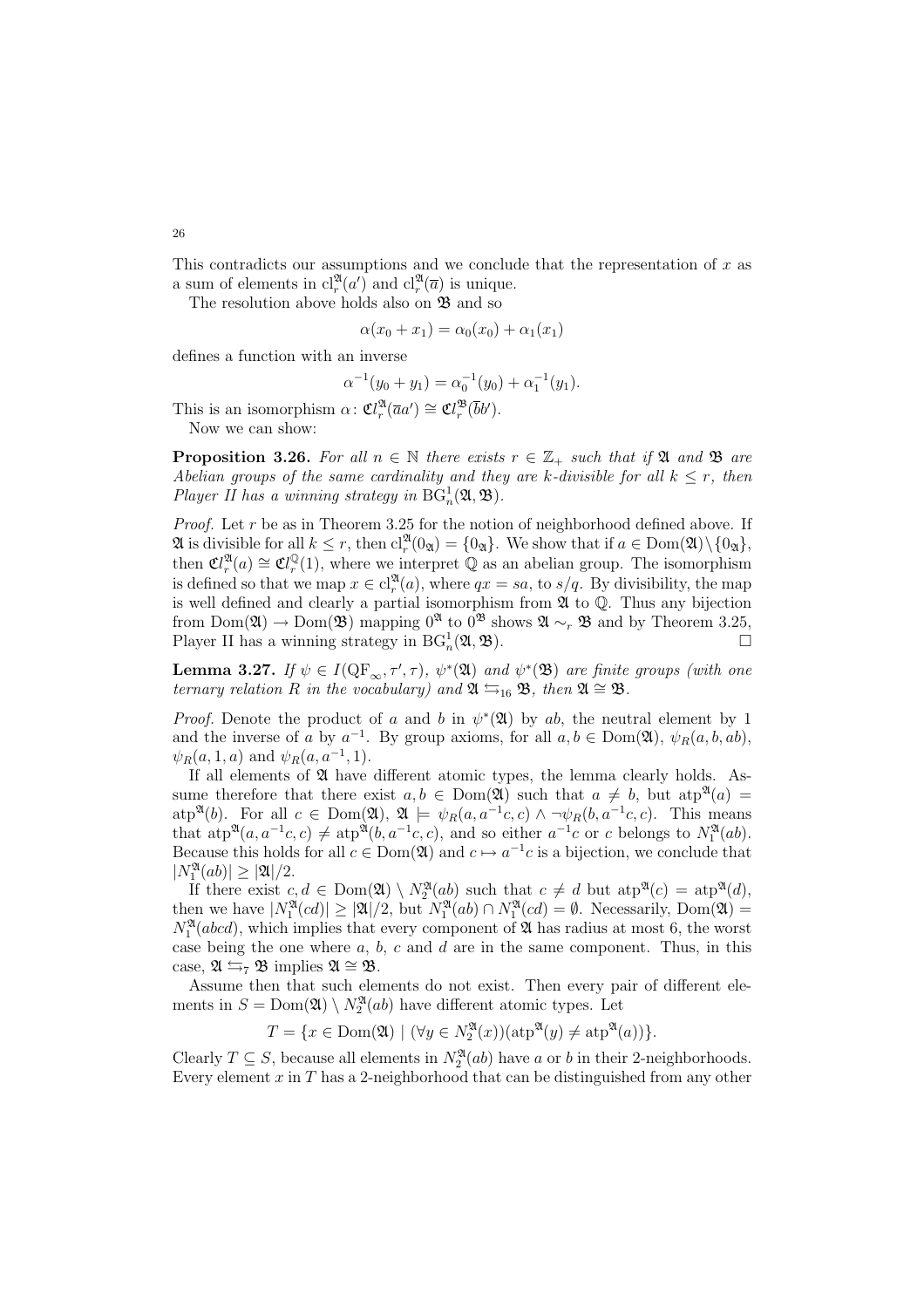2-neighborhood in  $\mathfrak A$  because if the other element is in T its atomic type differs from  $atp^{\mathfrak{A}}(x)$  and if it is in  $Dom(\mathfrak{A}) \setminus T$  it has an element with atomic type  $atp^{\mathfrak{A}}(a)$  in its neighborhood.

The set  $S \backslash T$  is either contained in  $N_4^{\mathfrak{A}}(ab)$  or in  $N_4^{\mathfrak{A}}(abc)$ , where  $c \in S \backslash T$  is unique element with  $atp^{\mathfrak{A}}(c) = atp^{\mathfrak{A}}(a)$ . So we can choose for every component of the Gaifman graph of  $\mathfrak A$  relativized to  $\text{Dom}(\mathfrak A)\setminus T$  an element such that its 13-neighborhood contains all elements of the component. Because all elements at distance 14 from these elements have unique 2-neighborhoods, knowing all 16-neighborhoods suffices for reconstructing the structure.

By combining Proposition 3.26 and Lemma 3.27 we get an example showing that there are logics satisfying the condition (1) of Theorem 3.16 that are not in the extensions of first-order logic with unary quantifiers.

**Proposition 3.28.** There are finitary logics  $\mathcal{L}$  satisfying  $\mathcal{L} \circ QF_{\infty} \leq \text{HL}^k$  for some  $k \in \mathbb{Z}_+$ , such that  $\mathcal{L} \not\leq \langle \text{QF}_{\infty} \cup \text{UL}_1 \rangle$ .

*Proof.* Let Q be a query that is true, if  $\mathfrak{A} \cong \mathbb{Z}_{p^2}$ , where p is a prime. Then  $\mathcal{L}_Q \circ \mathrm{QF} \leq$  $HL^{16}$  by Lemma 3.27. For any  $n \in \mathbb{Z}_+$ , let r be as in Proposition 3.26 and let p be a prime greater than r. Then the groups  $\mathbb{Z}_{p^2}$  and  $\mathbb{Z}_p^2$  are both divisible for all  $k \leq r$  and have the same cardinality. So by Proposition 3.26,  $\mathbb{Z}_{p^2} \equiv_{(\text{QF}_{\infty} \cup \text{UL}_1)^n} \mathbb{Z}_p^2$ . However, Q separates the groups. Thus  $\langle QF_{\infty} \cup UL_1 \rangle$  cannot define Q.  $\mathrm{QF}_{\infty} \cup \mathrm{UL}_1$  cannot define  $Q$ .  $\Box$ 

#### 4. Locality and uniform reduction

4.1. **Uniform reduction.** We call two vocabularies  $\tau_0$  and  $\tau_1$  compatible, if  $\tau_0 \cap \tau_1$ contains only relation symbols of arity at least 1. If  $\tau_0$  and  $\tau_1$  are compatible,  $\mathfrak{A} \in \text{Mod}(\tau_0)$  and  $\mathfrak{A}' \in \text{Mod}(\tau_1)$ , then  $\mathfrak{A} \sqcup \mathfrak{A}'$  is a  $\tau_0 \cup \tau_1$ -structure.

**Definition 4.1.** A logic  $\mathcal{L}$  has weak uniform reduction, if for all compatible  $\tau_0$  and  $\tau_1$  and every finite  $\Phi \subseteq \mathcal{L}[\tau_0 \cup \tau_1]$  there exists a finite equivalence relation  $\sim_{\Phi}$  on  $\text{Mod}(\tau_0)$  such that for all structures  $\mathfrak{A}, \mathfrak{A}' \in \text{Mod}(\tau_0)$  and  $\mathfrak{A}'' \in \text{Mod}(\tau_1)$ , equivalence  $\mathfrak{A} \sim_{\Phi} \mathfrak{A}'$  implies  $\mathfrak{A} \sqcup \mathfrak{A}'' \equiv_{\Phi} \mathfrak{A}' \sqcup \mathfrak{A}''$ .

A logic has uniform reduction, if  $\sim_{\Phi}$  can be chosen to be  $\equiv_{\Psi_{\Phi}}$ , where  $\Psi_{\Phi} \subseteq \mathcal{L}[\tau_0]$ is finite.

The following fact is well known:

**Proposition 4.2.** First-order logic has uniform reduction.

Our goal in the rest of this subsection is to show what kind of relationship uniform reduction and its weak variant have.

**Definition 4.3.** A logic  $\mathcal{L}$  is *closed under model extensions* if for all compatible vocabularies  $\tau_0$  and  $\tau_1$ , for every  $\varphi \in \mathcal{L}[\tau_0 \cup \tau_1]$  and  $\mathfrak{C} \in Mod(\tau_1)$  there exists  $\varphi^{\mathfrak{C}} \in \mathcal{L}[\tau_0]$  such that  $\mathfrak{A} \models \varphi^{\mathfrak{C}} \iff \mathfrak{A} \sqcup \mathfrak{C} \models \varphi$ .

**Lemma 4.4.** Suppose  $\text{QF} \circ \mathcal{L} \leq \mathcal{L}$ . Then  $\mathcal{L}$  has uniform reduction, if and only if it has weak uniform reduction and it is closed under model extensions.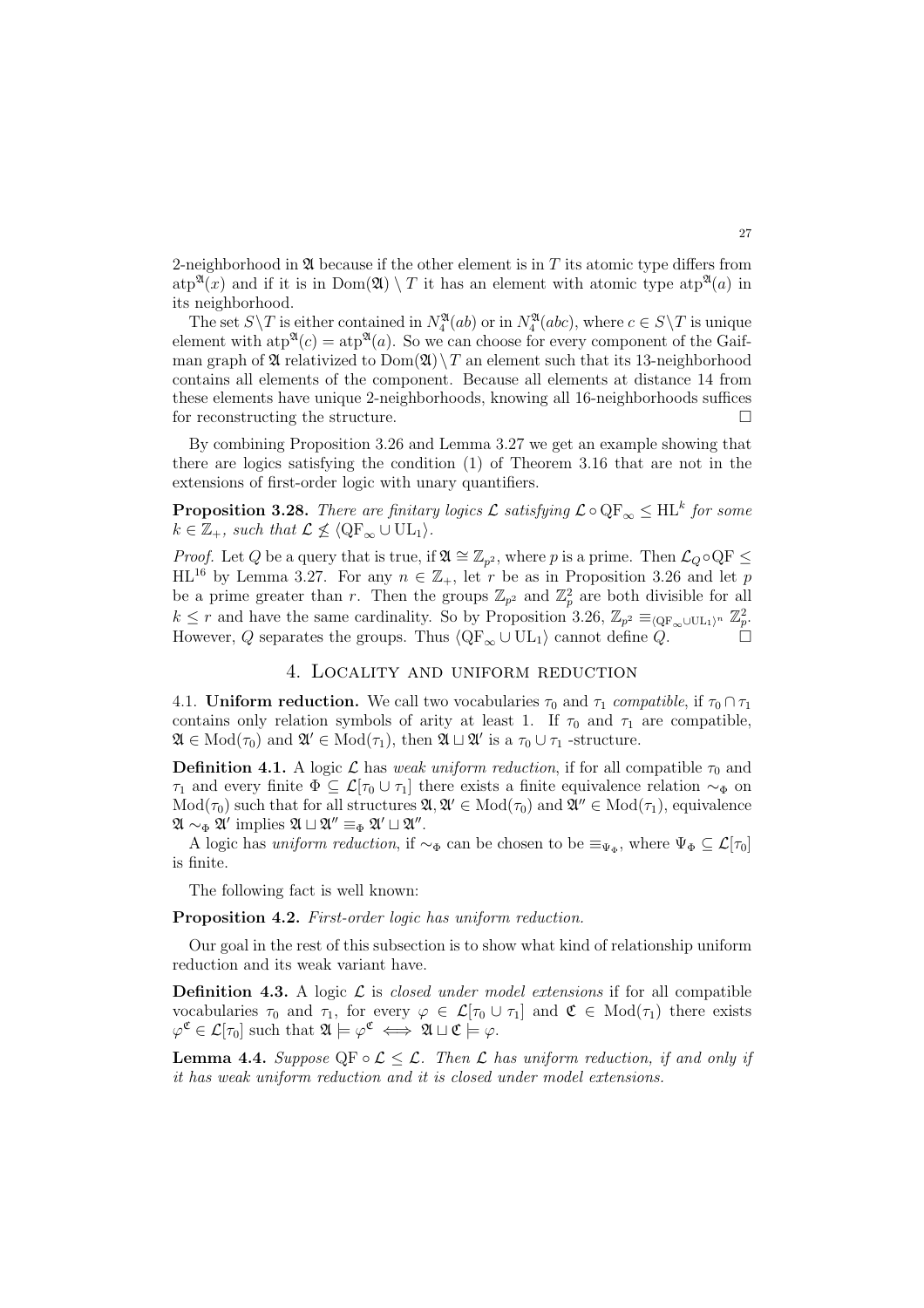*Proof.* Let  $\mathcal L$  be a logic with uniform reduction. By our definition, it is clear that it also has weak uniform reduction. In order to prove that it is closed under model extensions, let  $\varphi \in \mathcal{L}[\tau_0 \cup \tau_1]$  and  $\mathfrak{C} \in Mod(\tau_1)$  be arbitrary. Then we put

$$
\varphi^{\mathfrak{C}}\;\;\equiv\;\; \bigvee \Bigg\{\bigwedge_{\psi\in\Psi_{\{\varphi\}}\atop \mathfrak{A}\models\psi}\psi \land \bigwedge_{\psi\in\Psi_{\{\varphi\}}\atop \mathfrak{A}\not\models\psi}\neg\psi\mid \mathfrak{A}\in\mathrm{Mod}(\tau_0),\mathfrak{A}\sqcup\mathfrak{C}\models\varphi\Bigg\}.
$$

If  $\mathfrak{A} \sqcup \mathfrak{C} \models \varphi$ , then clearly  $\mathfrak{A} \models \varphi^{\mathfrak{C}}$ . If  $\mathfrak{A} \models \varphi^{\mathfrak{C}}$ , then there exists a structure  $\mathfrak{A}' \in \text{Mod}(\tau_0)$  such that  $\mathfrak{A}' \sqcup \mathfrak{C} \models \varphi$  and

$$
\mathfrak{A} \models \bigwedge_{\substack{\psi \in \Psi_{\{\varphi\}} \\ \mathfrak{A}' \models \psi}} \psi \land \bigwedge_{\substack{\psi \in \Psi_{\{\varphi\}} \\ \mathfrak{A}' \not\models \psi}} \neg \psi,
$$

but the latter means that  $\mathfrak{A} \equiv_{\Psi_{\{\varphi\}}} \mathfrak{A}'$  and so  $\mathfrak{A} \sqcup \mathfrak{C} \models \varphi$ .

Suppose then  $\mathcal L$  is closed under model extensions and has weak uniform reduction. Let  $\Phi \subseteq \mathcal{L}[\tau_0 \cup \tau_1]$  be a finite set. We put  $\Psi_{\Phi}' = {\varphi^{\mathfrak{C}}} \mid \varphi \in \Phi, {\mathfrak{C}} \in Mod(\tau_1)$ . If  $\mathfrak{A} \equiv_{\Psi'_{\Phi}} \mathfrak{A}',$  then for every  $\varphi \in \Phi$ ,

$$
\mathfrak{A} \sqcup \mathfrak{C} \models \varphi \iff \mathfrak{A} \models \varphi^{\mathfrak{C}} \iff \mathfrak{A}' \models \varphi^{\mathfrak{C}} \iff \mathfrak{A}' \sqcup \mathfrak{C} \models \varphi,
$$

i.e.  $\mathfrak{A} \sqcup \mathfrak{C} \equiv_{\Phi} \mathfrak{A}' \sqcup \mathfrak{C}$ . However, the set  $\Psi_{\Phi}'$  is not necessarily finite. Let  $\sim_{\Phi}$  be a finite equivalence relation on  $Mod(\tau_1)$  given by weak uniform reduction for  $\tau_1 \cup \tau_0$ . If  $\mathfrak{C}, \mathfrak{C}' \in Mod(\tau_1)$  and  $\mathfrak{C} \sim_{\Phi} \mathfrak{C}'$ , then

$$
\mathfrak{A}\models \varphi^{\mathfrak{C}} \iff \mathfrak{A}\sqcup \mathfrak{C}\models \varphi \iff \mathfrak{A}\sqcup \mathfrak{C}'\models \varphi \iff \mathfrak{A}\models \varphi^{\mathfrak{C}}.
$$

Hence we can choose a finite  $\Psi_{\Phi} \subseteq \Psi_{\Phi}'$  such that every sentence in  $\Psi_{\Phi}'$  is equivalent to some sentence in  $\Psi_{\Phi}$ . This shows  $\mathcal L$  has uniform reduction.

**Lemma 4.5.** If  $\mathcal{L} \circ \mathrm{QF}$  and  $\mathcal{L}'$  have weak uniform reduction, then  $\mathcal{L} \circ \mathcal{L}'$  has weak uniform reduction.

*Proof.* Suppose  $\mathcal{L} \circ \mathrm{QF}$  and  $\mathcal{L}'$  have weak uniform reduction and let  $\varphi \circ \psi \in (\mathcal{L} \circ \mathcal{L})$  $\mathcal{L}'$ )[ $\tau_0 \cup \tau_1$ ]. We may assume  $\psi \in I(\mathcal{L}', \tau_0 \cup \tau_1, \tau(\varphi))$ . For every  $\psi_R(\overline{x})$  and  $\overline{y} \subseteq \overline{x}$ , let  $\sim_{\psi_R,\bar{y}}$  be an equivalence relation witnessing weak uniform reduction of  $\psi_R$  for  $\tau_0 \cup [\overline{y}]$  and  $\tau_1 \cup ([\overline{x}] \setminus [\overline{y}])$ . Let  $C_{\psi_R,\overline{y}}$  be the set of all equivalence classes of  $\sim_{\psi_R,\overline{y}}$ .

Given a structure  $\mathfrak{A} \in Mod(\tau_0)$ , let  $Y_0(\mathfrak{A})$  be a structure with the same domain and the same constants as  $\mathfrak A$  such that for every  $\psi_R(\overline x), \overline y \subseteq \overline x$  and if  $t \in C_{\psi_R,\overline y}$  the structure has a relation

$$
H_t^{Y_0(\mathfrak{A})} = \{ \overline{a} \in \text{Dom}(\mathfrak{A})^{|\overline{y}|} \mid (\mathfrak{A}, \overline{a}/\overline{y}) \in t \}.
$$

Let  $\tau_0'$  be the vocabulary of this structure.

Define  $Y_1(\mathfrak{A})$  for all structures  $\mathfrak{A} \in Mod(\tau_1)$  in a similar way, but with  $\tau_0$  and  $\tau_1$ reversed. Let  $\tau_1'$  be the vocabulary of these structures and suppose  $\tau_0' \cap \tau_1' = \emptyset$ . We find now for every  $R \in \tau(\varphi)$  a formula  $\psi'_R \in \mathrm{QF}[\tau'_0 \cup \tau'_1]$  such that

$$
\mathfrak{A} \sqcup \mathfrak{A}' \models \psi_R(\overline{a}) \iff Y_0(\mathfrak{A}) \sqcup Y_1(\mathfrak{A}') \models \psi'_R(\overline{a}).
$$

These formulas form an interpretation  $\psi' \in I(\mathrm{QF}, \tau_0' \cup \tau_1', \tau(\varphi)).$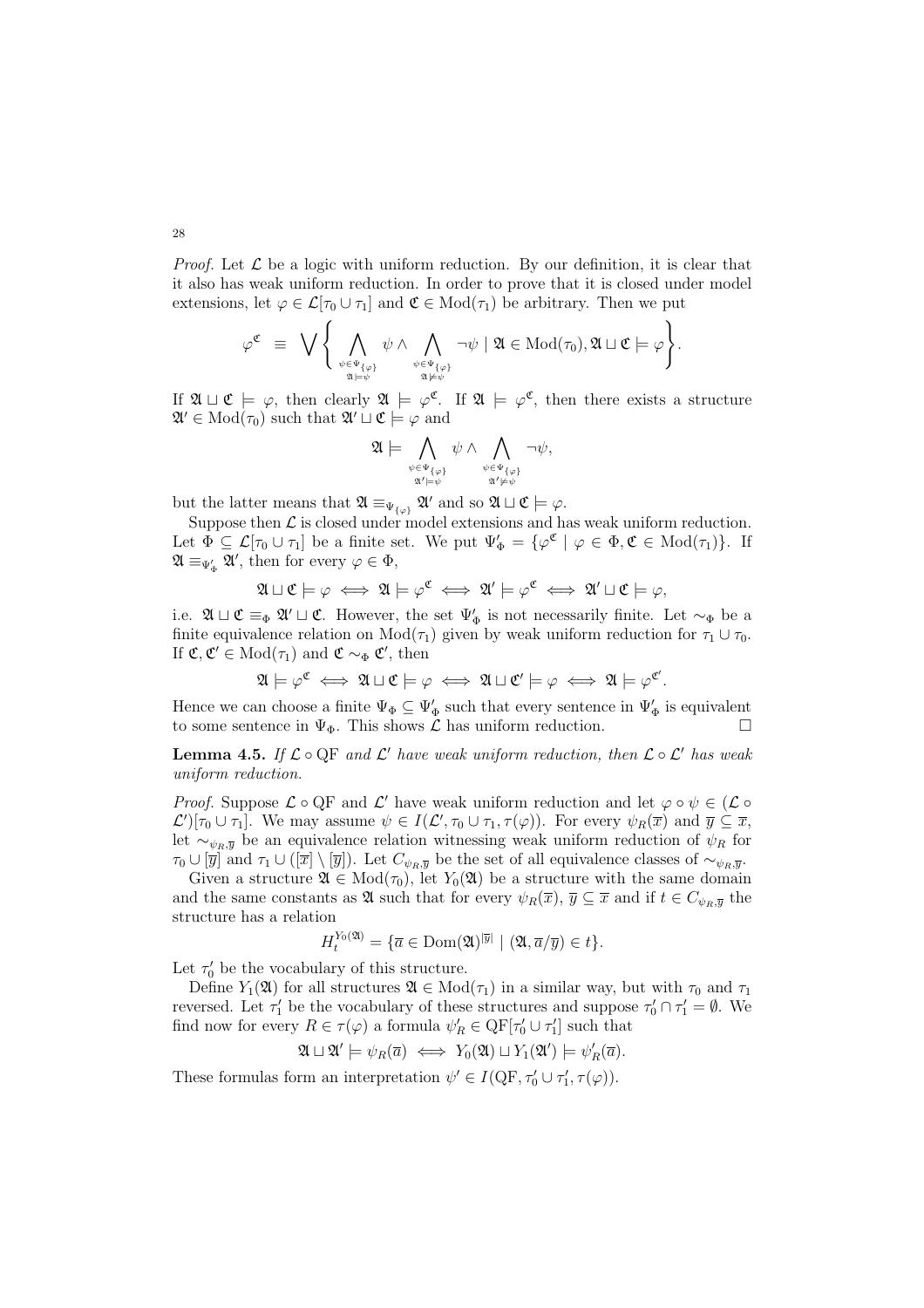By the assumption of the lemma, there exists an equivalence relation  $\sim_{\varphi \circ \psi'}$  witnessing weak uniform reduction of  $\varphi \circ \psi'$ . Let ∼' be the equivalence relation

$$
\mathfrak{A} \sim' \mathfrak{A}' \iff Y_0(\mathfrak{A}) \sim_{\varphi \circ \psi'} Y_0(\mathfrak{A}').
$$

Clearly,  $\mathfrak{A} \sim' \mathfrak{A}'$  implies  $\mathfrak{A} \sqcup \mathfrak{A}'' \equiv_{\varphi \circ \psi} \mathfrak{A}' \sqcup \mathfrak{A}''$  for all  $\mathfrak{A}'' \in Mod(\tau_1)$ . The equivalence relation  $\sim'$  is finite, because it is an inverse image of a finite equivalence relation and thus it witnesses weak uniform reduction of  $\varphi \circ \psi$ .

Given a logic  $\mathcal{L}$ , let  $E(\mathcal{L})$  be a logic containing for every  $\varphi \in \mathcal{L}[\tau_0 \cup \tau_1]$  and  $\mathfrak{C} \in \text{Mod}(\tau_1)$  a sentence  $\varphi^{\mathfrak{C}} \in E(\mathcal{L})[\tau_0]$  such that  $\mathfrak{A} \models \varphi^{\mathfrak{C}} \iff \mathfrak{A} \sqcup \mathfrak{C} \models \varphi$ . Because we may choose  $\mathfrak C$  to be an empty structure,  $E(\mathcal L) \geq \mathcal L$ .

**Lemma 4.6.** If  $\mathcal{L} \circ \mathrm{QF}$  has weak uniform reduction, then  $E(\mathcal{L}) \circ \mathrm{QF}$  has weak uniform reduction.

*Proof.* Let U be a new unary relation symbol and  $F: Mod(\tau) \to Mod(\tau \cup \{U\})$ ,  $\mathfrak{A} \mapsto$  $(\mathfrak{A}, \text{Dom}(\mathfrak{A})/U)$ . Let  $\varphi^{\mathfrak{C}} \circ \psi \in (E(\mathcal{L}) \circ \text{QF})[\tau]$ . There is  $\psi' \in I(\text{QF}, \tau \cup \{U\}, \tau(\varphi^{\mathfrak{C}}))$ such that  $\psi^*(\mathfrak{A}) \sqcup \mathfrak{C} = (\psi')^*(\mathfrak{A} \sqcup F(\mathfrak{C}))$ . Now,

$$
\mathfrak{A} \sqcup \mathfrak{A}'' \models \varphi^{\mathfrak{C}} \circ \psi \iff \psi^*(\mathfrak{A} \sqcup \mathfrak{A}'') \sqcup \mathfrak{C} \models \varphi
$$
  

$$
\iff (\psi')^*(\mathfrak{A} \sqcup \mathfrak{A}'' \sqcup F(\mathfrak{C})) \models \varphi
$$
  

$$
\iff \mathfrak{A} \sqcup (\mathfrak{A}'' \sqcup F(\mathfrak{C})) \models \varphi \circ \psi'.
$$

So, if  $\mathfrak{A} \sim_{\varphi \circ \psi'} \mathfrak{A}'$ , then  $\mathfrak{A} \sqcup \mathfrak{A}'' \equiv_{\varphi^{\mathfrak{C}} \circ \psi} \mathfrak{A}' \sqcup \mathfrak{A}''$ . This shows  $E(\mathcal{L}) \circ \mathrm{QF}$  has weak uniform reduction.  $\Box$ 

Combining the lemmas we get the following theorem showing in particular that in the class of the extensions of FO with generalized quantifiers, every logic with weak uniform reduction can be extended to a logic with uniform reduction.

**Theorem 4.7.** If  $\mathcal{L} \circ \mathbb{Q}F$  has weak uniform reduction, there exists a logic  $\mathcal{L}' \geq \mathcal{L} \cup \mathbb{Q}F$ that is closed under substitution, model extensions and has uniform reduction.

*Proof.* If  $\mathcal{L} \circ QF$  has weak uniform reduction, then by Lemma 4.5,  $\mathcal{L} \circ (\mathcal{L} \circ QF)$  has weak uniform reduction as well as  $(\mathcal{L} \circ \mathcal{L}) \circ \mathbb{Q} F \leq \mathcal{L} \circ (\mathcal{L} \circ \mathbb{Q} F)$ . By Lemma 4.6,  $E(\mathcal{L}) \circ \mathbb{Q}$  has weak uniform reduction.

Define a sequence  $(\mathcal{L}_i)_i$  of logics where i is an ordinal. Put  $\mathcal{L}_0 = \mathcal{L} \cup \mathbb{Q}$ F,  $\mathcal{L}_{i+1} =$  $E((\mathcal{L}_i \circ \mathcal{L}_i) \cup \mathcal{L}_i)$  and  $\mathcal{L}_i = \bigcup_{j < i} \mathcal{L}_j$ , if i is a limit ordinal. Every logic in the sequence has weak uniform reduction.

Let  $\mathcal{L}'$  be the union of the logics  $\mathcal{L}_i$ . The logic has weak uniform reduction. It is closed under model extensions, because if  $\varphi \in \mathcal{L}'$  is equivalent to a sentence in  $\mathcal{L}_i$ , then  $\varphi^{\mathfrak{C}}$  is equivalent to a sentence in  $\mathcal{L}_{i+1}$ . It is also closed under substitution, because if  $\varphi$  is equivalent to a sentence in  $\mathcal{L}_i$  and  $\psi$  is an interpretation such that for every formula  $\psi_R$  there exists an equivalent  $\mathcal{L}_{ip}$ -formula, then  $\varphi \circ \psi$  is equivalent to some  $\mathcal{L}_{\sup\{i,j_R\;\mid\;R\in\tau(\varphi)\}+1}$ -sentence.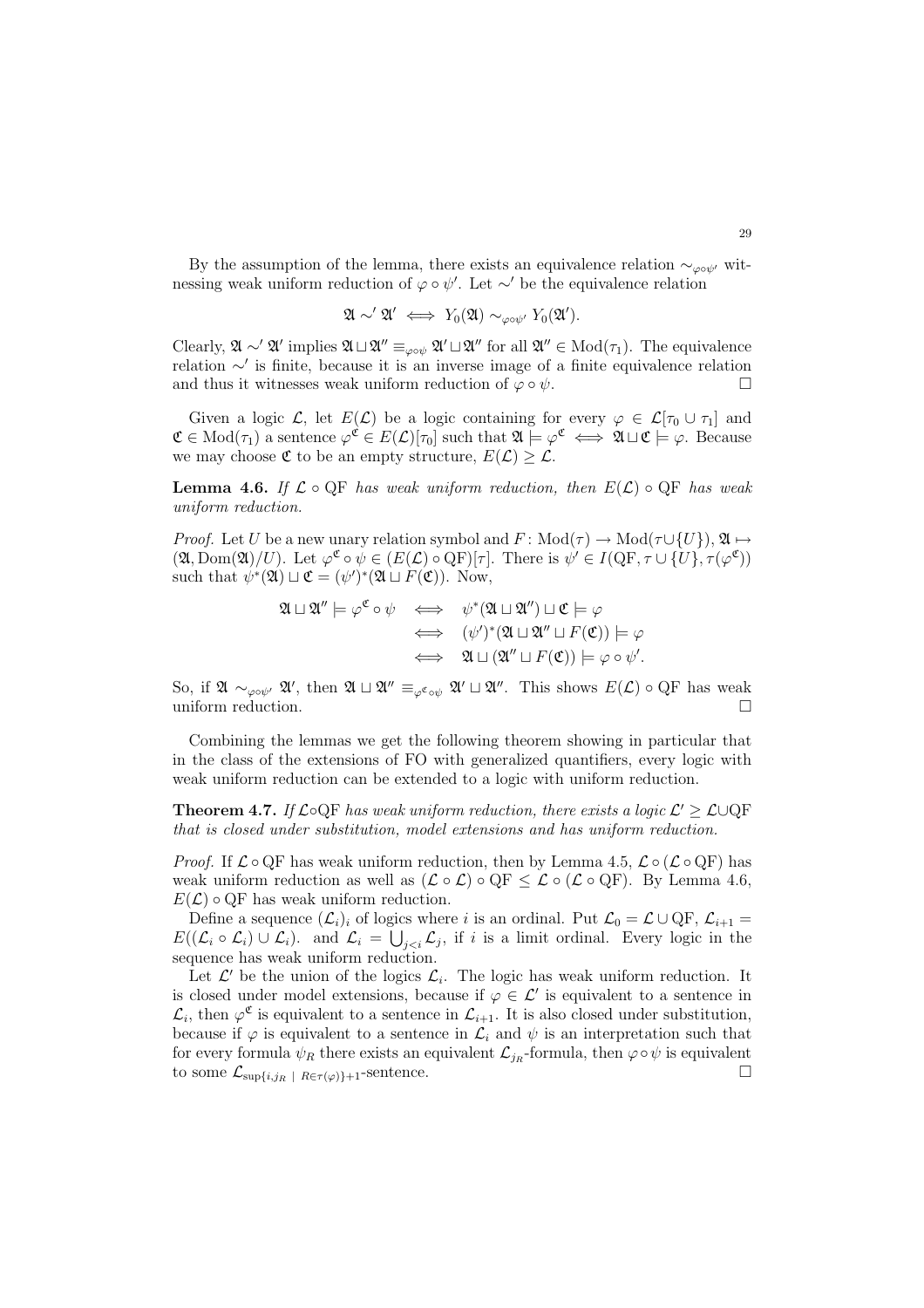4.2. **A characterization of weak uniform reduction.** We characterize in this section the expressive power of the logics without weak uniform reduction.

We call  $Y \subseteq X$  free from  $S \subseteq \mathcal{P}(X)$ , if there exists  $a \in Y$  and  $b \in X \setminus Y$  such that for every  $Y' \in S$ , either  $\{a, b\} \subseteq Y'$  or  $\{a, b\} \subseteq X \setminus Y'$ . A set S is free, if every  $Y \in S$  is free from  $S \setminus \{Y\}.$ 

#### **Lemma 4.8.** If  $S \subseteq \mathcal{P}(X)$  is infinite, it has a free countably infinite subset.

*Proof.* We construct a countable subset  $\{Y_0, Y_1, \ldots, \}$  by induction. Let  $S_0 = S$ . Our induction hypothesis is that  $S_i$  is infinite and for all  $j < i$ ,  $Y_j$  is free from  $S_i$ .

Let  $U_i$  be a non-principal ultrafilter on  $S_i$ . It exists because  $S_i$  is infinite. Let  $Z_i = \{a \in X \mid \{Y \in S_i \mid a \in Y\} \in U_i\}.$  Because  $S_i$  is infinite, there exists some  $Y_i \in S_i$  such that  $Y_i \neq Z_i$ . Choose  $a \in Y_i$  and  $b \in X \setminus Y_i$  so that either  $\{a, b\} \subseteq Z_i$ or  $\{a, b\} \subseteq X \setminus Z_i$ . Now, let  $S_{i+1} = \{Y \in S_i \mid \{a, b\} \subseteq Y \text{ or } \{a, b\} \subseteq X \setminus Y\}.$ 

 $Y_i$  is clearly free from  $S_{i+1}$ . If  $\{a, b\} \subseteq Z_i$ , then  $S_{i+1} \supseteq \{Y \in S_i \mid a \in Y\} \cap \{Y \in S_i\}$  $S_i \mid b \in Y$   $\in U_i$  and if  $\{a, b\} \subseteq X \setminus Z_i$ ,  $S_{i+1} \supseteq \{Y \in S_i \mid a \notin Y\} \cap \{Y \in S_i \mid b \notin Y_i\}$  $Y$ }  $\in U_i$ . Thus  $S_{i+1} \in U_i$  and  $S_{i+1}$  is infinite, because  $U_i$  is non-principal.  $\Box$ 

**Lemma 4.9.** Let  $G = (V \cup V', E)$  be a bipartite graph, where  $E \subseteq V \times V'$ . For all  $v \in V$ , denote the set  $\{v' \in V' \mid (v, v') \in E\}$  by  $N^G(v)$ . Assume that V is infinite and for all  $v_0, v_1 \in V$ , if  $N^G(v_0) = N^G(v_1)$ , then  $v_0 = v_1$ . Then, for some relation R among =,  $\neq$ ,  $\leq$  or  $\geq$ , we can embed  $(\mathbb{N} \times \{0,1\}, \{((i,0),(j,1)) | i,j \in \mathbb{N}, iRj\})$ in G.

*Proof.* Let  $S = \{N^G(v) \mid v \in V\}$ . Because the graph G is infinite and every pair of vertices in  $V$  have different neighborhoods, the set  $S$  is infinite. Therefore, by the previous lemma, we find a countable infinite set  $H \subseteq V$  such that  $\{N^G(v) \mid v \in H\}$ is free. For every  $v \in H$ , choose  $a_v \in N^G(v)$  and  $b_v \in V' \setminus N^G(v)$  such that for every  $v' \in H \setminus \{v\}$ , either  $\{a_v, b_v\} \subseteq N^G(v')$  or  $\{a_v, b_v\} \subseteq V' \setminus N^G(v')$ .

Now, define a countable ordered graph  $G' = (H, \{(v, v') \in H^2 \mid v \neq v', a_v \in$  $N^G(v')\},\langle\rangle$ , where the ordering can be arbitrary well order. By Ramsey's theorem, it has a countable homogeneous subset  $H' \subseteq H$ . We can assume, if necessary restricting the set H', that the order type of  $\lt$  restricted to H' is  $\omega$ 

Let  $E' = \{(v, v') \in (H')^2 \mid v \neq v', a_v \in N^G(v')\}$ . Then we have four possibilities, either  $E' = (\le) \cap (H')^2, E' = (\ge) \cap (H')^2, E' = \emptyset$  or  $E' = (H')^2 \setminus \{(v, v) \mid v \in$ H'}. In the first three cases let  $K = \{a_v \mid v \in H'\}$ . Then the subgraph of G with domain  $H' \cup K$  is isomorphic to a desired graph. In the fourth case, let  $K = \{b_v \mid v \in H'\}.$  Then subgraph of G with domain  $H' \cup K$  is isomorphic to  $(\mathbb{N} \times \{0, 1\}, \{((i, 0), (j, 1)) | i, j \in \mathbb{N}, i \neq j\}).$ 

**Theorem 4.10.**  $\mathcal L$  does not have weak uniform reduction, if and only if there exists a sentence  $\varphi \in \mathcal{L}[\tau]$  and two sequences of structures  $(\mathfrak{A}_i)_{i\in\mathbb{N}}$  and  $(\mathfrak{A}'_i)_{i\in\mathbb{N}}$  such that  $\mathfrak{A}_i \sqcup \mathfrak{A}'_j \models \varphi \iff iRj$ , where R is one of the relations  $=, \neq, \leq$  or  $\geq$ .

*Proof.* If weak uniform reduction fails in  $\mathcal{L}$ , there exists a sentence  $\varphi \in \mathcal{L}[\tau_0 \cup \tau_1]$ and a countable infinite set of structures  $H \subseteq Mod(\tau_1)$  such that for all  $\mathfrak{A}'_0, \mathfrak{A}'_1 \in H$ , if  $K(\mathfrak{A}'_0) = K(\mathfrak{A}'_1)$ , then  $\mathfrak{A}'_0 = \mathfrak{A}'_1$ , where  $K(\mathfrak{A}') = {\mathfrak{A} \in Mod}(\tau_0) \setminus \mathfrak{A} \sqcup \mathfrak{A}' \models \varphi$ .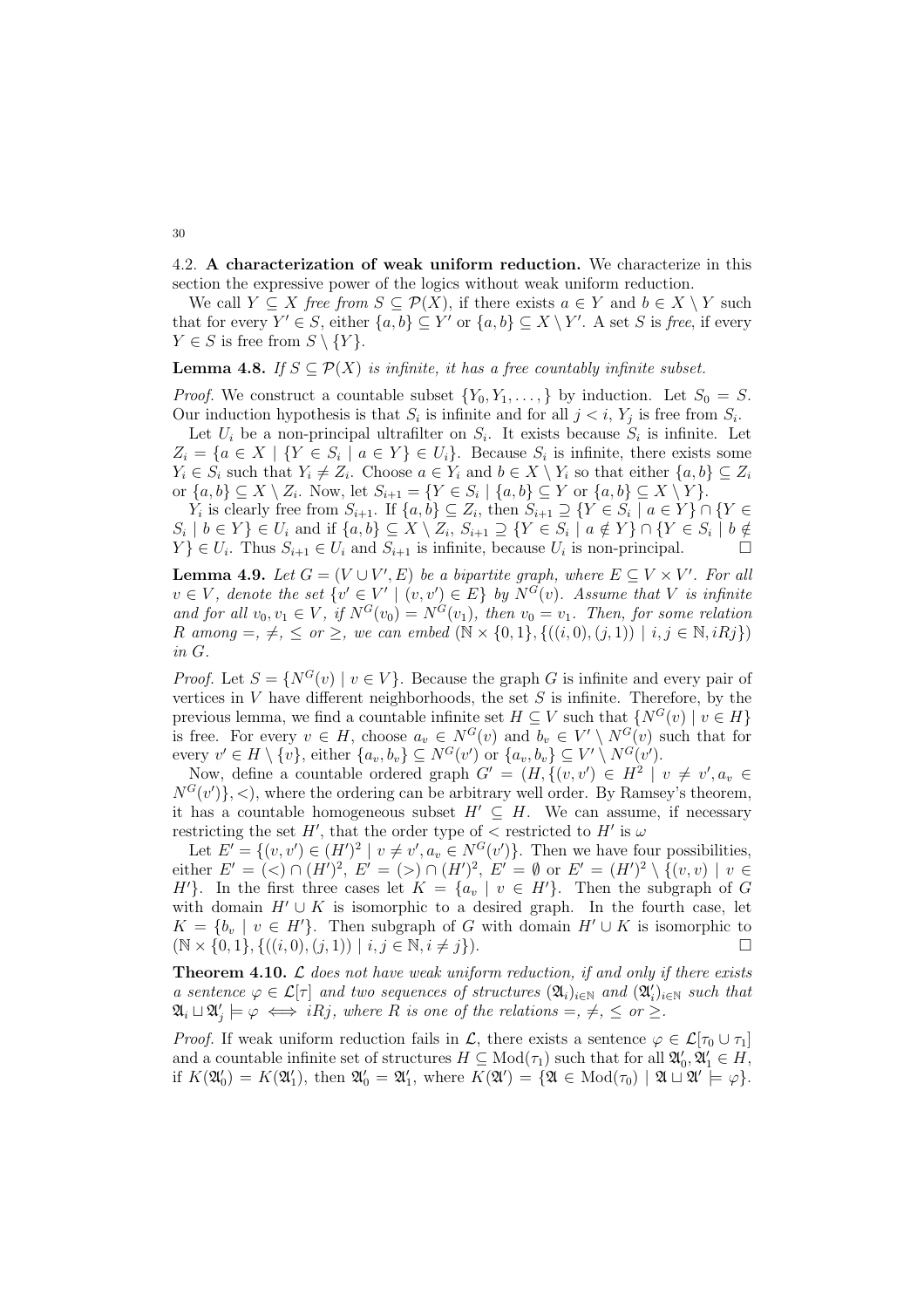We find the sequences  $(\mathfrak{A}_i)_{i\in\mathbb{N}}$  and  $(\mathfrak{A}'_i)_{i\in\mathbb{N}}$  by applying the previous lemma to the graph  $(H \cup Mod(\tau_0), \bigcup_{\mathfrak{A}' \in H} \{\mathfrak{A}'\} \times K(\mathfrak{A}')).$ 

If there exists a sentence  $\varphi$  and sequences  $(\mathfrak{A}_i)_{i\in\mathbb{N}}$  and  $(\mathfrak{A}'_i)_{i\in\mathbb{N}}$  as described in the theorem,  $\mathcal L$  cannot have weak uniform reduction, because for every finite equivalence relation  $\sim$  on Mod( $\tau_0$ ) there are  $\mathfrak{A}_i$  and  $\mathfrak{A}_j$  in the same  $\sim$ -equivalence class, but for some  $\mathfrak{A}_k',\, \mathfrak{A}_i\sqcup\mathfrak{A}_k'\not\equiv_\varphi \mathfrak{A}_j\sqcup\mathfrak{A}_k'$  $\mathbb{R}$ .

**Corollary 4.11.** If  $QF \circ \mathcal{L} \leq \mathcal{L}$ ,  $\mathcal{L}$  is closed under relativization and does not have weak uniform reduction, then there exists a sentence  $\varphi \in \mathcal{L}[\tau]$  and two sequences of structures  $(\mathfrak{A}_i)_{i\in\mathbb{N}}$  and  $(\mathfrak{A}'_i)_{i\in\mathbb{N}}$  such that  $\mathfrak{A}_i\sqcup\mathfrak{A}'_j\models\varphi\iff i=j$ .

*Proof.* Let  $\varphi$  be a sentence and  $(\mathfrak{A}_i)_{i\in\mathbb{N}}$  and  $(\mathfrak{A}_i')_{i\in\mathbb{N}}$  sequences given by the previous theorem. If  $R = (=)$ , we are fine. If  $R = (\neq)$ , we can use the same sequences and the sentence  $\neg \varphi$ . If  $R = (\le)$  or  $R = (\ge)$ , let U and V be new unary relation symbols. Then the sequences  $(\mathfrak{A}_i \sqcup \mathfrak{A}'_i, \text{Dom}(\mathfrak{A}_i)/U, \text{Dom}(\mathfrak{A}'_i)/V)_{i \in \mathbb{N}}$  and  $(\mathfrak{A}_i \sqcup \mathfrak{A}'_i, \text{Dom}(\mathfrak{A}'_i)/U, \text{Dom}(\mathfrak{A}_i)/V)_{i \in \mathbb{N}}$  and the sentence  $\varphi^U \wedge \varphi^V$  satisfy the corollary.

4.3. **Hanf-locality and uniform reduction.** With weak uniform reduction, we can strengthen Lemma 3.5.

**Lemma 4.12.** If  $\mathcal{L} \leq \text{SGL}^r \upharpoonright k$  has weak uniform reduction then  $\mathcal{L} \leq \text{QF} \circ$  $\mathrm{SGL}_{2(k-1)r}^r$ .

*Proof.* Let  $\varphi$  be a  $\mathcal{L}[\tau]$ -sentence, where  $|\text{Con}(\tau)| \leq k$ . For all  $C \subseteq \text{Con}(\tau)$ , let  $\sim^C$ be a finite equivalence relation witnessing uniform reduction of  $\varphi$  for Rel( $\tau$ )∪C and  $\tau \setminus C$ . Let  $T^C$  be the set of equivalence classes of ∼<sup>C</sup>.

For every  $C \subseteq \text{Con}(\tau)$  and  $t \in T^C$ , there is a  $\text{SGL}_{2(k-1)r}^r[\text{Rel}(\tau) \cup C]$ -sentence  $\gamma_t^C$  such that  $\mathfrak{A} \models \gamma_t^C$  if and only if  $\mathfrak{N}_r^{\mathfrak{A}}(C^{\mathfrak{A}})$  is connected and in t. Let sentences  $\theta_{2r}^{a,b} \in \text{SGL}_{2r}^{r}[\text{Rel}(\tau) \cup \{a,b\}]$  be as in the proof of Lemma 3.5 and let  $\Phi$  be a finite set of sentences containing  $\theta_{2r}^{a,b}$  for all  $a, b \in \text{Con}(\tau)$  and  $\gamma_t^C$  for all  $C \subseteq \text{Con}(\tau)$  and  $t \in T^C$ .

Assume  $\mathfrak{A} \equiv_{\Phi} \mathfrak{B}$ . We claim then  $\mathfrak{A} \equiv_{\varphi} \mathfrak{B}$ , which implies the lemma. Because  $\Phi$ contains sentences  $\theta_{2r}^{a,b}$ , for all  $a, b \in \text{Con}(\tau), d^{\mathfrak{A}}(a^{\mathfrak{A}}, b^{\mathfrak{A}}) \leq 2r \iff d^{\mathfrak{B}}(a^{\mathfrak{B}}, b^{\mathfrak{B}})$ . Let  $\mathcal{G} = (\text{Con}(\tau), E)$  be a graph defined as in the proof of Lemma 3.5 and let C be the set of its components.

Now,

$$
\mathfrak{N}_r^{\mathfrak{A}}(\text{Con}(\tau)^{\mathfrak{A}}) \cong \bigsqcup_{C \in \mathcal{C}} \mathfrak{N}_r^{\mathfrak{A}}(C^{\mathfrak{A}}),
$$
  

$$
\mathfrak{N}_r^{\mathfrak{B}}(\text{Con}(\tau)^{\mathfrak{B}}) \cong \bigsqcup_{C \in \mathcal{C}} \mathfrak{N}_r^{\mathfrak{B}}(C^{\mathfrak{B}})
$$

and for all  $C \in \mathcal{C}$ , the neighborhoods  $\mathfrak{N}_r^{\mathfrak{A}}(C^{\mathfrak{A}})$  and  $\mathfrak{N}_r^{\mathfrak{B}}(C^{\mathfrak{B}})$  are connected. Because  $\mathcal{L} \leq \text{SGL}^r$ , we have  $\mathfrak{A} \equiv_{\varphi} \bigsqcup_{C \in \mathcal{C}} \mathfrak{N}_r^{\mathfrak{A}}(C^{\mathfrak{A}})$  and  $\mathfrak{B} \equiv_{\varphi} \bigsqcup_{C \in \mathcal{C}} \mathfrak{N}_r^{\mathfrak{B}}(C^{\mathfrak{B}})$ . The equivalence  $\mathfrak{A} \equiv_{\Phi} \mathfrak{B}$  implies for all  $C \in \mathcal{C}$ ,  $\mathfrak{N}_r^{\mathfrak{A}}(C^{\mathfrak{A}}) \sim^C \mathfrak{N}_r^{\mathfrak{B}}(C^{\mathfrak{B}})$ . Thus, by applying weak uniform reduction iteratively,  $\bigsqcup_{C \in \mathcal{C}} \mathfrak{N}_r^{\mathfrak{A}}(C^{\mathfrak{A}}) \equiv_{\varphi} \bigsqcup_{C \in \mathcal{C}} \mathfrak{N}_r^{\mathfrak{B}}(C^{\mathfrak{B}})$ .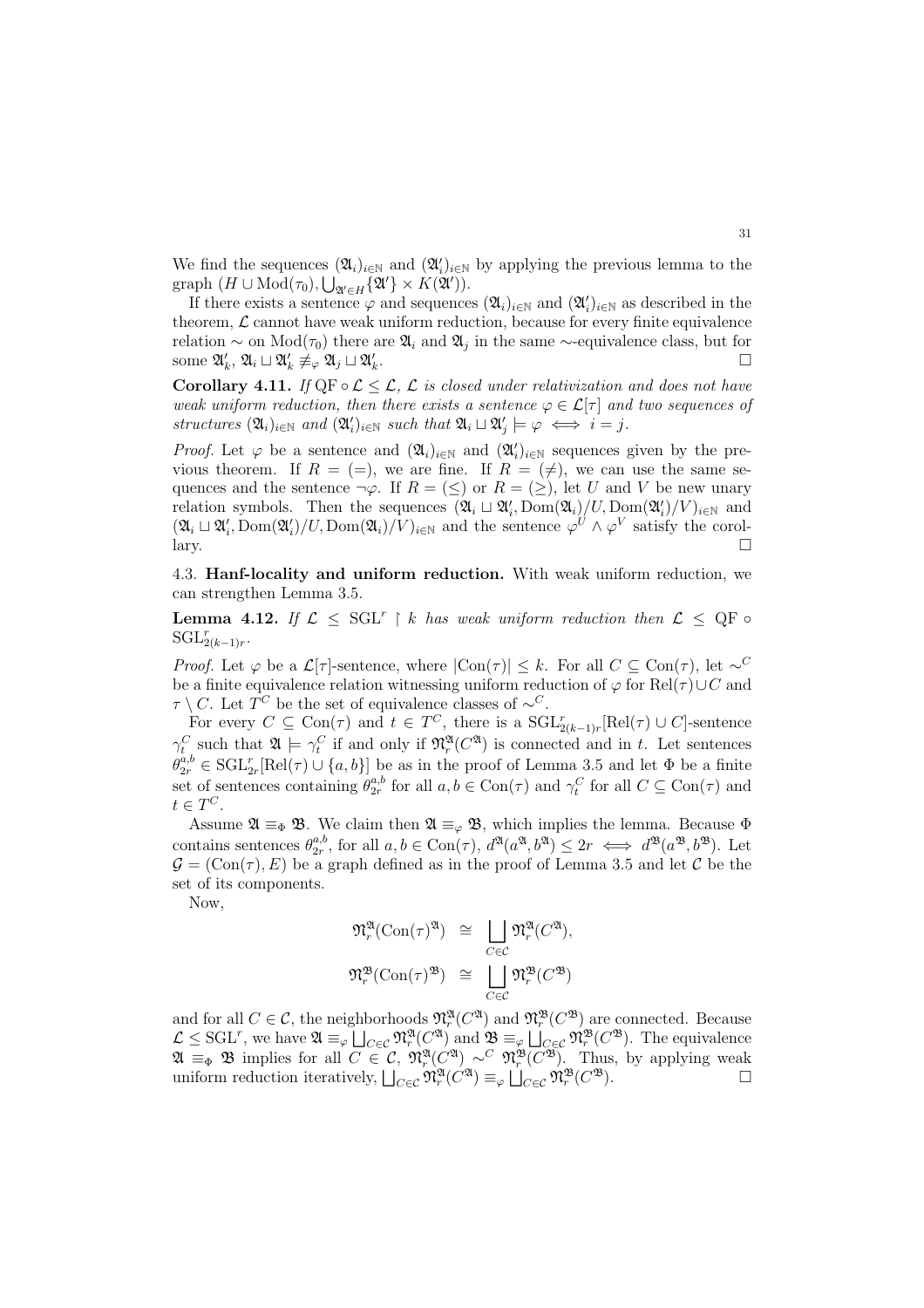We need the following concept in the formulation of the Theorem 4.13 and in the proof of Proposition 4.14. A first-order formula  $\varphi(\overline{x})$  is r-local, if all quantifications in  $\varphi$  are of the form  $\exists y(d(y,\overline{x}) \leq r \wedge \psi(y))$ , where  $d(y,\overline{x}) \leq r$  is a FO-formula such that  $\mathfrak{A} \models d(a, \overline{b}) \leq r \iff d^{\mathfrak{A}}(a, \overline{b}) \leq r.$ 

**Theorem 4.13. (Gaifman's theorem)** Every first-order formula is equivalent to a Boolean combination of local first-order formulas and sentences of the form

$$
\exists x_1 \ldots x_n \big( \bigwedge_{1 \leq i \leq n} \varphi(x_i) \land \bigwedge_{1 \leq i < j \leq n} d(x_i, x_j) > 2r \big)
$$

where  $\varphi$  is r-local first-order formula for some r.

Proof. Originally proved in [Gai82]. The proof is presented also in [EF99] and [Lib $04$ ].

**Proposition 4.14.** First-order logic satisfies the condition (3) of Theorem 3.16.

*Proof.* Given a FO-sentence, let  $\varphi(\overline{x})$  be a formula such that every constant symbol of the sentence occurs as a parameter of the formula. By Gaifman's theorem, this can be written as a Boolean combination of certain sentences and r-local formulas for some r. Sentences do not contain free variables, and so they are in  $H L^{r'} \upharpoonright 0$ for some  $r'$ . The r-local formulas are equivalent to  $SGL<sup>r</sup>$ -formulas. By Lemma, 4.12 they are equivalent with  $\mathbf{Q} \mathbf{F} \circ \mathbf{S} \mathbf{G} \mathbf{L}_{2r}^{r}$ -formulas and so the original sentence is equivalent to a QF  $\circ$  (HL<sup>r'</sup> | 0  $\cup$  SGL<sub>2r</sub><sup>-</sup>)-sentence. Because FO is finitary, the condition (3) of Theorem 3.16 is satisfied.  $\square$ 

The next lemma shows that if the logic does not have weak uniform reduction and it is closed under relativization, we can encode structures with infinite vocabulary using a finite vocabulary so that the encoding does not break Hanf-equivalence, but we can recover a fixed formula of the logic. The lemma is non-trivial only if the vocabulary  $\tau$  is infinite.

**Lemma 4.15.** Let  $\mathcal{L}$  be a logic that is closed under relativization, but does not have weak uniform reduction. Assume also that  $FO \circ \mathcal{L} \leq \mathcal{L}$ . Let  $\tau$  be a relational vocabulary. Let  $\psi(\overline{x})$  be a  $\mathbb{Q}F_{\infty}[\tau]$ -formula. Then there exists a finite vocabulary  $\tau'$ with  $U \in \tau'$ ,  $\mathcal{L}[\tau']$ -formula  $\psi'(\overline{x})$  and a function  $F \colon \text{Mod}(\tau) \to \text{Mod}(\tau')$  such that for all  $\mathfrak{A} \in \text{Mod}(\tau)$ ,  $\psi(\mathfrak{A}) = \psi'(F(\mathfrak{A})) \cap (\text{Dom}(\mathfrak{A}))^{|\overline{x}|}$  and for all  $\mathfrak{A}, \mathfrak{A}' \in \text{Mod}(\tau)$ and  $r \geq 1$ ,  $\mathfrak{A} \leftrightarrows_r \mathfrak{A}'$  if and only if  $F(\mathfrak{A}) \leftrightarrows_r F(\mathfrak{A}')$ .

*Proof.* Let  $\theta \in \mathcal{L}[\tau'']$  be a sentence and  $(\mathfrak{C}_i)_{i\in\mathbb{N}}$  and  $(\mathfrak{C}'_i)_{i\in\mathbb{N}}$  sequences of structures such that  $\mathfrak{C}_i \sqcup \mathfrak{C}'_j \models \theta$  if and only if  $i = j$ . The sequence exists by Corollary 4.11.

Let  $m = |\overline{x}|$  and  $\tau' = \tau'' \cup \{U, V, \sim, S_0, \ldots, S_m, Y, X_{\overline{y}} \mid \overline{y} \in [\overline{x}]^{\leq m} \}$ , where U, V, Y and  $X_{\overline{y}}$  are unary relation symbols,  $\sim$  is a binary relation symbol and for all  $0 \leq i \leq m$ ,  $S_i$  is an  $i + 1$ -ary relation symbol.

Let T be the set of all atomic types  $t(\bar{y})$  on  $\tau$  such that  $|\bar{y}| \leq m$  and for some  $R \in \tau$ , and permutation  $\rho$  of  $|\overline{y}|$ ,  $R y_{\rho(0)} \dots y_{\rho(|\overline{y}|-1)} \in t$ . Let  $\langle$  be any linear-order on T.

32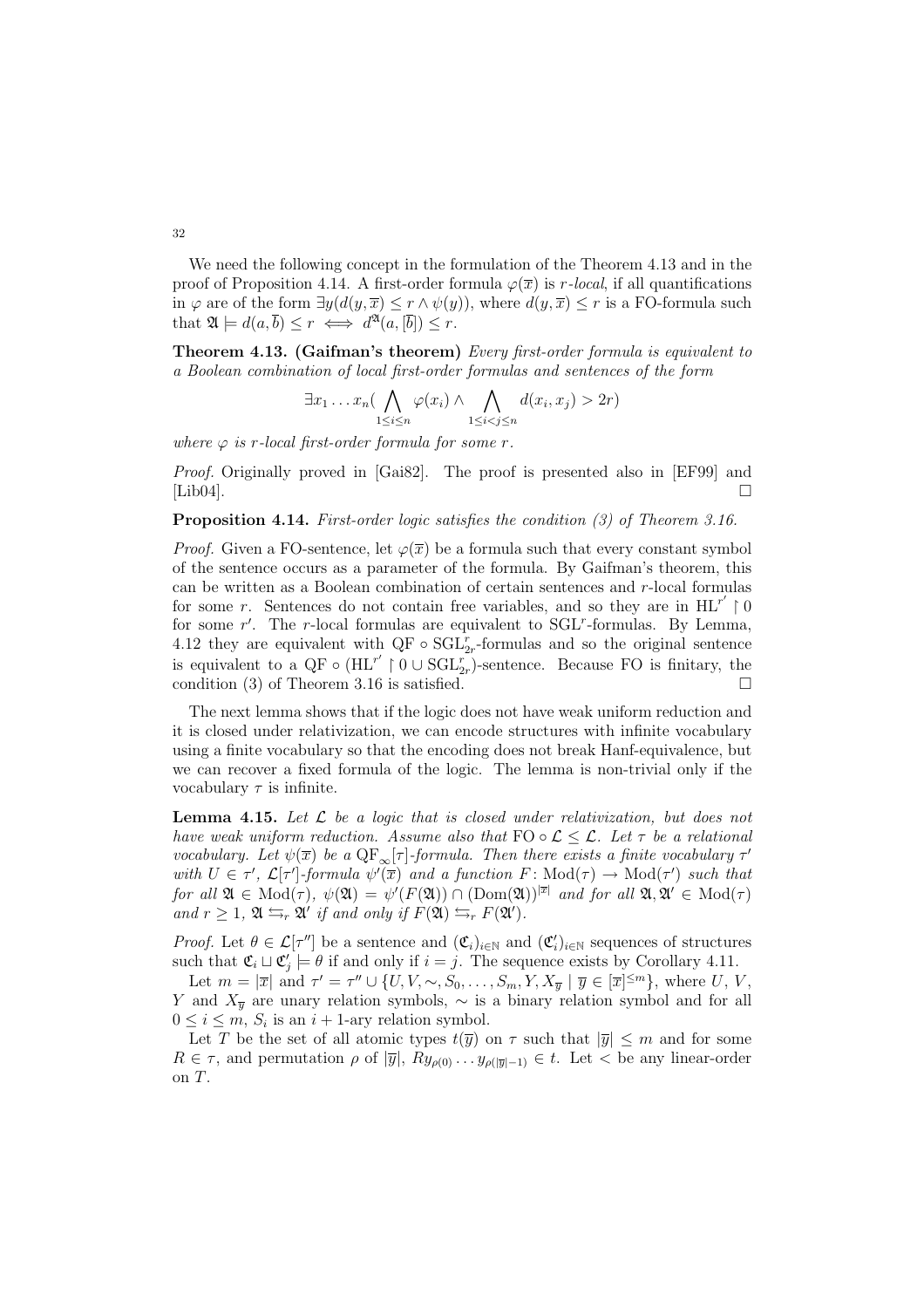For all  $\mathfrak{A} \in Mod(\tau)$ , let  $T^{\mathfrak{A}} \subset T$  be the set of all types in T that are realized in **21.** Let  $n^{\mathfrak{A}} = |T^{\mathfrak{A}}| \in \mathbb{N}$ . We define an enumeration  $(t_i^{\mathfrak{A}})_{i \le n^{\mathfrak{A}}}$  of  $T^{\mathfrak{A}}$  such that for all  $i < j$ ,  $t_i^{\mathfrak{A}} < t_j^{\mathfrak{A}}$ . Defined in this way, we have that if  $T^{\mathfrak{A}} = T^{\mathfrak{A}'}$ , then for all  $i < n^{\mathfrak{A}}$ ,  $t_i^{\mathfrak{A}}=t_i^{\mathfrak{A}'}$ .

Given  $\mathfrak{A} \in \text{Mod}(\tau)$  and a type  $t(\overline{y}) \in T^{\mathfrak{A}}$ , we denote the set of its realizations,  $\{\overline{a} \in \mathfrak{A}^{|\overline{y}|} \mid \mathfrak{A} \models t(\overline{a})\},$  by  $t(\mathfrak{A})$ .

We define next the function F. We have  $F(\mathfrak{A}) = F_0(\mathfrak{A}) \sqcup F_1(\mathfrak{A})$ . The first part,  $F_0(\mathfrak{A})$ , encodes the atomic types of  $\mathfrak A$  and depends only on  $\mathfrak A$  and m, but not on  $\psi$ . The second part,  $F_1(\mathfrak{A})$ , encodes a fragment of  $\psi$  and depends only on  $\psi$  and  $T^{\mathfrak{A}}$ . The relations  $U^{F(\mathfrak{A})}$ ,  $V^{F(\mathfrak{A})}$  and  $S_i^{F(\mathfrak{A})}$  are contained in the first part and the relations  $X_{\overline{y}}^{F(\mathfrak{A})}$ , Y and  $\sim$  in the second part.

We let

$$
\text{Dom}(F_0(\mathfrak{A})) = \text{Dom}(\mathfrak{A}) \cup \bigcup_{i < n^{\mathfrak{A}}} t_i^{\mathfrak{A}}(\mathfrak{A}) \times \text{Dom}(\mathfrak{C}_i).
$$

The non-empty relations are defined in the following way:

$$
U^{F(\mathfrak{A})} = \text{Dom}(\mathfrak{A})
$$
  
\n
$$
V^{F(\mathfrak{A})} = \text{Dom}(F_0(\mathfrak{A})) \setminus \text{Dom}(\mathfrak{A})
$$
  
\n
$$
S_k^{F(\mathfrak{A})} = \{(a_0, \dots, a_{k-1}, \overline{a}b) \mid i < n^{\mathfrak{A}}, \overline{a} \in t_i^{\mathfrak{A}}(\mathfrak{A}), |\overline{a}| = k, b \in \text{Dom}(\mathfrak{C}_i)\}
$$

and for all  $R \in \tau''$ , where  $ar(R) = k$ ,

$$
R^{F_0(\mathfrak{A})} = \{ (\overline{a}b_0, \ldots, \overline{a}b_{k-1}) \mid i < n^{\mathfrak{A}}, \overline{a} \in t^{\mathfrak{A}}_i(\mathfrak{A}), \overline{b} \in R^{\mathfrak{C}_i} \}.
$$

Let  $S^{\mathfrak{A}}$  be the set of all atomic m-types  $t(\overline{x})$  such that  $t(\overline{x}) \models \psi(\overline{x})$  and if  $\overline{y} \in [\overline{x}]^{\leq m}$ and for some  $R \in \tau$ ,  $R\overline{y} \in t$ , then  $t \upharpoonright \overline{y} \in T^{\mathfrak{A}}$ . Clearly  $S^{\mathfrak{A}}$  contains all atomic m-types realized in  $\mathfrak A$  and satisfying  $\psi$ , but it depends only on  $T^{\mathfrak A}$ . If  $t \in S^{\mathfrak A}$  and we know  $t(\overline{x}) \upharpoonright \overline{y}$  for all  $[\overline{y}] \subseteq [\overline{x}]$  such that  $t(\overline{x}) \upharpoonright \overline{y} \in T^{\mathfrak{A}}$ , we can determine t. This implies that  $|S^{\mathfrak{A}}| \leq |T^{\mathfrak{A}}|^{m^m}.$ 

We define now  $F_1(\mathfrak{A})$ . We let

$$
\text{Dom}(F_1(\mathfrak{A})) = \{ (t, \overline{y}, b) \mid t \in S^{\mathfrak{A}}, \overline{y} \in [\overline{x}]^{\leq m}, i < n^{\mathfrak{A}}, t \mid \overline{y} = t_i^{\mathfrak{A}}, b \in \text{Dom}(\mathfrak{C}_i') \}.
$$

The non-empty relations are defined in the following way:

$$
\begin{array}{rcl} Y^{F({\mathfrak{A}})} & = & \mathrm{Dom}(F_1({\mathfrak{A}})) \\ \sim^{F({\mathfrak{A}})} & = & \{ ((t,\overline{y},b),(t',\overline{y}',b')) \in (\mathrm{Dom}(F_1({\mathfrak{A}})))^2 \ | \ t = t' \} \\ X^{F({\mathfrak{A}})}_{\overline{y}} & = & \{ (t,\overline{y}',b) \in \mathrm{Dom}(F_1({\mathfrak{A}})) \ | \ \overline{y} = \overline{y}' \} \end{array}
$$

and for all  $R \in \tau''$ , where  $ar(R) = k$ ,

$$
R^{F_1(\mathfrak{A})} = \{((t_i^{\mathfrak{A}}, \overline{y}, b_0), \dots, (t_i^{\mathfrak{A}}, \overline{y}, b_{k-1})) \in (\text{Dom}(F_1(\mathfrak{A})))^k \mid i < n^{\mathfrak{A}}, \overline{y} \in [\overline{x}]^{\leq m}, \overline{b} \in R^{\mathfrak{C}'_i}\}.
$$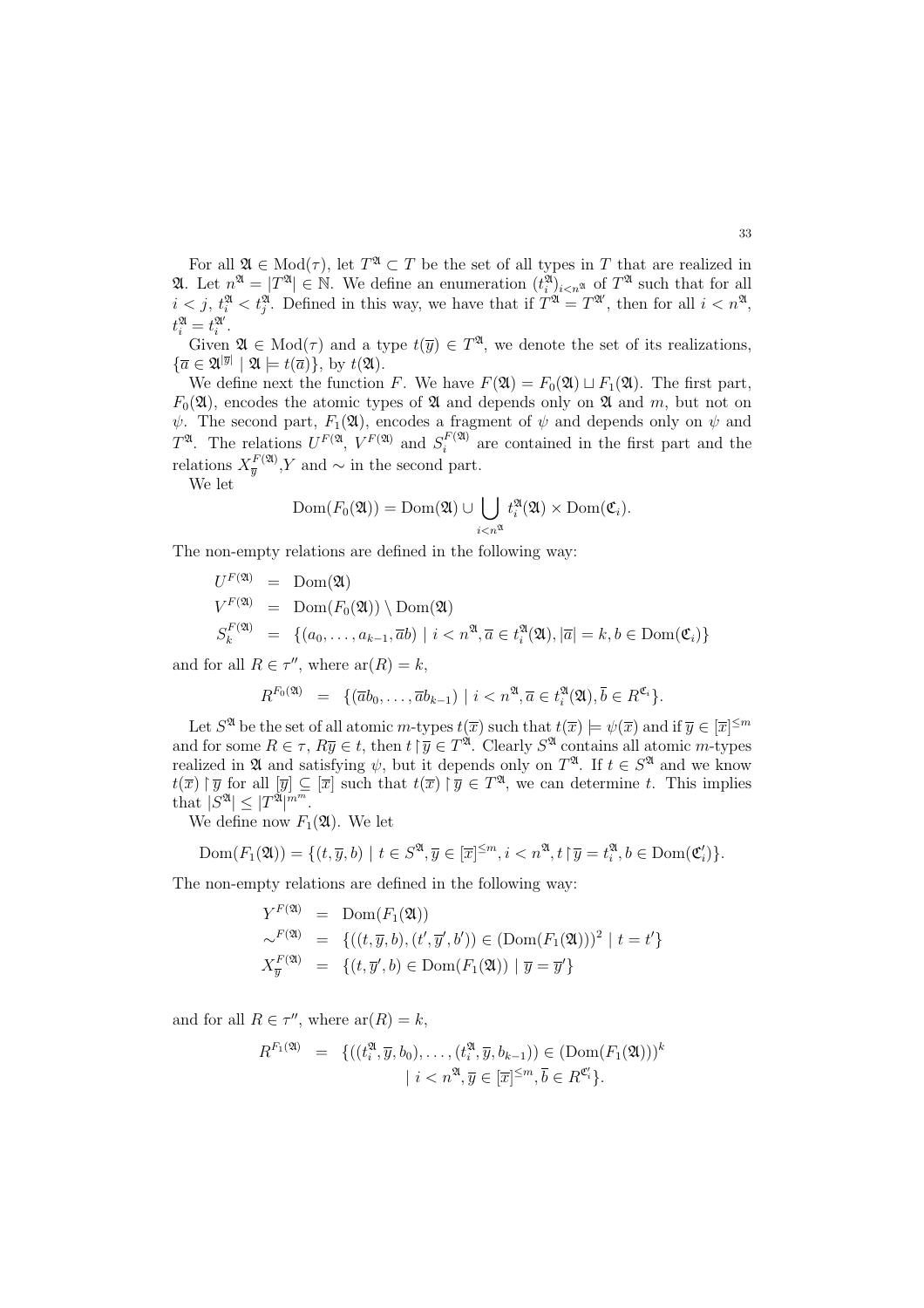The formula  $\psi'(\overline{x})$  is defined in the following way

$$
\psi'(\overline{x}) \equiv \bigwedge_{i < m} U x_i \wedge \exists z \left( Y z \wedge \bigwedge_{\overline{y} \in [\overline{x}]^{\leq m}} \left( \bigvee_{R \in \tau} R \overline{y} \right) \to \theta^{\gamma_{\overline{y}, z}} \right),
$$

where  $\theta^{\gamma_{\overline{y},z}}$  is the relativization of  $\theta$  to the set defined by the formula

$$
\gamma_{\overline{y},z}(w) \equiv S_{|\overline{y}|} \overline{y}w \vee (w \sim z \wedge X_{\overline{y}}w).
$$

Assume  $\overline{a} \in \text{Dom}(\mathfrak{A})^{|\overline{x}|}, \overline{y} \in [\overline{x}]^{\leq m}$  and  $\overline{a'}$  is the interpretation of  $\overline{y}$ , if the interpretation of  $\bar{x}$  is  $\bar{a}$ . Let  $c = (t', \bar{y'}, b') \in Y^{F(\mathfrak{A})}$ . If  $(F(\mathfrak{A}), \bar{a}/\bar{x}, c/z) \models \gamma_{\bar{y}}(c)$ , then c is either in  $\{\overline{a'}\}\times \text{Dom}(\mathfrak{C}_i)$ , where  $i < n^{\mathfrak{A}}$  such that  $t_i^{\mathfrak{A}} = \text{atp}^{\mathfrak{A}}(\overline{a'})$ , or in  $(t', \overline{y}) \times \text{Dom}(\mathfrak{C}'_j)$ , where  $t_j^{\mathfrak{A}} = t' \upharpoonright \overline{y}$ . This means that  $F(\mathfrak{A}) \models \psi'(\overline{a})$ , if and only if there exists  $t' \in S^{\mathfrak{A}}$  such that for all  $\overline{y} \in [\overline{x}]^{\leq m}$ , if  $t'' = \text{atp}^{\mathfrak{A}}(\overline{a}/\overline{x}) \restriction \overline{y} \in T^{\mathfrak{A}}$ , then  $t'' = t'(\overline{x}) \upharpoonright \overline{y}$ . As mentioned above, this is equivalent with  $atp(\overline{a}) = t'$  and thus  $F(\mathfrak{A}) \models \psi'(\overline{a})$  if and only if  $\mathfrak{A} \models \psi(\overline{a})$ .

Finally, we have to prove that  $\mathfrak{A} \leftrightarrows_r \mathfrak{A}'$  implies  $F(\mathfrak{A}) \leftrightarrows_r F(\mathfrak{A}')$ , where  $r \geq 1$ . Assume  $\alpha: \mathfrak{A} \leftrightarrows_r \mathfrak{A}'$ . This implies  $T^{\mathfrak{A}} = T^{\mathfrak{A}'}$ . Thus  $F_1(\mathfrak{A}) = F_1(\mathfrak{A}')$  and because  $F_0(\mathfrak{A})$  and  $F_1(\mathfrak{A})$  are disjoint parts of  $F(\mathfrak{A})$ , it suffices to show  $F_0(\mathfrak{A}) \leftrightarrows_r F_0(\mathfrak{A}')$ .

For every  $a \in \text{Dom}(\mathfrak{A})$ , let  $\beta_a: \mathfrak{N}_r^{\mathfrak{A}}(a) \cong \mathfrak{N}_r^{\mathfrak{A}'}(\alpha(a))$ . We define  $\mu: \text{Dom}(F_0(\mathfrak{A})) \to$  $Dom(F_0(\mathfrak{A}'))$  such that  $\mu \restriction Dom(\mathfrak{A}) = \alpha$  and for all  $\overline{a}b \in V^{F(\mathfrak{A})} = V^{F_0(\mathfrak{A})} =$  $\bigcup_{i\leq n} \mathcal{t}_i^{\mathfrak{A}}(\mathfrak{A})\times \text{Dom}(\mathfrak{C}_i), \mu(\overline{a}b)=\beta_{a_0}(\overline{a})b.$  Because  $\beta_{a_0}$  preserves the atomic type of  $\overline{a}$ ,  $\text{rng}(\mu) \subseteq \text{Dom}(F_0(\mathfrak{A}'))$ . If  $\mu(\overline{a}b) = \mu(\overline{a'}b)$ , then  $\beta_{a_0}(a_0) = \alpha(a_0) = \alpha(a'_0) = \beta_{a'_0}(a'_0)$ implying  $a_0 = a'_0$  and because  $\beta_{a_0}$  is a bijection,  $\overline{a} = \overline{a'}$ . Thus  $\mu$  is bijective.

Let  $c \in \text{Dom}(\mathfrak{A})$ . We have  $N_r^{\mathcal{F}_0(\mathfrak{A})}(c) \subseteq N_r^{\mathfrak{A}}(c) \cup \{ \overline{a}b \in V^{\mathfrak{A}} \mid \overline{a} \in N_r^{\mathfrak{A}}(c) \}$ . Thus we find an isomorphism  $\mathfrak{N}_r^{F_0(\mathfrak{A})}(c) \cong \mathfrak{N}_r^{F_0(\mathfrak{A}')}(\mu(c))$  by mapping all elements  $a \in$  $N_r^{F_0(\mathfrak{A})}(c) \cap U^{\mathfrak{A}}$  to  $\beta_c(a)$  and all elements  $\overline{a}b \in N_r^{F_0(\mathfrak{A})}(c) \cap V^{\mathfrak{A}}$  to  $\beta_c(\overline{a})b$ . If  $c =$  $\overline{a}b \in V^{\mathfrak{A}},$  we get the isomorphism  $\mathfrak{N}_r^{F_0(\mathfrak{A})}(c) \cong \mathfrak{N}_r^{F_0(\mathfrak{A}')}(\mu(c))$  by restricting the isomorphism of the neighborhood with center  $a_0$ .

Remark. Lemma 4.15 generalizes quite easily to the case where  $\psi$  is an interpretation of a finite vocabulary  $\tau$ . We need only to add the second part of the structure,  $F_1(\mathfrak{A})$ , that depends on the formula, for every formula  $\psi_R$ , with  $R \in \tau$ .

**Theorem 4.16.** Suppose  $\mathcal{L}$  and  $\mathcal{L}'$  are closed under relativization,  $\mathcal{L}$  is finitary and  $FO \circ \mathcal{L}' \leq \mathcal{L}'$ . If  $\mathcal{L} \circ \mathcal{L}'$  is Hanf-local, but  $\mathcal{L} \circ QF_{\infty}$  is not, then  $\mathcal{L}'$  has weak uniform reduction.

*Proof.* Let  $\varphi \circ \psi \in \mathcal{L} \circ \mathrm{QF}_{\infty}[\tau]$  be a sentence that is not Hanf-local. Then there are sequences of structures  $(\mathfrak{A}_r)_{r \in \mathbb{N}}$  and  $(\mathfrak{A}'_r)_{r \in \mathbb{N}}$  such that for all  $r \in \mathbb{N}$ ,  $\psi(\mathfrak{A}_r) \models \varphi$  and  $\psi(\mathfrak{A}'_i) \not\models \varphi$  but  $\mathfrak{A}_r \leftrightarrows_r \mathfrak{A}'_r$ .

Now, if  $\mathcal{L}'$  did not have weak uniform reduction, by Lemma 4.15, there would be an L'-interpretation  $\psi'$  and a function F such that  $\langle U^{\tilde{F}(\mathfrak{A})} \rangle^{(\psi')^*(F(\mathfrak{A}))} = \psi^*(\mathfrak{A}),$  where U is a unary relation symbol as in Lemma 4.15, and if  $\mathfrak{A} \leftrightarrows_r \mathfrak{A}'$ , then  $F(\mathfrak{A}) \leftrightarrows_r F(\mathfrak{A}')$ . Thus the sequences  $(F(\mathfrak{A}_r))_{r \in \mathbb{N}}$  and  $(F(\mathfrak{A}'_r))_{r \in \mathbb{N}}$  would witness that the sentence  $\varphi^U \circ \psi' \in \mathcal{L} \circ \mathcal{L}'$  is not Hanf-local.

34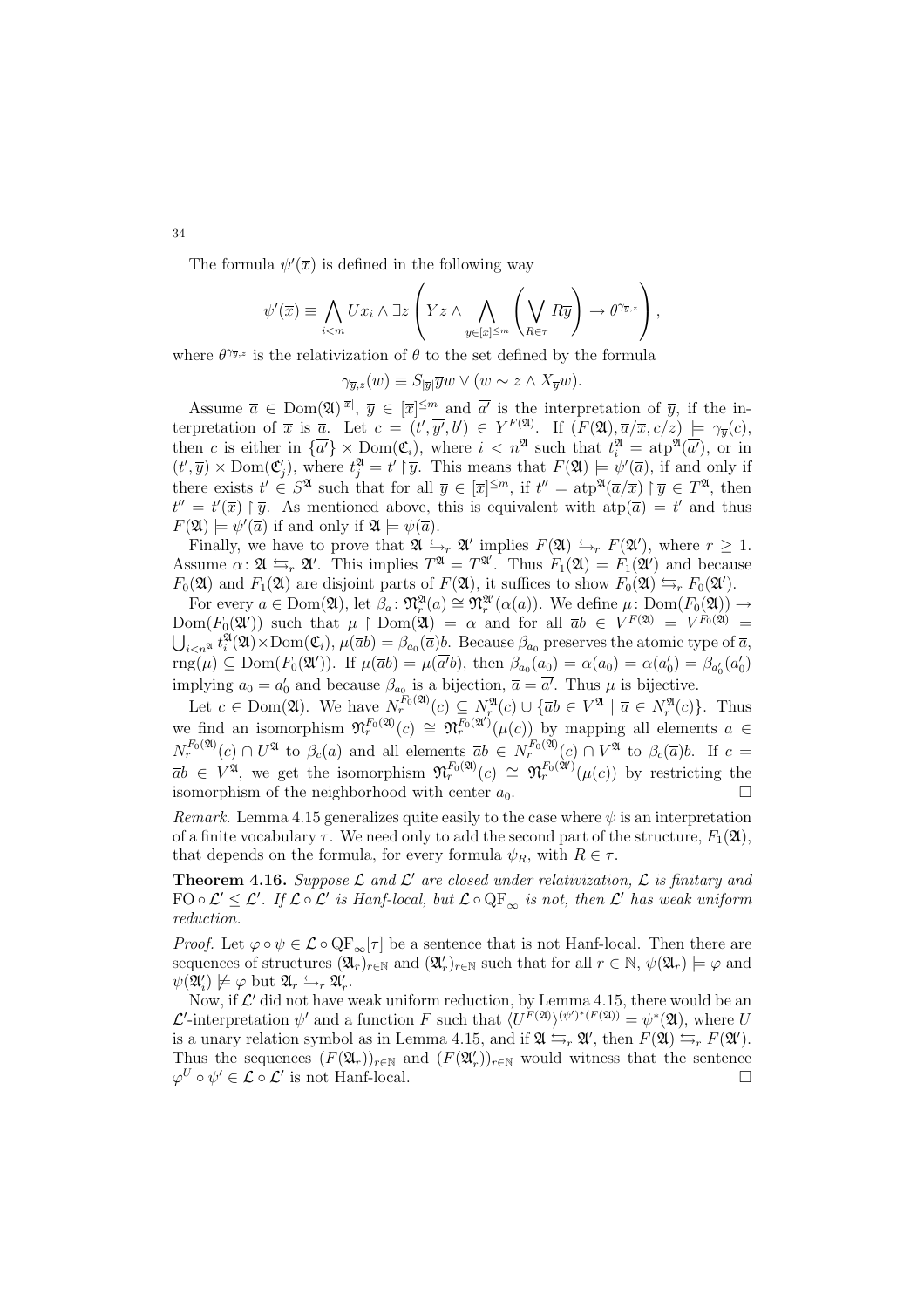**Corollary 4.17.** A finitary and regular Hanf-local logic  $\mathcal{L}$  has weak uniform reduction or satisfies the condition  $\mathcal{L} \circ \mathrm{QF}_{\infty} \leq \mathrm{HL}$ .

*Proof.* Assume that  $\mathcal L$  does not satisfy the condition  $\mathcal L \circ \mathrm{QF}_{\infty} \leq \mathrm{HL}$ . By choosing  $\mathcal{L}' = \mathcal{L}$ , all conditions of Theorem 4.16 are satisfied and so  $\mathcal{L}$  has weak uniform reduction.

4.4. A regular Hanf-local logic  $\mathcal{L}$  such that  $\mathcal{L} \circ QF_{\infty}$  is not Gaifman-local. Corollary 4.17 raises a question, if there exists a logic that does not satisfy the second disjunct, i.e., it is Hanf-local, but  $\mathcal{L} \circ \mathbb{Q} F_{\infty}$  is not Hanf-local. The example we use to show that this is possible, is a modification of Gurevich's and Shelah's multipede -structure [GS96]. We present the construction in a little more general form than is necessary here, because we shall reuse it later.

Let  $\tau_k = \{U, P, \epsilon, \sim, E\}$ , where U and P are unary relation symbols,  $\epsilon$  and  $\sim$ are binary relation symbols and  $E$  is a 2k-ary relation symbol. We define for each  $X \subseteq n$  a  $\tau_k$ -structure  $\mathfrak{A}_{k,n,X}$ . The universe of  $\mathfrak{A}_{k,n,X}$  is  $(\mathbb{Z}_n \times k) \cup \mathcal{P}(n)$ . The relation symbols  $U, P, \epsilon$  and  $\sim$  have the following interpretations that do not depend on X:

- $U^{\mathfrak{A}_{k,n,X}} = \mathbb{Z}_n \times k$ ,
- $P^{\mathfrak{A}_{k,n,X}} = \mathcal{P}(\mathbb{Z}_n),$
- $\epsilon^{\mathfrak{A}_{k,n,X}} = \{ \langle (i,j), V \rangle \in U^{\mathfrak{A}_{k,n,X}} \times P^{\mathfrak{A}_{k,n,X}} \mid i \in V \}$  and
- $\bullet \sim^{\mathfrak{A}_{k,n,X}} = \{ \langle (i,j), (i',j') \rangle \in (U^{\mathfrak{A}_{k,n,X}})^2 \mid i = i' \}.$

Let  $S_k$  be the set of all permutations  $k \to k$ ,  $A_k \subseteq S_k$  the set of all even permutations and  $A'_k = S_k \setminus A_k$  the set of all odd permutations  $k \to k$ . For all  $i \in \mathbb{Z}_n$ , let

$$
E_i = \{(i, f(0)) \dots (i, f(k-1))(i+1, g(f(0))) \dots (i+1, g(f(k-1))) \mid f \in S_k, g \in A_k\}
$$
  
and

 $E'_{i} = \{(i, f(0)) \dots (i, f(k-1))(i+1, g(f(0))) \dots (i+1, g(f(k-1))) \mid f \in S_k, g \in A'_{k}\},\$ where  $i + 1$  is computed in the cyclic group  $\mathbb{Z}_n$ .

Now, we define

$$
E^{\mathfrak{A}_{k,n,X}} = \bigcup_{i \in X} E'_i \cup \bigcup_{i \in \mathbb{Z}_n \setminus X} E_i.
$$

**Lemma 4.18.**  $\mathfrak{A}_{k,n,X} \cong \mathfrak{A}_{k,n,Y}$  if and only if  $|X| \equiv |Y| \pmod{2}$ .

*Proof.* Assign every sequence of permutations  $p = (p_i)_{i \in \mathbb{Z}_n} \in S_k^{\mathbb{Z}_n}$  with a permutation  $\alpha_p$  on  $\mathbb{Z}_n \times k \cup \mathcal{P}(n)$  that fixes  $\mathcal{P}(n)$  and maps  $(i, j)$  to  $(i, p_i(j))$ . For all  $p \in A_k^{\mathbb{Z}_n}$ and  $X \subseteq n$ ,  $\alpha_p$  is an automorphism of  $\mathfrak{A}_{k,n,X}$ . If  $p_i \in A_k$  for all  $i \in \mathbb{Z}_k \setminus H$ and  $p_i \in A'_k$  for all  $i \in H$ , then  $\alpha_p: \mathfrak{A}_{k,n,X} \cong \mathfrak{A}_{k,n,Y}$  for all  $X, Y \subseteq \mathbb{Z}_n$  such that  $X\Delta Y = H\Delta\{i-1 \mid i \in H\}$ . Because for every X with even cardinality, there exists H such that  $X = H\Delta\{i-1 \mid i \in H\}$ , we conclude that  $\mathfrak{A}_{k,n,X} \cong \mathfrak{A}_{k,n,Y}$ , if  $|X| \equiv |Y| \pmod{2}$ .

If we choose for each  $i \in \mathbb{Z}_x$  a bijection  $q_i: \{i\} \times k \to \{i+1\} \times k$  such that  $\langle (i, 0), \ldots, (i, k-1), q_i(i, 0), \ldots, q_i(i, k-1) \rangle \in E^{2\mathbf{Q}_{k,n,X}},$  then  $q = q_{i-1} \circ q_{i-2} \circ \cdots \circ q_0 \circ$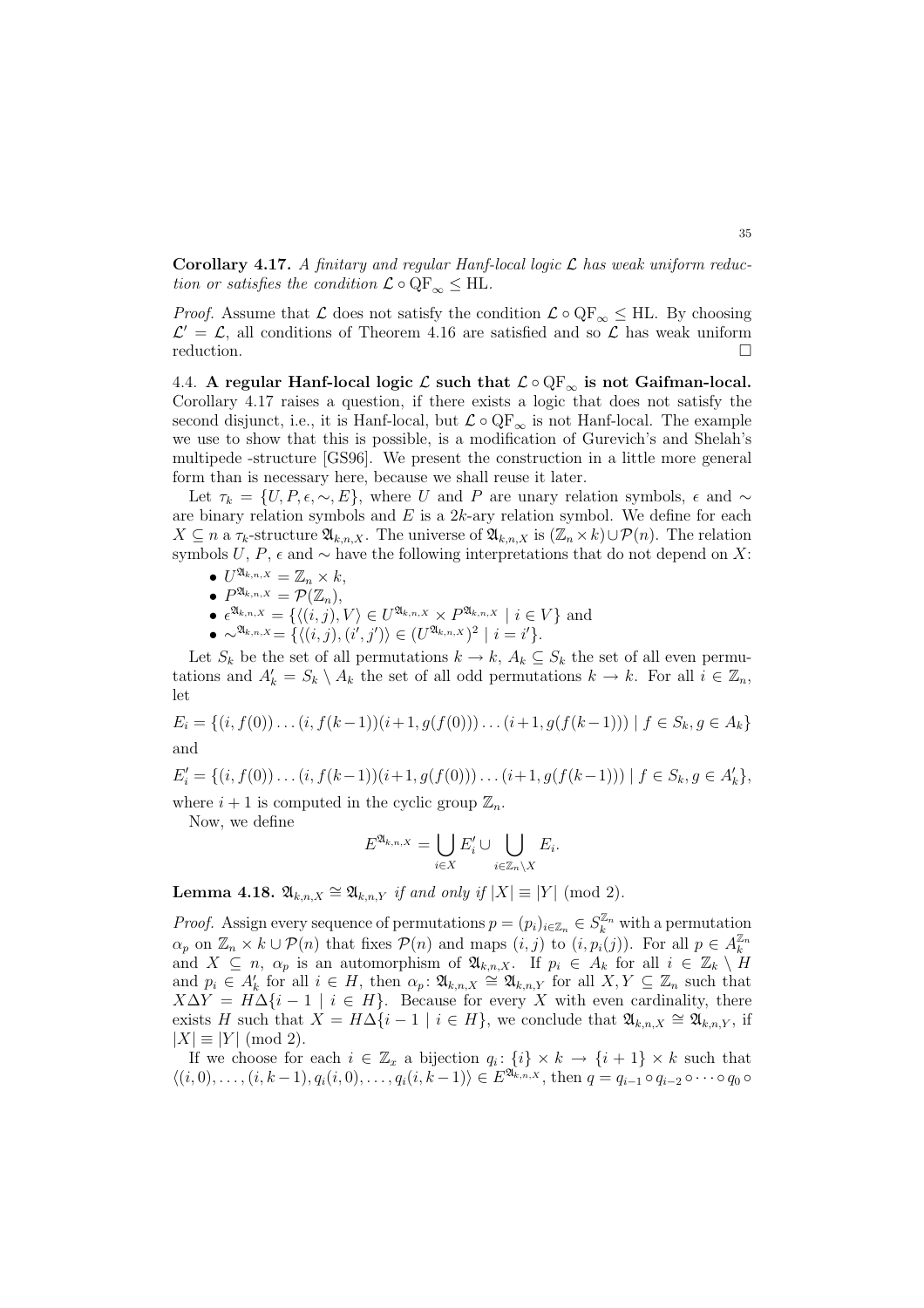$q_{n-1} \circ \cdots \circ q_{i+1} \circ q_i$  is a bijection  $\{i\} \times k \to \{i\} \times k$ . Independently of the choice of  $q_i$ , the permutation is even, if |X| is even and odd, if |X| is odd. Thus  $\mathfrak{A}_{k,n,X} \not\cong \mathfrak{A}_{k,n,Y}$ , if  $|X| \not\equiv |Y| \pmod{2}$ .

Let  $M_{k,i} = \{ \mathfrak{A}_{k,n,X} \mid n \in \mathbb{Z}_+, X \subseteq Z_n, |X| \equiv i \pmod{2} \}$  and  $M_k = M_{k,0} \cup M_{k,1}$ .

**Lemma 4.19.** The class of structures isomorphic to a structure in  $M_k$  is FOdefinable.

*Proof.* We can say with the following FO-expressible sentences that a structure  $\mathfrak{A}$ is isomorphic to a structure in  $M_k$ :

- 1) Dom( $\mathfrak{A}$ ) =  $U^{\mathfrak{A}} \cup P^{\mathfrak{A}}$  and  $U^{\mathfrak{A}} \cap P^{\mathfrak{A}} = \emptyset$ .
- 2)  $\sim^{\mathfrak{A}}$  is an equivalence relation on  $U^{\mathfrak{A}}$  and the cardinality of all its equivalence classes is k.
- 3)  $\epsilon^{2l} \subset U^{2l} \times P^{2l}$  and for each  $p \in P^{2l}$ , the set  $N(p) = \{u \in U^{2l} \mid (u, p) \in \epsilon^{2l}\}\$ is a union of  $\sim^{\mathfrak{A}}$ -equivalence classes.
- 4) If  $p, p' \in P^{\mathfrak{A}}$  and  $p \neq p'$ , then  $N(p) \neq N(p')$ .
- 5)  $P^{\mathfrak{A}}$  is non-empty and for each  $p \in P^{\mathfrak{A}}$  and  $u \in U^{\mathfrak{A}}$ , there exists  $p' \in P^{\mathfrak{A}}$  such that  $N(p') = N(p)\Delta[u]_{\sim}$ <sup>a</sup>.
- 6) Let  $V = U^{\mathfrak{A}}/\sim^{\mathfrak{A}}$  and  $D = \{(a, b) \in V \mid E^{\mathfrak{A}} \cap a^k \times b^k \neq \emptyset\}$ . Then the directed graph  $(V, D)$  is a cycle.
- 7) For all  $(a, b) \in D$ , the relation  $E^{\mathfrak{A}} \cap a^k \times b^k$  is isomorphic to  $E_i$  for any i.

The sentence (6) is first-order expressible, because we know from the sentences (3)- (5) that the elements of  $P^{\mathfrak{A}}$  encode all unions of ∼<sup> $\mathfrak{A}$ </sup>-equivalence classes and thus we can say that  $(V, D)$  is connected and in-degree and out-degree of every vertex is 1. The sentence (7) is first-order expressible, because we know from (2) that  $a \cup b$  has fixed size  $2k$ .

Let  $Q_k$  be the query containing all structures isomorphic to a structure in  $M_{k,0}$ and no others.

## **Proposition 4.20.** For all  $k \geq 2$ ,  $\mathcal{L}_{Q_k} \circ \mathbb{Q}F_{\infty}$  is not Gaifman-local.

*Proof.* Let  $\tau' = \{U, P, \sim, E\} \cup \{U_i | i \in \mathbb{N}\} \cup \{P_X | X \subseteq \mathbb{N}, |X| < \omega\}$ , where every  $U_i$  and  $P_X$  is unary, other relation symbols are as before and  $\overline{a}$  and  $\overline{b}$  are sequences of constant symbols of length k. Let  $r \in \mathbb{Z}_+$  and  $n = 2r + 1$ . Define a  $\tau'$ -structure  $\mathfrak{A}'_{k,n}$  so that it has the same universe and the same interpretations of the symbols  $U, P$  and  $\sim$  as in  $\mathfrak{A}_{k,n,\emptyset}$ . Define the other relations as

$$
U_i^{\mathfrak{A}'_{k,n}} = \begin{cases} \{i\} \times k & \text{if } i < n, \\ \emptyset & \text{otherwise} \end{cases}
$$
  

$$
P_X^{\mathfrak{A}'_{k,n}} = \begin{cases} \{X\} & \text{if } \max X < n, \\ \emptyset & \text{otherwise} \end{cases}
$$
  

$$
E^{\mathfrak{A}'_{k,n}} = E^{\mathfrak{A}_{k,n,\emptyset}} \setminus (\{n-1\} \times k) \times (\{1\} \times k).
$$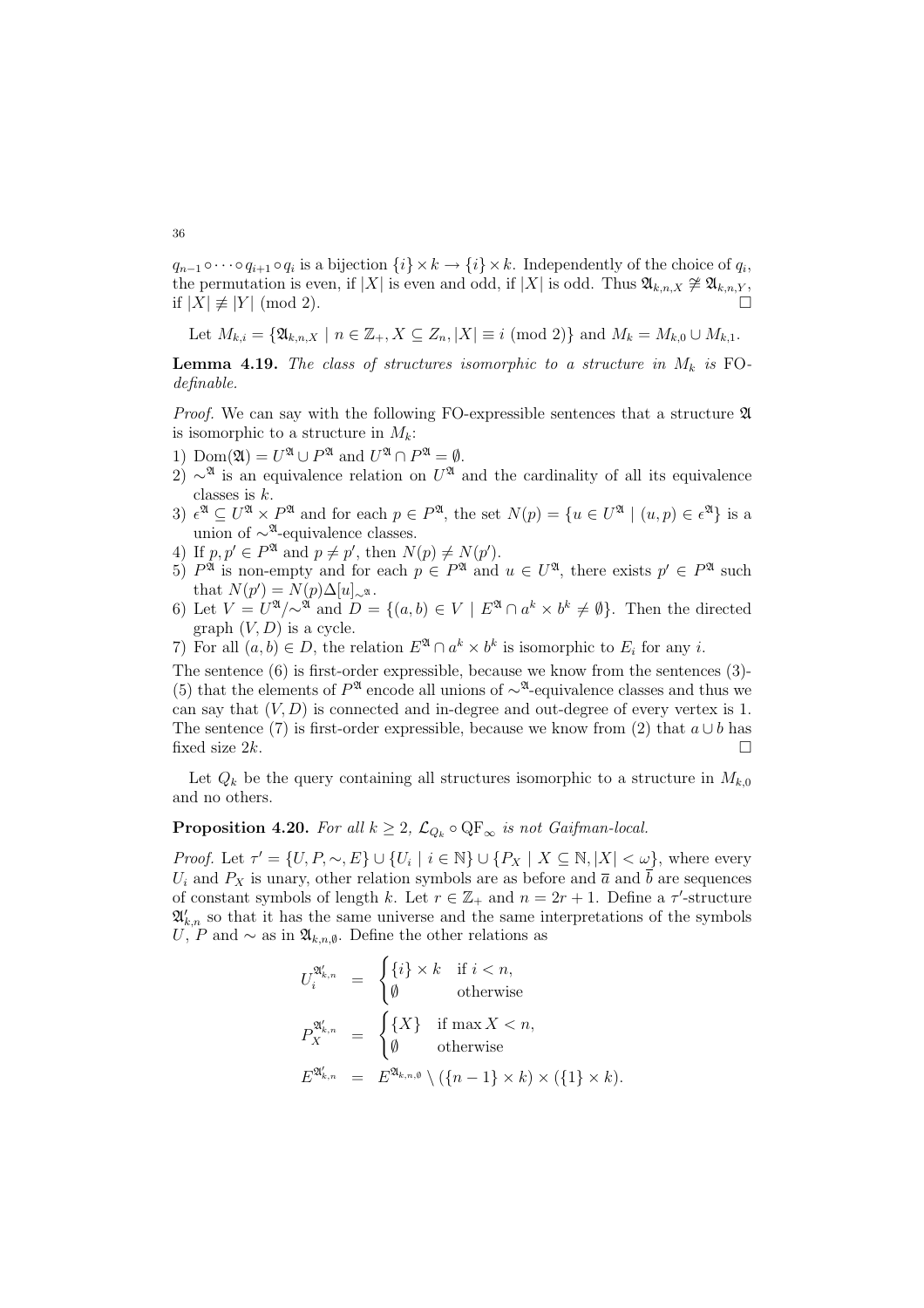We have  $d^{\mathfrak{A}'_{k,n}}(\{0\} \times k, \{n-1\} \times k) = n-1$  in this structure.

Define k-sequences  $\overline{a}$ ,  $\overline{a}'$  and  $\overline{b}$  so that for all  $i < k$ ,  $a_i = (0, i)$  and  $b_i = (n - 1, i)$ , for all  $i < k-2$ ,  $a'_i = (0, i)$ ,  $a'_{k-2} = (0, k-1)$  and  $a'_{k-1} = (0, k-2)$ . These sequences satisfy  $\mathfrak{N}_r^{\mathfrak{A}'_{k,n}}(\overline{ab}) \cong \mathfrak{N}_r^{\mathfrak{A}'_{k,n}}(\overline{a}'\overline{b}).$ 

Let  $\psi \in I(\mathrm{QF}_{\infty}, \tau' \cup [\overline{z}] \cup [\overline{w}], \tau)$  such that the interpretation does not change the relations  $U, P$  and  $\sim$ ,

$$
\psi_{\epsilon}(xy) = \bigvee_{\substack{X \subseteq \mathbb{N} \\ |X| < \omega}} \bigvee_{i \in X} U_i x \wedge P_X y.
$$

and

$$
\psi_E(\overline{xy}) = E\overline{xy} \vee \bigvee_{\substack{f \in S_k \\ g \in A_k}} \bigwedge_{i < k} (x_i = w_{f(i)} \wedge y_i = z_{g(f(i))}).
$$

With this interpretation  $\psi^*(\mathfrak{A}'_{k,n}, \overline{a}/\overline{z}, \overline{b}/\overline{w}) = \mathfrak{A}_{k,n,\emptyset} \in Q_k$  and  $\psi^*(\mathfrak{A}'_{k,n}, \overline{a}'/\overline{z}, \overline{b}/\overline{w}) =$  $\mathfrak{A}_{k,n,\{n-1\}} \notin Q_k$  and so  $\mathcal{L}_{Q_k} \circ \mathbb{Q}^{\mathbb{F}}_{\infty}$  is not Gaifman-local.

**Lemma 4.21.** Let  $\tau$  be a finite vocabulary,  $r, n \in \mathbb{N}$ ,  $\psi(x)$  a QF-formula and Q a  $\tau$ -query. Define a  $\tau$ -query  $Q'$  so that  $\mathfrak{A} \in Q'$ , if and only if there exists  $c \in \text{Dom}(\mathfrak{A})$ such that  $|\psi(\mathfrak{A}) \setminus N_r^{\mathfrak{A}}(c)| \leq n$  and  $\langle \psi(\mathfrak{A}) \rangle^{\mathfrak{A}} \in Q$ . Then  $Q'$  is expressible in HL<sup>\*</sup>.

*Proof.* For each partial  $\tau$ -structure  $\mathfrak{A}$  and  $k \geq r$ , let  $Q_{\mathfrak{A},k} = {\mathfrak{A}' \in Mod}(\tau \cup {\{c\}}) | \mathfrak{A} \sqcup$  $\langle \psi(\mathfrak{A}') \cap N_k^{\mathfrak{A}'}(c^{\mathfrak{A}'}) \rangle^{\mathfrak{A}'} \restriction \tau \in Q, |\mathfrak{A}| + |\psi(\mathfrak{A}') \cap N_k^{\mathfrak{A}'}(c^{\mathfrak{A}'}) \setminus N_r^{\mathfrak{A}'}(c^{\mathfrak{A}'})| \leq n$ . The query can be expressed in QF ∘  $SGL_{2k+2}^{k+1}$  (we have to consider also the constants at the distance  $k+1$  from  $c^{\mathfrak{A}'}$ , because they may modify  $\psi(\mathfrak{A}'))$ . Let  $\varphi_{\mathfrak{A},k}$  be a sentence expressing the query. Let  $\theta_{\mathfrak{A},k}$  be a FO-sentence expressing the query  $\{\mathfrak{A}' \in Mod(\tau\cup\tau)\}$  ${c}$ )  $\mid \langle \psi(\mathfrak{A}') \setminus N_k^{\mathfrak{A}'}(c) \rangle^{\mathfrak{A}'} \cong \mathfrak{A}$ . Let M be the set of all partial  $\tau$ -structures with at most *n* elements. Because  $\tau$  is finite, also *M* is finite up to isomorphism.

Now we can express  $Q'$  as

$$
\exists c \bigvee_{r < k \leq r+n+1} \left( \neg \exists x (\psi(x) \land d(x, c) = k) \land \bigvee_{\mathfrak{A} \in M} (\psi_{\mathfrak{A}, k} \land \varphi_{\mathfrak{A}, k-1}) \right)
$$

If the sentence holds on  $\mathfrak{A}'$ , then there is  $c \in \text{Dom}(\mathfrak{A})$  and  $k \in \mathbb{N}$  such that  $r \leq k \leq$  $r + n + 1$  and  $\langle \psi(\mathfrak{A}^{\prime}) \rangle^{\mathfrak{A}^{\prime}} \cong \langle \psi(\mathfrak{A}^{\prime}) \cap N_{k-1}^{\mathfrak{A}}(c) \rangle^{\mathfrak{A}^{\prime}} \sqcup \langle \psi(\mathfrak{A}^{\prime}) \setminus N_{k}^{\mathfrak{A}}(c) \rangle^{\mathfrak{A}^{\prime}}$ . Additionally  $\mathfrak{A} = \langle \psi(\mathfrak{A}') \setminus N_k^{\mathfrak{A}}(c) \rangle^{\mathfrak{A}'} \in M$  and  $\langle \psi(\mathfrak{A}') \cap N_{k-1}^{\mathfrak{A}}(c) \rangle^{\mathfrak{A}'}$  satisfies  $Q_{\mathfrak{A},k-1}$ , which means that  $\langle \psi(\mathfrak{A}') \rangle^{\mathfrak{A}'} \in Q$ . Also the condition  $|\psi(\mathfrak{A}') \setminus N_r^{\mathfrak{A}'}| \leq r$  is enforced.

The sentence expressing  $Q'$  is in FO  $\circ$  HL<sup>\*</sup> and so the query is expressible also in  $HL^*$  by Lemma 3.20.

Let  $Q'_k$  be a relativization of  $Q_k$ , i.e., a  $\tau$ -query such that  $\mathfrak{A} \in Q'_k$  if and only if  $\langle U^{\mathfrak{A}} \cup P^{\mathfrak{A}} \rangle^{\mathfrak{A}} \in Q_k.$ 

 $\textbf{Proposition 4.22.}$   $\mathcal{L}_{Q'_{k}} \circ \textbf{QF} \leq \textbf{HL}^{*}.$ 

*Proof.* Let  $\tau'$  be a finite vocabulary and  $\psi \in I(\mathrm{QF}, \tau', \tau)$ . We need to show that the query  $K_0 = \{ \mathfrak{A}' \in Mod(\tau') \mid \psi(\mathfrak{A}') \in Q'_k \}$  is expressible in HL<sup>\*</sup>.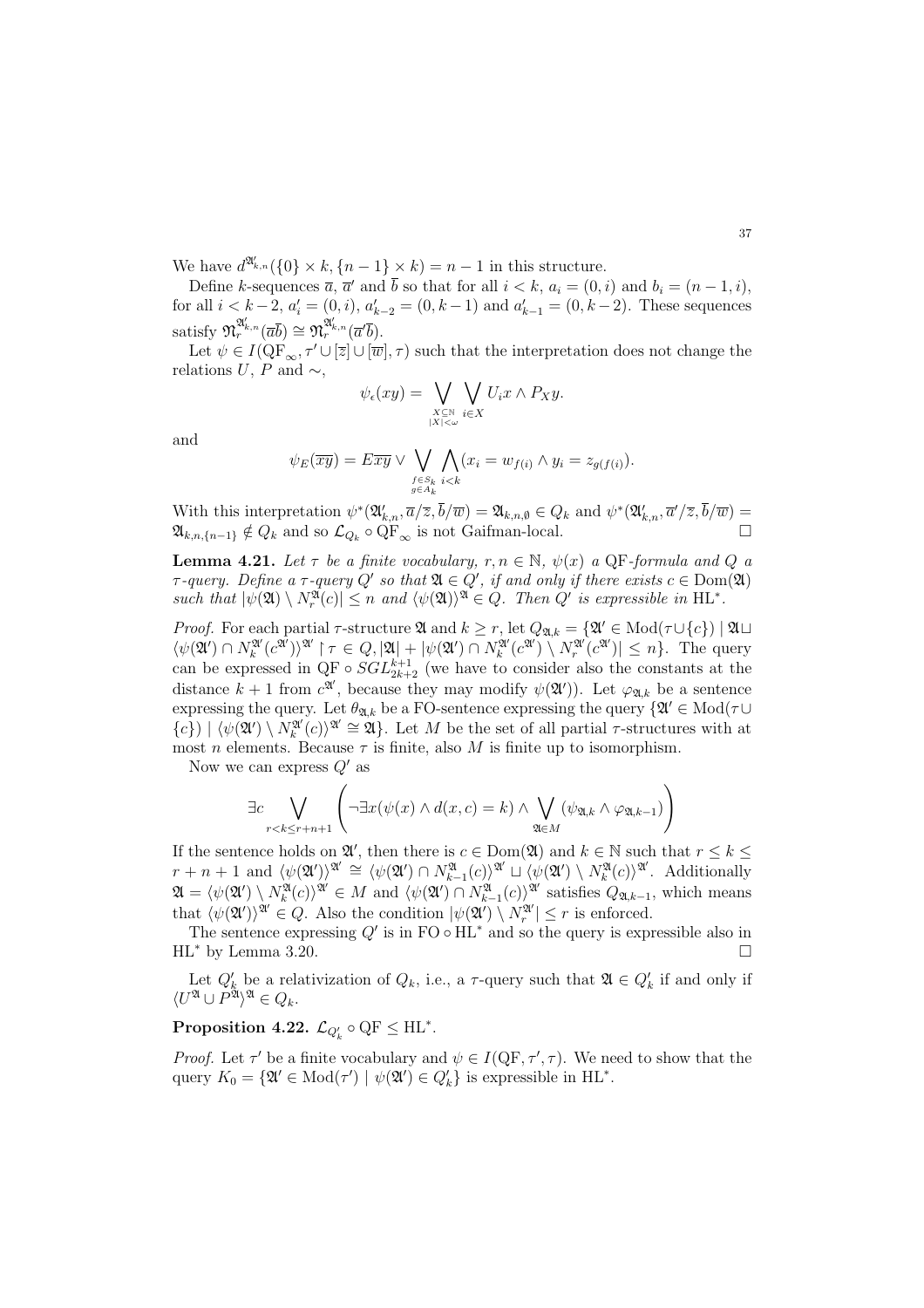Let

$$
K_1 = \{ \mathfrak{A}' \in \text{Mod}(\tau') \mid \langle U^{\psi(\mathfrak{A}')} \cup P^{\psi(\mathfrak{A}')} \rangle^{\psi(\mathfrak{A}')} \in M_k \},
$$
  
\n
$$
K_2 = \{ \langle U^{\psi(\mathfrak{A}')} \cup \text{Con}(\tau')^{\mathfrak{A}'} \rangle^{\mathfrak{A}'} \mid \mathfrak{A}' \in K_0 \}, \text{ and}
$$
  
\n
$$
K_3 = \{ \mathfrak{A}' \in \text{Mod}(\tau') \mid \langle U^{\psi(\mathfrak{A}')} \cup \text{Con}(\tau')^{\mathfrak{A}'} \rangle^{\mathfrak{A}'} \in K_2 \}.
$$

Clearly for all  $\mathfrak{A}' \in K_0$ ,  $\mathfrak{A}' \in K_1 \cap K_3$ . On the other hand, if  $\mathfrak{A}' \in K_1 \cap K_3$ , then  $\mathfrak{A}' \in K_0$ , because the isomorphism type of  $\langle U^{\psi(\mathfrak{A}')} \cup \text{Con}(\tau')^{\mathfrak{A}'} \rangle^{\mathfrak{A}'}$  determines the isomorphism type of  $E^{\psi(\mathfrak{A}')} \cap (U^{\psi(\mathfrak{A}')} )^2$  and so tells if  $\mathfrak{A}' \in K_0$  or  $\mathfrak{A}' \in K_1 \setminus K_0$ . Thus  $K_0 = K_1 \cap K_3$ .

By Lemma 4.19, the query  $K_1$  is FO-definable. Let m be the number of different unary atomic types realizable on  $\tau'$ -structures. Let  $r = 4$ ,  $n = k(m + 2)$ ,

$$
K_4 = \{ \mathfrak{A}' \in \text{Mod}(\tau') \mid \exists c \in \text{Dom}(\mathfrak{A}')(|U^{\psi(\mathfrak{A}')} \setminus N_r^{\mathfrak{A}'}(c)| \le n) \}, \text{ and}
$$
  

$$
K_5 = K_3 \cap K_4.
$$

By Lemma 4.21,  $K_5$  and so also  $K_1 \cap K_5$  is expressible in HL<sup>\*</sup>. (the unary formula in the lemma is in this case  $\psi_U(x) \vee \bigvee_{c \in \text{Con}(\tau')} x = c^{\mathfrak{A}}$ . Thus it is enough to show that  $K_1 \subseteq K_4$ , which implies  $K_1 \cap K_5 = K_1 \cap K_3$ 

Let  $\mathfrak{A}'$  be a  $\tau'$ -structure and  $\mathfrak{A} = \psi(\mathfrak{A}')$  such that such that  $\mathfrak{A} \in K_1$ . The relation  $\sim^{\mathfrak{A}}$  is an equivalence relation on  $U^{\mathfrak{A}}$ . Denote its equivalence classes by  $[a] = \{b \in U^{\mathfrak{A}} \mid a \sim^{\mathfrak{A}} b\}.$ 

Let  $a, b, c, d \in U^{\mathfrak{A}}$  be elements from different ∼<sup> $\mathfrak{A}$ </sup>-equivalence classes such that  $\text{atp}^{\mathfrak{A}'}(a) = \text{atp}^{\mathfrak{A}'}(b)$  and  $\text{atp}^{\mathfrak{A}'}(c) = \text{atp}^{\mathfrak{A}'}(d)$ . There exists an element  $e \in P^{\mathfrak{A}}$  such that  $(a, e), (c, e) \in \epsilon^{\mathfrak{A}}$  and  $(b, e), (d, e) \notin \epsilon^{\mathfrak{A}}$ . This means  $\text{atp}^{\mathfrak{A}'}(ae) \neq \text{atp}^{\mathfrak{A}'}(be)$  and since  $\text{atp}^{\mathfrak{A}'}(a) = \text{atp}^{\mathfrak{A}'}(b)$ , necessarily a or b is in  $N^{\mathfrak{A}'}_1(e)$ . The same thing holds for the elements c and d and we conclude  $\{c, d\} \cap N_2^{\mathfrak{A}}(ab) \neq \emptyset$ .

Assume that  $|U^{\mathfrak{A}}| > 3km$ . Then there exists  $a, b, c, d \in U^{\mathfrak{A}}$  from different ∼<sup>91</sup> equivalence classes having the same atomic type. Then, by the conclusion above, for some pair of the elements, say for  $(a, b)$ ,  $d^{\mathfrak{A}}(a, b) \leq 2$ .

If  $X \subseteq U^{\mathfrak{A}} \subseteq ([a] \cup [b])$  is a set of elements with the same atomic type, then we necessarily have  $|X \setminus N_2^{\mathfrak{A}}(ab)| \leq k$ . Otherwise, there were  $c, d \in X \setminus N_2^{\mathfrak{A}}(ab)$  from different  $\sim^{\mathfrak{A}}$ -equivalence classes. This implies  $|U^{\mathfrak{A}} \setminus N^{\mathfrak{A}}_2(ab)| \leq k(m+2)$ . Because  $d^{\mathfrak{A}}(a,b) \leq 2$ , we have  $|U^{\mathfrak{A}} \setminus N^{\mathfrak{A}}_4(a)| \leq k(m+2)$ .

# **Corollary 4.23.** If  $\mathcal{L}'$  is regular and  $\mathcal{L}' \leq HL^*$ , then  $\mathcal{L}'$  has weak uniform reduction.

*Proof.* The claim follows from Theorem 4.16 if we let  $\mathcal{L}$  in Theorem to be  $\mathcal{L}_{Q'_k}$ . The composition  $\mathcal{L}_{Q'_k} \circ \mathcal{L}'$  is Hanf-local by Lemma 3.20 and other conditions are  $\Box$ clear.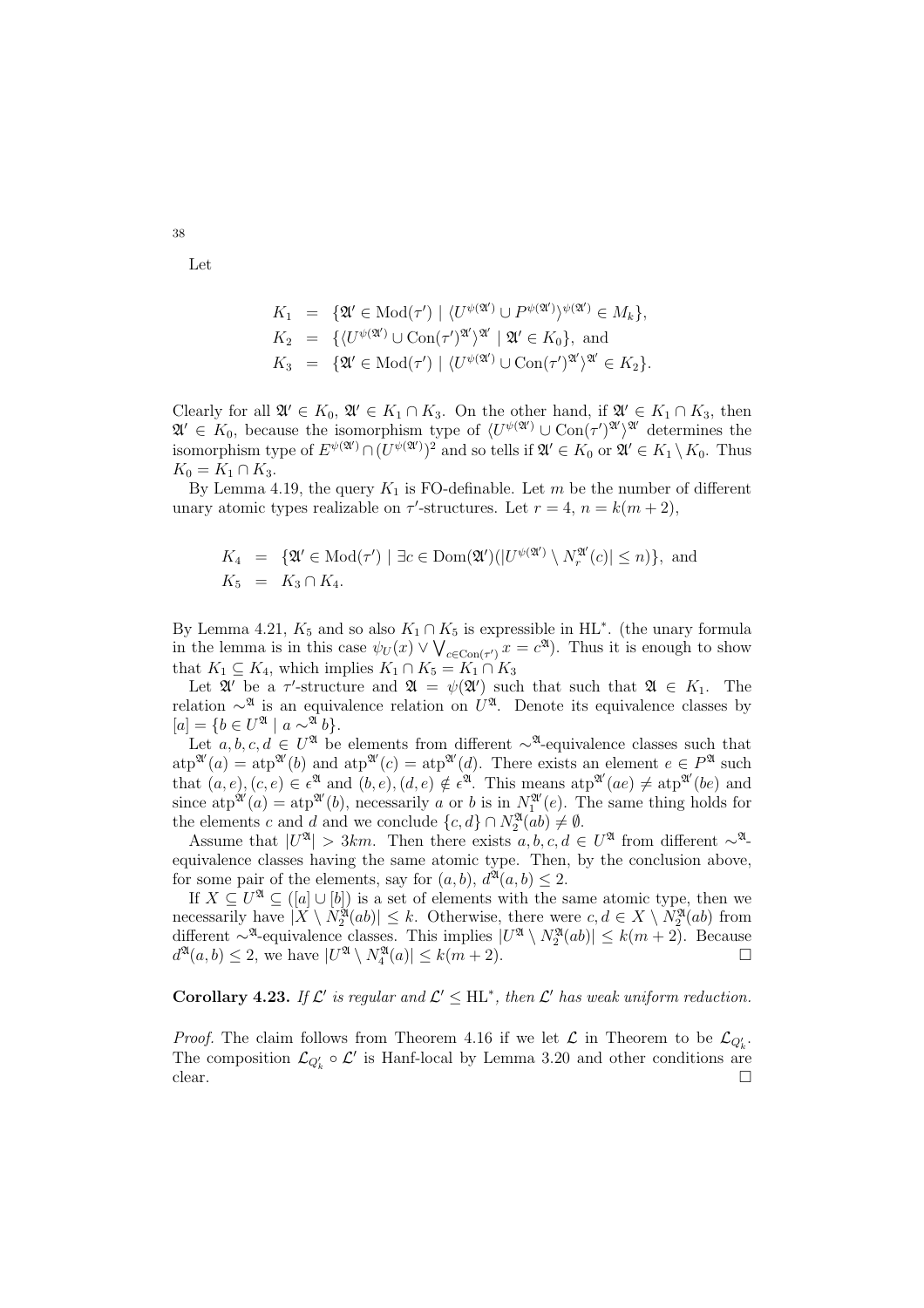#### 5. Gaifman-locality

5.1. **A characterization of Gaifman-locality.** If C is a subset of the universe of  $\mathfrak{A}$ , let

$$
N_r^{\mathfrak{A}}(C) = \{ a \in A \mid \exists b \in C(d^{\mathfrak{A}}(a,b) \le r) \} = \bigcup_{b \in C} N_r^{\mathfrak{A}}(b).
$$

As with neighborhoods of constants, we define  $\mathfrak{N}_r^{\mathfrak{A}}(C) = \langle N_r^{\mathfrak{A}}(C) \rangle^{(\mathfrak{A},C)}$ , i.e., C is encoded in  $\mathfrak{N}_r^{\mathfrak{A}}(C)$  as a unary relation.

We give in this section a new family of notions of locality, that satisfy the conditions of Section 3.3 and with some regularity assumptions has Gaifman-locality as a special case.

**Definition 5.1.** We write  $\mathfrak{A} \leftrightarrow_{n,r} \mathfrak{B}$ , if and only if there exist partitions  $Dom(\mathfrak{A}) =$  $A_0 \cup \cdots \cup A_{n-1}$  and  $Dom(\mathfrak{B}) = B_0 \cup \cdots \cup B_{n-1}$  such that for all  $i < n$ ,

$$
\langle N_r^{\mathfrak{A}}(A_i) \rangle^{(\mathfrak{A}, A_0/X_0, \dots, A_{n-1}/X_{n-1})} \cong \langle N_r^{\mathfrak{B}}(B_i) \rangle^{(\mathfrak{A}, B_0/X_0, \dots, B_{n-1}/X_{n-1})}.
$$

**Definition 5.2.** We write  $\mathfrak{A} \leftrightarrow_{n,r}^w \mathfrak{B}$ , if and only if there exist partitions  $Dom(\mathfrak{A}) =$  $A_0 \cup \cdots \cup A_{n-1}$  and  $Dom(\mathfrak{B}) = B_0 \cup \cdots \cup B_{n-1}$  such that for all  $i < n$ ,  $\mathfrak{N}_r^{\mathfrak{A}}(A_i) \cong$  $\mathfrak{N}_r^{\mathfrak{B}}(B_i).$ 

If  $n = 2$ , the definitions coincide:  $\mathfrak{A} \leftrightarrow_{2,r} \mathfrak{B} \iff \mathfrak{A} \leftrightarrow_{2,r} \mathfrak{B}$ . For  $n > 2$ , we have  $\mathfrak{A} \leftrightarrow_{n,r} \mathfrak{B} \Rightarrow \mathfrak{A} \leftrightarrow_{n,r}^w \mathfrak{B}$ . If  $n < n'$ , we have also  $\mathfrak{A} \leftrightarrow_{n,r} \mathfrak{B} \Rightarrow \mathfrak{A} \leftrightarrow_{n',r} \mathfrak{B}$ and  $\mathfrak{A} \leftrightarrow \mathfrak{A}_{n,r}^w \mathfrak{B} \Rightarrow \mathfrak{A} \leftrightarrow \mathfrak{A}_{n',r}^w \mathfrak{B}$ . For all  $n, r \in \mathbb{Z}_+$ ,  $\mathfrak{A} \leftrightarrow \mathfrak{A}_{n,r}^w \mathfrak{B} \Rightarrow \mathfrak{A} \leftrightarrows_r \mathfrak{B}$ , since if  $Dom(\mathfrak{A}) = A_0 \cup \cdots \cup A_{n-1}$  and  $Dom(\mathfrak{B}) = B_0 \cup \cdots \cup B_{n-1}$  such that for all  $i < n$ ,  $\alpha_i : \mathfrak{N}_r^{\mathfrak{A}}(A_i) \cong \mathfrak{N}_r^{\mathfrak{B}}(B_i)$ , then  $\bigcup_{i \leq n} \alpha_i \restriction A_i : \mathfrak{A} \leftrightarrows_r \mathfrak{B}$ .

Most of the things we say hold both for  $\leadsto_{n,r}$  and  $\leadsto_{n,r}^w$ , however we can prove only that the former gives a notion of locality that satisfies the conditions in Section 3.3.

**Lemma 5.3.** Suppose  $\mathcal{L} \circ \mathbb{Q}F \leq \mathcal{L}$  and for every  $\mathcal{L}$ -formula  $\varphi(x)$  there exists  $r \in \mathbb{N}$ such that  $\mathfrak{N}_r^{\mathfrak{A}}(a) \cong \mathfrak{N}_r^{\mathfrak{A}}(b)$  implies  $(\mathfrak{A}, a/x) \equiv_{\varphi(x)} (\mathfrak{A}, b/x)$ . Then for all *L*-sentences  $\varphi$  there is  $r \in \mathbb{N}$  such that  $\mathfrak{A} \leftrightsquigarrow_{2,r} \mathfrak{A}'$  implies  $\mathfrak{A} \equiv_{\varphi} \mathfrak{A}'.$ 

*Proof.* In order to simplify notations, let us assume that  $\tau$  contains only one relation symbol R. Suppose  $\mathfrak{A} \leftrightarrow_{2,r+1} \mathfrak{A}'$  (we choose r later) which means that there are partitions  $A = A_1 \cup A_2$  and  $A' = A'_1 \cup A'_2$  and partial isomorphisms  $\alpha_i \colon N^{\mathfrak{A}}_{r+1}(A_i) \to$  $N_{r+1}^{\mathfrak{A}'}(A_i')$  of  $\mathfrak{A}$  such that  $\alpha_i(A_i) = A_i'$ .

Let  $D = N_1^{\mathfrak{A}}(A_1) \cap N_1^{\mathfrak{A}}(A_2)$  and  $\beta \colon N_r^{\mathfrak{A}}(D) \to N_r^{\mathfrak{A}}(D)$ ,

$$
\beta(x) = \begin{cases} x & \text{if } x \in A_1, \\ \alpha_2^{-1}(\alpha_1(x)) & \text{if } x \in A_2. \end{cases}
$$

Clearly  $\beta$  is bijective and  $\beta(D) = D$ . For every  $i \in \mathbb{N}$ , let  $R_i = \beta^i(R^{\mathfrak{A}} \cap D^{\text{ar}(R)})$ and let  $R' = R^{\mathfrak{A}} \setminus R_0$ . Note, that  $\beta(R' \cap (N_r(D))^{\mathrm{ar}(R)}) = R' \cap (N_r(D))^{\mathrm{ar}(R)}$ . Now  $\mathfrak{A} = (\text{Dom}(\mathfrak{A}), (R' \cup R_0)/R)$  and  $(\text{Dom}(\mathfrak{A}), (R' \cup R_1)/R) \cong \mathfrak{A}$ , where the latter isomorphism is  $\alpha_1 \upharpoonright A_1 \cup \alpha_2 \upharpoonright A_2$ .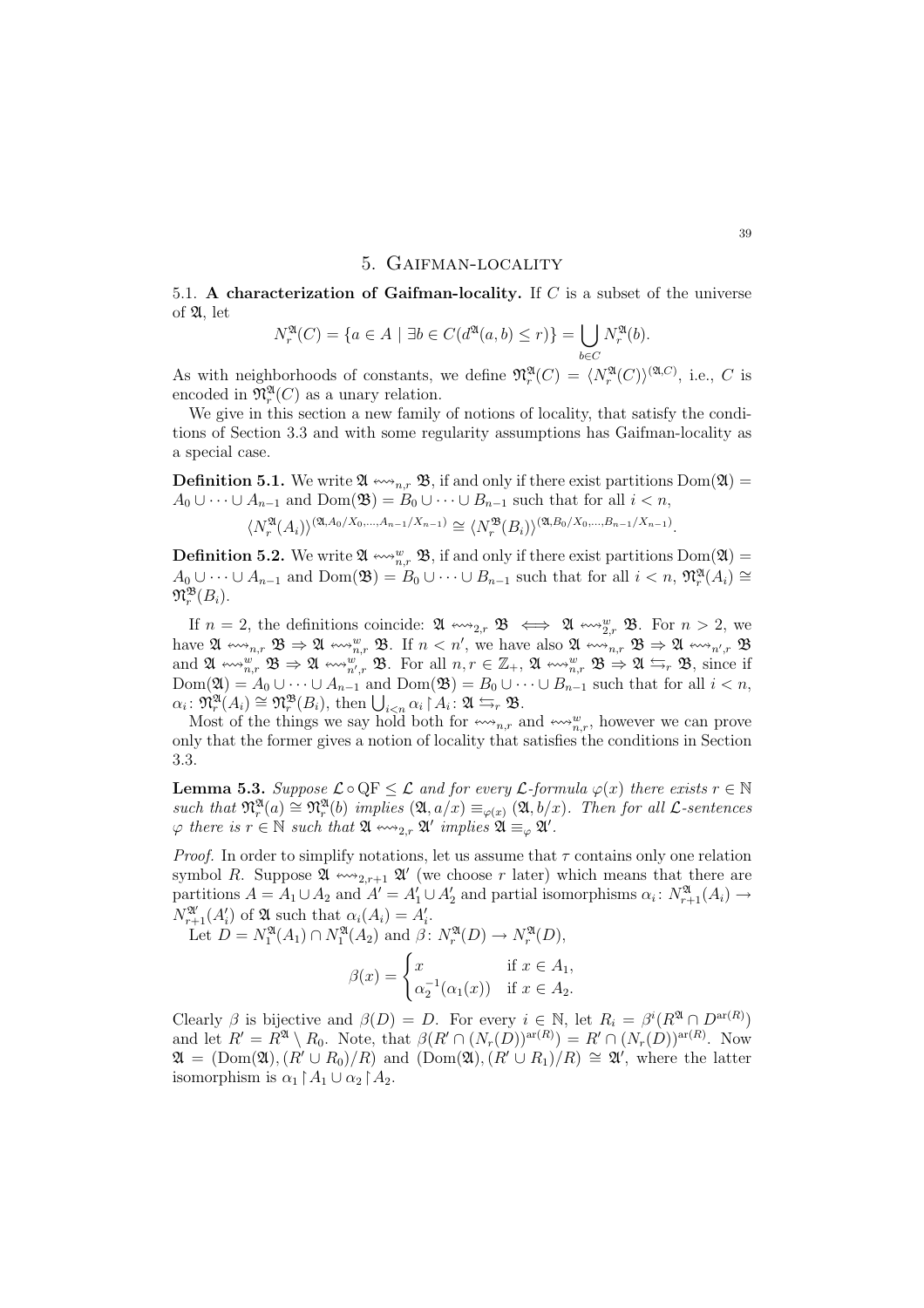We say that a permutation  $\gamma: D \to D$  has a characteristic orbit if there is  $x \in D$ such that  $\gamma^{s}(x) = x$  implies  $\gamma^{s} = id_{D}$ .

**Claim 1.** If  $\beta^k \upharpoonright D$  has a characteristic orbit and r is big enough (depending only on  $\varphi$ ),  $(Dom(\mathfrak{A}), R' \cup R_i) \equiv_{\varphi} (Dom(\mathfrak{A}), R' \cup R_{i+k}).$ 

Let  $\gamma = \beta^k \upharpoonright D$  and let  $c \in D$  be an element such that  $\gamma^s(c) = c$  implies  $\gamma^s = id_D$ . Let  $S = \{(\gamma^s(\overline{y}), \gamma^s(c)) \in D^{\text{ar}(R)+1} \mid \overline{y} \in R^{\mathfrak{A}} \text{ and } s \in \mathbb{Z}\}\$ and let  $\mathfrak{C} = (A, R', S)$ . If  $\psi(\overline{y}) = R\overline{y} \vee S\overline{y}c$  then

$$
(\text{Dom}(\mathfrak{A}), \psi(\mathfrak{C}, c)) = (\text{Dom}(\mathfrak{A}), R' \cup R_i)
$$

and

$$
(\text{Dom}(\mathfrak{A}), \psi(\mathfrak{C}, \gamma(c))) \cong (\text{Dom}(\mathfrak{A}), R' \cup R_{i+k}).
$$

This needs the assumption that  $\gamma$  has a characteristic orbit.

Note that  $\gamma \colon \mathfrak{N}_r^{\mathfrak{C}}(c) \cong \mathfrak{N}_r^{\mathfrak{C}}(\gamma(c))$ . Now, if we let  $\varphi'(c) = \varphi \circ \{(R, \psi)\}\)$  and choose r to be the locality rank of  $\varphi'$  the claim follows.

**Claim 2.** Let o be the smallest positive integer such that  $\beta^o \restriction D = \text{id}_D$ . Let  $o = \prod_p p^{l_p}$  be the prime factorization of o. Then for every prime p,  $\beta^{o/p^l_p}$  has a characteristic orbit.

Let  $\gamma = \beta^{o/p^{l_p}} \restriction D$ . Because  $\gamma^{p^{l_p}} = \text{id}_D$ , every element  $x \in D$  has order that divides  $p^{l_p}$ . If no  $x \in D$  has order  $p^{l_p}$ ,  $\gamma^{p \overline{l_p}-1} = id_D$  contradicting the choice of o. This proves the claim.

Now, if I is the set of indices i such that  $0 \leq i < \infty$  and  $(Dom(\mathfrak{A}), R' \cup R_0) \equiv_{\varphi}$  $(Dom(\mathfrak{A}), R' \cup R_i)$ , the last two claims combined gives that if  $p^l | o$  then  $p^l | I |$ . Because  $0 \in I$ ,  $|I| = o$  and in particular  $1 \in I$  i.e.  $\mathfrak{A} \cong (\text{Dom}(\mathfrak{A}), R', R_0) \equiv \varphi$  $(Dom(\mathfrak{A}), R', R_1) \cong \mathfrak{A}'$ .

Since relation  $\leftrightarrow_{n,r}$  is probably not an equivalence relation, we define its transitive closure:

**Definition 5.4.** We write  $\mathfrak{A} \leftrightarrow_{n,r}^* \mathfrak{A}'$ , if there exists a sequence of structures  $\mathfrak{A}_0,\ldots,\mathfrak{A}_k$  such that  $\mathfrak{A}_0=\mathfrak{A}, \mathfrak{A}_k=\mathfrak{A}'$  and for all  $i < k$ ,  $\mathfrak{A}_i \leftrightarrow_{n,r} \mathfrak{A}_{i+1}$ . In a similar way, let  $\longleftrightarrow_{n,r}^{w,*}$  be the transitive closure of  $\longleftrightarrow_{n,r}^w$ .

**Lemma 5.5.** Let  $s_0 = 0$ , and inductively define  $s_{k+1} = 6+2ks_k$  for  $k \geq 0$ . Let  $\mathfrak{A}$  be an arbitrary structure and  $r, k \in \mathbb{N}$ . If  $\overline{a}, \overline{b} \in \text{Dom}(\mathfrak{A})^k$  such that  $\mathfrak{N}_{s_k}^{\mathfrak{A}}(\overline{a}) \cong \mathfrak{N}_{s_k}^{\mathfrak{A}}(\overline{b})$ , then  $(\mathfrak{A}, \overline{a}/\overline{x}) \leftrightarrow_{2,r}^{\ast} (\mathfrak{A}, \overline{b}/\overline{x}).$ 

*Proof.* We prove the lemma by induction on k. The claim is trivial for  $k = 0$ . Suppose, the lemma is true for all  $k' < k$  and let  $\mathfrak{A}$  be a structure and  $\overline{a}, b \in \text{Dom}(\mathfrak{A})^k$ such that  $\alpha \colon \mathfrak{N}^{\mathfrak{A}}_{s_{k}r}(\overline{a}) \cong \mathfrak{N}^{\mathfrak{A}}_{s_{k}r}(\overline{b})$ . We prove the claim now by cases.

**Case 1.**  $[\overline{a}] \cap N_{4r}^{\mathfrak{A}}(\overline{b}) = \emptyset$ .

Let  $A_0 = N_r^{\mathfrak{A}}(\overline{a}) \cup N_r^{\mathfrak{A}}(\overline{b})$  and  $A_1 = \text{Dom}(\mathfrak{A}) \setminus A_0$ . Because  $N_{2r}^{\mathfrak{A}}(\overline{a}) \cap N_{2r}^{\mathfrak{A}}(\overline{b}) = \emptyset$ , the function  $\alpha \restriction N^{\mathfrak{A}}_{2r}(\overline{a}) \cup \alpha^{-1} \restriction N^{\mathfrak{A}}_{2r}(\overline{b})$  is an automorphism of  $\mathfrak{N}^{\mathfrak{A}}_r(A_0)$  and thus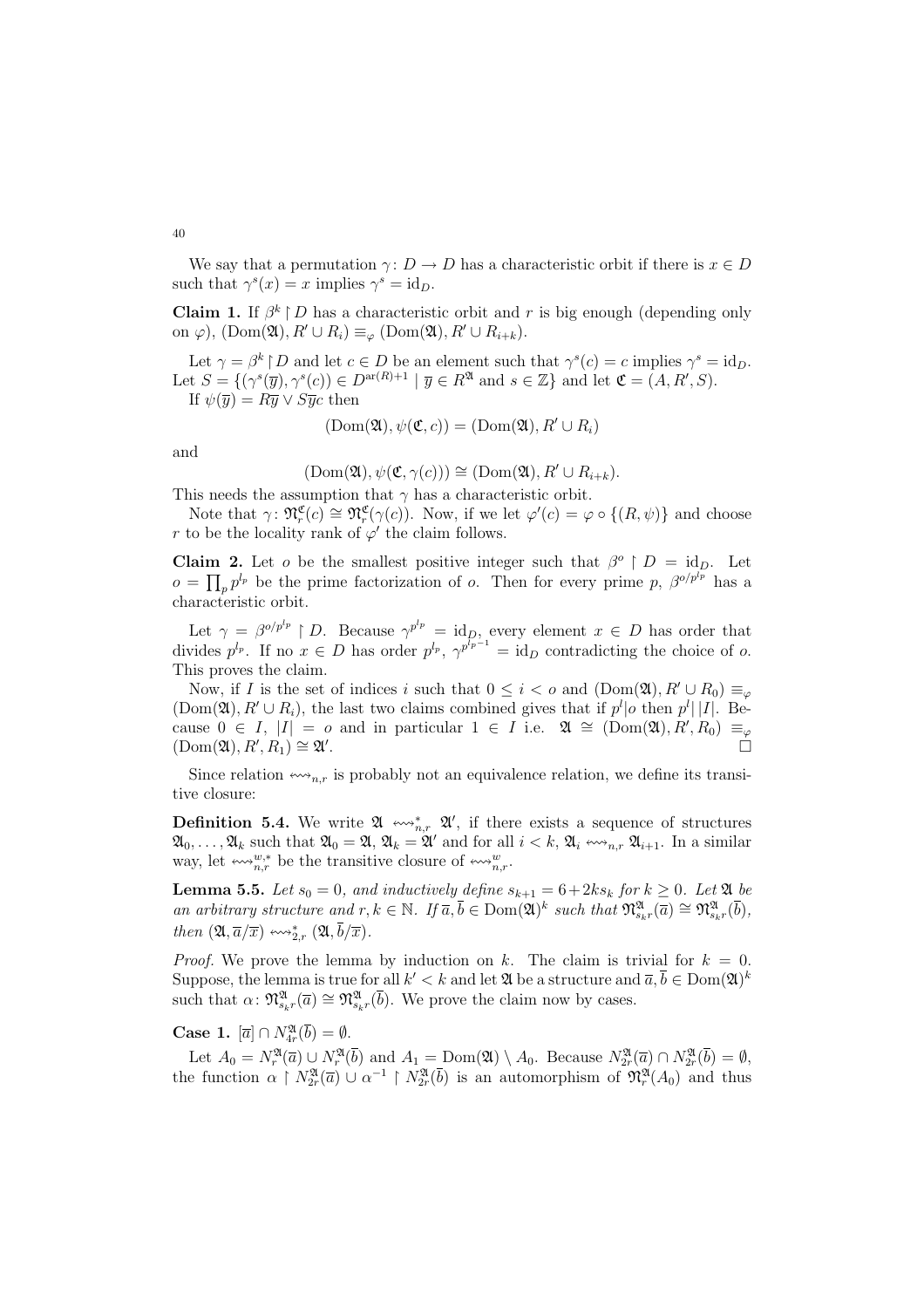$\mathfrak{N}_r^{(\mathfrak{A},\overline{\alpha}/\overline{x})}(A_0) \cong \mathfrak{N}_r^{(\mathfrak{A},\overline{b}/\overline{x})}(A_0)$ . Because  $([\overline{a}]\cup[\overline{b}]) \cap N_r^{\mathfrak{A}}(A_1) = \emptyset$ ,  $\mathfrak{N}_r^{(\mathfrak{A},\overline{\alpha}/\overline{x})}(A_1) =$  $\mathfrak{N}_r^{\mathfrak{A}}(A_1) = \mathfrak{N}_r^{(\mathfrak{A}, \bar{b}/\overline{x})}(A_1)$  and thus  $(\mathfrak{A}, \overline{a}/\overline{x}) \rightsquigarrow_{2,r} (\mathfrak{A}, \overline{b}/\overline{x}).$ 

**Case 2.**  $[\overline{a}] \cap N_{4r}^{\mathfrak{A}}(\overline{b}) \neq \emptyset$  and  $[\overline{a}] \nsubseteq N_{4r+(k-1)s_{k-1}r}^{\mathfrak{A}}(\overline{b})$ .

For all  $i < k$ , let  $d_i = d^{\mathfrak{A}}(\bar{b}, a_i)$ . We may assume without loss of generality that  $d_0 \leq \cdots \leq d_{k-1}$ . Because  $d_0 \leq 4r$  and  $d_{k-1} > 4r + (k-1)s_{k-1}r$ , there has to exist  $i < k - 1$  such that  $d_{i+1} - d_i > s_{k-1}r$ .

Let  $\bar{a}' = a_0 \dots a_i$ ,  $\bar{a}'' = a_{i+1} \dots a_{k-1}$ ,  $\bar{b}' = b_0 \dots b_i$  and  $\bar{b}'' = b_{i+1} \dots b_{k-1}$ . By the choice of i,  $d^{\mathfrak{A}}(\overline{\alpha}', \overline{\alpha}'') > s_{k-1}r$ . Because  $\alpha$  preserves distances up to  $2s_kr$  between elements of  $\bar{a}$ , also  $d^{\mathfrak{A}}(\bar{b}', \bar{b}'') > s_{k-1}r$ . In addition, we trivially have  $d^{\mathfrak{A}}(\bar{b}', \bar{a}'') >$  $s_{k-1}r$ . This implies  $\mathfrak{N}_{s_{k-1}r}^{(\mathfrak{A},\overline{a''}/\overline{y})}(\overline{a}') \cong \mathfrak{N}_{s_{k-1}r}^{(\mathfrak{A},\overline{a''}/\overline{y})}(\overline{b}')$  and  $\mathfrak{N}_{s_{k-1}r}^{(\mathfrak{A},\overline{b}'/\overline{x})}(\overline{a}'') \cong \mathfrak{N}_{s_{k-1}r}^{(\mathfrak{A},\overline{b}'/\overline{x})}(\overline{b}'').$ 

Applying the induction hypothesis, we get

$$
({\mathfrak{A}},\overline{a}'/\overline{x},\overline{a}''/\overline{y}) \leftrightsquigarrow^*_{2,r} ({\mathfrak{A}},\overline{b}'/\overline{x},\overline{a}''/\overline{y}) \leftrightsquigarrow^*_{2,r} ({\mathfrak{A}},\overline{b}'/\overline{x},\overline{b}''/\overline{y}).
$$

**Case 3.**  $[\overline{a}] \subseteq N^{\mathfrak{A}}_{4r+(k-1)s_{k-1}r}(\overline{b})$ .

Denote  $\overline{a}_i = \alpha^i(\overline{a})$ . Note, that for some i,  $[\overline{a}_i]$  possibly is not anymore in  $N_{s_k}^{\mathfrak{A}}(\overline{a})$ and so  $\bar{a}_{i+1}$  is not defined. However at least  $\bar{a}_2$  is defined, because  $\bar{a}_1 = \bar{b}$  and  $[\overline{b}] \subseteq N_{4r+(k-1)s_{k-1}r}^{2\ell}(\overline{a})$ . We have now two subcases:

**Case 3.a.** For some  $i$ ,  $[\overline{a}_i] \not\subseteq N^{\mathfrak{A}}_{4r+2(k-1)s_{k-1}r}(\overline{a})$ .

This implies that  $[\overline{a}_i] \nsubseteq N^{\mathfrak{A}}_{4r+(k-1)s_{k-1}r}(\overline{a}) \cup N^{\mathfrak{A}}_{4r+(k-1)s_{k-1}r}(\overline{b})$  and thus by the cases 1 and 2, we have  $(\mathfrak{A}, \overline{a}/\overline{x}) \leftrightarrow_{2,r}^* (\mathfrak{A}, \overline{a}_i/\overline{x}) \leftrightarrow_{2,r}^* (\mathfrak{A}, \overline{b}/\overline{x})$ .

**Case 3.b.** The sequence  $\overline{a}_i$  is defined for all  $i \in \mathbb{N}$  and  $[\overline{a}_i] \subseteq N^{\mathfrak{A}}_{4r+2(k-1)s_{k-1}r}(\overline{a})$ . Let  $A_0 = \bigcup_{i \in \mathbb{N}} N_r^{\mathfrak{A}_i}(\overline{a}_i)$  and  $A_1 = \text{Dom}(\mathfrak{A}) \setminus A_0$ . Since  $N_r^{\mathfrak{A}}(A_0) \subseteq N_{6r+2(k-1)s_{k-1}r}^{\mathfrak{A}}(\overline{a})$ ,  $\alpha \restriction N_r^{\mathfrak{A}}(A_0)$  is an automorphism of  $\mathfrak{N}_r^{\mathfrak{A}}(A_0)$  showing that  $\mathfrak{N}_r^{(\mathfrak{A},\overline{a}/\overline{x})}(A_0) \cong \mathfrak{N}_r^{(\mathfrak{A},\overline{b}/\overline{x})}(A_0)$ . We have also  $\mathfrak{N}_r^{(\mathfrak{A},\bar{\mathfrak{a}}/\bar{x})}(A_1) = \mathfrak{N}_r^{(\mathfrak{A},\bar{b}/\bar{x})}(A_1)$  and so  $(\mathfrak{A},\bar{\mathfrak{a}}/\bar{x}) \leftrightarrow_{2,r} (\mathfrak{A},\bar{b}/\bar{x})$ .

Combining these two lemmas we conclude:

**Theorem 5.6.** If  $\mathcal{L} \circ \mathrm{QF} \leq \mathcal{L}$ , then the following are equivalent:

- a)  $\mathcal L$  is Gaifman-local.
- b) For all  $\mathcal{L}$ -sentences  $\varphi$ , there is r such that  $\mathfrak{A} \leftrightarrow_{2,r} \mathfrak{A}'$  implies  $\mathfrak{A} \equiv_{\varphi} \mathfrak{A}'$ ,
- c)  $\mathcal L$  is Gaifman-local with formulas containing only one variable.

This gives an alternative proof for the theorem from [HLN99]:

**Theorem 5.7.** Hanf-local logics with  $\mathcal{L} \circ \mathrm{QF} \leq \mathcal{L}$  are Gaifman-local.

*Proof.* This follows from the theorem, because  $\mathfrak{A} \leftrightarrow_{2,r} \mathfrak{A}'$  implies  $\mathfrak{A} \leftrightarrows_r \mathfrak{A}'$ .  $\Box$ 

 $\Box$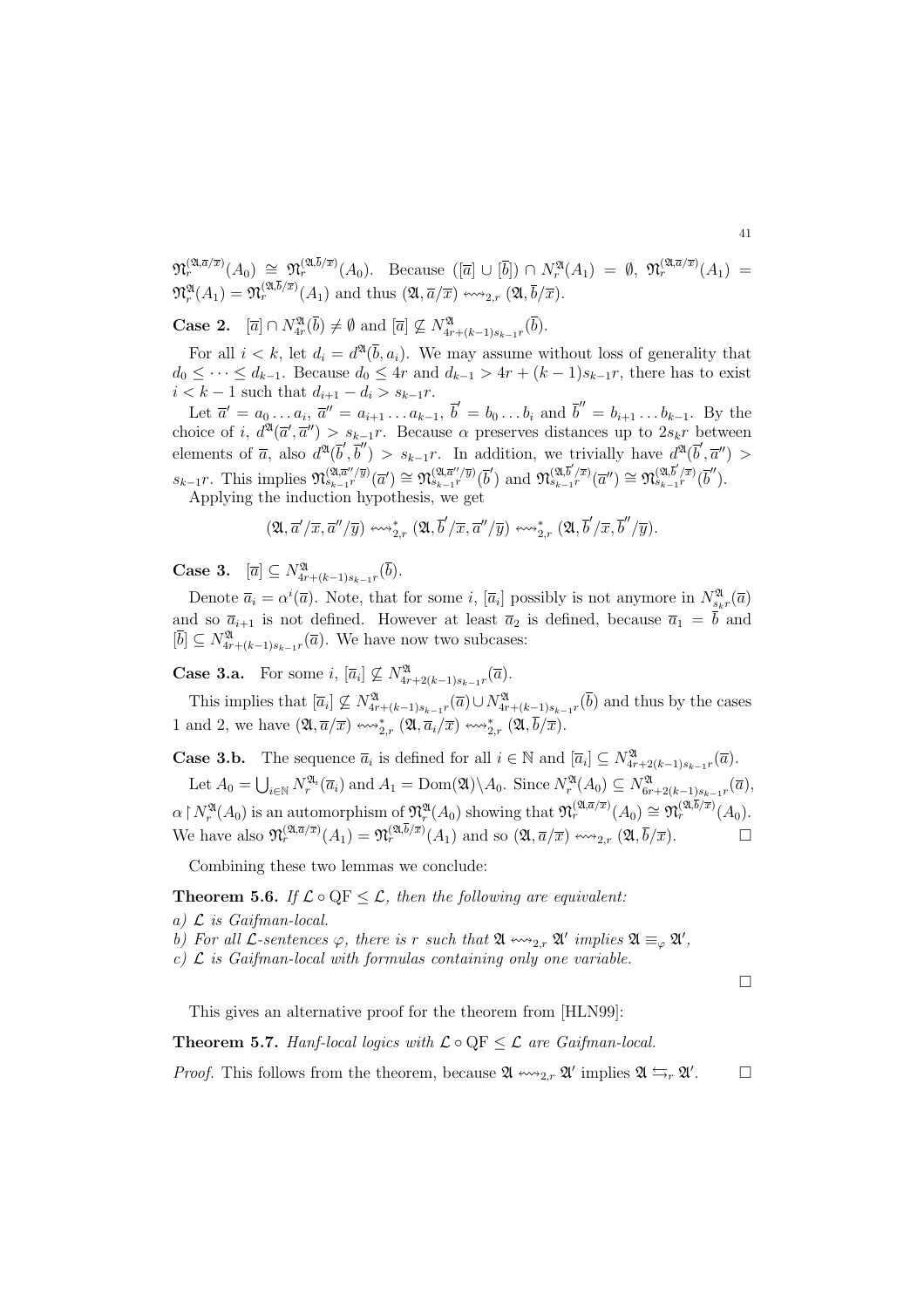5.2. **Composition properties of Gaifman-locality.** We prove in this section that for all  $n \geq 2$ ,  $(\llcorner \mathbf{w}_{n,r}^*)_{r \in \mathbb{N}}$  satisfies the conditions of Section 3.3. The conditions (a) and (b) are clearly satisfied. The following lemma shows that the condition (c) holds.

**Lemma 5.8.** If  $\mathfrak{A} \leftrightarrow_{n,r_0k_1+r_1} \mathfrak{B}$  and  $\psi \in I(\mathrm{SGL}_{k_1}^{r_1}, \tau, \tau')$ , then  $\psi^*(\mathfrak{A}) \leftrightarrow_{n,r_0} \psi^*(\mathfrak{B})$ .

*Proof.* We may add the partition witnessing  $\mathfrak{A} \leftrightarrow_{n,r_0k_1+r_1} \mathfrak{B}$  to the structures as unary relations:  $Dom(\mathfrak{A}) = X_0^{\mathfrak{A}} \cup \cdots \cup X_{n-1}^{\mathfrak{A}}$  and  $Dom(\mathfrak{B}) = X_0^{\mathfrak{B}} \cup \cdots \cup X_{n-1}^{\mathfrak{B}}$ . We may also assume that  $\{X_0, \ldots, X_{n-1}\} \subseteq \tau'$  and  $\psi_{X_i}(x) = X_i x$ .

For each  $i < n$ , let  $\alpha_i : \mathfrak{N}_{r_0k_1+r_1}^{\mathfrak{A}}(X_i^{\mathfrak{A}}) \cong \mathfrak{N}_{r_0k_1+r_1}^{\mathfrak{B}}(X_i^{\mathfrak{B}})$ . Choose some enumeration  $\overline{a}$  of  $X_i^{\mathfrak{A}}$  and let  $\overline{b} = \alpha_i(\overline{a})$ . Clearly  $[\overline{b}] = X_i^{\mathfrak{B}}$ . Now  $\mathfrak{N}_{r_0k_1+r_1}^{\mathfrak{A}}(\overline{a}) \cong \mathfrak{N}_{r_0k_1+r_1}^{\mathfrak{A}}(\overline{b})$  and Lemma 3.6 implies  $\mathfrak{N}_{r_0}^{\psi^*(\mathfrak{A})}(\overline{a}) \cong \mathfrak{N}_{r_0}^{\psi^*(\mathfrak{B})}(\overline{b})$ . This shows  $\langle \mathfrak{N}_{r_0}^{\psi^*(\mathfrak{A})}(X_i^{\mathfrak{A}}) \cong \mathfrak{N}_{r_0}^{\mathfrak{B}}(X_i^{\psi^*(\mathfrak{B})})$ . Because this holds for all  $i < n$ , we have  $\psi^*(\mathfrak{A}) \leftrightarrow_{n,r_0} \psi^*(\mathfrak{B})$ .

*Remark*. The equivalence relations  $\longleftrightarrow_{n,r}^w$  also satisfy conditions (a)-(c).

We show next that the condition (d) holds.

**Lemma 5.9.** If  $\mathfrak{A} \leftrightarrow_{n,(4k+1)r} \mathfrak{B}$  and  $\overline{a} \in (\text{Dom}(\mathfrak{A}))^k$ , then there exists a sequence  $\overline{b} \in (\text{Dom}(\mathfrak{B}))^k$  such that  $\mathfrak{N}_r^{\mathfrak{A}}(\overline{a}) \cong \mathfrak{N}_r^{\mathfrak{B}}(\overline{b})$  and  $(\mathfrak{A}, \overline{a}/\overline{x}) \leftrightarrow_{n,r} (\mathfrak{B}, \overline{b}/\overline{x})$ .

*Proof.* Let  $Dom(\mathfrak{A}) = A_0 \cup ... \cup A_{n-1}$  and  $Dom(\mathfrak{B}) = B_0 \cup ... \cup B_{n-1}$  be partitions witnessing  $\mathfrak{A} \leftrightarrow_{n,(4k+1)r} \mathfrak{B}$ . For all  $i < n$ , let

$$
\alpha_i \colon \langle N_{(4k+1)r}^{\mathfrak{A}}(A_i) \rangle^{(\mathfrak{A},A_0/X_0,\ldots,A_{n-1}/X_{n-1})} \cong \langle N_{(4k+1)r}^{\mathfrak{B}}(B_i) \rangle^{(\mathfrak{B},B_0/X_0,\ldots,B_{n-1}/X_{n-1})}.
$$

Let  $K_i = \{d^{\mathfrak{A}}(A_i, a_j) \mid j \leq k\}$ . Because  $|K_i| \leq k$ , we can choose for all  $i \leq n$ ,  $s_i \in [0, 2kr]$  such that  $[s_i - r + 1, s_i + r] \cap K_i = \emptyset$ .

For all  $i < n$ , let  $A_i' = N_{s_i}^{\mathfrak{A}}(A_i) \setminus \bigcup_{j < i} A_j'$  and  $B_i' = N_{s_i}^{\mathfrak{A}}(B_i) \setminus \bigcup_{j < i} B_j'.$  The sequences  $(A'_i)_{i \le n}$  and  $(B'_i)_{i \le n}$  form partitions of Dom $(\mathfrak{B})$  and Dom $(\mathfrak{B})$ .

If  $j \leq k$  and  $i \leq n$  such that  $a_j \in A'_i$ , then for all  $i' \leq i$ ,  $d^{\mathfrak{A}}(A_{i'}, a_j) > s_{i'}$ and  $d^{\mathfrak{A}}(A_i, a_j) \leq s_i$ . By the choice of  $s_i$ 's, for all  $i' < i$ ,  $d^{\mathfrak{A}}(A_{i'}, a_j) > s_{i'} + r$  and  $d^{\mathfrak{A}}(A_i, a_j) \leq s_i - r$ . This implies  $N_r^{\mathfrak{A}}(a_j) \subseteq A_i$ .

We have clearly  $A'_i \subseteq N^{\mathfrak{A}}_{2kr}(A_i) \subseteq \text{dom}(\alpha_i)$ . We claim now that for all  $i' < n$ ,  $\alpha_i(A'_{i'} \cap N^{\mathfrak{A}}_{(2k+1)r}(A_i)) = B'_{i'} \cap N^{\mathfrak{B}}_{(2k+1)r}(B_i)$ . This, in particular, implies  $\alpha_i(A'_i) = B'_{i}$ . If  $c \in N^{\mathfrak{A}}_{s_{i'}}(A'_{i'}) \cap N^{\mathfrak{A}}_{(2k+1)r}(A_i)$ , then there is  $d \in A'_{i'}$  such that  $d^{\mathfrak{A}}(c,d) \leq s_{i'}$ . But now  $d^{\mathfrak{A}}(A_i, d) \leq (2k+1)r + s_{i'} \leq (4k+1)r$  and so  $d \in N^{\mathfrak{A}}_{(4k+1)r}(A_i)$  and  $d^{\mathfrak{A}}(\alpha_i(c), \alpha_i(d)) \leq s_{i'}$ . Because  $\alpha_i$  maps  $A_{i'} \cap \text{dom}(\alpha_i)$  to  $B_{i'} \cap \text{rng}(\alpha_i)$ , we have  $\alpha_i(c) \in N^{\mathfrak{B}}_{s_{i'}}(B_{i'})$ . In a similar way, we can show that if  $c \in N^{\mathfrak{B}}_{s_{i'}}(B'_{i'}) \cap N^{\mathfrak{B}}_{(2k+1)r}(B_i)$ , then  $\alpha^{-1}(c) \in N^{\mathfrak{A}}_{s_{i'}}(A_{i'})$ . Because the sets  $A'_{i}$  and  $B'_{i}$  are boolean combinations of the neighborhoods  $N^{\mathfrak{A}}_{s_{i'}}(A'_{i'})$  and  $N^{\mathfrak{B}}_{s_{i'}}(B'_{i'})$ , this proves the claim.

Now, define a sequence  $\bar{b}$  so that  $b_j = \alpha_i(a_j)$ , where i is chosen such that  $a_j \in A'_i$ . Because each  $a_j$  belongs to exactly one neighborhood  $N_r^{\mathfrak{A}}(A'_i)$ , for all  $i < n$ ,  $\alpha_i \restriction$  $N_r^{\mathfrak{A}}(A_i')$ :  $\langle N_r^{\mathfrak{A}}(A_i') \rangle^{(\mathfrak{A},\overline{a}/\overline{x},A'_0/X_0,\ldots,A'_{n-1}/X_{n-1})} \cong \langle N_r^{\mathfrak{B}}(B_i') \rangle^{(\mathfrak{B},\overline{b}/\overline{x},B'_0/X_0,\ldots,B'_{n-1}/X_{n-1})}$ . We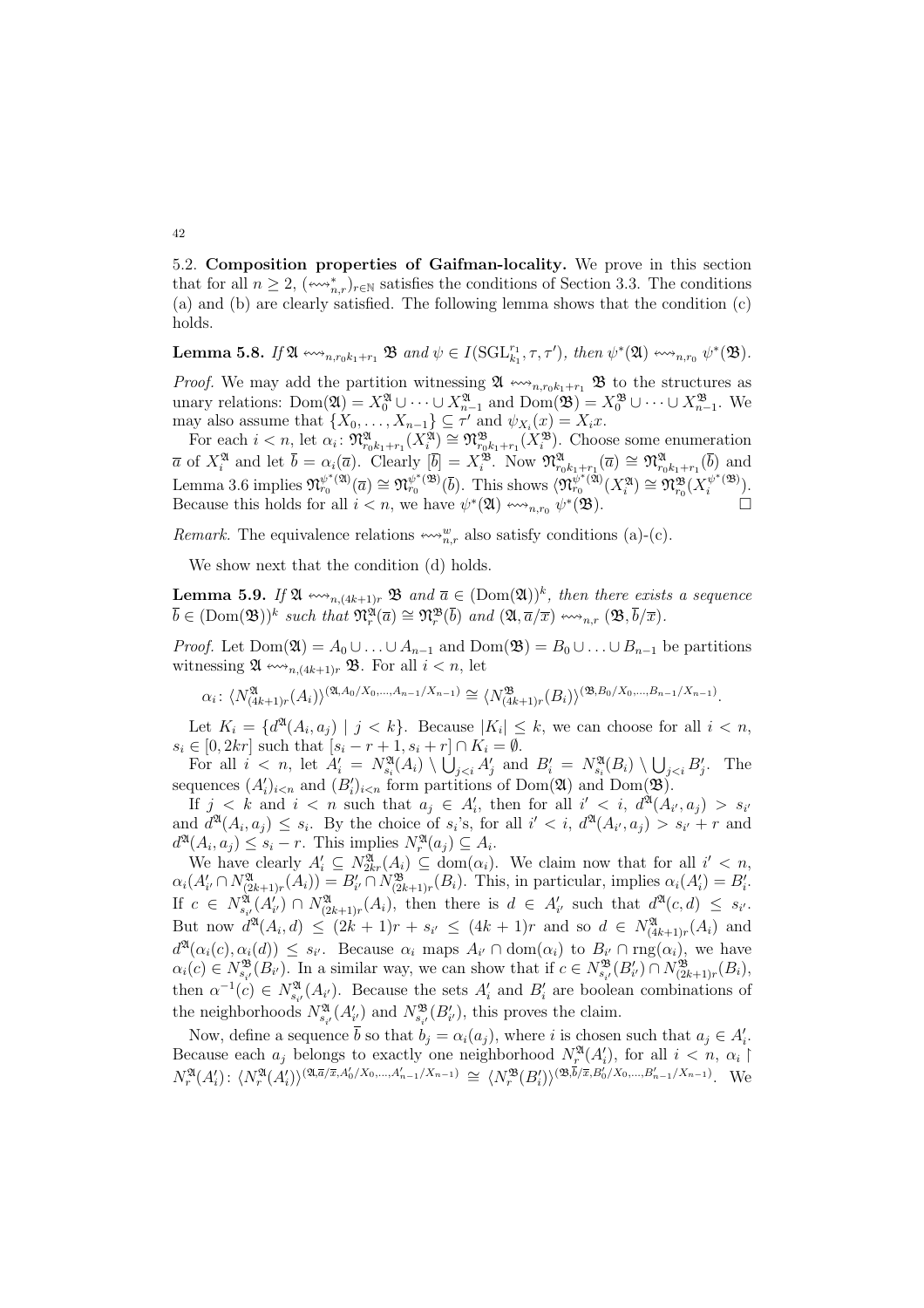have  $\mathfrak{N}_r^{\mathfrak{A}}(\overline{a}) \cong \mathfrak{N}_r^{\mathfrak{B}}(\overline{b})$ , because every component of  $\mathfrak{N}_r^{\mathfrak{A}}(\overline{a})$  is completely included in some of the sets  $A_i'$ .  $\sum_i$ 

**Lemma 5.10.** If  $\mathfrak{A} \leftrightsquigarrow_{n,(4k+1)s_kr}^* \mathfrak{B}, \overline{a} \in \text{Dom}(\mathfrak{A})^k, \overline{b} \in \text{Dom}(\mathfrak{B})^k$  and  $\mathfrak{N}_{s_kr}^{\mathfrak{A}}(\overline{a}) \cong$  $\mathfrak{N}_{s_kr}^{\mathfrak{B}}(\overline{b}),\$  then  $(\mathfrak{A},\overline{a}/\overline{x}) \rightsquigarrow_{n,r}^{\ast} (\mathfrak{B},\overline{b}/\overline{x}).$ 

*Proof.* By the previous lemma, there exists  $\overline{b}' \in \text{Dom}(\mathfrak{B})^k$  such that  $\mathfrak{N}_{s_k}^{\mathfrak{A}}(\overline{a}) \cong$  $\mathfrak{N}_{s_{k}r}^{\mathfrak{B}}(\vec{b}')$  and  $(\mathfrak{A}, \overline{a}/\overline{x}) \leftrightarrow_{n,s_{k}r} (\mathfrak{B}, \overline{b}'/\overline{x})$ . By Lemma 5.5,  $(\mathfrak{B}, \overline{b}'/\overline{x}) \leftrightarrow_{2,r} (\mathfrak{B}, \overline{b}/\overline{x})$ .  $\Box$ 

5.3. **Grids.** Our goal in Sections 5.3–5.5 is to construct examples showing that the hierarchy of logics  $(HL(\rightsquigarrow_{n,r})_{r\in\mathbb{N}})_{n\geq 2}$  is strict. We describe in this section the structures we use in the construction and prove some of their basic properties.

Let  $\tau = \{E_i \mid i \leq n\}$ , where every  $E_i$  is a binary relation symbol. We call a  $\tau$ -structure  $\mathfrak A$  an *n*-dimensional grid, if the following conditions are satisfied:

- a) For all  $0 \leq i < n$ ,  $E_i^{\mathfrak{A}}$  is the graph of a partial injection  $f_i^{\mathfrak{A}}$ : Dom $(\mathfrak{A}) \to \text{Dom}(\mathfrak{A})$ .
- b) For all  $0 \leq i < j < n$ ,  $f_i^{\mathfrak{A}} \circ f_j^{\mathfrak{A}} = f_j^{\mathfrak{A}} \circ f_i^{\mathfrak{A}}$ , in particular dom $(f_i^{\mathfrak{A}} \circ f_j^{\mathfrak{A}}) =$ dom $(f_j^{\mathfrak{A}} \circ f_i^{\mathfrak{A}}).$
- c) For all  $k \leq n, 0 \leq i_0 < i_1 < \cdots < i_{k-1} < n$ , and  $\epsilon_0, \ldots, \epsilon_{k-1} \in \{-1, 1\}$ ,  $\text{dom}((f_{i_0}^{\mathfrak{A}})^{\epsilon_0} \circ \cdots \circ (f_{i_{k-1}}^{\mathfrak{A}})^{\epsilon_{k-1}}) = \text{dom}((f_{i_0}^{\mathfrak{A}})^{\epsilon_0}) \cap \cdots \cap \text{dom}((f_{i_{k-1}}^{\mathfrak{A}})^{\epsilon_{k-1}}).$

Note, that because  $f_i^{\mathfrak{A}}$  is a partial injection,  $(f_i^{\mathfrak{A}})^{-1}$  also is a well-defined partial injection. The conditions (b) and (c) imply  $(f_i^{\mathfrak{A}})^{\epsilon_0} \circ (f_j^{\mathfrak{A}})^{\epsilon_1} = (f_j^{\mathfrak{A}})^{\epsilon_1} \circ (f_i^{\mathfrak{A}})^{\epsilon_0}$  for all  $\epsilon_0, \epsilon_1 \in \{1, -1\}.$ 

Informally, grids can be thought as discretizations of n-dimensional manifolds by rectangular elements. The condition (c) ensures that the boundaries of the grids cannot be jagged and they must meet at common corners.

Let us define some grids. Let  $\delta_j \in \mathbb{Z}^n$  be such that  $(\delta_j)_j = 1$  and  $(\delta_j)_i = 0$  if  $i \neq j$ . Given  $m_0,\ldots,m_{n-1}\in\mathbb{Z}_+$ , an  $m_0,\ldots,m_{n-1}$ -rectangle,  $\mathfrak{R}_{m_0,\ldots,m_{n-1}}$  is a  $\tau$ -structure with the universe  $Dom(\mathfrak{R}_{m_0,\dots,m_{n-1}}) = m_0 \times \cdots \times m_{n-1}$  and

$$
E_j^{\mathfrak{R}_{m_0,\dots,m_{n-1}}} = \{(\overline{i}, \overline{i} + \delta_j) \mid \overline{i} \in m_0 \times \dots \times m_{j-1} \times (m_j - 1) \times m_{j+1} \times \dots \times m_{n-1}\}.
$$

Given a subgroup N of  $\mathbb{Z}^n$ , an N-torus,  $\mathfrak{T}_N$  is a r-structure with the universe  $Dom(\mathfrak{T}_N) = \mathbb{Z}^n/N$  and

$$
E_j^{\mathfrak{T}_N} = \{ (\overline{i} + N, \overline{i} + \delta_j + N) \mid \overline{i} \in \mathbb{Z}^n \}.
$$

All these structures are *n*-dimensional grids.

Given  $n_0$ - and  $n_1$ -dimensional grids  $\mathfrak{A}_0$  and  $\mathfrak{A}_1$  we define a new  $n_0+n_1$ -dimensional grid  $\mathfrak{A}_0 \otimes \mathfrak{A}_1$ , which we call the product of  $\mathfrak{A}_0$  and  $\mathfrak{A}_1$ . We put  $Dom(\mathfrak{A}_0 \otimes \mathfrak{A}_1)$  =  $Dom(\mathfrak{A}_0) \times Dom(\mathfrak{A}_1)$ , for all  $0 \leq j < n_0$ , let

$$
E_j^{\mathfrak{A}_0 \otimes \mathfrak{A}_1} = \{ ((a, b), (a', b)) \mid (a, a') \in E_j^{\mathfrak{A}_0}, b \in \text{Dom}(\mathfrak{A}_1) \}
$$

and for all  $0 \leq j \leq n_1$ , let

$$
E_{n_0+j}^{\mathfrak{A}_0 \otimes \mathfrak{A}_1} = \{ ((a,b), (a,b')) \mid a \in \text{Dom}(\mathfrak{A}_0), (b,b') \in E_j^{\mathfrak{A}_1} \}.
$$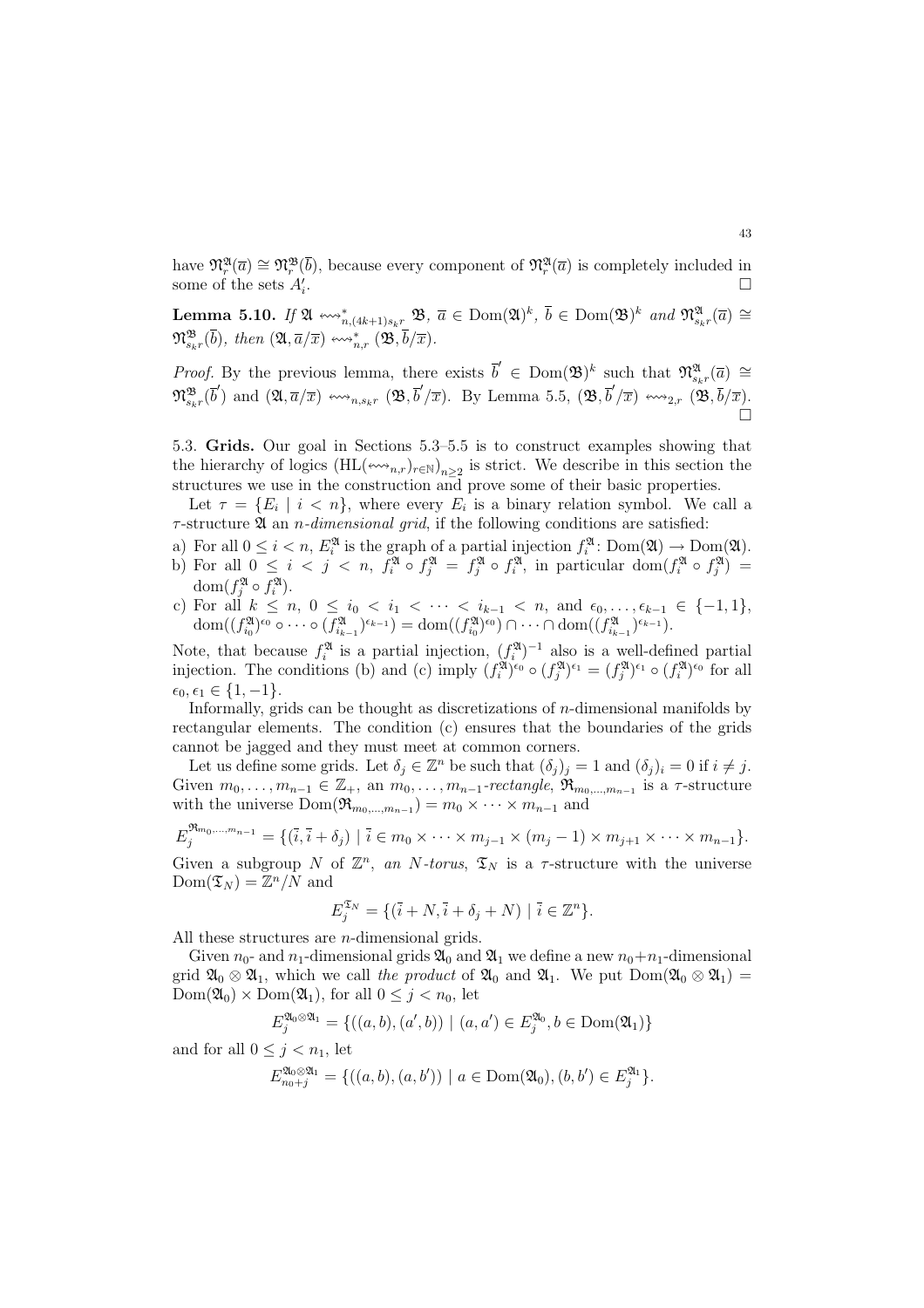If  $\mathfrak A$  is an *n*-dimensional grid and  $\sigma$  is a permutation of *n*, we define a new n-dimensional grid  $\mathfrak{A}^{\sigma}$  such that  $Dom(\mathfrak{A}^{\sigma}) = Dom(\mathfrak{A})$  and for all  $0 \leq j \leq n$ ,  $E_j^{\mathfrak{A}^{\sigma}} = E_{\sigma(j)}^{\mathfrak{A}}.$ 

We can now give a complete characterization of  $n$ -dimensional grids in terms of the grids and the operations we have defined so far.

**Proposition 5.11.** Every finite *n*-dimensional grid is isomorphic to a disjoint union of the grids  $(\mathfrak{T}_N \otimes \mathfrak{R}_{m_0,\dots,m_{n_1-1}})^\sigma$ , where N is a subgroup of  $\mathbb{Z}^{n_0}$  and  $n = n_0+n_1$ .

*Proof.* Suppose  $\mathfrak{A}$  is a finite connected *n*-dimensional grid and  $a \in Dom(\mathfrak{A})$ . Define a partial function  $g_a^{\mathfrak{A}} \colon \mathbb{Z}^n \to \text{Dom}(\mathfrak{A})$  such that

$$
g_a^{\mathfrak{A}}(\overline{i}) = ((f_0^{\mathfrak{A}})^{i_0} \circ \cdots \circ (f_{n-1}^{\mathfrak{A}})^{i_{n-1}})(a).
$$

Because the functions  $f_0^{\mathfrak{A}}, \ldots, f_{n-1}^{\mathfrak{A}}$  commute, for all  $0 \leq j \leq n$ ,  $f_j^{\mathfrak{A}}(g_a^{\mathfrak{A}}(\bar{i}))$  $g_a^{\mathfrak{A}}(\bar{i}+\delta_j)$  and  $(f_j^{\mathfrak{A}})^{-1}(g_a^{\mathfrak{A}}(\bar{i}))=g_a^{\mathfrak{A}}(\bar{i}-\delta_j)$ . This and the connectedness of  $\mathfrak A$  implies  $\text{rng}(g_a^{\mathfrak{A}})=\text{Dom}(\mathfrak{A}).$ 

If  $g_a^{\mathfrak{A}}(\bar{i} + \epsilon_j \delta_j)$  is defined for all  $0 \leq j < n$ , where  $\epsilon_j \in \{-1, 0, 1\}$ , by the condition (c) of grids,  $g_a^{\mathfrak{A}}(\overline{i} + (\epsilon_0, \ldots, \epsilon_{n-1}))$  is defined. This implies that  $\text{dom}(g_a^{\mathfrak{A}}) = I_0 \times \cdots \times$  $I_{n-1}$ , where every  $I_j$  is a possible infinite interval of integers.

Suppose min  $I_j$  exists. If  $c = g_a^{\mathfrak{A}}(\bar{i})$  is defined, then  $(f_j^{\mathfrak{A}})^{\min I_j - i_j}(c)$  is defined, but  $(f_j^{\mathfrak{A}})^{\min I_j - i_j - 1}(c)$  is not. Therefore  $g_a^{\mathfrak{A}}(\bar{i}) = g_a^{\mathfrak{A}}(\bar{i}')$  implies  $i_j = i'_j$ . Now, if  $I_j$  were infinite, then the structure  $\mathfrak A$  would be infinite contrary to our assumption. The same holds, if max  $I_i$  exists. We conclude that every interval  $I_i$  is either finite or  $\mathbb{Z}$ .

We may assume, if necessary by permuting the relations of  $\mathfrak{A}$ , that there exists  $0 \leq n_0 \leq n$  such that for all  $0 \leq j < n_0$ ,  $I_j = \mathbb{Z}$  and for all  $n_0 \leq j < n$ ,  $I_j$  is finite. Let  $n_1 = n - n_0$ . For all  $j < n_1$ , let  $m_j = I_{n_0+j}$ .

Define  $N \subseteq \mathbb{Z}^{n_0}$  as

$$
N = \{ \bar{i} \in \mathbb{Z}^{n_0} \mid g_a^{\mathfrak{A}}(\overline{i0}) = a \},
$$

where  $\overline{0}$  is a sequence of  $n - n_0$  zeroes and  $\overline{i0}$  denotes the concatenation of the sequences. If  $\bar{i}, \bar{i} \in N$ , then by commutativity of the functions  $f_j$ ,  $g_a^{\mathfrak{A}}(\bar{i}\bar{0} + \bar{i}'\bar{0}) =$  $g_{g_a^{\mathfrak{A}}(\overline{i0})}^{\mathfrak{A}}(\overline{i'0}) = g_a^{\mathfrak{A}}(\overline{i'0}) = a$  and  $g_a^{\mathfrak{A}}(-\overline{i0}) = g_a^{\mathfrak{A}}(\overline{i0}) = g_a^{\mathfrak{A}}(\overline{i0} - \overline{i0}) = a$ . Thus  $\overline{i} + \overline{i}', -\overline{i} \in N$  and N is a subgroup of  $\mathbb{Z}^{n_0}$ .

Suppose  $g_a^{\mathfrak{A}}(\overline{ij}) = g_a^{\mathfrak{A}}(\overline{i}\overline{j}')$ . We have already seen that  $\overline{j} = \overline{j}'$ . Now,  $g_a^{\mathfrak{A}}(\overline{ij} \overline{f}(\overline{j'}) = g_{\overline{g}^{\mathfrak{A}}_{\alpha}(\overline{ij})}^{\mathfrak{A}}(-\overline{i'}\overline{j'}) = g_{\overline{g}^{\mathfrak{A}}_{\alpha}(\overline{i'}\overline{j'})}^{\mathfrak{A}}(-\overline{i'}\overline{j'}) = g_{a}^{\mathfrak{A}}(\overline{i'}\overline{j'} - \overline{i'}\overline{j'}) = a$ , i.e,  $\overline{i} - \overline{i'} \in N$ . On the other hand, if  $\overline{i} - \overline{i}' \in N$ ,  $g_a^{\mathfrak{A}}(\overline{ij}) = g_{g_a^{\mathfrak{A}}(\overline{i}'\overline{0} - \overline{i}\overline{0})}^{\mathfrak{A}}(\overline{i}'\overline{0} - \overline{i}\overline{0} + \overline{ij}) = g_a^{\mathfrak{A}}(\overline{i}'\overline{j}).$ Thus  $\alpha: (\mathbb{Z}/N) \times m_0 \times \cdots m_{n_1-1} \rightarrow \text{Dom}(\mathfrak{A}), (\bar{i} + N, j_0, \ldots j_{n-1}) \mapsto g^{\mathfrak{A}}_a(\bar{i}, j_0 +$  $\min I_{n_0}, \ldots, j_{n_1-1} + \min I_{n-1}$  is a well-defined bijection.

It is now quite easy to see, that  $\alpha$  is in fact an isomorphism  $\mathfrak{T}_N \otimes \mathfrak{R}_{m_0,\dots,m_{n_1-1}} \cong$ **21.** Because we now have a characterization of connected *n*-dimensional grids the proposition follows.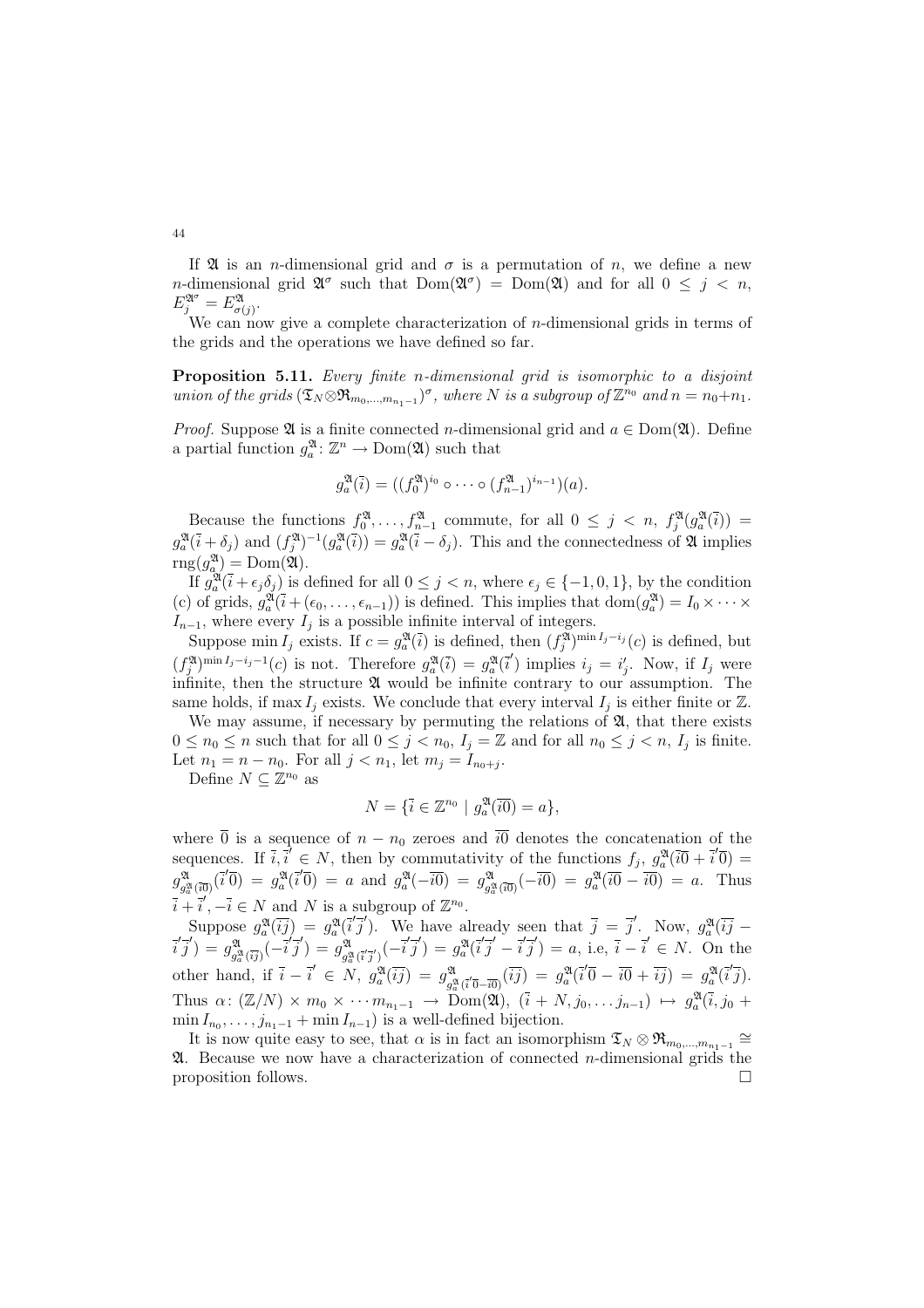We add now some additional structure into the grids. Let  $\tau = \{E_i \mid i < n\} \cup$  $\{U_{i,j} \mid 0 \leq i < j < n\}$ , where each  $U_{i,j}$  is a unary relation symbol. We call a  $\tau$ structure  $\mathfrak A$  a rigidified n-dimensional grid, if  $\mathfrak A\restriction \{E_0,\ldots,E_{n-1}\}$  is an n-dimensional grid and the following conditions hold for all  $0 \leq i < j < n$  and  $\epsilon \in \{-1, 1\}$ :

- a) If  $a \in U_{i,j}^{\mathfrak{A}}$  and  $b = (f_i^{\mathfrak{A}} \circ f_j^{\mathfrak{A}})^{\epsilon}(a)$  is defined,  $b \in U_{i,j}^{\mathfrak{A}}$ .
- b) If  $a \in U^{\mathfrak{A}}_{i,j}$ , then  $(f^{\mathfrak{A}}_i)^{\epsilon}(a)$  is defined if and only if  $(f^{\mathfrak{A}}_j)^{\epsilon}(a)$  is defined.
- c) If  $(f_i^{\mathfrak{A}})^{\epsilon}(a)$  and  $(f_j^{\mathfrak{A}})^{\epsilon}(a)$  are undefined,  $a \in U_{i,j}^{\mathfrak{A}}$ .

**Proposition 5.12.** The class of all finite rigidified n-dimensional grids is first-order definable and closed under  $\leftrightarrows_n$ .

We omit the proof, because first-order definability is easy and already implies that the class is closed under  $\leftrightarrows_r$  for some r. This is all we need.

**Proposition 5.13.** Let  $\mathfrak{A}$  be a connected rigidified n-dimensional grid and suppose  $\mathfrak{A}\!\restriction\!\{E_0,\ldots,E_{n-1}\}=\mathfrak{T}_N\otimes\mathfrak{R}_{m_0,\ldots,m_{n_1-1}},$  where N is a subgroup of  $\mathbb{Z}^{n_0}$ . 1) For all  $0 \leq i < j < n_1$ ,  $m_i = m_j$  and

$$
U^{\mathfrak{A}}_{n_{0}+i,n_{0}+j} = \{ (a,\overline{k}) \in \text{Dom}(\mathfrak{T}_{N}) \times \text{Dom}(\mathfrak{R}_{m_{0},...,m_{n_{1}-1}}) \mid k_{i} = k_{j} \}.
$$

2) For all  $0 \leq i < j < n$ , if  $U_{i,j} \neq \emptyset$ , then  $0 \leq i < j < n_0$  or  $n_0 \leq i < j < n$ .

*Proof.* Let  $0 \leq i < j < n_1$  and suppose  $(a, \overline{k}) \in \text{Dom}(\mathfrak{T}_N) \times \text{Dom}(\mathfrak{R}_{m_0,\dots,m_{n_1-1}})$ . If  $k_i = k_j$ , consider an element  $b = (a, \overline{k} - k_i(\delta_i + \delta_j))$ . This is in  $U^{\mathfrak{A}}_{n_0+i, n_0+j}$  by the condition (c), because both  $(f_i^{\mathfrak{A}})^{-1}(b)$  and  $(f_j^{\mathfrak{A}})^{-1}(b)$  are undefined. Applying the condition (a) inductively, we conclude that  $(a, \overline{k} - (k_i - s)(\delta_i + \delta_j)) \in U^{\mathfrak{A}}_{n_0 + i, n_0 + j}$ for all  $0 \leq s \leq k_i$ . Therefore  $b \in U^{\mathfrak{A}}_{n_0+i,n_0+j}$ . If  $k_i \neq k_j$ , we first notice that  $(a, \overline{k} - \min\{k_i, k_j\}(\delta_i + \delta_j)) \notin U^{\mathfrak{A}}_{n_0+i,n_0+j}$  by the condition (b) and by induction,  $(a, \overline{k})$  is not in  $U^{\mathfrak{A}}_{n_0+i, n_0+j}$ . Thus

$$
U^{\mathfrak{A}}_{n_0+i,n_0+j} = \{ (a,\overline{k}) \in \text{Dom}(\mathfrak{T}_N) \times \text{Dom}(\mathfrak{R}_{m_0,\dots,m_{n_1-1}}) \mid k_i = k_j \}.
$$

By the condition (c), every element  $(a, \overline{k})$  such that  $k_i = m_i - 1$  and  $k_j = m_j - 1$ has to be in  $U^{\mathfrak{A}}_{n_0+i,n_0+j}$ . Hence  $m_i = m_j$ . We have now shown the first part of the proposition.

Suppose  $0 \leq i < n_0 \leq j < n$  and  $j' = j - n_0$ . The second part of the proposition is equivalent to the claim  $U_{i,j}^{\mathfrak{A}} = \emptyset$ . Suppose  $(a,\overline{k}) \in U_{i,j}^{\mathfrak{A}}$ . By the condition  $(a)$ ,  $b = (a - k_{j'}\delta_i, \overline{k} - k_{j'}\delta_{j'}) \in U_{i,j}^{\mathfrak{A}}$ . However, this is a contradiction, because  $(f_i^{\mathfrak{A}})^{-1}(b)$ is defined, but  $(f_i^{\mathfrak{A}})^{-1}(b)$  is not.  $j^{(2)}j^{-1}(b)$  is not.

5.4. **Gaifman locality on grids.** Denote the interval  $\{x \in \mathbb{R} \mid a \le x \le b\}$  by  $[a, b]$ in this section. Let  $F_{i,0}^n = {\overline{x} \in [0,1]^n \mid x_i = 0}$  and  $F_{i,1}^n = {\overline{x} \in [0,1]^n \mid x_i = 1}.$ 

**Theorem 5.14. (Lebesgue's covering theorem)** Suppose A is a finite family of closed sets covering the unit cube,  $[0,1]^n = \bigcup A$ , and none of the sets intersects two *opposite sides of the cube, i.e, for all*  $X \in A$  *and*  $0 \le i < n$ *, either*  $X \cap F_{i,0}^n = ∅$  *or*  $X \cap F_{i,1}^n = \emptyset$ . Then there exists  $A' \subseteq A$ ,  $|A'| = n + 1$  such that  $\bigcap A' \neq \emptyset$ .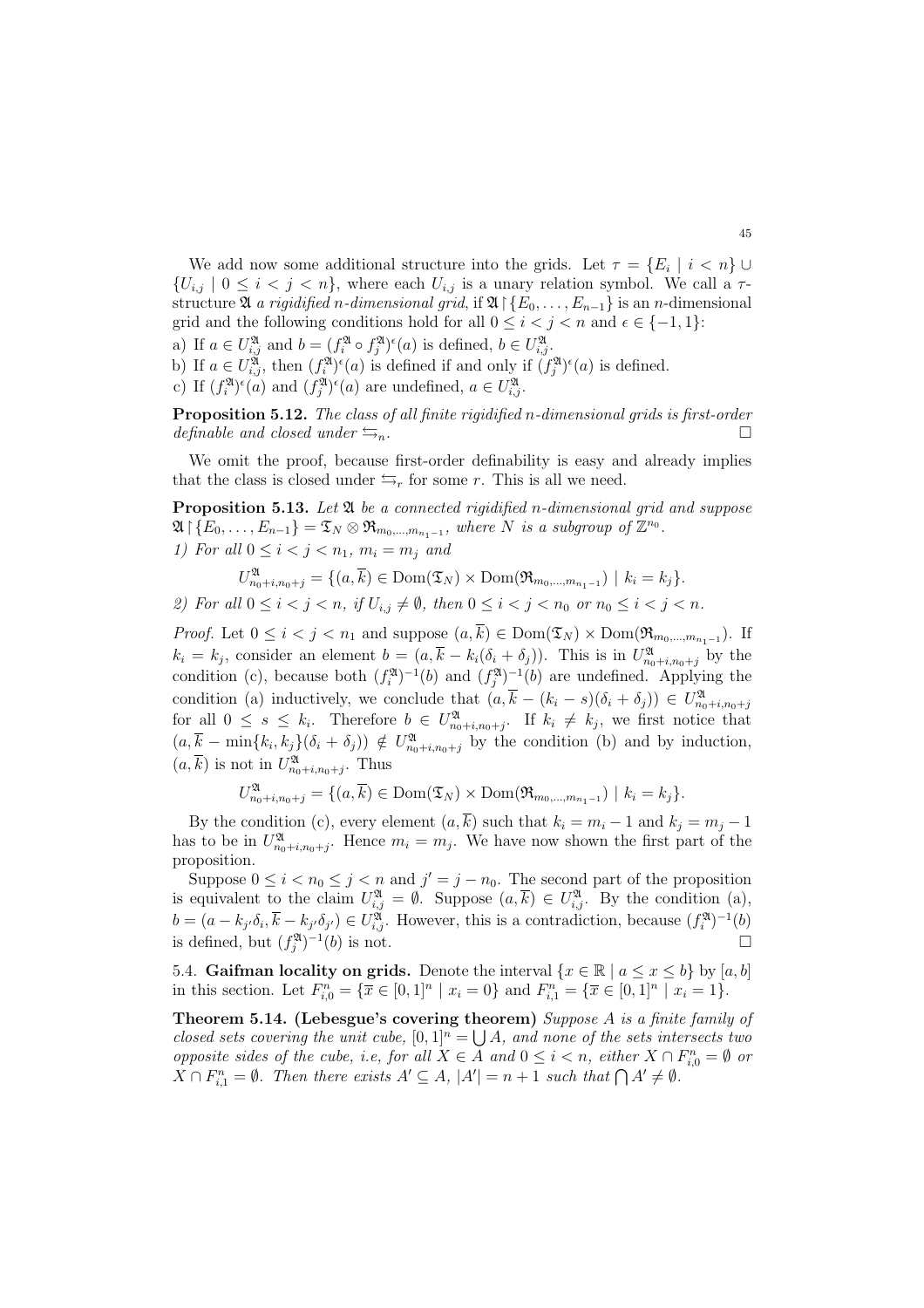Proof. The theorem was conjectured by Lebesgue and first proven by Brouwer [Bro24]. The proof in English can be found for example in [HW41].

Let  $M = m_0 \times \cdots \times m_{n-1}$ , where for all  $i < n, m_i \geq 1$ . Given  $\overline{a}, \overline{b} \in M$ , let  $d(\overline{a}, b) = \max\{|b_0 - a_0|, \ldots, |b_{n-1} - a_{n-1}|\}.$  We say that  $X_0, X_1 \subseteq M$  are separated, if for all  $a \in X_0$  and  $b \in X_1$ ,  $d(a, b) > 1$ . The set  $X \subseteq M$  is *connected*, if there does not exist a partition  $X_0 \cup X_1 = X$  such that  $X_0$  and  $X_1$  are separated.  $X \subseteq Y$  is a component of Y, if X is connected and X and  $Y \setminus X$  are separated.

Let  $S_{i,0} = {\overline{a} \in M \mid a_i = 0}$  and  $S_{i,1} = {\overline{a} \in M \mid a_i = m_i - 1}.$ 

**Lemma 5.15.** Suppose  $X_0 \cup \cdots \cup X_{n-1} = M$ . Then for some  $i, j \in n$ ,  $X_i$  has a component C such that  $C \cap S_{j,0} \neq \emptyset$  and  $C \cap S_{j,1} \neq \emptyset$ .

*Proof.* Let  $B_i$  be the family of all components of  $X_i$  and let  $B = \bigcup_{i \le n} B_i$ . Suppose that the lemma were not true, i.e., for all  $C \in B$  and  $j < n$ , either  $C \cap S_{j,0} = \emptyset$  or  $C \cap S_{j,1} = \emptyset.$ 

For all  $\overline{a} \in M$ , let  $c(\overline{a})=[a_0, a_0+1] \times \cdots \times [a_{n-1}, a_{n-1}+1]$  and for all  $X \subseteq M$ ,  $c(X) = \bigcup_{\overline{a} \in X} c(\overline{a})$ . Because finite unions of closed sets are closed,  $c(X)$  is closed for all  $X \subseteq M$ .

Let  $A = \{c(C) | C \in B\}$ . Then  $\bigcup A = [0, m_0 + 1] \times \cdots \times [0, m_{n-1} + 1]$  and because for all  $C \in B$  and  $j < n$ ,  $C \cap S_{j,0} = \emptyset$  or  $C \cap S_{j,1} = \emptyset$ , none of the sets in A intersects two opposite faces of the cuboid  $\bigcup A$ . By the Lebesgue's covering theorem, for some  $A' \subseteq A$ ,  $|A'| = n + 1$ ,  $\bigcap A' \neq \emptyset$ .

Let  $B' = \{C \in B \mid c(C) \in A'\}$ . The pigeonhole principle and  $|B'| = n+1$  implies that for some  $i < n$ ,  $|B_i \cap B'| \geq 2$ . Let  $C, C' \in B_i \cap B'$ , where  $C \neq C'$ . Because  $c(C) \cap c(C') \neq \emptyset$ , there exist  $\overline{a} \in C$  and  $\overline{b} \in C'$  such that  $c(\overline{a}) \cap c(\overline{b}) \neq \emptyset$ . But then  $d(\overline{a}, \overline{b}) \leq 1$ , and C and C' are not separated. This is a contradiction, because C and  $C'$  were supposed to be different components of  $X_i$ .

Remark. Lemma 5.15 is in the case  $n = 2$  closely related to the board game named Hex, where two players try to connect opposite sides of the board by their pieces. Because one color connects the sides on every completely colored board, the game cannot end in a tie. This result is credited to John Nash [Wik07].

Let Q be a query containing all rigidified n-dimensional grids  $\mathfrak{A}$  that are isomorphic to  $\mathfrak{R}_{m,\dots,m}$  for some  $m \in \mathbb{Z}_+$ . We want to show that  $\mathrm{FO}(Q) \leq \mathrm{HL}(\text{dim}_n)_{{r \in \mathbb{N}}}$ .

Let  $\tau' = \tau \cup \{D_{\overline{\epsilon}}, F_{\overline{\epsilon}}, V_{i,j} \mid \overline{\epsilon} \in \{-1,0,1\}^n, 0 \leq i < j < n\}$ , where  $D_{\overline{\epsilon}}$  and  $V_{i,j}$  are unary relation symbols and  $F_{\bar{\epsilon}}$  is a binary relation symbol. Let  $\theta \in I(\text{FO}, \tau, \tau')$  be such that  $\theta^*(\mathfrak{A})$  expands  $\mathfrak{A}, (a, b) \in F_{\overline{\epsilon}}^{\theta^*(\mathfrak{A})}$  if and only if  $b = h_{\overline{\epsilon}}^{\mathfrak{A}}(a) = ((f_0^{\mathfrak{A}})^{\epsilon_0} \circ \cdots \circ$  $(f_{n-1}^{2\mathfrak{l}})^{\epsilon_{n-1}}(a), D_{\overline{\epsilon}}^{\theta^*(\mathfrak{A})} = \text{dom}(h_{\overline{\epsilon}}^{\mathfrak{A}}) \text{ and } V_{i,j}^{\theta^*(\mathfrak{A})} = N_1^{\mathfrak{A}}(U_{i,j}^{\mathfrak{A}}).$  Let  $Q' = \{\theta^*(\mathfrak{A}) \mid \mathfrak{A} \in Q\}.$ Clearly  $FO(Q) \equiv FO(Q')$ .

**Lemma 5.16.** Let  $\psi \in I(\mathrm{QF}_{\infty}, \tau'', \tau')$ . There is  $r \in \mathbb{Z}_+$  such that if  $\psi^*(\mathfrak{A}) \in \mathrm{Q}'$ and and  $\mathfrak{A} \leftrightarrow_{n,r} \mathfrak{B}$ , then  $\psi^*(\mathfrak{A}) \cong \psi^*(\mathfrak{B})$ .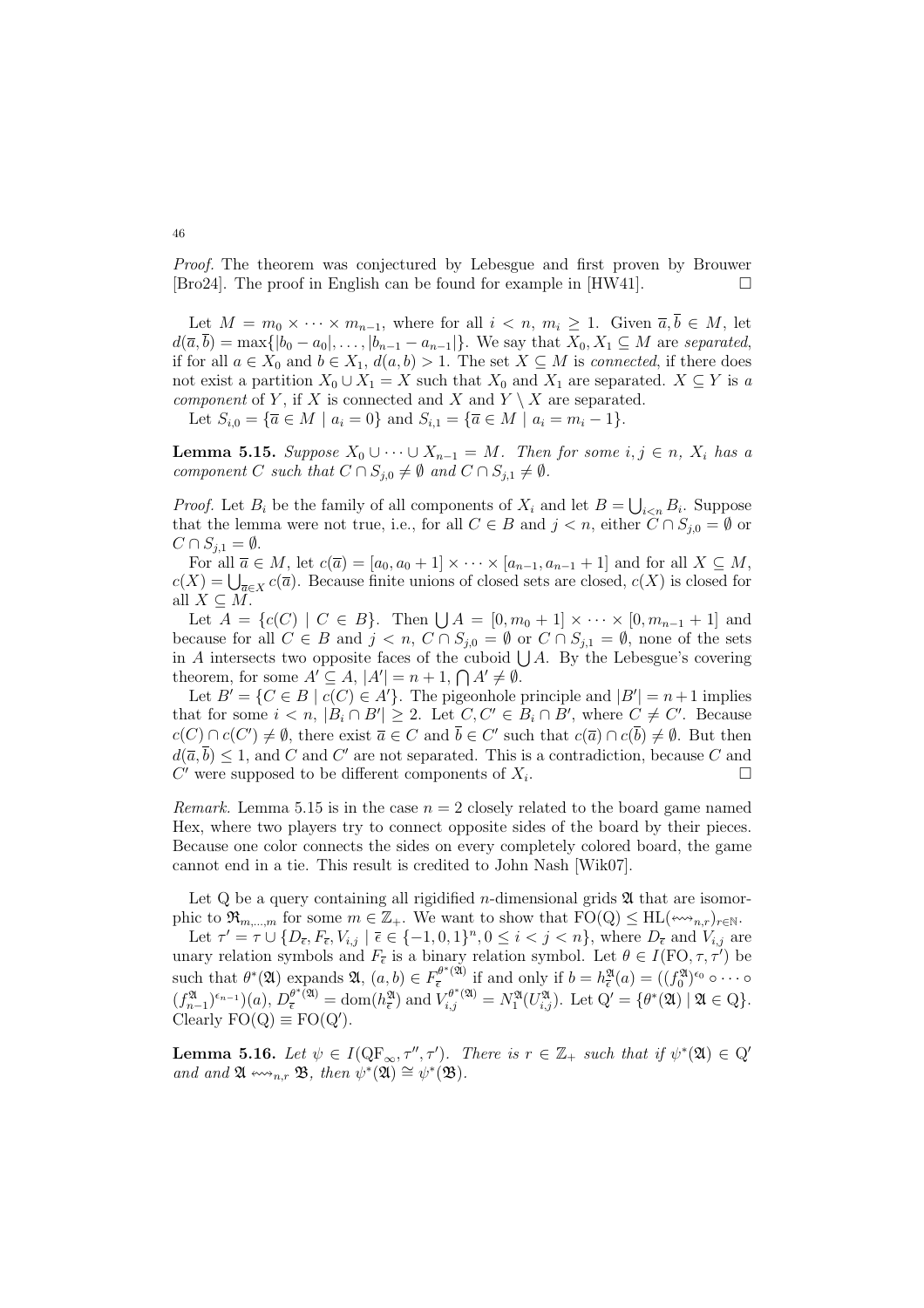*Proof.* Let  $\varphi$  be a first-order sentence axiomatizing the class of all rigidified ndimensional grids expanded with  $\theta^*$ . The sentence  $\varphi \circ \psi$  is Hanf-local, let r be its locality rank or  $n + 1$  depending on which is bigger.

Assume that  $\psi^*(\mathfrak{A}) \in Q'$  and  $\mathfrak{A} \leftrightarrow_{n,r} \mathfrak{B}$ . We may assume also without loss of generality that  $Dom(\mathfrak{A}) = m \times \cdots \times m$ , for some  $m \in \mathbb{Z}_+$ . Because  $\mathfrak{A} \models \varphi \circ \psi$ , also  $\mathfrak{B} \models \varphi \circ \psi$  and so  $\psi^*(\mathfrak{B})$  is a rigidified *n*-dimensional grid expanded with  $\theta^*$ .

Let  $Dom(\mathfrak{A}) = A_0 \cup \cdots \cup A_{n-1}$  and  $Dom(\mathfrak{B}) = B_0 \cup \cdots \cup B_{n-1}$  be partitions witnessing  $\mathfrak{A}$   $\longrightarrow_{n,r} \mathfrak{B}$  and for all  $i < n$ , let  $\alpha_i : \mathfrak{N}_n^{\mathfrak{A}}(A_i) \cong \mathfrak{N}_n^{\mathfrak{B}}(B_i)$ . Because  $Dom(\mathfrak{A}) = m \times \cdots \times m$ , Lemma 5.15 gives us a component  $C \subseteq A_i$  such that for some  $j < n$ , C contains elements  $\bar{c}$  and  $\bar{c}'$  such that  $c_j = 0$  and  $c'_j = m - 1$ .

For all  $\overline{a} \in C^{<\omega}$ ,  $\text{atp}^{\mathfrak{A}}(\overline{a}) = \text{atp}^{\mathfrak{B}}(\alpha_i(\overline{a}))$  and so for all relation  $R \in \tau'$ ,  $\alpha_i(R^{\psi^*(\mathfrak{A})})$  $C^{ar(R)}$  =  $R^{\psi^*(\mathfrak{B})} \cap \alpha_i(C)^{ar(R)}$ . Because we have added the relations  $F_{\bar{\epsilon}}$  into the structures  $\psi^*(\mathfrak{A})$  and  $\psi^*(\mathfrak{B})$ , this implies that  $\alpha_i(C)$  is connected in  $\psi^*(\mathfrak{B})$ .

Choose  $j' \in n \setminus \{j\}$  arbitrarily. Define a function  $h: m \times \cdots \times m \to \mathbb{Z}, \overline{a} \mapsto a_{j'}-a_j$ . We have  $h(\bar{c}) = c_{j'} - c_j = c_{j'} \ge 0$  and  $h(\bar{c}') = c'_{j'} - c'_{j} = m - 1 - c'_{j} \le 0$ . If  $d(\bar{a}, \bar{b}) \le 1$ , then  $|h(\overline{a}) - h(\overline{b})| \leq 2$ . Therefore the connectivity of C implies that there exists  $\overline{c}'' \in C$  such that  $|h(\overline{c}'')| \leq 1$ . Because  $U_{j,j'}^{\psi^*(\mathfrak{A})} = h^{-1}\{0\}$  and  $V_{j,j'}^{\psi^*(\mathfrak{A})} = h^{-1}\{-1,0,1\}$ ,  $V_{j,j'}^{\psi^*(\mathfrak{A})} \cap C \neq \emptyset$ . Hence  $V_{j,j'}^{\psi^*(\mathfrak{B})} \cap \alpha_i(C) \neq \emptyset$  and so  $U_{j,j'}^{\psi^*(\mathfrak{B})} \cap N_1^{\psi^*(\mathfrak{B})}(\alpha_i(C)) \neq \emptyset$ . for all  $j' \in n \setminus \{j\}$ .

Let D be a component of **B** such that  $\alpha_i(C) \subseteq D$ . By Proposition 5.11,  $\langle D \rangle^{\mathfrak{B}}$  ${E_0,\ldots,E_{n-1}} \cong (\mathfrak{T}_N \otimes \mathfrak{R}_{m_0,\ldots,m_{n_1-1}})^\sigma$ , where  $N \subseteq \mathbb{N}^{n_0}$ . Without loss of generality, we may assume  $\sigma = \text{id}_n$ . Because  $(f_j^{\mathfrak{A}})^{-1}(\overline{c})$  is not defined and the unary relations  $D_{\overline{\epsilon}}$ encode the domains of the functions  $f_{j'}^{\mathfrak{A}},$  also  $(f_j^{\mathfrak{B}})^{-1}(\alpha_i(\bar{c}))$  is undefined. This means  $n_0 \leq j \leq n$ . Because  $U_{j,j'}^{(D)}$  is non-empty for all  $j', j' \neq j$ , by Proposition 5.13,  $n_0 = 0$  and  $m_0 = \cdots = m_{n-1} = m'$ . We have now  $\langle D \rangle^{\mathfrak{B}} \upharpoonright \{E_0, \ldots, E_{n-1}\} = \mathfrak{R}_{m', \ldots, m'}$ .

Now, consider a function  $u: C \to m'$ ,  $u(\overline{a}) = (\alpha_i(\overline{a}))_j$ . Let  $C' = {\overline{a} \in C \mid u(\overline{a}) =$  $a_j$ . Because  $u(\overline{c})=0=c_j, \overline{c} \in C'$ . If  $\overline{a}, \overline{b} \in C$  and  $d^{\mathfrak{A}}(\overline{a}, \overline{b})=1$ , then  $\overline{a} \in C' \iff$  $\overline{b} \in C'$ . Because C is connected,  $C' = C$ . In particular  $u(\overline{c}') = m - 1$ , which means  $m' = m$ . Because **2** and **3** have the same number of elements, they have to be isomorphic.

Lemma 5.16 and the condition (1) of Theorem 3.16 implies the following theorem.

## **Theorem 5.17.** FO(Q)  $\leq H L(\text{m}n_r)_{r \in \mathbb{N}}$ .

5.5. **Non-locality of** Q **on grids.** Fix  $n, r \in \mathbb{Z}_+$  and  $d \geq (2n+2)r+2$ . For all  $S \subseteq n$  and  $m \in \mathbb{Z}_+$ , let  $\mathfrak{A}_{S,m}$  be a rigidified *n*-dimensional grid with  $\mathfrak{A}_{S,m}$  ${E_0, \ldots, E_{n-1}} = \mathfrak{A}^0_{S,m} \otimes \cdots \otimes \mathfrak{A}^{n-1}_{S,m}$ , where  $\mathfrak{A}^i_{S,m} = \mathfrak{R}_m$ , if  $i \in S$  and  $\mathfrak{A}^i_{S,m} = \mathfrak{T}_{d\mathbb{Z}}$ , if  $i \notin S$ . If  $i, j \in S$  or  $i, j \in n \setminus S$ , then  $U_{i,j}^{\mathfrak{A}_{S,m}} = {\overline{a} \in \text{Dom}(\mathfrak{A}_{S,m}) \mid a_i = a_j}.$ Otherwise  $U_{i,j}^{\mathfrak{A}_{S,m}} = \emptyset$ . Note that  $\mathfrak{A}_{n,m} \cong \mathfrak{R}_{m,\dots,m}$ .

For all  $m \in \mathbb{Z}_+$ , let  $\mathfrak{B}_m = \bigsqcup_{S \subseteq n} \mathfrak{A}_{S,m}$ . Our goal in this section is to prove the following lemma: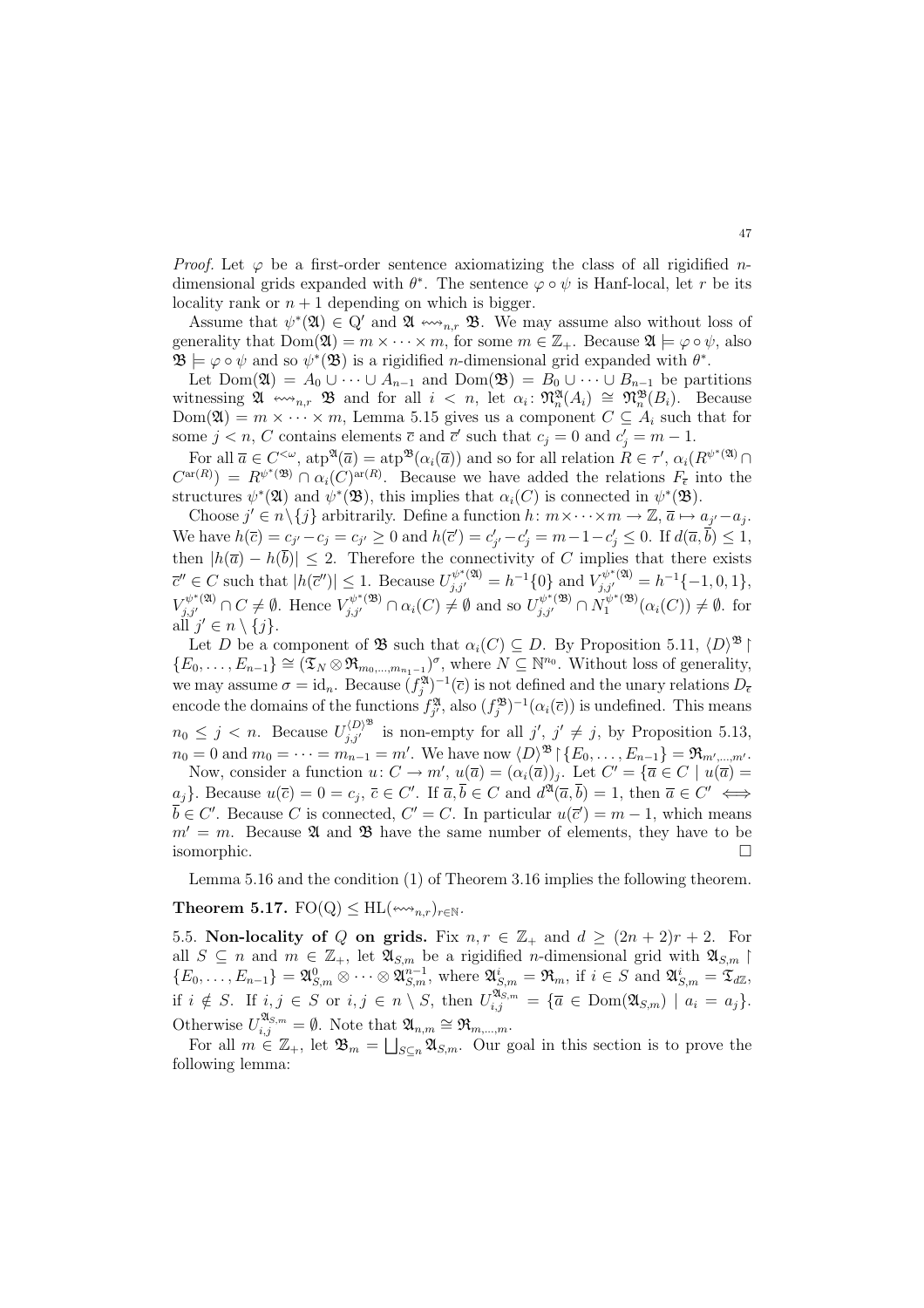**Lemma 5.18.** For all  $k \geq 2$ ,  $\Re_{(k+1)d+1,\dots,(k+1)d+1} \cong \mathfrak{A}_{n,(k+1)d+1} \leftarrow_{n+1,r} \mathfrak{B}_{kd+1}.$ 

We need to define some partition witnessing the lemma. Fix  $S \subseteq n$  and  $k \in \mathbb{Z}_+$ . Let

$$
I^{S,k} = \{ (T, a) \mid T \subseteq n, a \in (k+1)^S, \text{for all } i \in S \setminus T, a(i) < k \}.
$$
  
\nFor all  $(T, a) \in I^{S,k}$ , let  $X'^{S,k}_{T,a} = {}_0X'^{S,k}_{T,a} \times \cdots \times {}_{n-1}X'^{S,k}_{T,a}$ , where  
\n
$$
[a(i)d - |T|r, a(i)d + |T|r] \cap [0, kd] \quad \text{if } i \in S \cap T
$$
\n
$$
{}_iX'^{S,k}_{T,a} = \begin{cases} [a(i)d + (|T| + 1)r + 1, \\ (a(i) + 1)d - (|T| + 1)r - 1] \cap [0, kd] & \text{if } i \in S \setminus T \\ [-|T|r, |T|r] + d\mathbb{Z} & \text{if } i \in T \setminus S \\ [(|T| + 1)r + 1, d - (|T| + 1)r - 1] + d\mathbb{Z} & \text{if } i \notin T \cup S. \end{cases}
$$

The set  $X_{T,a}^{\prime S,k}$  is a subset of Dom $(\mathfrak{A}_{S,k,d+1})$ . Define,

$$
X_{T,a}^{S,k} = X_{T,a}^{\prime S,k} \setminus \bigcup \{ X_{T',a'}^{\prime S,k} \mid (T',a') \in I^{S,k}, |T'| > |T| \}.
$$

We shall show that the sets  $X_{T,a}^{S,k}$  form a partition of  $Dom(\mathfrak{A}_{S,kd+1})$ .



FIGURE 1. The structure  $\mathfrak{A}_{S, kd+1}$ , with  $n = 2, r = 2, d = 9$  and  $k = 3$ . The partition  $(X_{T,a}^{S,k})$  and r-neighborhoods of some parts are shown.

 $\textbf{Lemma 5.19.}~ \bigcup_{(T,a)\in I^{S,k}} X'^{S,k}_{T,a} = \text{Dom}(\mathfrak{A}_{S,kd+1}).$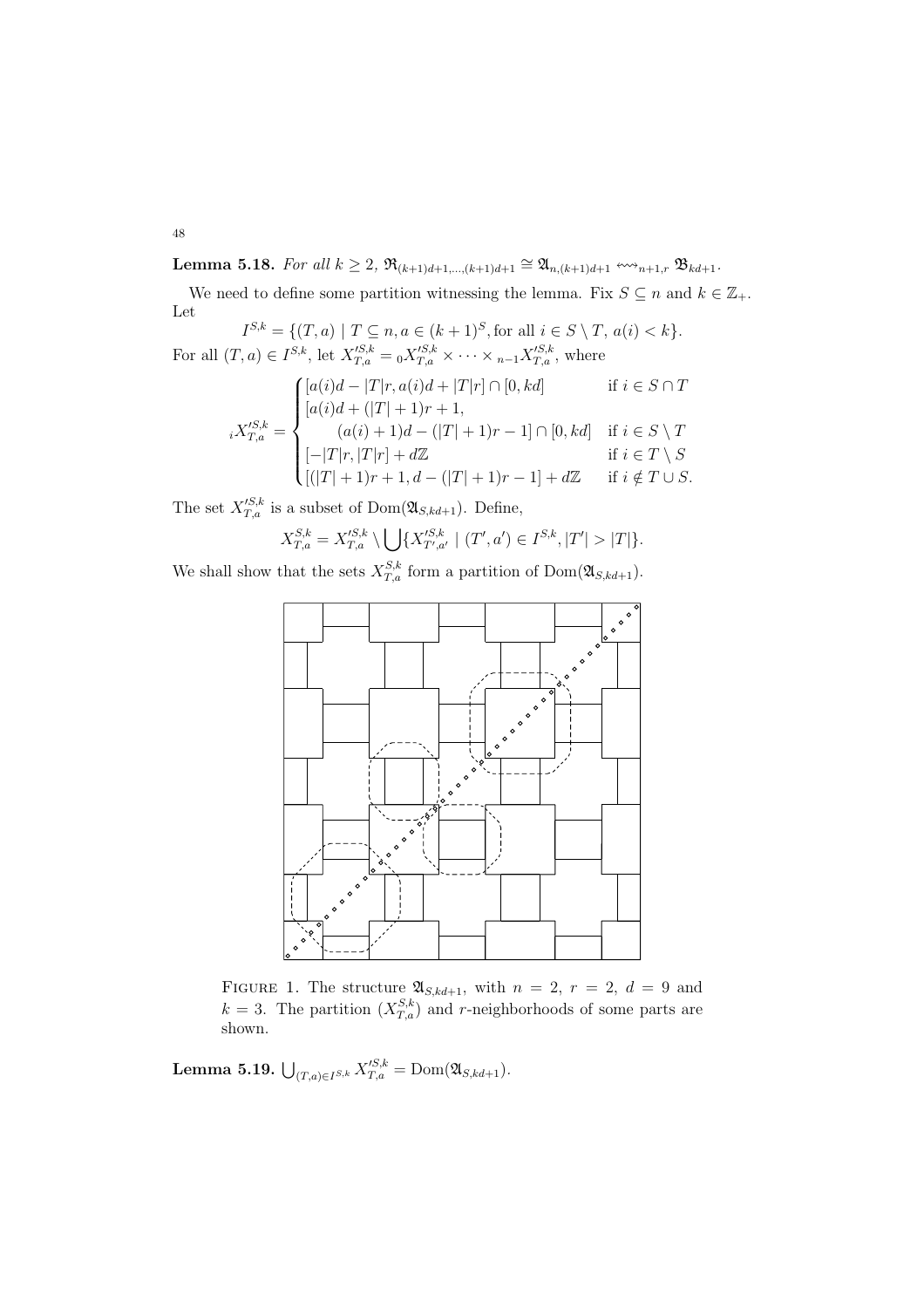*Proof.* Consider an arbitrary  $\bar{b} \in \text{Dom}(\mathfrak{A}_{S,kd+1})$ . Define  $\bar{h} \in \mathbb{N}^n$  as follows: If  $i \in S$ , let  $c = \lfloor b_i/d + 1/2 \rfloor$  and  $h_i = \lfloor b_i - dc \rfloor$ . Then for all  $c' \in \mathbb{Z}$ ,  $|b_i - dc'| \leq h_i$ . If  $i \notin S$ , then  $b_i \in \mathbb{Z}/d\mathbb{Z}$ . Let  $h_i$  be the unique element  $0 \leq h_i \leq \lfloor d/2 \rfloor$  such that  $b_i = h_i + d\mathbb{Z}$ or  $b_i = -h_i + d\mathbb{Z}$ .

We may assume without loss of generality that for all  $i < n - 1$ ,  $h_i \leq h_{i+1}$ . Let  $T = \min\{i \leq n \mid h_i > (i+1)r\} \cup \{n\}.$  Then, for all  $i \in T$ ,  $h_i \leq (i+1)r \leq |T|r$  and for all  $i \in n \setminus T$ ,  $h_i > (|T| + 1)r$ .

Now, choose  $a \in \mathbb{Z}^S$  so that  $a(i) = |b_i/d + 1/2|$ , if  $i \in S \cap T$ , and  $a(i) = |b_i/d|$ , if  $i \in S \setminus T$ . Then  $i \in S \cap T$  implies  $0 \leq a(i) \leq k$  and  $i \in S \setminus T$  implies  $0 \leq a(i) < k$ , and so  $(T, a) \in I^{S,k}$ .

If  $i \in S \cap T$ , then  $|b_i - da(i)| = h_i \leq |T|r$ , if  $i \in S \setminus T$ , then  $da(i) + (|T| + 1)r <$  $b_i < d(a(i)+1) - (|T|+1)r$ , if  $i \in T \setminus S$ , then  $b_i \in [-|T|r, |T|r] + d\mathbb{Z}$  and if  $i \notin S \cup T$ , then  $b_i \in [(|T|+1)r+1, d-(|T|+1)r-1] + d\mathbb{Z}$ . This shows  $b_i \in iX_{T,a}^{\prime S,k}$  and so  $\overline{b} \in X'^{S,k}_{T,a}$ .  $T_{,\alpha}$  .

The lemma implies that also  $\bigcup_{(T,a)\in I^{S,k}} X^{S,k}_{T,a}$  covers  $\text{Dom}(\mathfrak{A}_{S,kd+1})$ . This is because for all  $\bar{b} \in \text{Dom}(\mathfrak{A}_{S,kd+1})$ , if  $(T, a) \in I^{S,k}$  is an element with  $\bar{b} \in X'^{S,k}_{T,a}$  maximizing |T|, then  $\bar{b} \in X^{S,k}_{T,a}$ . We show next that the sets  $X^{S,k}_{T,a}$  are disjoint. For that and some following considerations we prove:

**Lemma 5.20.** If  $(T, a)$ ,  $(T', a') \in I^{S,k}$ ,  $|T| = |T'|$  and  $(T, a) \neq (T', a')$ , then

$$
d^{\mathfrak{A}_{S,kd+1}}(X'^{S,k}_{T,a}, X'^{S,k}_{T',a'}) \ge 2r+2.
$$

*Proof.* Let  $\overline{b} \in X'^{S,k}_{T,a}$  and  $\overline{b}' \in X'^{S,k}_{T,a}$  be arbitrary elements of the sets. We show that  $d^{\mathfrak{A}_{S,kd+1}}(\bar{b}, \bar{b}') \geq 2r+2.$ 

Consider first the case  $T = T'$ . Then we have necessarily  $a \neq a'$ . Suppose first, there exists  $i \in T \cap S$  such that  $a(i) < a'(i)$ . Then  $b_i \le a(i)d + |T|r$  and  $b'_i \ge a'(i)d - |T'|r$ . Thus  $b'_i - b_i \ge a'(i)d - |T|r - a(i)d - |T'|r \ge d - 2nr \ge 2r + 2$ and the claim holds.

Suppose then that for some  $i \in S \setminus T$ ,  $a(i) < a'(i)$ . In this case,  $b_i \leq (a(i) + 1)d$  $(|T|+1)r-1$  and  $b'_i \ge a'(i)d + (|T'|+1)r+1$ . We have now  $b'_i - b_i \ge a'(i)d + (|T'|+1)r+1$  $1)r+1-(a(i)+1)d+(|T|+1)r+1 \geq (a'(i)-a(i)-1)d+(|T|+|T'|+2)r+2 \geq 2r+2,$ again implying the lemma.

Assume next that  $T \neq T'$ . Since  $|T| = |T'|$ , there exists  $i \in T \setminus T'$  and  $j \in T' \setminus T$ . If  $i \notin S$ , then  $b_i \in [-|T|r, |T|r] + d\mathbb{Z}$  and  $b'_i \in (\mathbb{Z} \setminus [-(|T|+1)r, (|T|+1)r]) + d\mathbb{Z}$ . If  $i \in S$ , the same holds for  $b_i + d\mathbb{Z}$  and  $b'_i + d\mathbb{Z}$  and we therefore have  $|b'_i - b_i| \ge r + 1$ . The same holds also for  $b_j$  and  $b'_j$ , thus  $d^{\mathfrak{A}_{S,kd+1}}(\overline{b}, \overline{b}') \geq 2r + 2$ .

Lemma 5.20 shows in particular, that if  $(T, a) \neq (T', a')$ , but  $|T| = |T'|$ , then  $X_{T,a}^{\prime S,k} \cap X_{T',a'}^{\prime S,k} = \emptyset$ . This implies that the sets  $X_{T,a}^{S,k}$  form a partition of  $Dom(\mathfrak{A}_{S,kd+1})$ .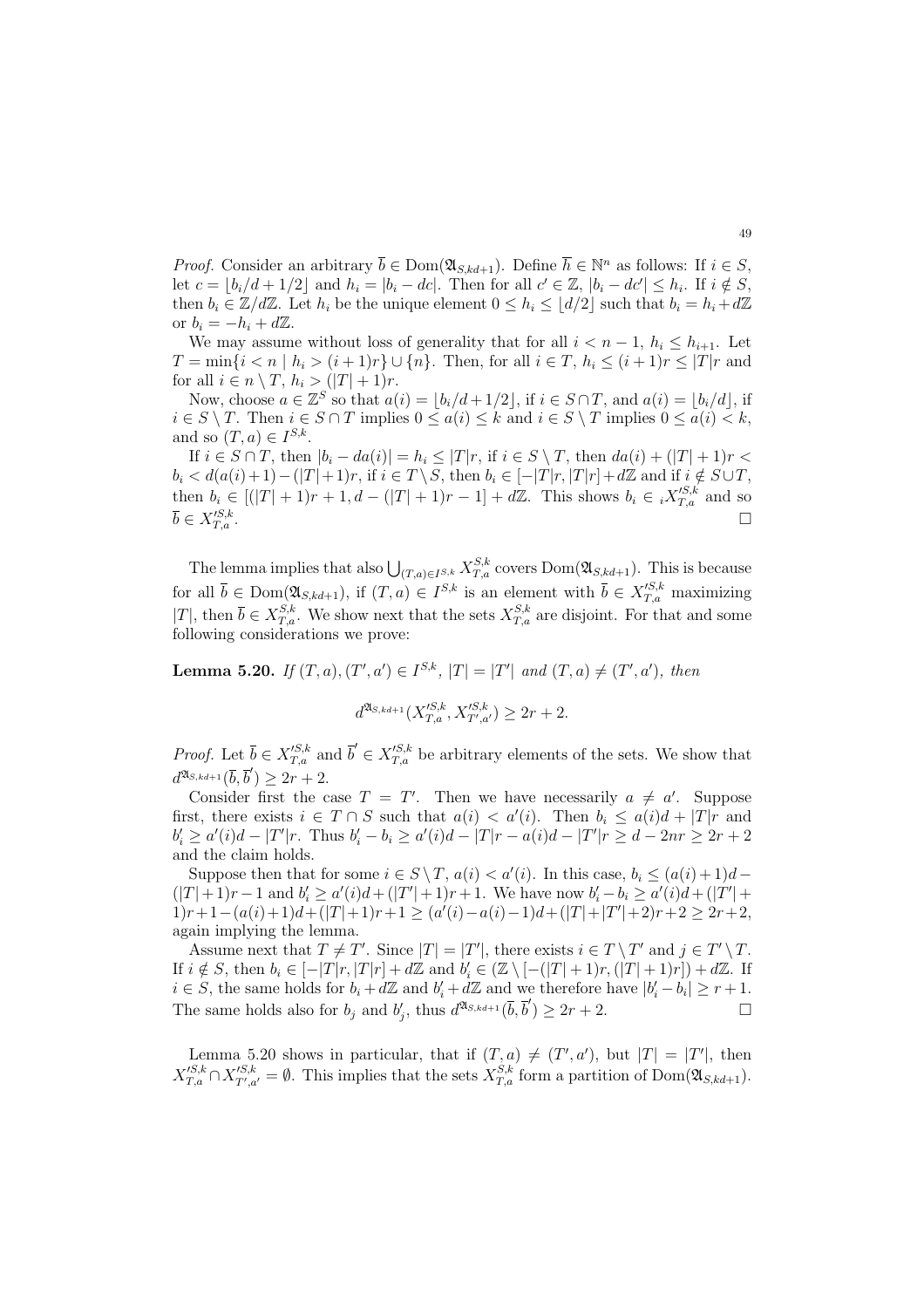For all  $(T, a) \in I^{S,k}$ , let  $\beta_{T,a}^{S,k}$  be a function  $T \to \{-1, 0, 1\}$ 

$$
\beta_{T,a}^{S,k}(i) = \begin{cases}\n-1 & \text{if } i \in T \cap S \text{ and } a(i) = 0 \\
0 & \text{if } i \in T \setminus S \text{ or } 0 < a(i) < k \\
1 & \text{if } i \in T \cap S \text{ and } a(i) = k.\n\end{cases}
$$

Let  $\gamma_{T,a}^{S,k} \subseteq n^2$  be such that

$$
(i,j) \in \gamma_{T,a}^{S,k} \iff (i \in S \leftrightarrow j \in S) \land (i \in T \leftrightarrow j \in T) \land (i,j \in S \rightarrow a(i) = a(j))
$$

Note that  $\gamma_{T,a}^{S,k}$  is always an equivalence relation. Let  $\text{Inv}_{T,a}^{S,k} = (T, \beta_{T,a}^{S,k}, \gamma_{T,a}^{S,k})$ .

**Lemma 5.21.** If  $\text{Inv}_{T,a}^{S,k} = \text{Inv}_{T',a'}^{S',k'}$ , there exists an isomorphism  $\beta \colon \mathfrak{N}_r^{\mathfrak{A}_{S,k}}(X_{T,a}^{S,k}) \cong$  $\mathfrak{N}_{r}^{\mathfrak{A}_{S',k'}}(X_{T',a'}^{S',k'})$ . Additionally, if  $x \in \text{dom}(\beta) \cap X_{T'',b}^{S,k}$ , then for some  $b', \beta(x) \in X_{T'',b'}^{S',k'}$ .

*Proof.* Given  $k \in \mathbb{Z}_+$ ,  $S \subseteq n$  and  $a: S \to \mathbb{Z}$ , let  $\alpha_a^{S,k}: \mathbb{Z}^n \to \text{Dom}(\mathfrak{A}_{S,k})$  be a partial function such that if  $i \in S$  and  $0 \leq b_i + a(i)d \leq kd$ , then  $(\alpha_{S,a}(\overline{b}))_i = b_i + a(i)d$  and if  $i \notin S$ , then  $(\alpha_a^{S,k}(\overline{b}))_i = b_i + d\mathbb{Z}$ .

Suppose  $\text{Inv}_{T,a}^{S,k} = \text{Inv}_{T',a'}^{S',k'} = (T,\beta,\gamma)$ . If  $D \subseteq \mathbb{Z}^n$  is such that  $\alpha_a^{S,k} \restriction D$  and  $\alpha_{a'}^{S',k'} \restriction D$ are total injections on D, there exists a unique bijection  $\beta_D: \alpha_a^{S,k}(D) \to \alpha_{a'}^{S',k'}(D)$ such that  $\alpha_{a'}^{S',k'} = \beta_D \circ \alpha_a^{S,k}$ .

Let  $D' = D^0 \times \cdots \times D^{n-1}$ , where

$$
D^{i} = \begin{cases} [0, (|T|+1)r] & \text{if } i \in T \text{ and } \beta(i) = -1 \\ [-(|T|+1)r, (|T|+1)r] & \text{if } i \in T \text{ and } \beta(i) = 0 \\ [-(|T|+1)r, 0] & \text{if } i \in T \text{ and } \beta(i) = 1 \\ [|T|r+1, d-|T|r-1] & \text{if } i \notin T. \end{cases}
$$

and

$$
D = \left\{ \overline{b} \in D' \mid \sum_{i \in T} \max\{|b_i| - |T|r, 0\} + \sum_{i \in n \setminus T} \max\{0, (|T| + 1)r + 1 - b_i, b_i - d + (|T| + 1)r + 1\} \le r \right\}.
$$

We check first that  $D \subseteq \text{dom}(\alpha_a^{S,k})$ . This means that for all  $\overline{b} \in D$  and  $i \in S$ , we must show  $0 \leq b_i + a(i)d \leq kd$ . If  $a(i) = 0$ , then  $\beta(i) = -1$  or  $i \notin T$  and so for all  $\overline{b} \in D$ ,  $b_i \geq 0$ . If  $a(i) > 0$ , we have  $b_i \geq -(|T|+1)r \geq -(n+1)r \geq -d$  and so  $b_i + a(i)d \geq 0$ . The upper bound holds for similar reasons.

We show next that  $\alpha_a^{S,k} \upharpoonright D$  is an injection. Assume  $\overline{b}, \overline{b}' \in D$  and  $\alpha_a^{S,k}(\overline{b}) =$  $\alpha_a^{S,k}(\overline{b}')$ . If  $i \in S$ , then  $b_i + a(i)d = b'_i + a(i)d$  implying  $b_i = b'_i$ . If  $i \notin S$ , then  $b_i + d\mathbb{Z} = b'_i + d\mathbb{Z}$  implying  $d|b'_i - b_i$ . Because  $D^i$  is an interval of length at most  $\max\{2(|T|+2)+1, d-2|T|r-2\} < d$ , we must have  $b_i = b'_i$ .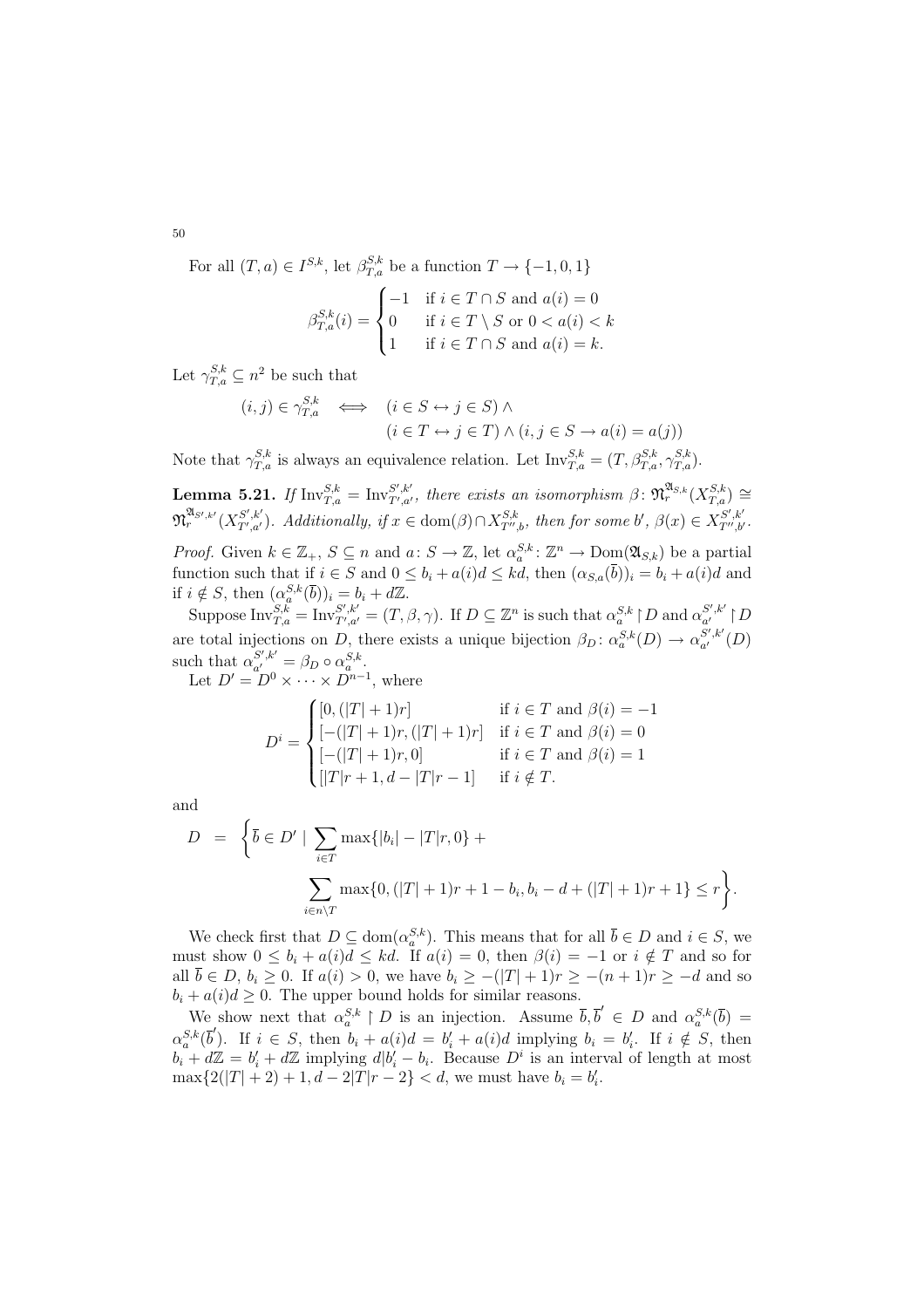51

These properties hold symmetrically for  $\alpha_{a'}^{S',k'} \upharpoonright D$  and so we get a bijection  $\beta_D$ . We show next that this bijection is an isomorphism  $\langle \alpha_a^{S,k}(D) \rangle^{\mathfrak{A}_{S,k}} \cong \langle \alpha_{a'}^{S',k'}(D) \rangle^{\mathfrak{A}_{S',k'}}$ . Remember that the vocabulary of  $\mathfrak{A}_{S,k}$  is  $\{E_i | i < n\} \cup \{U_{i,j} | 0 \leq i < j < n\}$ . For all  $i < n$ ,

$$
(\alpha_a^{S,k}(\overline{b}), \alpha_a^{S,k}(\overline{b}')) \in E_i^{\mathfrak{A}_{S,k}} \iff (\alpha_a^{S,k}(\overline{b}'))_i = (\alpha_a^{S,k}(\overline{b}))_i + 1
$$
  
and for all  $j \neq i, (\alpha_a^{S,k}(\overline{b}'))_j = (\alpha_a^{S,k}(\overline{b}))_j$   

$$
\iff b_i' = b_i + 1 \text{ and for all } j \neq i, b_j' = b_j
$$
  

$$
\iff (\alpha_{a'}^{S',k'}(\overline{b}), \alpha_{a'}^{S',k'}(\overline{b}')) \in E_i^{\mathfrak{A}_{S',k'}}.
$$

Let  $0 \leq i < j < n$ . If  $(i, j) \notin \gamma = \gamma_{T,a}^{S,k}$ , there are three possibilities:

- (1)  $i \in S \leftrightarrow i \in S$ ,
- $(2)$   $i \in T \nleftrightarrow j \in T$ , or
- (3)  $i, j \in S$  and  $a(i) \neq a(j)$ .

We show that in all cases  $U_{i,j}^{\mathfrak{A}_{S,k}} \cap \alpha_a^{S,k}(D) = \emptyset$ . In the first case,  $U_{i,j}^{\mathfrak{A}_{S,k}} = \emptyset$ .

In the second case, we may assume by symmetry that  $i \in T$  and  $j \notin T$ . Then for all  $\overline{b} \in D$ ,

$$
\max\{|b_i| - |T|r, 0\} + \max\{0, (|T| + 1)r + 1 - b_j, b_j - d + (|T| + 1)r + 1\} \le r.
$$

In particular,

$$
|b_i| - |T|r + (|T| + 1)r + 1 - b_j = |b_i| - b_j + r + 1 \le r
$$

and

$$
|b_i| - |T|r + b_j - d + (|T| + 1)r + 1 = |b_i| + b_j - d + r + 1 \le r.
$$

Combining the inequalities, we get

$$
|b_i| + 1 \le b_j \le d - 1 - |b_i|.
$$

This implies

$$
1 < |b_i| - b_i + 1 \le b_j - b_i \le d - 1 - |b_i| - b_i < d
$$

and so  $b_i + a(i)d \neq b_j + a(j)d$ , i.e.  $\alpha_a^{S,k}(\overline{b}) \notin U_{i,j}^{\mathfrak{A}_{S,k}}$ .

In the third case, we may assume  $i \in T \leftrightarrow j \in T$  and by symmetry  $a(i) < a(j)$ . If  $i, j \in T$ , then for all  $\overline{b} \in D$ ,

$$
b_i + a(i)d \le (|T| + 1)r + a(i)d < -(|T| + 1)r + a(j)d \le b_j + a(j)d.
$$

If  $i, j \notin T$ , then

$$
b_i+a(i)d\leq d-|T|r-1+a(i)d<|T|r+1+a(j)d\leq b_j+a(j)d.
$$

In the similar way, we may show that  $U_{i,j}^{\mathfrak{A}_{S',k'}} \cap \alpha_{a'}^{S',k'}(D) = \emptyset$  and so  $U_{i,j}$  satisfies the isomorphism condition.

Assume then that  $(i, j) \in \gamma$ . Now  $U_{i,j}^{\mathfrak{A}_{S,k}} \cap \alpha_a^{S,k}(D) \neq \emptyset$  and we have to show that  $\beta_D$  maps it to  $U^{a_{S',k'}}_{i,j} \cap \alpha^{S',k'}_{a'}(D)$ . If  $i, j \in S$ , then  $a(i) = a(j)$  and  $a'(i) = a'(j)$ . This means  $(\alpha_a^{S,k})^{-1}(U_{i,j}^{\mathfrak{A}_{S,k}}) = {\overline{b} \in \text{dom}(\alpha_a^{S,k}) \mid b_i = b_j \}$  and  $(\alpha_{a'}^{S',k'})^{-1}(U_{i,j}^{\mathfrak{A}_{S',k'}}) = {\overline{b} \in \text{dom}(\alpha_a^{S,k})}$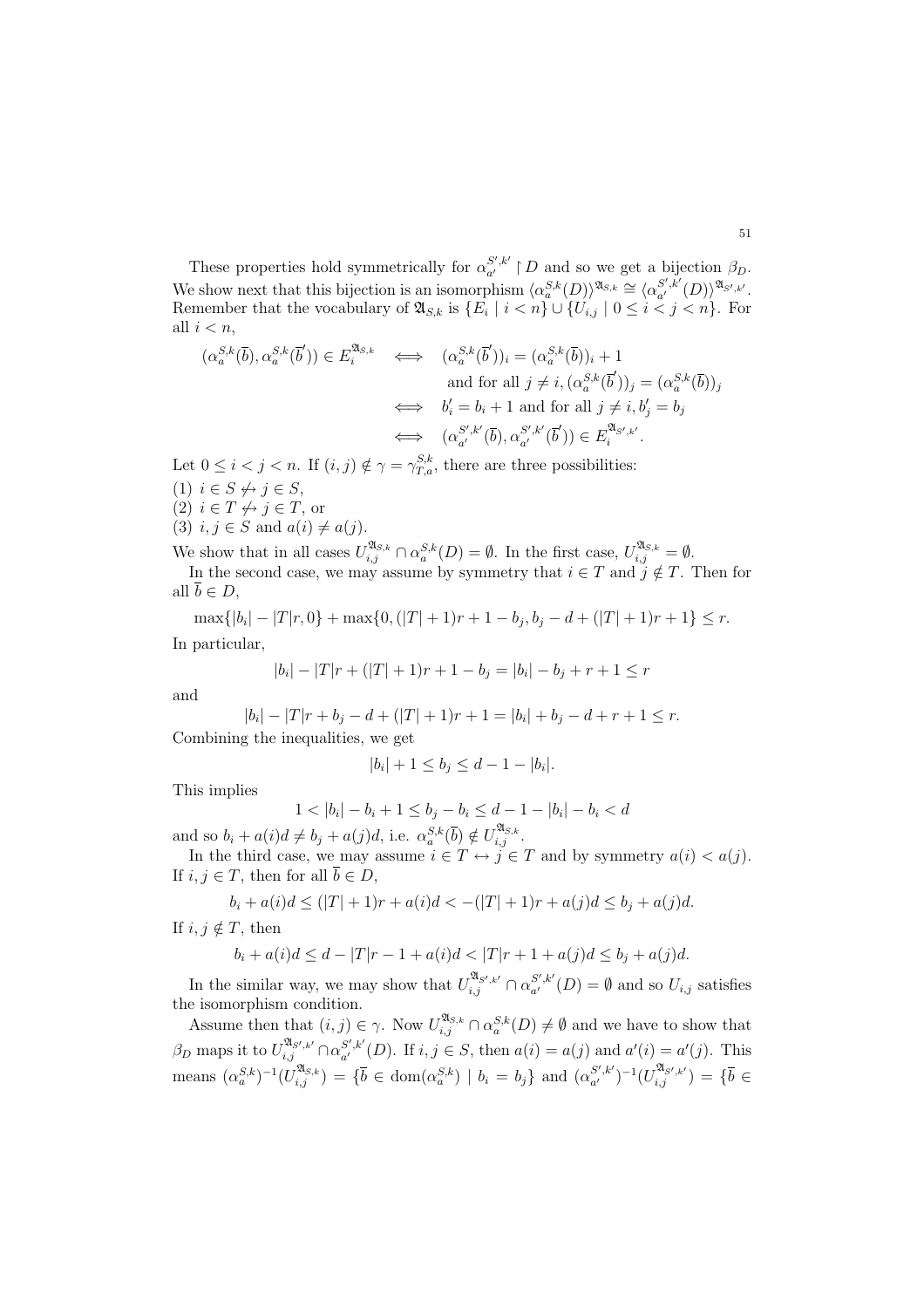$\text{dom}(\alpha_{a'}^{S',k'}) \mid b_i = b_j\},$  Because  $D \subseteq \text{dom}(\alpha_a^{S,k}) \cap \text{dom}(\alpha_{a'}^{S',k'})$ , this case is clear. If  $i, j \notin S$ , then  $(\alpha_a^{S,k})^{-1}(U_{i,j}^{2\mathcal{B}_{S,k}}) = {\bar{b} \in \text{dom}(\alpha_a^{S,k}) \mid d|b_j - b_i \}$  and  $(\alpha_{a'}^{S',k'})^{-1}(U_{i,j}^{2\mathcal{B}_{S',k'}})$  $\{\overline{b} \in \text{dom}(\alpha_{a'}^{S',k'}) \mid d|b_j - b_i\}$  and also this case is clear.

We have now constructed an isomorphism  $\beta_D: \langle \alpha_a^{S,k}(D) \rangle^{\mathfrak{A}_{S,k}} \to \langle \alpha_{a'}^{S',k'}(D) \rangle^{\mathfrak{A}_{S',k'}}$ . It maps elements of the set  $X^{S,k}_{T'',b}$  to the set  $X^{S',k'}_{T'',b-a+a'}$  and thus satisfies the additional condition of the lemma. Because  $N^{\mathfrak{A}_{S,k}}(X^{S,k}_{T,a}) \subseteq \alpha^{S,k}_a(D)$  and  $N^{\mathfrak{A}_{S',k'}}(X^{S',k'}_{T',a'}) \subseteq$  $\alpha_{a'}^{S',k'}(D)$ , we get an isomorphism satisfying the lemma restricting  $\beta_D$  to  $N^{\mathfrak{A}_{S,k}}(X^{S,k}_{T,a})$ .  $\Box$ 

Suppose  $k \in \mathbb{Z}_+$ ,  $S, T \subseteq n$ ,  $\beta: T \to \{-1, 0, 1\}$  and  $\gamma$  is an equivalence relation on n. Let

$$
N(S, k, T, \beta, \gamma) = |\{a \mid (T, a) \in I^{S,k}, Inv_{T,a}^{S,k} = (T, \beta, \gamma) \}|.
$$

**Lemma 5.22.** If  $\beta^{-1}\{-1,1\} \subseteq S \cap T$  and  $(i, j) \in \gamma$  implies  $i \in S \leftrightarrow j \in S$ ,  $i \in T \leftrightarrow j \in T$  and  $\beta(i) = \beta(j)$ , then

$$
N(S, k, T, \beta, \gamma) = (k - 1)^{[(\beta^{-1}\{0\} \cap S \cap T)/\gamma]} k^{|(S \setminus T)/\gamma|}.
$$

Otherwise,  $N(S, k, T, \beta, \gamma)=0$ .

*Proof.* By the definition,  $(i, j) \in \gamma_{T,a}^{S,k}$  implies  $i \in S \leftrightarrow j \in S$  and  $i \in T \leftrightarrow j \in T$ . If  $i, j \in S$ , it also implies  $a(i) = a(j)$ , which gives us  $\beta_{T,a}^{S,k}(i) = \beta_{T,a}^{S,k}(j)$ . If  $\beta_{T,a}^{S,k}(i) \neq 0$ , then  $i \in S \cap T$ . Thus if  $(T, \beta, \gamma)$  does not satisfy the conditions, then it differs from Inv $_{T,a}^{S,k}$  for all a and so  $N(S, k, T, \beta, \gamma) = 0$ .

Suppose the conditions are satisfied. We may then partition  $S$  into three parts:  $J_0 = \beta^{-1}\{-1,1\}, J_1 = \beta^{-1}\{0\} \cap S \cap T$  and  $J_2 = S \setminus T$ . If  $i \in J_0$ , for all  $a \in$  $N(S, k, T, \beta, \gamma)$ ,  $a(i)$  is either 0 or k depending on whether  $\beta(i)$  is  $-1$  or 1. If  $i \in J_1$ , we have  $0 < a(i) < k$  and if  $i \in J_2$ , then  $0 \le a(i) < k$ . If  $(i, j) \in \gamma$ , then  $a(i) = a(j)$ , but this is only restriction to values of a between different parameters. Because  $J_1$ and  $J_2$  are unions of the equivalence classes of  $\gamma$ , we conclude  $N(S, k, T, \beta, \gamma)$  $(k-1)^{|J_1/\gamma|}k^{|J_2/\gamma|}$ .

**Lemma 5.23.** For all  $T \subseteq n$ ,  $\beta: T \rightarrow \{-1, 0, 1\}$  and  $\gamma$ ,

$$
N(n, k+1, T, \beta, \gamma) = \sum_{S \subseteq n} N(S, k, T, \beta, \gamma).
$$

*Proof.* We may assume that  $\beta^{-1}\{-1,1\} \subseteq S \cap T$ ,  $\gamma$  is an equivalence relation, and  $(i, j) \in \gamma$  implies  $i \in T \leftrightarrow j \in T$  and  $\beta(i) = \beta(j)$ , because otherwise  $N(S, k, T, \beta, \gamma) = 0$  for all S and k and the lemma holds trivially.

Let

$$
\mathcal{S} = \{ S \subseteq n \mid \beta^{-1} \{-1, 1\} \subseteq S, \forall (i, j) \in \gamma (i \in S \leftrightarrow j \in S).
$$

If  $S \in \mathcal{S}$ , then

$$
N(S,k,T,\beta,\gamma)=(k-1)^{[(\beta^{-1}\{0\}\cap S\cap T)/\gamma]}k^{[(S\backslash T)/\gamma]}
$$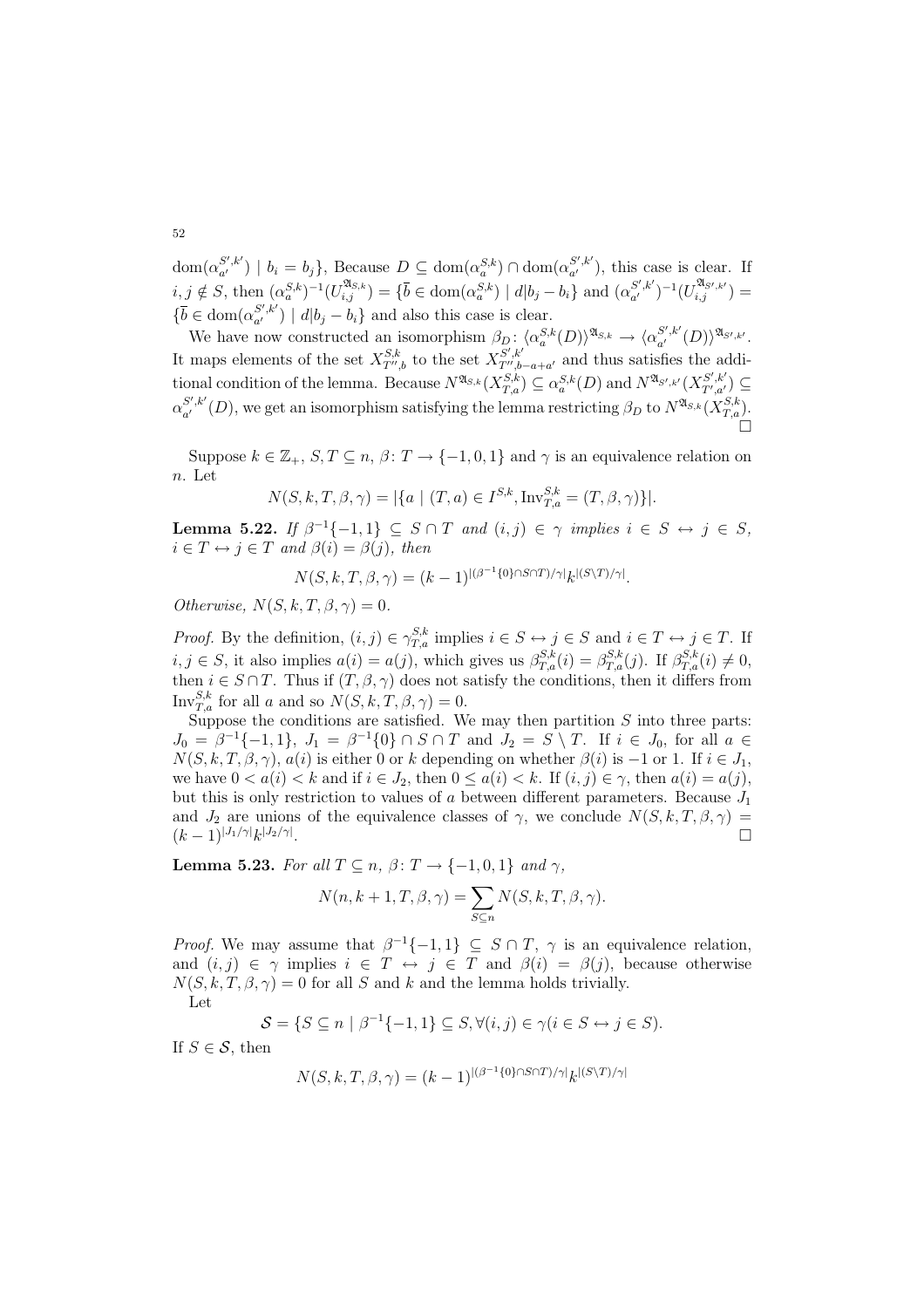otherwise  $N(S, k, T, \beta, \gamma) = 0$ . Clearly  $n \in S$ . Let  $P_0 = (T \cap \beta^{-1}{0})/\gamma$  and  $P_1 = (n \setminus T)/\gamma$ . We have

$$
\mathcal{S} = \left\{ \beta^{-1} \{-1, 1\} \cup \bigcup S_0 \cup S_1 \mid S_0 \subseteq P_0, S_1 \subseteq P_1 \right\}.
$$

For all  $S_0 \subseteq P_0$  and  $S_1 \subseteq P_1$ ,

$$
N\left(\beta^{-1}\{-1,1\}\cup\bigcup S_0\cup S_1,k,T,\beta,\gamma\right)=(k-1)^{|S_0|}k^{|S_1|}.
$$

Thus

$$
\sum_{S \subseteq n} N(S, k, T, \beta, \gamma) = \sum_{S_0 \subseteq P_0} \sum_{S_1 \subseteq P_1} (k-1)^{|S_0|} k^{|S_1|}
$$
  
= 
$$
\left( \sum_{S_0 \subseteq P_0} (k-1)^{|S_0|} \right) \left( \sum_{S_1 \subseteq P_1} k^{|S_1|} \right)
$$
  
= 
$$
k^{|P_0|}(k+1)^{|P_1|}
$$
  
= 
$$
N(n, k+1, T, \beta, \gamma).
$$

*Proof of Lemma 5.18.* Let  $I' = \{(S, T, a) | S \subseteq n, (T, a) \in I^{S,k}\}\$ . Let  $I_i^{S,k} =$  $\{(T,a) \in I^{S,k} \mid |T|=i\}$  and  $I'_i = \{(S,T,a) \in I' \mid |T|=i\}$ . Define

$$
A_i = \bigcup_{(T,a)\in I_i^{n,k+1}} X_{T,a}^{n,k+1}
$$

and

$$
B_i = \bigcup_{(S,T,a)\in I'_i} X_{T,a}^{S,k}.
$$

We have already seen that  $(A_i)_{i\leq n}$  is a partition of  $Dom(\mathfrak{A}_{n,(k+1)d+1})$  and  $(B_i)_{i\leq n}$  is a partition of  $\mathfrak{B}_{kd+1}$ . We show now that these partitions witness  $\mathfrak{A}_{n,(k+1)d+1} \leftrightarrow_{n+1,r}$  $\mathfrak{B}_{kd+1}.$ 

Fix  $0 \leq i \leq n$ . We have to show

$$
\mathfrak{N}_r^{(\mathfrak{A}_{n,(k+1)d+1},A_0/U_0,\ldots,A_n/U_n)}(A_i) \cong \mathfrak{N}_r^{(\mathfrak{B}_{kd+1},B_0/U_0,\ldots,A_n/U_n)}(B_i).
$$

First, fix a bijection  $\alpha'_i: I_i^{n,k+1} \to I'_i$  such that for every  $(T, a) \in I_i^{n,k+1}$  and  $(S', T', a') = \alpha(T, a)$ , we have  $\text{Inv}_{T,a}^{n,k+1} = \text{Inv}_{T',a'}^{S',k}$ . This is possible by Lemma 5.23. Then choose for each pair  $(T, a) \in I^{n,k+1}$  an isomorphism  $\alpha^{T,a} \colon \mathfrak{N}_r^{2\mathfrak{l}_{n,k+1}}(X_{T,a}^{n,k+1}) \cong$  $\mathfrak{N}_{r}^{\mathfrak{A}_{S',k}}(X_{T',a'}^{S',k})$ , that exists by Lemma 5.21. Let  $\alpha_i = \bigcup_{(T,a)\in I^{n,k+1}} \alpha^{T,a}$ . The domains of the isomorphisms  $\alpha^{T,a}$  are separated by Lemma 5.20 and so  $\alpha_i$  is an isomorphism  $\mathfrak{N}_r^{\mathfrak{A}_{n,(k+1)d+1}}(A_i) \cong \mathfrak{N}_r^{\mathfrak{B}_{kd+1}}(B_i)$ . The same bijection is also an isomorphism  $\mathfrak{N}_{r}^{(\mathfrak{A}_{n,(k+1)d+1},A_0/U_0,...,A_n/U_n)}(A_i) \cong \mathfrak{N}_{r}^{(\mathfrak{B}_{kd+1},B_0/U_0,...,A_n/U_n)}(B_i)$ , because isomorphisms  $\alpha^{T,a}$  maps elements of  $A_j$  to  $B_j$  by Lemma 5.21 for all  $0 \leq j \leq n$ .

 $\Box$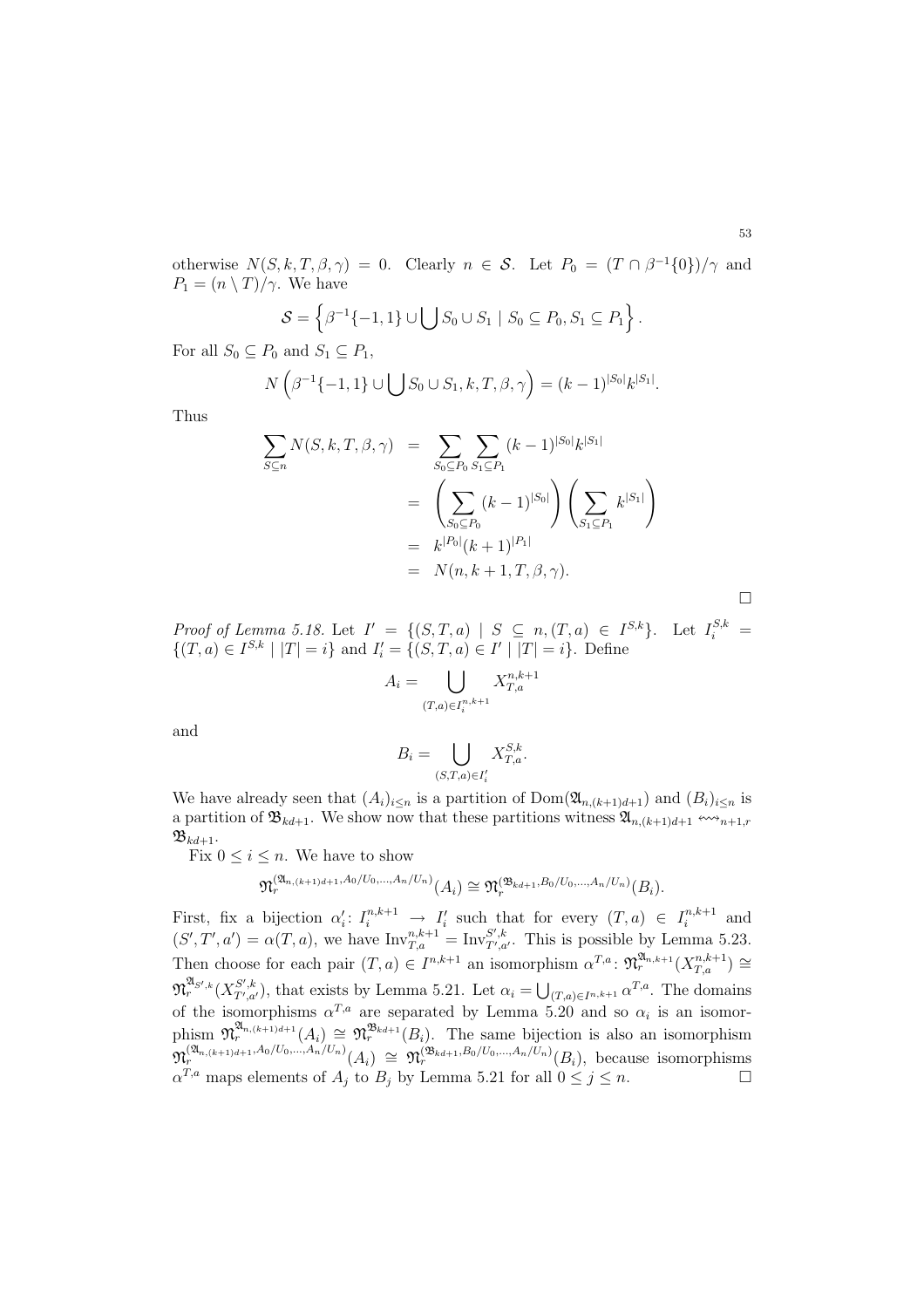Lemma 5.18 implies that for arbitrarily large values of r, there exist  $\longleftrightarrow_{n+1,r-1}$ equivalent structures that Q separates. This gives:

**Theorem 5.24.**  $\mathcal{L}_{Q} \not\leq \text{HL}(\text{max}_{n+1,r})_{r \in \mathbb{N}}$ .

Combining Theorems 5.17 and 5.24, we get:

**Corollary 5.25.** The logics  $(HL(\rightsquigarrow_{n,r})_{r\in\mathbb{N}}))_{n\geq2}$  form a strict hierarchy, i.e for all  $n \geq 2$ , HL( $\{\cdots n_r\}_{r \in \mathbb{N}}$  < HL( $\{\cdots n_{n+1,r}\}_{r \in \mathbb{N}}$ . Consecutive levels of the hierarchy can be separated using a logic of the form  $FO(Q)$ .

### 6. Order-invariant logics

6.1. **Invariant logics.** Our main purpose in this section is to define order-invariant logics, but for the amusement of the reader, we first show how the concept of invariant logics can be defined in a quite general way.

Let  $\mathcal{L} > QF$  be a finitary logic and M a class of structures, not necessarily from the same vocabulary. Assume that if  $\mathfrak{A} \in M$ ,  $\bar{x}$  is a sequence of constant symbols and  $\overline{a} \in \text{Dom}(\mathfrak{A})^{|\overline{x}|}$ , then  $(\mathfrak{A}, \overline{a}/\overline{x}) \in M$ . This ensures that if  $\mathcal{L} \leq \mathcal{L}'$  (mod M) then  $\mathcal{L}''\circ \mathcal{L}\leq \mathcal{L}''\circ \mathcal{L}' \pmod{M}.$ 

**Definition 6.1.** Let  $\mathcal{R}(\mathcal{L}, M)$  be the greatest finitary logic  $\mathcal{L}'$  such that  $\mathcal{L}' \circ \mathcal{L} \leq$  $\mathcal{L}$  (mod M).

The greatest logic exists, because we can define it by comprehension from the universal logic capable to express all possible queries.

The following proposition gives a more intuitive definition of the logic.

**Proposition 6.2.** If  $\mathcal{L}$  is closed under substitution, then  $\mathcal{R}(\mathcal{L}, M)$  is the greatest finitary extension of L satisfying  $\mathcal{R}(\mathcal{L}, M) \leq \mathcal{L}$  (mod M) and being closed under substitution.

*Proof.* Because we assumed  $QF \leq \mathcal{L}$ , we have  $\mathcal{R}(\mathcal{L}, M) \leq \mathcal{L}$  (mod M). The logic is closed under substitution, since  $(\mathcal{R}(\mathcal{L}, M) \circ \mathcal{R}(\mathcal{L}, M)) \circ \mathcal{L} \leq \mathcal{R}(\mathcal{L}, M) \circ (\mathcal{R}(\mathcal{L}, M) \circ \mathcal{L})$  $\mathcal{L}$ )  $\leq \mathcal{R}(\mathcal{L}, M) \circ \mathcal{L} \leq \mathcal{L}$  (mod M). If  $\mathcal{L}$  is closed under substitution, then  $\mathcal{L} \circ \mathcal{L} \leq \mathcal{L}$ , which implies  $\mathcal{L} \leq \mathcal{R}(\mathcal{L}, M)$ . Finally, if  $\mathcal{L}'$  is a finitary extension of  $\mathcal{L}$ , closed under substitution and  $\mathcal{L}' \leq \mathcal{L} \pmod{M}$ , then  $\mathcal{L}' \circ \mathcal{L} \leq \mathcal{L}' \circ \mathcal{L}' \leq \mathcal{L} \leq \mathcal{L} \pmod{M}$ implying  $\mathcal{L}' \leq \mathcal{R}(\mathcal{L}, M)$ .

The size of the class M affects considerably the expressive power of  $\mathcal{R}(\mathcal{L}, M)$ . We show next that under mild assumptions on  $\mathcal L$  and  $M$ , there is a following dichotomy: either  $\mathcal{R}(\mathcal{L}, M)$  is a fragment of second-order logic over  $\mathcal L$  or it contains uncountably many sentences.

**Definition 6.3.** Given a logic  $\mathcal{L}$ ,  $\Sigma_1^1(\mathcal{L})$  is the logic with

 $\Sigma_1^1(\mathcal{L})[\tau] = \{(\varphi, \tau, \tau') \mid \tau \subseteq \tau', |\tau' \setminus \tau| < \omega, \varphi \in (\text{FO} \circ \mathcal{L})[\tau']\}$ 

and  $\mathfrak{A} \models_{\Sigma_1^1(\mathcal{L})} (\varphi, \tau, \tau')$  if and only if there exists  $\mathfrak{A}' \in Mod(\tau')$  expanding  $\mathfrak{A}$  and  $\mathfrak{A}' \models \varphi$ . The logic  $\Pi_1^1(\mathcal{L})$  has the same sentences as  $\Sigma_1^1(\mathcal{L})$ , but the semantics: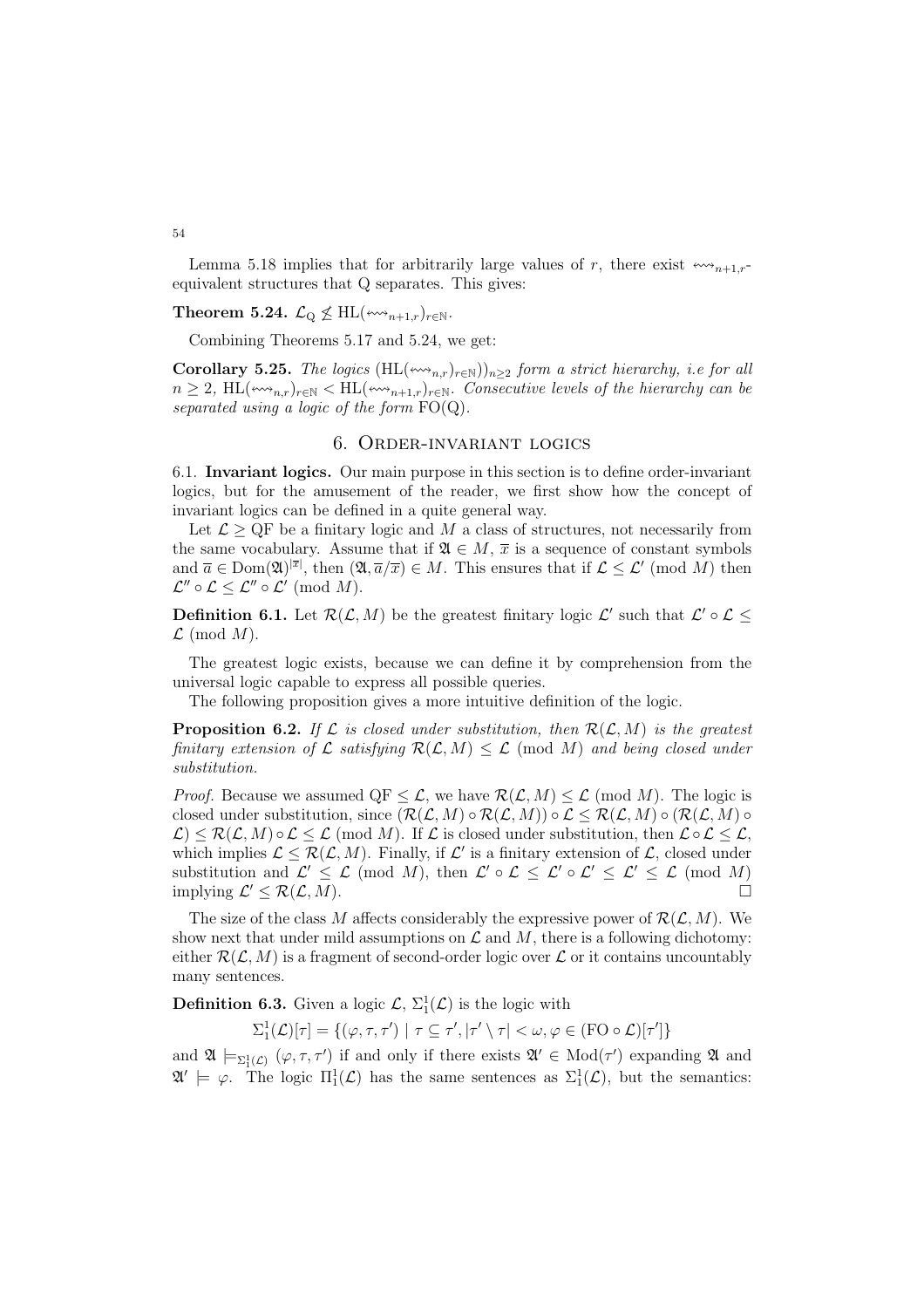$\mathfrak{A} \models_{\Pi_1^1(\mathcal{L})} (\varphi, \tau, \tau')$  if and only if for all  $\mathfrak{A}' \in Mod(\tau')$  expanding  $\mathfrak{A}, \mathfrak{A}' \models \varphi$ . The logic  $\Delta_1^1(\mathcal{L})$  is a fragment of  $\Sigma_1^1(\mathcal{L})$  containing only sentences that are equivalent to some  $\Pi_1^1(\mathcal{L})$  sentences.

**Definition 6.4.** Let M be an arbitrary class of finite structures and let  $M' \subseteq$  $Mod(7)$ . We say that M  $\mathcal{L}\text{-} covers M'$ , if there exists a finite sequence of vocabularies  $\tau_0,\ldots,\tau_{k-1}$  and interpretations  $\psi_0,\ldots,\psi_{k-1}$ , such that  $\psi_i \in I(\mathcal{L},\tau_i,\tau)$  and  $M' \subseteq$  $\bigcup_{i < k} \psi_i^*(M \cap \text{Mod}(\tau_i)).$ 

**Proposition 6.5.** Suppose  $M \cap Mod(\tau)$  is  $\Delta_1^1(\mathcal{L})$ -definable for all finite vocabularies  $\tau$  and  $\mathcal L$  is finitary. If for every finite vocabulary  $\tau$ , the class M  $\mathcal L$ -covers  $Mod(\tau)$ , then  $\mathcal{R}(\mathcal{L}, M) \leq \Delta_1^1(\mathcal{L}).$ 

*Proof.* Let  $\tau$  be a finite vocabulary,  $\varphi \in \mathcal{R}(\mathcal{L}, M)[\tau]$  and suppose that the vocabularies  $\tau_i$  and  $\psi_i$ ,  $0 \leq i < k$  witness that M  $\mathcal{L}$ -covers Mod( $\tau$ ). We may assume that every  $\tau_i$  is finite, because  $\tau$  is finite and  $\mathcal L$  is finitary.

By the definition of  $\mathcal{R}(\mathcal{L}, M)$ , there exist sentences  $\varphi_i \in \mathcal{L}[\tau]$  such that  $\varphi_i \equiv$  $\varphi \circ \psi_i \pmod{M}$ . Then

$$
\mathfrak{A} \models \varphi \iff \bigvee_{0 \leq i < k} (\exists \mathfrak{A}' \in M \cap \mathrm{Mod}(\tau_i))(\mathfrak{A} = \psi_i^*(\mathfrak{A}') \land \mathfrak{A}' \models \varphi_i)
$$
\n
$$
\iff \bigwedge_{0 \leq i < k} (\forall \mathfrak{A}' \in M \cap \mathrm{Mod}(\tau_i))(\mathfrak{A} = \psi_i^*(\mathfrak{A}') \to \mathfrak{A}' \models \varphi_i).
$$

We prove the first equivalence. If  $\mathfrak{A} \models \varphi$ , then by the *L*-covering, for some  $i < k$ , there exists  $\mathfrak{A}' \in M \cap \text{Mod}(\tau_i)$  such that  $\mathfrak{A} = \psi_i^*(\mathfrak{A}')$ . Then  $\mathfrak{A}' \models \varphi \circ \psi_i$  implying  $\mathfrak{A}' \models \varphi_i$ . On the other hand, if the right side holds, then for some  $i < k$  and  $\mathfrak{A}' \in M \cap \text{Mod}(\tau_i)$ , we have  $\mathfrak{A} = \psi_i^*(\mathfrak{A}')$  and  $\mathfrak{A}' \models \varphi_i$ . But then  $\mathfrak{A}' \models \varphi \circ \psi_i$  which implies  $\mathfrak{A} \models \varphi$ . The second equivalence is proved similarly.

Because the sets  $M \cap Mod(\tau_i)$  are  $\Delta_1^1(\mathcal{L})$ -definable and vocabularies  $\tau_i$  finite, this can be expressed by a  $\Delta_1^1(\mathcal{L})$ -sentence.

**Proposition 6.6.** Assume  $\mathcal{L}$  is countable, FO  $\circ \mathcal{L} \leq \mathcal{L}$  and there is a finite vocabulary  $\tau$  such that M does not  $\mathcal{L}$ -cover Mod( $\tau$ ). Then there exists an infinite set  $M' \subseteq Mod(\tau)$  such that  $\mathcal{R}(\mathcal{L}, M)$  can define any query on M'. In particular,  $\mathcal{R}(\mathcal{L},M)$  is uncountable and cannot be a fragment of  $\Sigma_1^1(\mathcal{L})$ .

*Proof.* Because  $\mathcal{L}$  is countable, there exist only countably many interpretations in  $\bigcup_{\tau' \text{finite}} I(L, \tau', \tau)$  up to renaming the symbols in the vocabularies. Let  $(\psi_i)_{i \in \mathbb{N}}$  be an enumeration of them and let  $\tau_i$  be a vocabulary such that  $\psi_i \in I(\mathcal{L}, \tau_i, \tau)$ . Let  $M_i = \psi_i^*(M \cap \text{Mod}(\tau_i))$ . Since M does not  $\mathcal{L}$ -cover  $\text{Mod}(\tau)$ , the set  $\text{Mod}(\tau) \setminus \bigcup_{i \leq k} M_i$ is nonempty for all  $k \in \mathbb{N}$  and we can choose a structure  $\mathfrak{A}_k$  from each of them. Let  $M' = \{ \mathfrak{A}_k \mid k \in \mathbb{N} \}.$ 

Suppose  $Q \subseteq M'$  and  $q = {\mathfrak{A}' \in Mod(\tau) \mid \mathfrak{A} \in Q, \mathfrak{A} \cong \mathfrak{A}'}$ . In order to show that there exists an  $\mathcal{R}(\mathcal{L}, M)$ -sentence  $\varphi$  expressing q, we have to show that for all L-interpretations  $\psi_i$ ,  $q \circ \psi_i$  is equivalent to a L-sentence modulo M. Now for all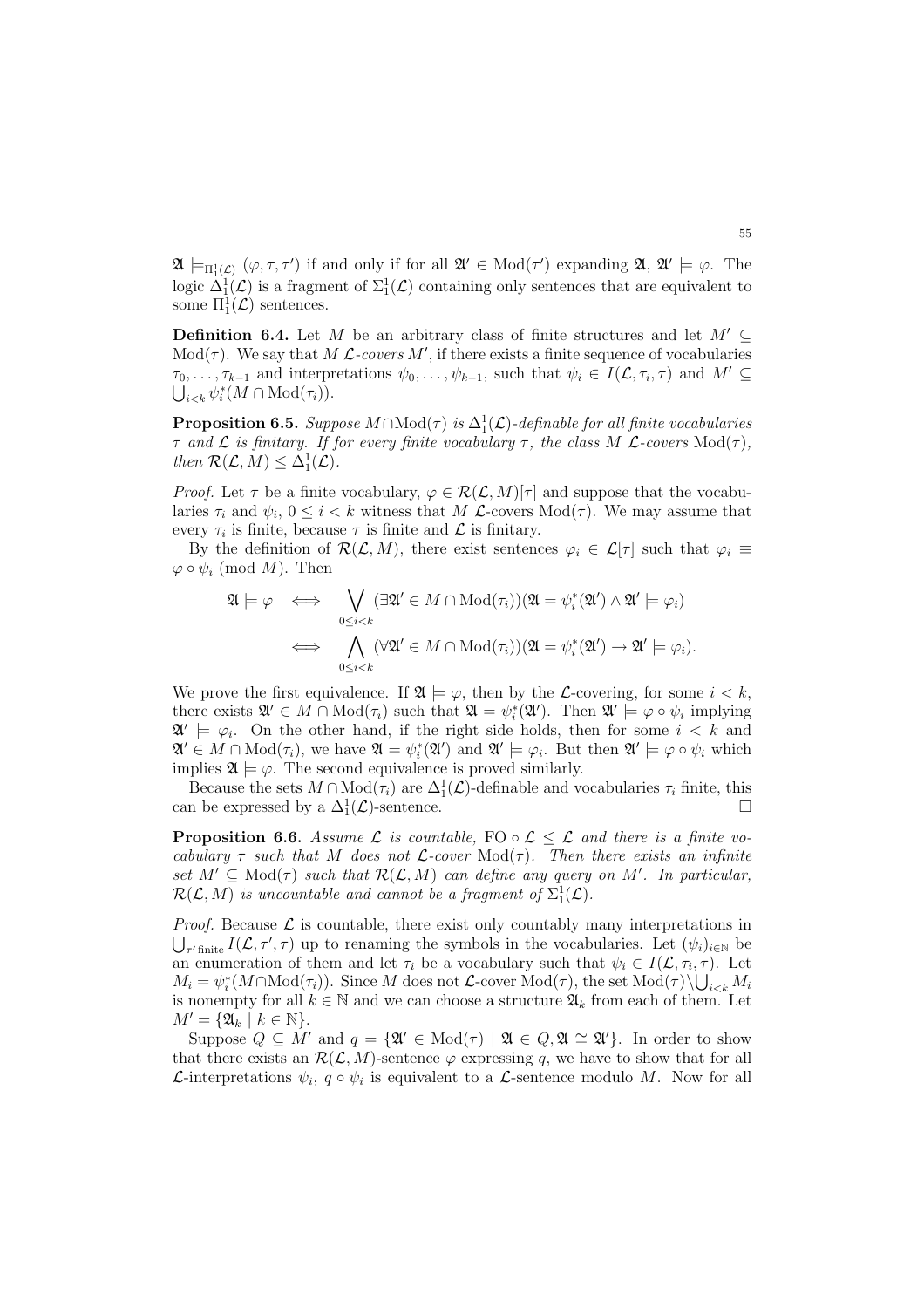$\mathfrak{A} \in M \cap \text{Mod}(\tau_i),$ 

$$
\mathfrak{A}\models \varphi\circ\psi_i\iff \psi_i^*(\mathfrak{A})\in q\iff \exists j
$$

By the assumption  $FO \circ \mathcal{L} \leq \mathcal{L}$ , this is expressible in  $\mathcal{L}$ . Note that the isomorphism is expressible in FO because  $\mathfrak{A}_i$  is a fixed finite structure.

**Definition 6.7.** An L-bi-interpretation on  $M \subseteq Mod(\tau)$  is a pair  $(\theta, \rho)$ , where  $\theta \in I(\mathcal{L}, \tau, \tau')$  and  $\rho \in I(\mathcal{L}, \tau', \tau)$ , such that for all  $\mathfrak{A} \in M$ ,  $(\rho \circ \theta)^*(\mathfrak{A}) \cong \mathfrak{A}$ .

**Proposition 6.8.** If  $\mathcal{L}$  is closed under substitution and for every finite vocabulary  $\lambda$ there exists a finite vocabulary  $\tau_{\lambda}$  and an  $\mathcal{L}\text{-}bi\text{-}interpretation (\theta_{\lambda}, \rho_{\lambda})$  on  $M \cap \text{Mod}(\lambda)$ such that  $\theta^*_{\lambda}(M \cap \text{Mod}(\lambda)) \subseteq M' \cap \text{Mod}(\tau_{\lambda}),$  then  $\mathcal{R}(\mathcal{L}, M') \leq \mathcal{R}(\mathcal{L}, M)$ .

*Proof.* It suffices to show that  $\mathcal{R}(\mathcal{L}, M') \leq \mathcal{L}$  (mod M). Let  $\varphi \in \mathcal{R}(\mathcal{L}, M')[\lambda]$ be an arbitrary sentence. For some  $\varphi' \in \mathcal{L}[\tau_{\lambda}], \varphi' \equiv \varphi \circ \rho_{\lambda} \pmod{M'}$ . Now  $\varphi' \circ \theta_{\lambda} \equiv \varphi \circ \rho_{\lambda} \circ \theta_{\lambda} \equiv \varphi \pmod{M}$  and  $\varphi' \circ \theta_{\lambda} \in \mathcal{L}[\lambda]$ .

Let  $\text{Ord}(\tau) = \{ \mathfrak{A} \in \text{Mod}(\tau \cup \{<\}) \mid <^{\mathfrak{A}} \text{ is a linear order on } \text{Dom}(\mathfrak{A}) \}$  and  $\text{Ord}=\bigcup_{\tau}$  finite  $\text{Ord}(\tau)$ .

We call a sentence  $\varphi \in \mathcal{L}[\tau \cup \{<\}]$ , where  $(<) \notin \tau$ , order-invariant, if for all  $\mathfrak{A}, \mathfrak{A}' \in \text{Ord}(\tau)$  such that  $\mathfrak{A} \restriction \tau \cong \mathfrak{A}' \restriction \tau$ , we have  $\mathfrak{A} \equiv_{\varphi} \mathfrak{A}'$ . Let  $\mathcal{L}_{<}$  be a logic with  $\mathcal{L}_{\leq}[\tau] = {\varphi \in \mathcal{L}[\tau \cup \{<\}] | \varphi \text{ is order-invariant}}$  (if  $(<) \in \tau$ , we may rename it when considering the order-invariance of  $\varphi$ ) and with semantics  $\mathfrak{A}\models_{\mathcal{L}<\varphi}$ , if there exists  $\mathfrak{A}' \in \text{Ord}(\tau)$  such that  $\mathfrak{A} = \mathfrak{A}' \upharpoonright \tau$  and  $\mathfrak{A}' \models_{\mathcal{L}} \varphi$ .

**Proposition 6.9.** If  $\mathcal{L}$  is finitary and closed under substitution, then we have  $\mathcal{L}_{\leq} \equiv$  $\mathcal{R}(\mathcal{L}, \text{Ord}).$ 

*Proof.* Let  $\varphi \in \mathcal{R}(\mathcal{L}, \text{Ord})[\tau]$  and let  $\psi \in I(\mathcal{L}, \tau \cup \{<\}, \tau)$  such that  $\psi^*(\mathfrak{A}) = \mathfrak{A} \upharpoonright \tau$ . Then there exists  $\varphi' \in \mathcal{L}[\tau \cup \{\leq\}]$  such that  $\varphi' \equiv \varphi \circ \psi \pmod{0}$ . The sentence  $\varphi'$  is order-invariant, because for all  $\mathfrak{A}, \mathfrak{A}' \in \mathrm{Ord}(\tau)$ , if  $\mathfrak{A}\!\restriction\!\tau \cong \mathfrak{A}' \!\restriction\!\tau$ , then  $\psi^*(\mathfrak{A}) \cong \psi^*(\mathfrak{A}')$ implying  $\mathfrak{A} \equiv_{\varphi'} \mathfrak{A}'$ . Thus  $\varphi' \in \mathcal{L}_{\leq}[\tau]$  and  $\varphi'$  in  $\mathcal{L}_{\leq}$ -semantics is equivalent to  $\varphi$ . This proves  $\mathcal{R}(\mathcal{L}, \text{Ord}) \leq \mathcal{L}_{\leq}$ .

Let  $\varphi \in \mathcal{L}_{\leq}[\tau]$  and  $\psi \in I(\mathcal{L}, \tau', \tau)$  be arbitrary. We show that there is  $\varphi' \in \mathcal{L}[\tau']$ such that  $\varphi' \equiv \varphi \circ \psi$  (mod Ord). This is trivial, if  $(\langle \rangle \notin \tau'$ . If  $(\langle \rangle \in \tau'$ , let  $\psi' \in I(\mathcal{L}, \tau', \tau \cup \{<\})$  such that  $(\psi')^*(\mathfrak{A}) \upharpoonright \tau = \psi^*(\mathfrak{A})$  and  $(\langle \psi' \rangle^*(\mathfrak{A})) = (\langle \mathfrak{A} \rangle)$ . Then  $\varphi \circ \psi' \equiv \varphi \circ \psi \pmod{\mathrm{Ord}}$ , where  $\varphi$  occurs first as a  $\mathcal{L}[\tau \cup \{\leq\}]$ -sentence and then as a  $\mathcal{L}_{\leq}[\tau]$ -sentence. This shows  $\mathcal{L}_{\leq} \leq \mathcal{R}(\mathcal{L}, \text{Ord})$ .

The order-invariant logic preserves some basic properties of the base logic.

**Proposition 6.10.** If  $\mathcal L$  is regular, then  $\mathcal L_{\leq}$  is regular.

*Proof.* We have already seen that if  $\mathcal L$  is finitary and closed under substitution, then  $\mathcal{R}(\mathcal{L}, \text{Ord}) \equiv \mathcal{L}_\le$  have these properties and  $\mathcal{L} \leq \mathcal{L}_\leq$ . Thus, if  $\text{FO} \leq \mathcal{L}$  then we have also FO  $\leq \mathcal{L}_{\leq}$ . We have to prove now that  $\mathcal{L}_{\leq}$  is closed under relativization, whenever  $\mathcal L$  is.

If  $\varphi \in \mathcal{L}[\tau \cup \{\langle \rangle\}]$  is order-invariant, and U is a unary relation symbol not in  $\tau$ , let  $\varphi^U$  be the relativization of  $\varphi$  to U. If  $\mathfrak{A}, \mathfrak{A}' \in \text{Ord}(\tau \cup \{U\})$  and  $\mathfrak{A} \upharpoonright \tau \cup \{U\} \cong \mathfrak{A}' \upharpoonright$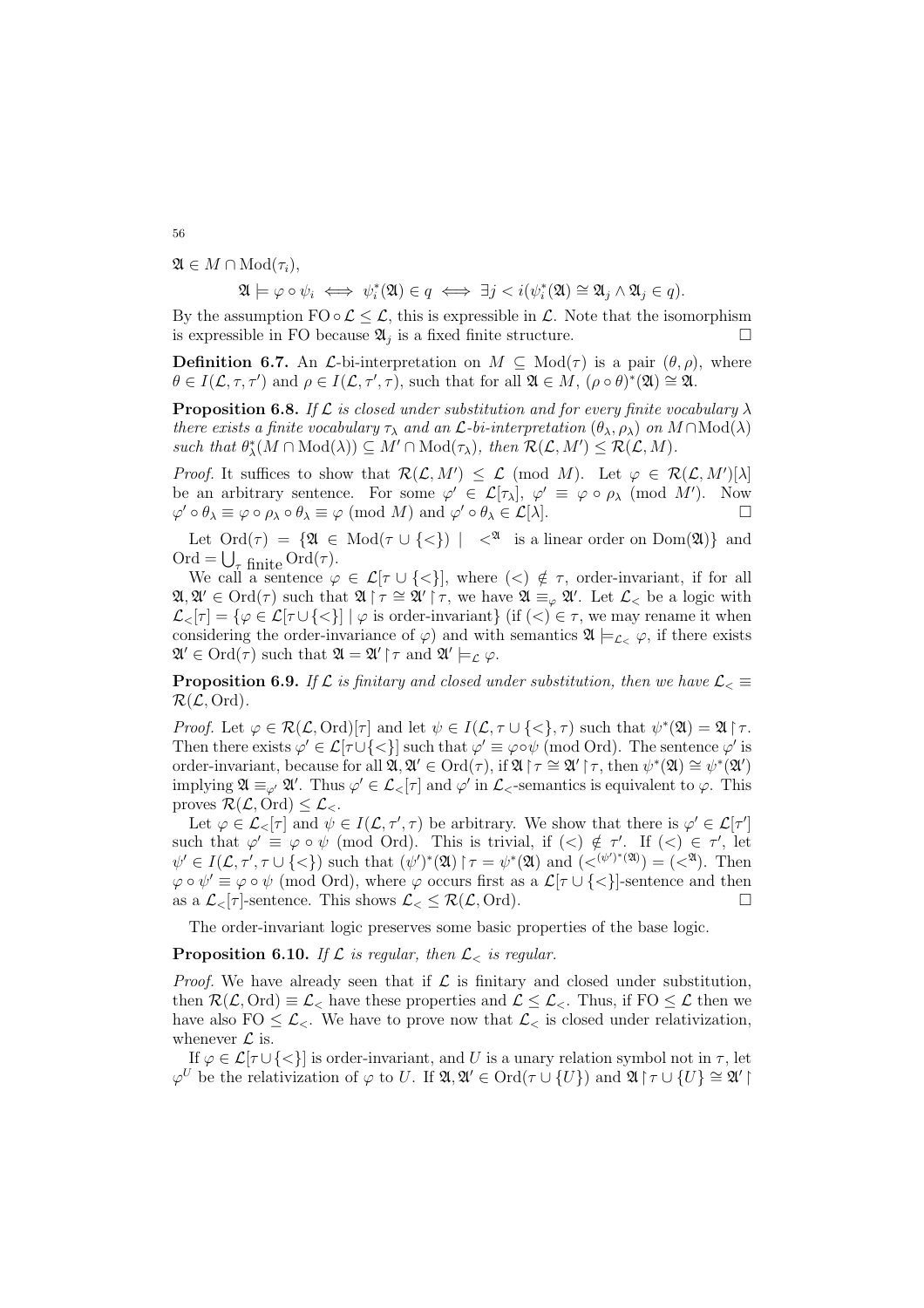$\tau \cup \{U\}$ , then  $\langle U^{\mathfrak{A}} \rangle^{\mathfrak{A}} \restriction \tau \cong \langle U^{\mathfrak{A} \prime} \rangle^{\mathfrak{A} \prime} \restriction \tau$  and  $\langle U^{\mathfrak{A}} \rangle^{\mathfrak{A}} \restriction \tau \cup \{<\}, \langle U^{\mathfrak{A} \prime} \rangle^{\mathfrak{A} \prime} \restriction \tau \cup \{<\} \in \text{Ord}(\tau)$ , which implies  $\langle U^{\mathfrak{A}} \rangle^{\mathfrak{A}} \restriction \tau \cup \{ \langle \} \equiv_{\varphi} \langle U^{\mathfrak{A}'} \rangle^{\mathfrak{A}'} \restriction \tau \cup \{ \langle \rangle \}$ . Thus  $\mathfrak{A} \equiv_{\varphi} V \mathfrak{A}'$ , showing that  $\varphi^U$  is order-invariant. It is easy to see that  $\varphi^U$  is also a relativization of  $\varphi$  in  $\mathcal{L}_{\leq}$ -semantics.

**Proposition 6.11.** Let M be a class of structures and  $\mathcal{L}$  a logic and assume that for each pair  $(\tau_0, \tau_1)$  of compatible vocabularies, there exist compatible vocabularies  $\tau_0'$  and  $\tau_1'$ , an interpretation  $\psi \in I(\mathcal{L}, \tau_0' \cup \tau_1', \tau_0 \cup \tau_1)$  and functions  $f_0 \colon \text{Mod}(\tau_0) \to$  $Mod(\tau_0')$ , and  $f_1: Mod(\tau_1) \to Mod(\tau_1')$  such that for all  $\mathfrak{A}_0 \in Mod(\tau_0)$  and  $\mathfrak{A}_1 \in$  $\text{Mod}(\tau_1)$ ,  $f_0(\mathfrak{A}_0) \sqcup f_1(\mathfrak{A}_1) \in M$  and  $\mathfrak{A}_0 \sqcup \mathfrak{A}_1 = \psi^*(f_0(\mathfrak{A}_0) \sqcup f_1(\mathfrak{A}_1))$ . If  $\mathcal L$  has weak uniform reduction, also  $\mathcal{R}(\mathcal{L}, M)$  has weak uniform reduction.

*Proof.* Assume first that L has weak uniform reduction. Let  $\tau_0$  and  $\tau_1$  be compatible vocabularies and  $\varphi$  an arbitrary  $\mathcal{R}(\mathcal{L}, M)[\tau_0 \cup \tau_1]$ -sentence. Let  $\tau'_0$ ,  $\tau'_1$ ,  $f_0$ ,  $f_1$  and  $\psi$  be as in the proposition Then there exists  $\varphi' \in \mathcal{L}[\tau_0' \cup \tau_1']$  such that  $\varphi' \equiv \varphi \circ \psi \pmod{M}$ . Let ∼ be a finite equivalence relation witnessing weak uniform reduction for the vocabularies  $\tau_0'$  and  $\tau_1'$ . Then for all  $\mathfrak{A}_0, \mathfrak{A}_0' \in Mod(\tau_0)$  and  $\mathfrak{A}_1 \in Mod(\tau_1)$ , such that  $f_0(\mathfrak{A}_0) \sim f_0(\mathfrak{A}_0'),$ 

$$
\mathfrak{A}_0 \sqcup \mathfrak{A}_1 \models \varphi \iff \psi^*(f_0(\mathfrak{A}_0) \sqcup f_1(\mathfrak{A}_1)) \models \varphi
$$
  
\n
$$
\iff f_0(\mathfrak{A}_0) \sqcup f_1(\mathfrak{A}_1) \models \varphi'
$$
  
\n
$$
\iff f_0(\mathfrak{A}_0') \sqcup f_1(\mathfrak{A}_1) \models \varphi'
$$
  
\n
$$
\iff \psi^*(f_0(\mathfrak{A}_0') \sqcup f_1(\mathfrak{A}_1)) \models \varphi
$$
  
\n
$$
\iff \mathfrak{A}_0' \sqcup \mathfrak{A}_1 \models \varphi.
$$

Thus  $f_0^{-1}(\sim)$  is a finite equivalence relation witnessing weak uniform reduction of  $\mathcal{R}(\mathcal{L}, M)$ .

**Corollary 6.12.** If  $\mathcal L$  is finitary, closed under substitution, has (weak) uniform reduction and  $\mathcal{L} \geq QF$ , then  $\mathcal{L}_{\leq}$  also has (weak) uniform reduction.

*Proof.* Assume first that  $\mathcal L$  has weak uniform reduction. Let M be a class of structures that have relations  $\langle U, U \rangle$  and V in their vocabulary such that the interpretations of U and V form a partition of the universe and  $\langle$  is a disjoint union of two linear orders one on the set U and one on the set V. We claim that  $\mathcal{R}(\mathcal{L}, \text{Ord}) \leq$  $\mathcal{R}(\mathcal{L}, M)$ . This is an implication of Proposition 6.8, because we can define a linear order on any structure in M by the QF-formula  $\theta(x, y) \equiv x \langle y \vee (Ux \wedge Vy) \rangle$  and we can so define a bi-interpretation where one direction just adds interpretation to the symbol < and other direction removes the interpretation.

For each pair  $(\tau_0, \tau_1)$  of compatible vocabularies that do not contain relation symbols U, V and  $\langle$ , let  $\tau'_0 = \tau_0 \cup \{U, \langle\cdot\rangle\}$  define  $f_0$  so that  $f_0(\mathfrak{A}) \restriction \tau_0 = \mathfrak{A}$ ,  $U^{f_0(\mathfrak{A})} = \text{Dom}(\mathfrak{A})$  and  $(<')^{f_0(\mathfrak{A})}$  is a linear order on Dom( $\mathfrak{A}$ ). Define  $\tau'_1$  and  $f_1$ similarly but using the relation symbol V instead of U. Let  $\psi \in I(\mathbb{Q}F, \tau_0' \cup \tau_1', \tau_0 \cup \tau_1)$ such that  $\psi^*(\mathfrak{A}) = \mathfrak{A} \upharpoonright (\tau_0 \cup \tau_1)$ . These definitions show that M and L satisfy the conditions of Proposition 6.11. Since  $\mathcal{R}(\mathcal{L}, \text{Ord}) \leq \mathcal{R}(\mathcal{L}, M)$ , if  $\mathcal L$  has weak uniform reduction, also  $\mathcal{L}_{\leq}$  has it.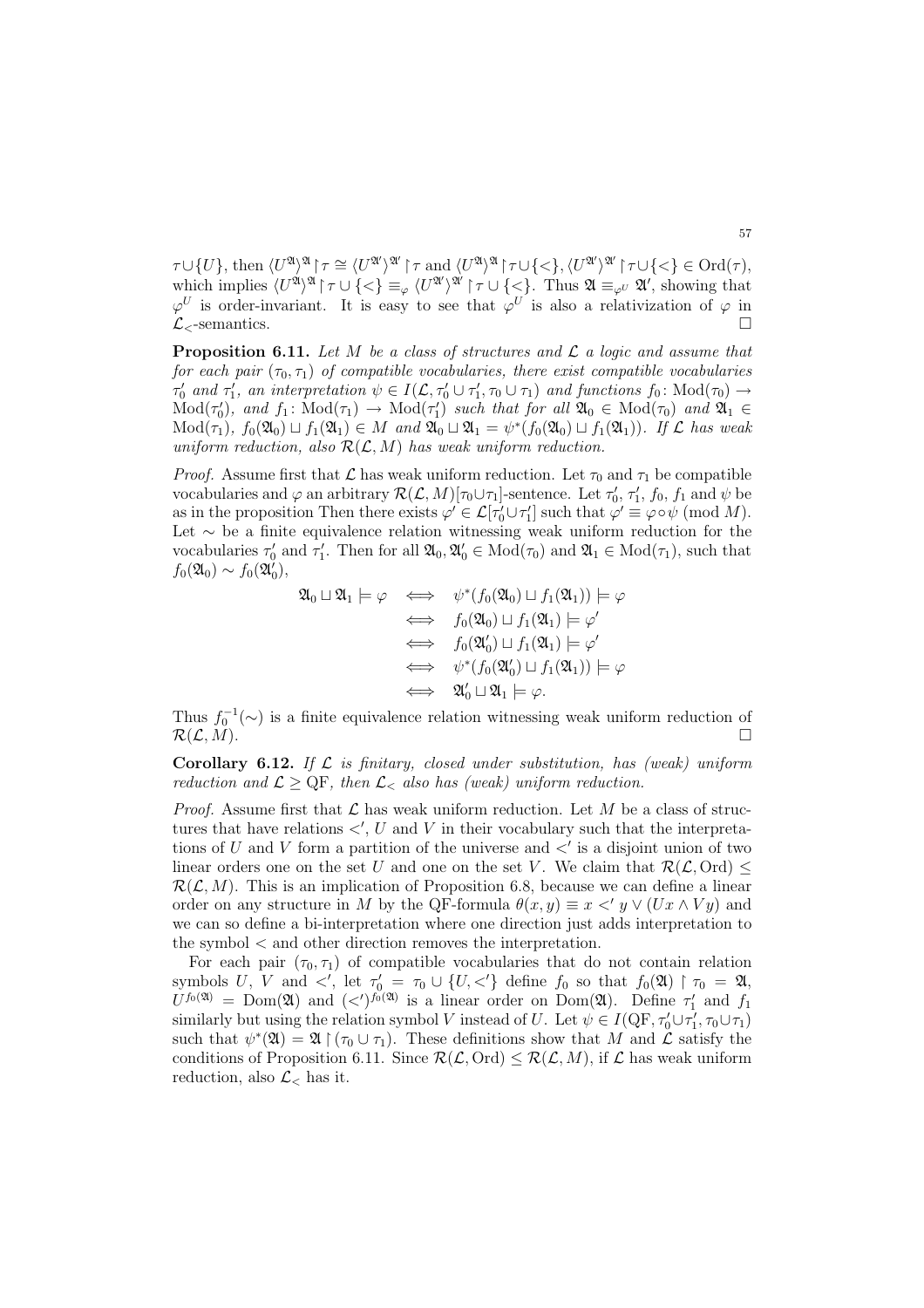In order to show that  $\mathcal{L}_{\leq}$  inherits also uniform reduction from  $\mathcal{L}$ , we have to show that if  $\mathcal L$  is closed under model extensions, also  $\mathcal L_{\leq}$  is closed under model extensions (Lemma 4.4). Fix compatible vocabularies  $\tau_0$  and  $\tau_1$ , a structure  $\mathfrak{C} \in Mod(\tau_1)$  and a sentence  $\varphi \in \mathcal{L}_{< 1}[\tau_0 \cup \tau_1]$ . We have to show that  $\varphi^{\mathfrak{C}}$  defined so that  $\mathfrak{A} \models \varphi^{\mathfrak{C}}$  if and only if  $\mathfrak{A} \sqcup \mathfrak{C} \models \varphi$  is in  $\mathcal{L}_{\leq}[\tau_0]$ .

Denote the sentence  $\varphi$  by  $\varphi'$  when it is considered in  $\mathcal{L}[\tau_0 \cup \tau_1 \cup \{\langle\}\]$ -semantics. Let  $\theta$  be as above and  $\mathfrak{C}' = (\mathfrak{C}, \text{Dom}(\mathfrak{C})/V, O/\langle V \rangle)$ , where O is any linear order on Dom( $\mathfrak{C}$ ). Let  $\gamma \in I(\mathrm{QF}, \tau_0 \cup \{<\}, \tau_0 \cup \{U, <'\})$  that adds interpretation of U to the structure such that  $U^{\gamma^*(\mathfrak{A})} = \text{Dom}(\mathfrak{A})$  and renames  $\langle$  as  $\langle \cdot \rangle$ . Then for all  $\mathfrak{A} \in \text{Ord}(\tau_0), \ \theta^*(g(\mathfrak{A}) \sqcup \mathfrak{C}') \in \text{Ord}(\tau_0 \cup \tau_1)$ . We have now for all  $\mathfrak{A} \in \text{Mod}(\tau_0)$ ,

$$
(\mathfrak{A}, O/\langle) \models (\varphi' \circ \theta)^{\mathfrak{C}'} \circ \gamma \iff (\mathfrak{A}, \text{Dom}(\mathfrak{A})/U, O/\langle') \models (\varphi' \circ \theta)^{\mathfrak{C}'}
$$
  

$$
\iff (\mathfrak{A}, \text{Dom}(\mathfrak{A})/U, O/\langle') \sqcup \mathfrak{C}' \models \varphi' \circ \theta
$$
  

$$
\iff (\mathfrak{A} \sqcup \mathfrak{C}, O'/\langle) \models \varphi'
$$

Where  $O$  is an arbitrary linear order and  $O'$  a concatenation of  $O$  and linear order in  $\mathfrak{C}'$ . Because  $\varphi'$  is order-invariant, also  $(\varphi' \circ \theta)^{\mathfrak{C}'} \circ \gamma$  is order-invariant and equivalent to  $\varphi^{\mathfrak{C}}$ . Thus  $\varphi^{\mathfrak{C}}$  is in  $\mathcal{L}_{\leq}$ .

6.2. **Order-invariant first-order logic is hierarchical.** Although FO<sup>&</sup>lt; seems weak — it is even hard to find a query that is expressible in  $FO<sub>z</sub>$  but not in FO the logic is not contained at any level of quantifier hierarchy.

Let  $Q_k$  be the query defined in Section 4.4.

#### **Lemma 6.13.** The query  $Q_k$  is definable in FO<sub> $\leq$ </sub>.

Proof. We have already shown in Lemma 4.19 that the class of structures isomorphic to a structure in  $M_k$  is FO-definable. We have to show now that  $FO<sub>lt</sub>$  can separate  $M_{k,0}$  and  $M_{k,1}$ .

Let  $\tau_k$  be the vocabulary of  $Q_k$  and define the following FO[ $\tau_k \cup \{ \leq \}$ ]-formula:

$$
\psi(z) \equiv \exists x_0 \dots x_{k-1} y_0 \dots y_{k-1} \Biggl( \bigwedge_{i < k} x_i \sim z
$$
\n
$$
\wedge \bigwedge_{i < k-1} (x_i < x_{i+1} \wedge y_i < y_{i+1}) \wedge Ex_0 \dots x_{k-1} y_0 \dots y_{k-1} \Biggr).
$$

Consider a structure  $\mathfrak{A} = (\mathfrak{A}_{k,n,X}, \langle \mathfrak{A}/\langle \rangle)$  in  $M_k$  expanded with a linear order. Remember that the domain of  $\mathfrak{A}$  is  $(\mathbb{Z}_n \times k) \cup \mathcal{P}(n)$ . For all  $i \in \mathbb{Z}_n$ , let  $f_i \in S_k$  such that  $(i, f_i(0)) <^{\mathfrak{A}} \cdots <^{\mathfrak{A}} (i, f_i(k-1))$ . Then if  $\mathfrak{A} \models \psi((i, j))$ , we must have

$$
\langle (i,(f_i(0)),\ldots,(i,(f_i(k-1)),(i+1,(f_{i+1}(0)),\ldots,(i+1,(f_{i+1}(k-1)))\rangle \in E^{\mathfrak{A}}.
$$

By the definition of  $E^{\mathfrak{A}}$ , if  $i \in X$  this happens if and only if there exists  $g \in A'_{k}$  such that  $f_{i+1} = g \circ f_i$ , i.e.,  $f_{i+1} \circ f_i^{-1} \in A'_k$ . If  $i \notin X$ , we must have  $f_{i+1} \circ f_i^{-1} \in A_k$ . Hence

$$
\psi(\mathfrak{A}) = (X \Delta \{ j \in \mathbb{Z}_n \mid f_{i+1} \circ f_i^{-1} \in A_k \}) \times k.
$$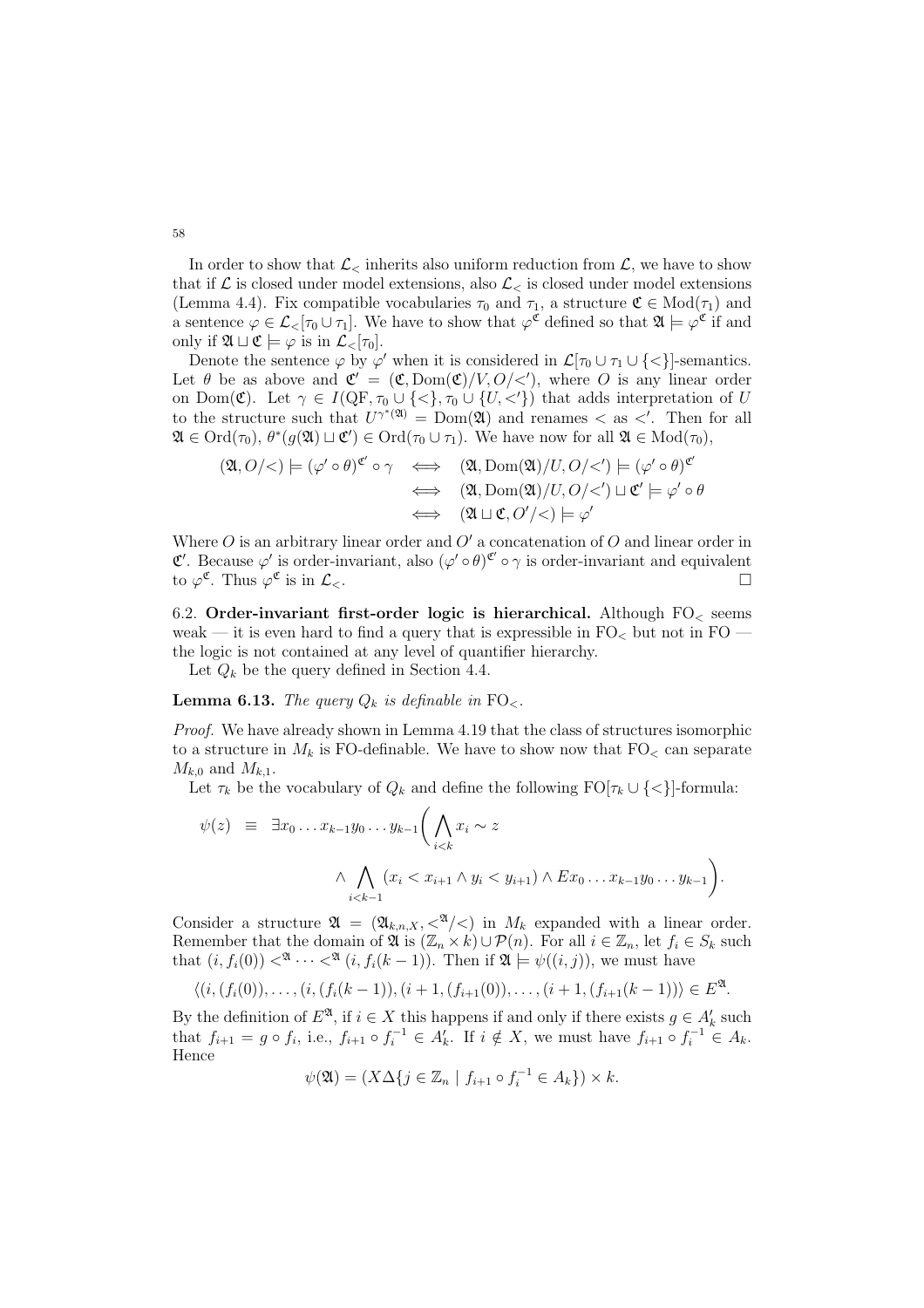Because  $(f_0 \circ f_{n-1}^{-1}) \circ (f_{n-1} \circ f_{n-2}^{-1}) \circ \cdots \circ (f_1 \circ f_0^{-1}) = id_k$  is an even permutation, we must have  $|\{j \in \mathbb{Z}_n \mid f_{i+1} \circ f_i^{-1} \in A_k\}| \equiv n \pmod{2}$ . Thus  $|X| =$  $|(U^{\mathfrak{A}} \setminus \psi(\mathfrak{A}))/\sim^{\mathfrak{A}}$  (mod 2). This parity can be expressed in the same way as in the Gurevich's well-known example that separates  $FO$  and  $FO<sub>lt</sub>$ : We start by ordering the equivalence classes:

$$
x \prec y \equiv \exists x' (x \sim x' \land \forall y' (y \sim y' \rightarrow x' < y')).
$$

Let  $\rho(x) \equiv Ux \wedge \neg \psi(x)$  and define a successor relation on  $(\rho(\mathfrak{A})/\sim^{\mathfrak{A}}, \prec^{\mathfrak{A}})$  as

$$
S(x, y) \equiv x \prec y \land \neg \exists z (\rho(z) \land x \prec z \prec y).
$$

Now the sentence

$$
\exists z (Pz \land \forall xy ((\rho(x) \land \rho(y) \land S(x, y)) \rightarrow (\epsilon x z \leftrightarrow \neg \epsilon y z)) \land \forall x (\rho(x) \land (\neg \exists y (\rho(y) \land y \prec x) \lor \neg \exists y (\rho(y) \land x \prec y)) \rightarrow \epsilon x z))
$$

is true on  $\mathfrak A$  if and only if  $|X|$  is odd. Because it does not depend on the order  $\langle \mathfrak A$ chosen, it is order-invariant and in  $\mathcal{L}_{\leq}[\tau_k]$ .

The logics  $UL_k$  used in the next lemma were defined in Subsection 2.5.

**Lemma 6.14.** The query  $Q_k$  is not definable in  $FO(\text{UL}_{2k-3})$ .

*Proof.* We prove the lemma by showing that for all  $r \in \mathbb{N}$ , if  $n > 2(2k)^r$ , then Player II has a winning strategy in the game  $\text{BG}_r^{2k-3}(\mathfrak{A}_{k,n,\emptyset}, \mathfrak{A}_{k,n,\{-1\}}).$ 

Given a sequence  $\overline{p} \in S_k^{\mathbb{Z}_n}$  of permutations, let  $\alpha_{\overline{p}} \colon \text{Dom}(\mathfrak{A}_{k,n,\emptyset}) \to \text{Dom}(\mathfrak{A}_{k,n,\{-1\}})$ be a bijection defined so that for all  $a \in \mathcal{P}(n)$ ,  $\alpha_{\overline{p}}(a) = a$  and  $\alpha_{\overline{p}}((i,j)) = (i, p_i(j))$ . All bijections Player II will choose in our winning strategy will be of the form  $\alpha_{\bar{p}}$ .

For all relations R in  $\tau_k$  excluding E and for all sequences  $\bar{p} \in S_k^{\mathbb{Z}_n}$ , we have  $\alpha_{\overline{p}}(R^{\mathfrak{A}_{k,n,\emptyset}}) = R^{\mathfrak{A}_{k,n,\{-1\}}}$ . Let  $A(\overline{p}) = \{i \in \mathbb{Z}_n \mid p_i \in A'_k\}$  and  $D(\overline{p}) = A(\overline{p})\Delta\{i-1 \mid i \in \mathbb{Z}_n\}$  $A(\bar{p})\Delta\{-1\}.$  The function  $\alpha_{\bar{p}} \restriction (\text{Dom}(\mathfrak{A}_{k,n,\emptyset}) \setminus D(\bar{p}) \times k)$  is a partial isomorphism from  $\mathfrak{A}_{k,n,\emptyset}$  to  $\mathfrak{A}_{k,n,\{-1\}}$ .

Given sequences  $\overline{a}$  and  $\overline{b}$  on  $Dom(\mathfrak{A}_{k,n,\emptyset})$  and  $Dom(\mathfrak{A}_{k,n,\{-1\}})$ , let  $B(\overline{a}, \overline{b}) = {\overline{p} \in \mathbb{R}^n}$  $S_k^{\mathbb{Z}_n} \mid \alpha_{\overline{p}}(\overline{a}) = \overline{b}$ . This is the set of possible moves in the game situation  $(\overline{a}, \overline{b})$ .

Let  $m(\overline{a}, i) = |[\overline{a}] \cap (i \times k)|$ . The pair  $(\overline{a}, \overline{b})$  fixes whether  $\overline{p} \in B(\overline{a}, \overline{b})$  has  $p_i \in A_k$ or  $p_i \in A_k$  if and only if  $m(\overline{a}, i) \geq k - 1$ . Let  $M(\overline{a}) = \{i \in \mathbb{Z}_n \mid m(\overline{a}, i) \geq k - 1\}$ . Then for all  $\overline{p} \in B(\overline{a}, \overline{b})$  and  $Z \subseteq \mathbb{Z}_n \setminus M(\overline{a})$ , there exists  $\overline{p}' \in B(\overline{a}, \overline{b})$  such that  $A(\overline{p}') = A(\overline{p})\Delta Z.$ 

We claim now that Player II has a winning strategy in the game

$$
\text{BG}^{2k-3}_r\big((\mathfrak{A}_{k,n,\emptyset},\overline{a}/\overline{x}),(\mathfrak{A}_{k,n,\{-1\}},\overline{b}/\overline{x})\big),
$$

if there exists  $\overline{p} \in B(\overline{a}, \overline{b})$  such that  $D(\overline{p}) = \{i\}$  and for all  $j \in [i - (2k)^r, i + (2k)^r]$ ,  $m(\overline{a}, j) = 0$ . The claim implies the existence of a winning strategy.

If  $r = 0$ , all elements of  $\overline{a}$  lie in  $Dom(\mathfrak{A}_{k,n,\emptyset}) \setminus D(\overline{p}) \times k$  for some  $\overline{p} \in B(\overline{a},b)$  and since  $\alpha_{\overline{p}} \upharpoonright [\overline{a}]$  is a partial isomorphism,  $\text{atp}^{\mathfrak{A}_{k,n,\emptyset}}(\overline{a}) = \text{atp}^{\mathfrak{A}_{k,n,\{-1\}}}(\overline{b})$  and Player II has won the game.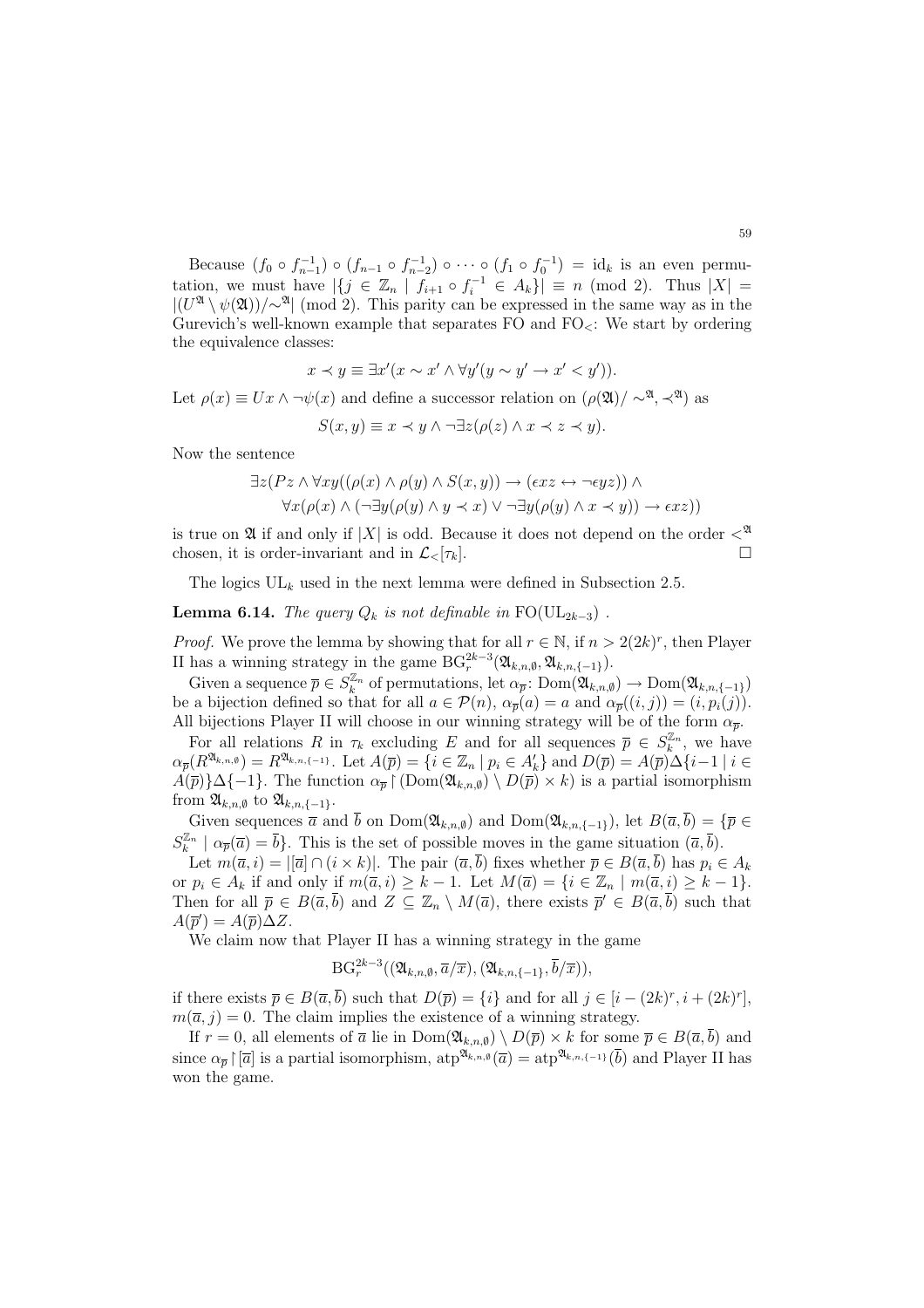Assume then that the claim holds for r and there is  $\overline{p} \in B(\overline{a}, \overline{b})$  such that  $D(\overline{p}) =$  ${i}$  and for all  $j \in [i - (2k)^{r+1}, i + (2k)^{r+1}], m(\overline{a}, j) = 0$ . Player II plays now the bijection  $\alpha_{\overline{p}}$ .

Assume that Player I plays pairs  $(a'_0, b'_0), \ldots, (a'_{2k-4}, b'_{2k-4}) \in \alpha_{\overline{p}}$ . If  $m(\overline{a}', j)$  $k-1$  for all  $j \in [i, i + (2k)^{r+1}]$ , then for all  $j \in [i+1, i + (2k)^{r+1}]$ , there is  $\bar{p}' \in$  $B(\overline{aa}', \overline{bb}')$  such that  $A(\overline{p}') = A(\overline{p})\Delta[i+1,j]$ , which means  $D(\overline{p}') = j$ . Similarly, if  $m(\bar{a}',j) < k-1$  for all  $j \in [i-(2k)^{r+1},i]$ , then for all  $j \in [i-(2k)^{r+1},i]$  there exists  $\overline{p'} \in B(\overline{aa'}, \overline{bb'})$  such that  $D(\overline{p'}) = j$ . Because  $|\overline{a'}| = 2k - 3$ , there can be only one j with  $m(\overline{a}', j) \geq k - 1$  and we find j and  $\overline{p}' \in B(\overline{aa}', \overline{bb}')$  such that  $D(\overline{p}) = \{i\}$  and for all  $j \in [i - (2k)^r, i + (2k)^r], m(\overline{a}, j) = 0.$ 

The lemmas together imply the following theorem.

**Theorem 6.15.** For all  $k \in \mathbb{Z}_+$ , FO<sub><</sub>  $\nleq$  FO(UL<sub>k</sub>). In particular, FO<sub><</sub> cannot be defined by extending FO with finitely many generalized quantifiers.

6.3. **Counting.** One of the basic properties of first-order logic is its inability to count. This manifests in many ways. At its simplest, FO cannot separate two sets of different but large enough cardinality. We formalize next these properties.

Let  $\text{cut}_{n,k} : \mathbb{N} \to n+k$  be the unique function such that  $\text{cut}_{n,k} \upharpoonright n = \text{id}_n$  and for all  $i \geq n$ ,  $n \leq \text{cut}_{n,k}(i) < n+k$  and  $\text{cut}_{n,k}(i) \equiv i \pmod{k}$ . We say that a set  $S \subseteq \mathbb{N}$ is k-periodic, if for some  $n \in \mathbb{N}$ ,  $S = \text{cut}_{n,k}^{-1}(S)$ . If I is a set and  $S \subseteq \mathbb{N} \times I$ , we say that S is uniformly k-periodic, if for some  $n \in \mathbb{N}$ ,  $S = \{(j,i) \mid (\text{cut}_{n,k}(j), i) \in S\}$ .

If  $\tau$  is a vocabulary,  $f: \mathbb{N} \to \text{Mod}(\tau)$  a function,  $K \subseteq \mathbb{N}$  and  $\mathcal{L}$  is a logic, we say that L is K, f-periodic if for every  $\varphi \in \mathcal{L}[\tau]$ , there exists  $k \in K$  such that  $\{i \in \mathbb{N} \mid f(i) \models \varphi\}$  is k-periodic. If  $q: \mathbb{N} \times I \to \text{Mod}(\tau)$ , we say that  $\mathcal{L}$ is uniformly K, g-periodic if for every  $\varphi \in \mathcal{L}[\tau]$ , there exists  $k \in K$  such that  $\{(j, i) \in \mathbb{N} \times I \mid q(j, i) \models \varphi\}$  is uniformly k-periodic.

Let  $f_{\emptyset} : \mathbb{N} \to \text{Mod}(\emptyset)$  and  $f_{\leq} : \mathbb{N} \to \text{Ord}(\emptyset)$  be such that  $|f_{\emptyset}(i)| = |f_{\leq}(i)| = i$ . Define  $g_{\tau} : \mathbb{N} \times \text{Mod}(\tau) \to \text{Mod}(\tau)$  such that  $g_{\tau}(i, \mathfrak{A})$  is isomorphic to the disjoint union of i copies of  $\mathfrak{A}$ . Define  $g_{\tau, \langle} : \mathbb{N} \times \mathrm{Ord}(\tau) \to \mathrm{Ord}(\tau)$  so that  $g_{\tau, \langle} (i, \mathfrak{A}) \upharpoonright \tau =$  $g_{\tau}(i,\mathfrak{A}\upharpoonright\tau)$  and  $\langle g_{\tau,\leq}(i,\mathfrak{A})\rangle$  is a concatenation of the linear orders on the copies of  $\mathfrak{A}$ .

Because K,  $f_{\leq}$ -periodicity and uniform  $K, g_{\tau, \leq}$ -periodicity depends only on the expressive power of the logic on linearly ordered structures, these properties transform from  $\mathcal L$  to  $\mathcal L_{< \cdot}$ .

**Proposition 6.16.** If  $\mathcal{L} \circ QF$  has weak uniform reduction, then  $\mathcal{L}$  is uniformly  $\mathbb{N}, g_{\tau, \langle}$ -periodic for all vocabularies  $\tau$ .

*Proof.* Let M be the class of  $\tau \cup \{ \langle V, V \rangle \}$ -structures defined in the proof of Corollary 6.12, i.e., U and V form a partition of the universe of every structure in the class and  $\langle$  is a linear order on U and V. Let  $\psi \in I(\mathbb{QF}, \tau \cup \{\langle U, V \}, \tau \cup \{\langle \rangle\})$ such that for all  $R \in \tau$ ,  $R^{\psi^*(\mathfrak{A})} = R^{\mathfrak{A}}$  and  $\psi_<(x,y) = x <' y \vee (Ux \wedge Vy)$ . For all  $\mathfrak{A} \in M$ ,  $\psi^*(\mathfrak{A}) \in \mathrm{Ord}(\tau)$ .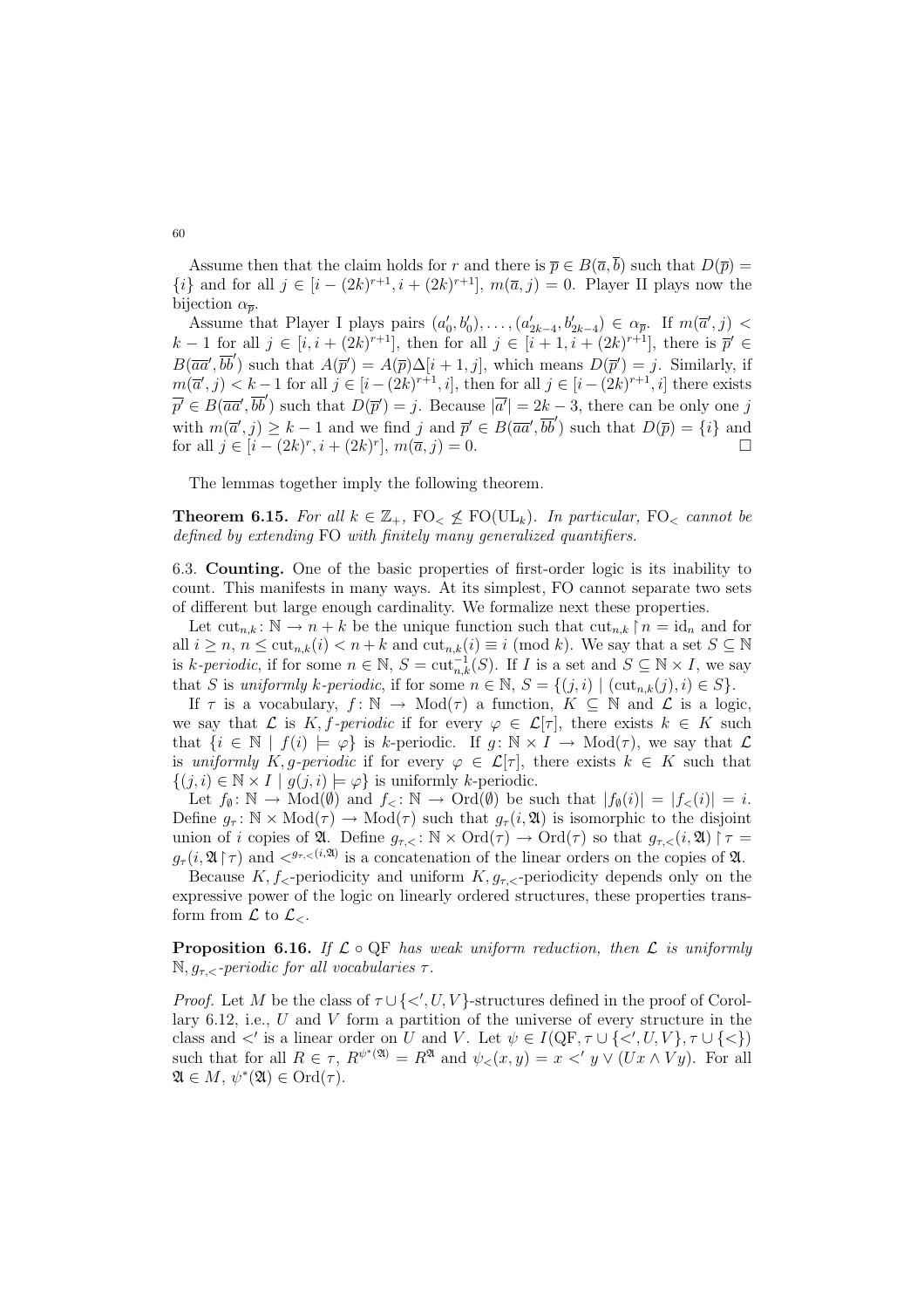Consider an arbitrary  $\varphi \in \mathcal{L}[\tau \cup \{\langle\}\]$ . Let ~ be a finite equivalence relation

witnessing weak uniform reduction of  $\varphi \circ \psi$  and let l be the number of equivalence classes of  $\sim$ . Define  $k = \text{lcm}\{1,\ldots,l\}$  and  $n = l$ .

Given  $\mathfrak{A} \in \text{Ord}(\mathfrak{A})$ , there exists  $i < j \leq l$  such that

$$
(g_{\tau,<}(i,\mathfrak{A}),\text{Dom}(g_{\tau,<}(i,\mathfrak{A}))/U) \sim (g_{\tau,<}(j,\mathfrak{A}),\text{Dom}(g_{\tau,<}(j,\mathfrak{A}))/U).
$$

Then

$$
g_{\tau,<}(m+j) \cong \psi^*((g_{\tau,<}(j),\text{Dom}(g_{\tau,<}(j))/U) \sqcup (g_{\tau,<}(m),\text{Dom}(g_{\tau,<}(m))/V))
$$
  

$$
\equiv_{\varphi} \psi^*((g_{\tau,<}(i),\text{Dom}(g_{\tau,<}(i))/U) \sqcup (g_{\tau,<}(m),\text{Dom}(g_{\tau,<}(m))/V))
$$
  

$$
\cong g_{\tau,<}(m+i).
$$

Using this equivalence repeatedly, we can show that for all  $\mathfrak{A} \in \text{Ord}(\mathfrak{A}), g_{\tau,<}(m) \equiv_{\varphi}$  $g_{\tau,<}(\text{cut}_{n,k}(m)),$  i.e.,  $\mathcal L$  is uniformly  $\mathbb N, g_{\tau,<}$ -periodic.

If the logic contains only sentences on unary vocabularies, we can say even more. A query q on unary vocabulary  $\tau$  is *periodic*, if there is  $n, k \in \mathbb{Z}_+$  such that  $\mathfrak{A} \equiv_q \mathfrak{B}$  if for all atomic 1-types t on  $\tau$ ,  $\text{cut}_{n,k}|\{a \in \text{Dom}(\mathfrak{A}) \mid \mathfrak{A} \models t(a)\}|$  $\text{cut}_{n,k}|\{b \in \text{Dom}(\mathfrak{B}) \mid \mathfrak{B} \models t(b)\}|.$ 

**Proposition 6.17.** If  $\varphi \in \mathcal{L}[\tau]$ ,  $\tau$  is a finite unary vocabulary and  $\mathcal{L}$  has weak uniform reduction, then  $\varphi$  defines a periodic query.

*Proof.* Let  $\varphi \in \mathcal{L}[\tau]$ , and let ∼ be a finite equivalence relation witnessing weak uniform reduction of  $\varphi$ . Let S be the set of all atomic 1-types on  $\tau$ . For all  $t \in S$ , there exist structures  $\mathfrak{A}_t$  and  $\mathfrak{B}_t$ , both having only elements realizing t, such that  $|\mathfrak{A}_t| < |\mathfrak{B}_t|$  and  $\mathfrak{A}_t \sim \mathfrak{B}_t$ .

Choose

$$
n = \max\{|\mathfrak{B}_t| \mid t \text{ is an atomic 1-type}\}\
$$

and

 $k = \text{lcm}\{|\mathfrak{B}_t| - |\mathfrak{A}_t| \mid t \text{ is an atomic 1-type.}\}.$ 

Let  $\mathfrak A$  be a  $\tau$ -structure. If  $t \in S$  and  $\mathfrak A$  has  $m_t > |\mathfrak B_t|$  realizations of t, then there exists  $\mathfrak{A}'$  such that  $\mathfrak{A} \cong \mathfrak{A}' \sqcup \mathfrak{B}_t \equiv_{\varphi} \mathfrak{A}' \sqcup \mathfrak{A}_t$ . The structure  $\mathfrak{A}' \sqcup \mathfrak{A}_t$  has  $m_t - (|\mathfrak{B}_t| - |\mathfrak{A} - t|)$  realizations of t. If  $m > n + k$  we can find a structure with  $m_t - k$  realizations of t iterating the equivalence. Repeating this we eventually find a structure  $\varphi$ -equivalent to  $\mathfrak A$  and having  $\text{cut}_{n,k}(m_t)$  realizations of each type  $t \in S$ . Thus  $\varphi$  defines a periodic query.

Note that it is necessary to assume that  $\tau$  is finite. Otherwise, the least common multiple k would not generally exist.

Let  $\tau_U = \{U\}$ , where U is a unary relation symbol. Let  $D_{n,k,i}$  be a  $\tau_U$ -query such that  $\mathfrak{A} \in D_{n,k,i}$  if and only if  $\text{cut}_{n,k}(|U^{\mathfrak{A}}|) = i$ . Let  $D_k = D_{0,k,0}$ . It is easy to see that  $D_{n,k,i}$  is definable in  $FO(D_k)$  for all  $n, i \in \mathbb{N}$ .

**Proposition 6.18.** Let  $\tau$  be an arbitrary finite unary vocabulary. If Q is a periodic  $\tau$ -query, then  $FO(Q) \le FO(D_k)$  for some k. If  $FO(Q)$  is additionally regular, k can be chosen such that  $FO(D_k) \equiv FO(Q)$ .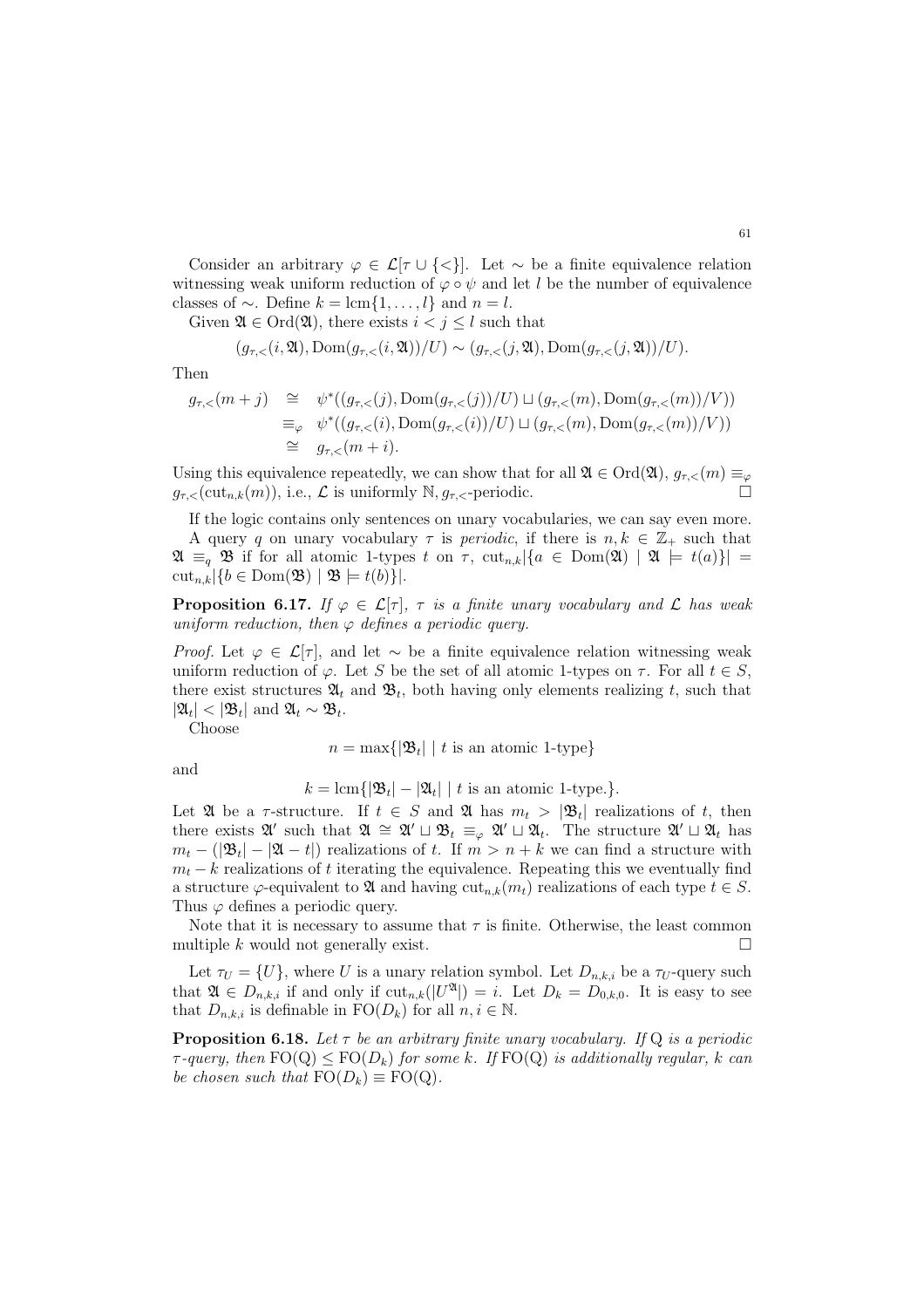*Proof.* Let k be the least positive integer such that for some  $n \in \mathbb{Z}_+$ , n and k witness the periodicity of Q.

Let S be the set of atomic 1-types on  $\tau$  and let Let C be the set of all sequences in  $\mathbb{N}^S$  such that if  $c \in C$  and  $\mathfrak{A}$  has  $c_t$  realizations of each type  $t \in S$ , then  $\mathfrak{A} \in \mathcal{Q}$ . We can express Q in  $FO(D_k)$  now by the sentence

$$
\bigvee_{c \in C \cap (n+k)^S} \bigwedge_{t \in S} D_{n,k,c_t} x(t(x)).
$$

Thus  $FO(Q) \leq FO(D_k)$ .

Assume then that FO(Q) is regular. Given  $c \in \mathbb{N}^S$ ,  $t_0 \in S$  and a sequence  $\overline{x}$  of constant symbols such that  $|\overline{x}| \geq \sum_{t \in S} c_t$ , we can define interpretations  $\psi_{c,t_0}, \psi'_{c,t_0} \in$  $I(\text{FO}, \{U, \overline{x}\}, \tau \cup \{V\})$  such that if  $\mathfrak{A}$  is a  $\{U, \overline{x}\}$ -structure and  $x_i^{\mathfrak{A}}$  are distinct constants outside of  $U^{\mathfrak{A}},$  then  $\langle V^{\psi^*(\mathfrak{A})} \rangle^{\psi^*(\mathfrak{A})}$  is a  $\tau$ -structure having for all  $t \in S$ ,  $c_t$ realizations of t, and  $\langle V^{(\psi')^*(\mathfrak{A})} \rangle^{(\psi')^*(\mathfrak{A})}$  is similar, but it has  $|U^{\mathfrak{A}}| + c_{t_0}$  realizations of  $t_0$ .

Let  $\theta$  be a FO(Q) sentence defining the relativization of Q. If  $\mathfrak A$  is a  $\{U\}$ structure,  $|U^{\mathfrak{A}}| \equiv 0 \pmod{k}$  and  $\overline{a} \in (Dom(\mathfrak{A}) \setminus U^{\mathfrak{A}})^{|\overline{x}|}$  are distinct element, then  $(\mathfrak{A}, \overline{a}/\overline{x}) \models (\theta \circ \psi_{c,t_0}) \leftrightarrow (\theta \circ \psi_{c,t_0}')$  for all c such that  $c_{t_0} \geq n$ . If  $|U^{\mathfrak{A}}| \not\equiv 0 \pmod{k}$ , this has to fail for some  $t_0 \in S$  and  $c \in (n+k)^S$  with  $c_{t_0} \geq n$ , because otherwise k would not be the smallest period of Q.

This gives us a way to express  $D_k$  in FO(Q): We first quantify distinct values for variables  $\overline{x}$  with  $|\overline{x}| = (n+2k)^{|S|}$  so that the elements are not in  $U^{\mathfrak{A}}$ . If  $\text{Dom}(\mathfrak{A}) \setminus U^{\mathfrak{A}}$ is too small, we can redefine  $U^{\mathfrak{A}}$  by removing some multiple of k elements from it. Then we test that sentence  $(\theta \circ \psi_{c,t_0}) \leftrightarrow (\theta \circ \psi'_{c,t_0})$  holds for all  $t_0 \in S$  and  $c \in (n + 2k)^{|S|}$  with  $c_{t_0} \geq n$ . We have to define  $D_k$  separately for structures with less than  $(n+2k)^{|S|}+k$  elements.

The logic  $\text{FO}(D_k)_{k\in\mathbb{N}}$  is by the previous propositions a candidate for the strongest extension of FO with unary quantifiers that has weak uniform reduction. It has also all other nice properties of FO. Before showing them, we give a characterization of the logic. Because every  $\text{FO}(D_k)_{k\in\mathbb{N}}$ -sentence can be expressed in  $\text{FO}(D_k)$  for some k, it suffices to characterize  $\mathrm{FO}(D_k)$ .

Let  $\mathrm{FO}_n(D_k)$  be a fragment defined recursively so that  $\mathrm{FO}_0(D_k) \equiv \mathrm{QF}$  and  $FO_{n+1}(D_k) \equiv \mathbb{Q}F \circ (FO_n(D_k) \cup \bigcup_{i \leq k} \mathcal{L}_{D_{1,k,i}} \circ FO_n(D_k)).$  It is easy to see that  $\bigcup_{n\in\mathbb{N}}\text{FO}_n(D_k)\equiv\text{FO}(D_k)$ . Let  $S_n^k[\tau]$  be the set of all 1-types of  $\text{FO}_n(D_k)$  on vocabulary  $\tau$  and for all  $t \in S_n^k[\tau]$ , let  $t(\mathfrak{A}) = \{a \in \text{Dom}(\mathfrak{A}) \mid \mathfrak{A} \models t(a)\}.$  We have now

$$
\begin{array}{rcl}\mathfrak{A} \equiv_{\mathrm{FO}_{n+1}(D_k)} \mathfrak{B} & \Longleftrightarrow & \mathfrak{A} \equiv_{\mathrm{QFo}(\mathrm{FO}_n(D_k) \cup \bigcup_{i < k} \mathcal{L}_{D_{1,k,i} \circ \mathrm{FO}_n(D_k))} \mathfrak{B} \\ & \Longleftrightarrow & \mathfrak{A} \equiv_{\mathrm{FO}_n(D_k) \cup \bigcup_{i < k} \mathcal{L}_{D_{1,k,i} \circ \mathrm{FO}_n(D_k)} \mathfrak{B} \\ & \Longleftrightarrow & \bigwedge_{t \in S_n^k[\tau]} \mathrm{cut}_{1,k}(|t(\mathfrak{A})|) = \mathrm{cut}_{1,k}(|t(\mathfrak{B})|),\end{array}
$$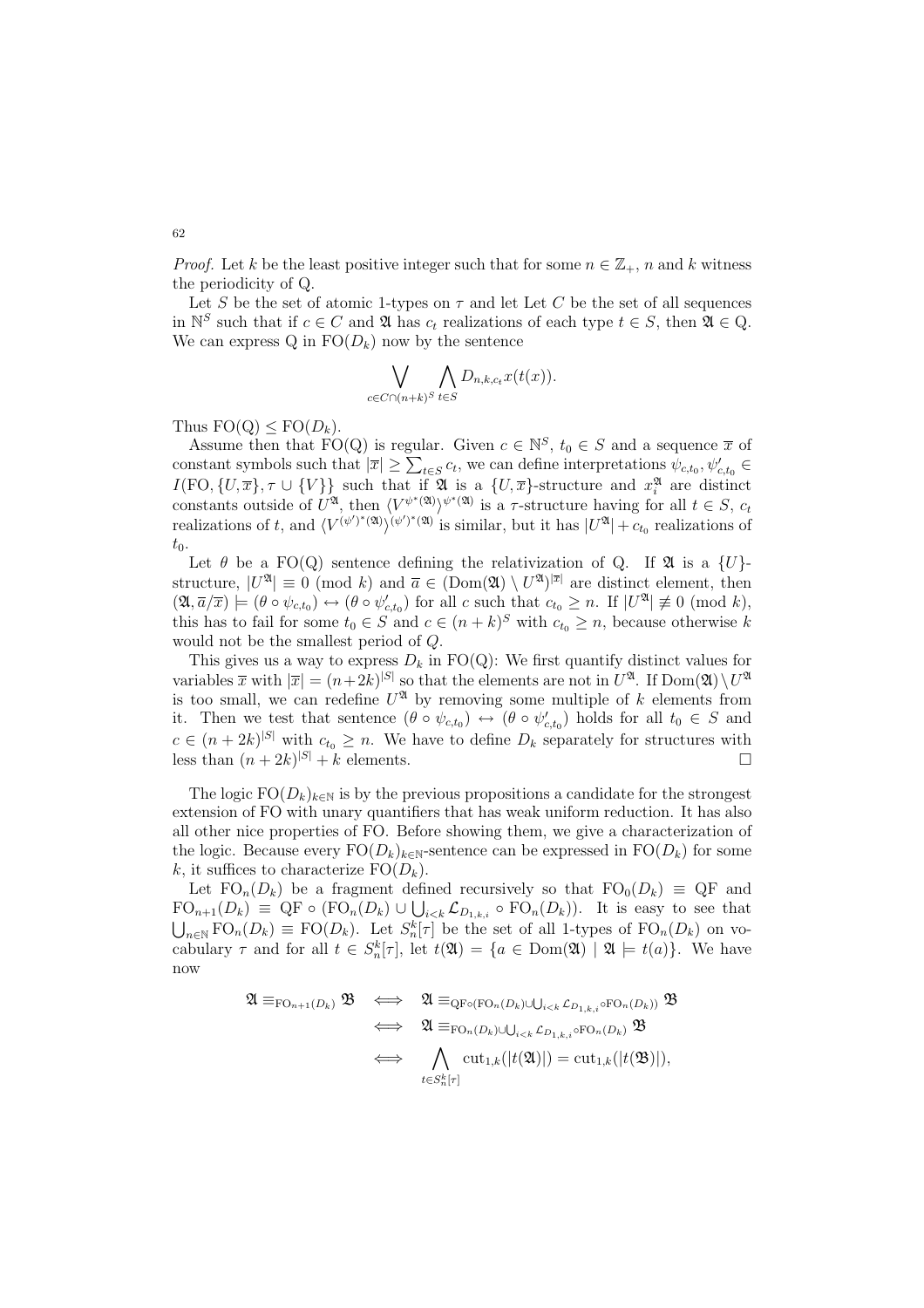because every 1-type of  $\text{FO}_n(D_k)$  already determines the  $\equiv_{\text{FO}_n(D_k)}$ -equivalence class of the structure.

**Proposition 6.19.** The logic  $FO(D_k)_{k\in K}$  is vectorized regular and has uniform reduction for all  $K \subseteq \mathbb{Z}_+$ .

Proof. We show first vectorized regularity. It suffices to show that the relativization and all vectorizations of the query  $D_k$  are definable in  $\mathrm{FO}(D_k)$ . The relativization is defined by

$$
(A, U^{\mathfrak{A}}, R^{\mathfrak{A}}) \in D_k^U \iff (A, U^{\mathfrak{A}}, R^{\mathfrak{A}}) \models D_k x (Ux \land Rx).
$$

For vectorization we need some auxiliary sentences. First, the  $\{R\}$ -query  $D_{k,l}^n$ with semantics

$$
\mathfrak{A} \in D_{k,l}^n \iff |R^{\mathfrak{A}}| \equiv l \pmod{k},
$$

where  $ar(R) = n$ , is definable in  $FO(D_k^{(n)})$ . The definition is

$$
\exists \overline{x}_0 \dots \overline{x}_{l-1} \left( \bigwedge_{i < l} R\overline{x}_i \land \bigwedge_{i < j < l} \overline{x}_i \neq \overline{x}_j \land D_k^{(n)} \overline{y}(R\overline{y} \land \bigwedge_{1 \leq i \leq l} \overline{y} \neq \overline{x}_i) \right)
$$

Now nth vectorization of  $D_k$  can be defined recursively

$$
\mathfrak{A}^{(n)} \in D_k \iff \mathfrak{A} \in D_k^{(n)}
$$
  
\n
$$
\iff \mathfrak{A} \models \bigvee_{\substack{\overline{l} \in \{0, \ldots, k-1\}^k \\ \sum i_l \equiv 0 \pmod{k}}} (D_{k,l_1} x D_{k,1}^{n-1} \overline{y} R x \overline{y} \wedge \cdots \wedge D_{k,l_{k-1}} x D_{k,k-1}^{n-1} \overline{y} R x \overline{y}).
$$

We show then that the logic has uniform reduction by showing that  $FO_n(D_k)[\tau]$ has uniform reduction for all  $n \in \mathbb{N}$ . Because every  $\text{FO}(D_k)$ -sentence can access only finitely many relations of the structure, we may assume that the vocabulary  $\tau$ is finite. Then the set  $FO_n(D_k)[\tau]$  is also finite and uniform reduction follows if we can show that for all  $\mathfrak{A} \equiv_{\mathrm{FO}_n(D_k)} \mathfrak{B}$  and  $\mathfrak{C}$ , we have  $\mathfrak{A} \sqcup \mathfrak{C} \equiv_{\mathrm{FO}_n(D_k)} \mathfrak{B} \sqcup \mathfrak{C}$ .

This is clearly true for  $n = 0$ . Assume it is true for n and let us show it for  $n+1$ . If  $\mathfrak{A} \equiv_{\text{FO}_{n+1}(D_k)} \mathfrak{B}$ , then for all  $t \in S_n^k[\tau]$  cut<sub>1,k</sub>( $|t(\mathfrak{A})|$ ) = cut<sub>1,k</sub>( $|t(\mathfrak{B})|$ ). If  $a \in \text{Dom}(\mathfrak{A})$ and  $b \in \text{Dom}(\mathfrak{B})$  and  $\text{tp}_{\text{FO}_n(D_k)}^{\mathfrak{A}}(a) = \text{tp}_{\text{FO}_n(D_k)}^{\mathfrak{B}}(b)$ , then  $(\mathfrak{A}, a/x) \equiv_{\text{FO}_n(D_k)} (\mathfrak{B}, b/x)$ and by induction hypothesis  $(\mathfrak{A} \sqcup \mathfrak{C}, a/x) \equiv_{\text{FO}_n(D_k)} (\mathfrak{B} \sqcup \mathfrak{C}, b/x)$ , i.e.,  $\text{tp}_{\text{FO}_n(D_k)}^{\mathfrak{A} \sqcup \mathfrak{C}}(a)$  $tp_{\text{FO}_n(D_k)}^{\mathfrak{B} \sqcup \mathfrak{C}}(b)$ . Similarly, for all  $c \in \text{Dom}(\mathfrak{C}), tp_{\text{FO}_n(D_k)}^{\mathfrak{A} \sqcup \mathfrak{C}}(c) = tp_{\text{FO}_n(D_k)}^{\mathfrak{B} \sqcup \mathfrak{C}}(c)$ . Thus for all  $t \in S_n^k[\tau],$ 

$$
\mathrm{cut}_{1,k}(|t(\mathfrak{A}\sqcup\mathfrak{C})|) = \mathrm{cut}_{1,k}(|t(\mathfrak{A}\sqcup\mathfrak{C})\cap\mathrm{Dom}(\mathfrak{A})| + |t(\mathfrak{A}\sqcup\mathfrak{C})\cap\mathrm{Dom}(\mathfrak{C})|)
$$
  
\n
$$
= \mathrm{cut}_{1,k}(|t(\mathfrak{B}\sqcup\mathfrak{C})\cap\mathrm{Dom}(\mathfrak{B})| + |t(\mathfrak{B}\sqcup\mathfrak{C})\cap\mathrm{Dom}(\mathfrak{C})|)
$$
  
\n
$$
= \mathrm{cut}_{1,k}(|t(\mathfrak{B}\sqcup\mathfrak{C})|),
$$

where we use the facts that  $\text{cut}_{1,k}(|t(\mathfrak{A}\sqcup\mathfrak{C})\cap \text{Dom}(\mathfrak{A})|) = \text{cut}_{1,k}(|t(\mathfrak{B}\sqcup\mathfrak{C})\cap \text{Dom}(\mathfrak{B})|)$ and  $|t(\mathfrak{A} \sqcup \mathfrak{C}) \cap \text{Dom}(\mathfrak{C})| = |t(\mathfrak{B} \sqcup \mathfrak{C}) \cap \text{Dom}(\mathfrak{C})|$ . This shows that  $\mathfrak{A} \sqcup \mathfrak{C} \equiv_{\text{FO}_{n+1}(D_k)} \Box$  $\mathfrak{B} \sqcup \mathfrak{C}$ .

.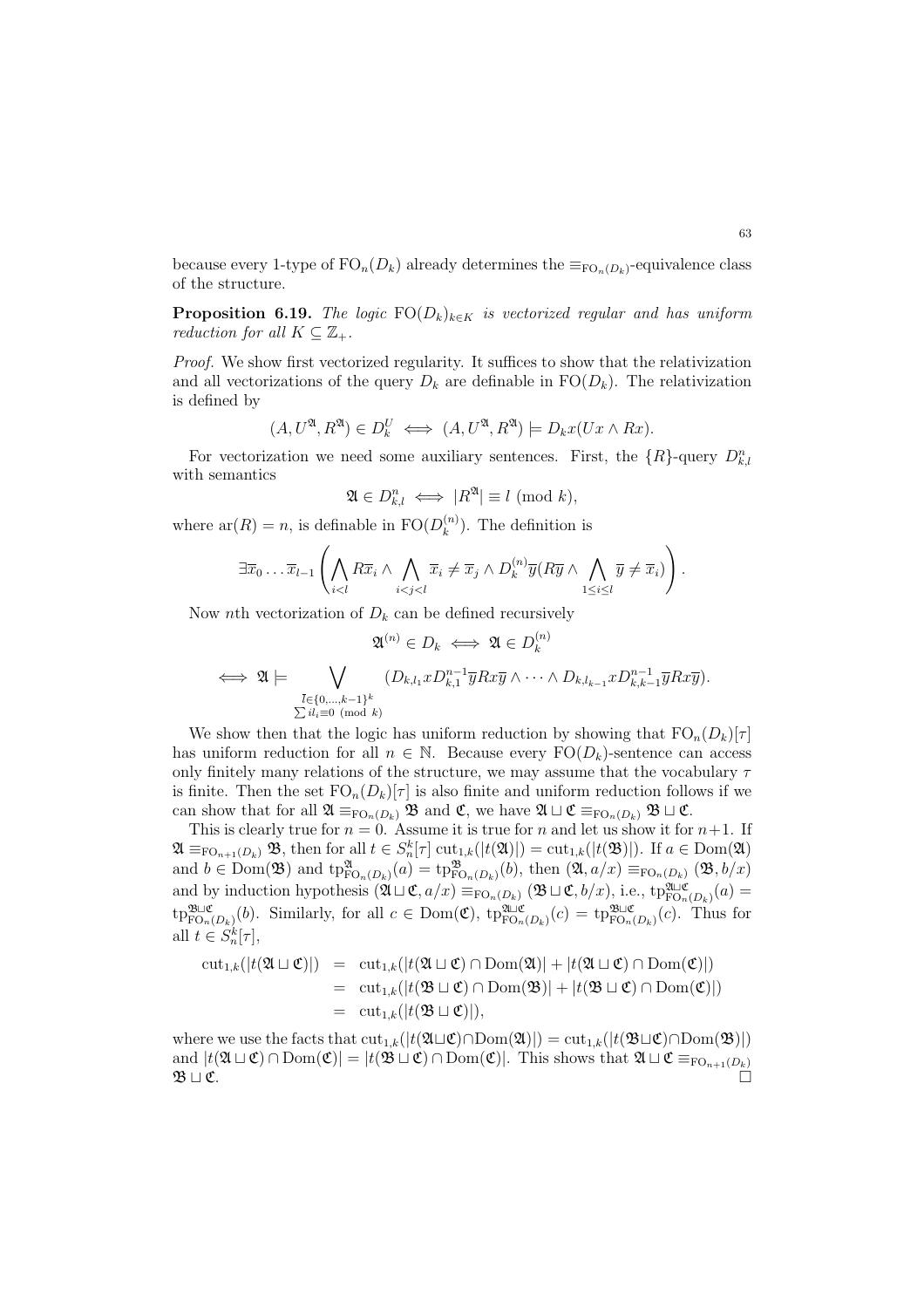

6.4. **Locality of**  $\text{FO}_{\leq}(D_k)$ . Grohe and Schwentick have proven in [GS00] that  $\text{FO}_{\leq}$ is Gaifman-local. We consider in this section how this can be extended to stronger logics.

Assume our logic  $\mathcal L$  is a regular order-invariant extension of FO. We saw in Section 6.2 that FO<sub><</sub> can express the query  $Q_k$ , which means that FO<sub><</sub>  $\circ$  QF<sub>∞</sub> is not Gaifman-local. By Theorem 4.16, if  $\mathcal L$  is Hanf-local, then  $\mathcal L$  has to have weak uniform reduction. In fact, we could prove this also for Gaifman-locality by replacing  $\leftrightarrows_r$  by  $\leftrightsquigarrow_{2r}$  in Lemma 4.15. This shows that if we hope for  $\mathcal L$  to be local, it should have weak uniform reduction.

By Propositions 6.17 and 6.18, if  $FO(Q)$  is regular, has uniform reduction and Q is a unary quantifier, then  $FO(Q) \equiv FO(D_k)$  for some k. Thus it is natural to consider the locality of the logics  $\mathrm{FO}_{\leq}(D_k)$ . However, these logics fail to have even Gaifman-locality.

#### **Proposition 6.20.** FO<sub> $<$ </sub>( $D_k$ ) is not Gaifman-local for any  $k \geq 2$ .

*Proof.* Let  $\tau = \{S, T\}$ , where both S and T are binary relation symbols. Let  $M_k$ be a class of  $\tau$ -structures defined by the following sentences

$$
\forall x (\exists^1 y Sxy \land \exists^1 y Txy \land \exists^1 y Syx \land \exists^1 y Tyx)
$$
  

$$
\forall v_0 \exists v_1 \dots v_{k-1} \left( \bigwedge_{0 \le i < j \le k-1} v_i \ne v_j \land Tv_0v_1 \land \dots \land Tv_{k-2}v_{k-1} \land Tv_{k-1}v_0 \right)
$$
  

$$
\forall x \exists y x' y' (Sxx' \land Syy' \land Txy \land Tx'y').
$$

These sentences express that  $S$  and  $T$  are graphs of permutations  $s$  and  $t$ , every orbit of t contains exactly k elements and  $s \circ t = t \circ s$ .

Now, consider the following  $\text{FO}(D_k)[\tau \cup \{<\}]$  sentence

$$
\varphi \equiv D_k z \psi(z),
$$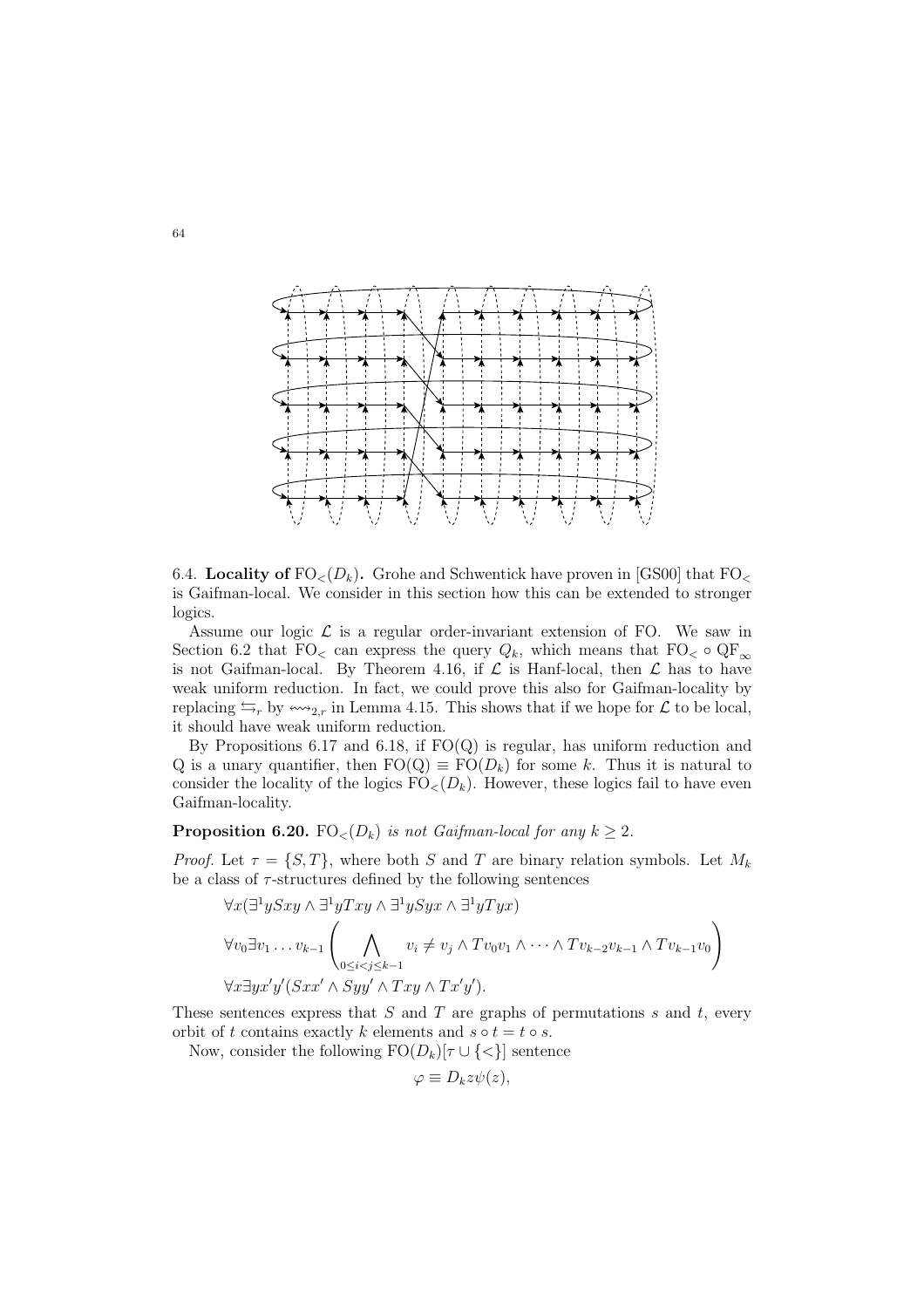where

$$
\begin{aligned}\n\theta_i(x, y) &\equiv \exists v_0 \dots v_i (v_0 = x \land v_i = y \land Tv_0 v_1 \land \dots \land Tv_{i-1} v_i) \\
\theta(x, y) &\equiv \bigvee_{0 \le i < k} \theta_i(x, y) \\
\rho(x) &\equiv \forall y (\theta(x, y) \to y \ge x) \\
\psi(z) &\equiv \exists x y x' \left( \rho(x) \land Sxy \land \rho(x') \land \bigvee_{0 \le i < j < k-1} \theta_i(y, z) \land \theta_j(y, x') \right).\n\end{aligned}
$$

Formula  $\theta(x, y)$  expresses that x and y belong to the same orbit of t. Formula  $\rho(x)$ says that x is the smallest element of its t-orbit. We explain formula  $\psi$  next.

Given  $\mathfrak{A} \in M_k$  and a set  $X \subseteq \text{Dom}(\mathfrak{A})$  such that X contains exactly one element from every orbit of t, let  $f_X^{\mathfrak{A}}$ :  $X \to k$  be the unique function such that  $t^{f_X^{\mathfrak{A}}(x)}(s(x)) \in$ X for every  $x \in X$ . Formula  $\psi$  is defined such that  $|\psi(\mathfrak{A})| = \sum_{x \in \rho(\mathfrak{A})} f^{\mathfrak{A}}_{\rho(\mathfrak{A})}(x)$  and so  $(\mathfrak{A}, \lt) \models \varphi$ , if and only if  $\sum_{x \in \rho(\mathfrak{A})} f^{\mathfrak{A}}_{\rho(\mathfrak{A})}(x) \equiv 0 \pmod{k}$ .

Let  $a, b \in X$  such that  $s(a)$  and b belong to the same t-orbit. Let  $Y = (X \setminus \{b\}) \cup$  $t(b)$ . Then  $f_X^{\mathfrak{A}} \upharpoonright (X \setminus \{a, b\}) = f_Y^{\mathfrak{A}} \upharpoonright (X \setminus \{a, b\}), f_X^{\mathfrak{A}}(a) \equiv f_Y^{\mathfrak{A}}(a) + 1 \pmod{k}$  and  $f_X^{\mathfrak{A}}(b) \equiv f_Y^{\mathfrak{A}}(t(b)) - 1 \pmod{k}$ . Thus  $\sum_{x \in X} f_X^{\mathfrak{A}}(x) \equiv \sum_{x \in Y} f_Y^{\mathfrak{A}}(x) \pmod{k}$ . Because the sum is invariant under changing one element of the set  $X$ , it is invariant under any changes. This shows that  $\sum_{x \in \rho(\mathfrak{A})} f_{\rho(\mathfrak{A})}^{\mathfrak{A}}(x)$  does not depend modulo k on the linear order  $\lt$  and the sentence  $\varphi$  is order-invariant.

Let  $\mathfrak{A}_{n,k,h}$  be a  $\tau$ -structure with universe  $n \times k$ , so that

$$
T^{\mathfrak{A}_{n,k,h}} = \{ \langle (i,j), (i,j') \rangle \mid i \in n, j \in k, j' \in k, j' \equiv j+1 \pmod{k} \}
$$

and

$$
S^{2l_{n,k,h}} = \{ \langle (i,j), (i+1,j) \rangle \mid i \in (n-1), j \in k \} \cup \{ \langle (n-1,j), (0,j') \rangle \mid j \in k, j' \in k, j' \equiv j+h \pmod{k} \}.
$$

Because  $\sum_{x\in n\times\{0\}} f^{x_{n,k,h}}_{n\times\{0\}} = h$ , for all  $n \in \mathbb{Z}_+$ ,  $\mathfrak{A}_{n,k,0} \not\equiv_{\varphi} \mathfrak{A}_{n,k,1}$ . However it is easy to see that  $\mathfrak{A}_{4r+2,k,0}$   $\longleftrightarrow_{2,r} \mathfrak{A}_{4r+2,k,1}$  by dividing the domain of  $\mathfrak{A}_{4r+2,k,0}$  to two parts both containing the same number of consecutive t-orbits. Hence  $\mathrm{FO}_{\leq}(D_k)$  is not Gaifman-local.

We will see in the next section a weak version of Gaifman-locality that explicitly excludes the equivalence we used in the previous example and so applies to  $FO(D_k)$ . This leads however to a definition that is hard to use in practice. A simple idea to weaken Gaifman-locality using the original definition is to forbid that the neighborhoods of the constants intersect when Gaifman-locality is applied.

**Definition 6.21.**  $\mathcal{L}$  is symmetrically Gaifman-local, if for every  $\varphi \in \mathcal{L}[\tau \cup \{x, y\}],$ there exists  $r \in \mathbb{N}$  such that, if  $\mathfrak{A} \in \text{Mod}(\tau)$ ,  $a, b \in \text{Dom}(\mathfrak{A})$ ,  $N_r^{\mathfrak{A}}(a) \cap N_r^{\mathfrak{A}}(b) = \emptyset$ and  $\mathfrak{N}_r^{\mathfrak{A}}(a) \cong \mathfrak{N}_r^{\mathfrak{A}}(b)$ , then  $(\mathfrak{A}, a/x, b/y) \equiv_{\varphi} (\mathfrak{A}, b/x, a/y)$ .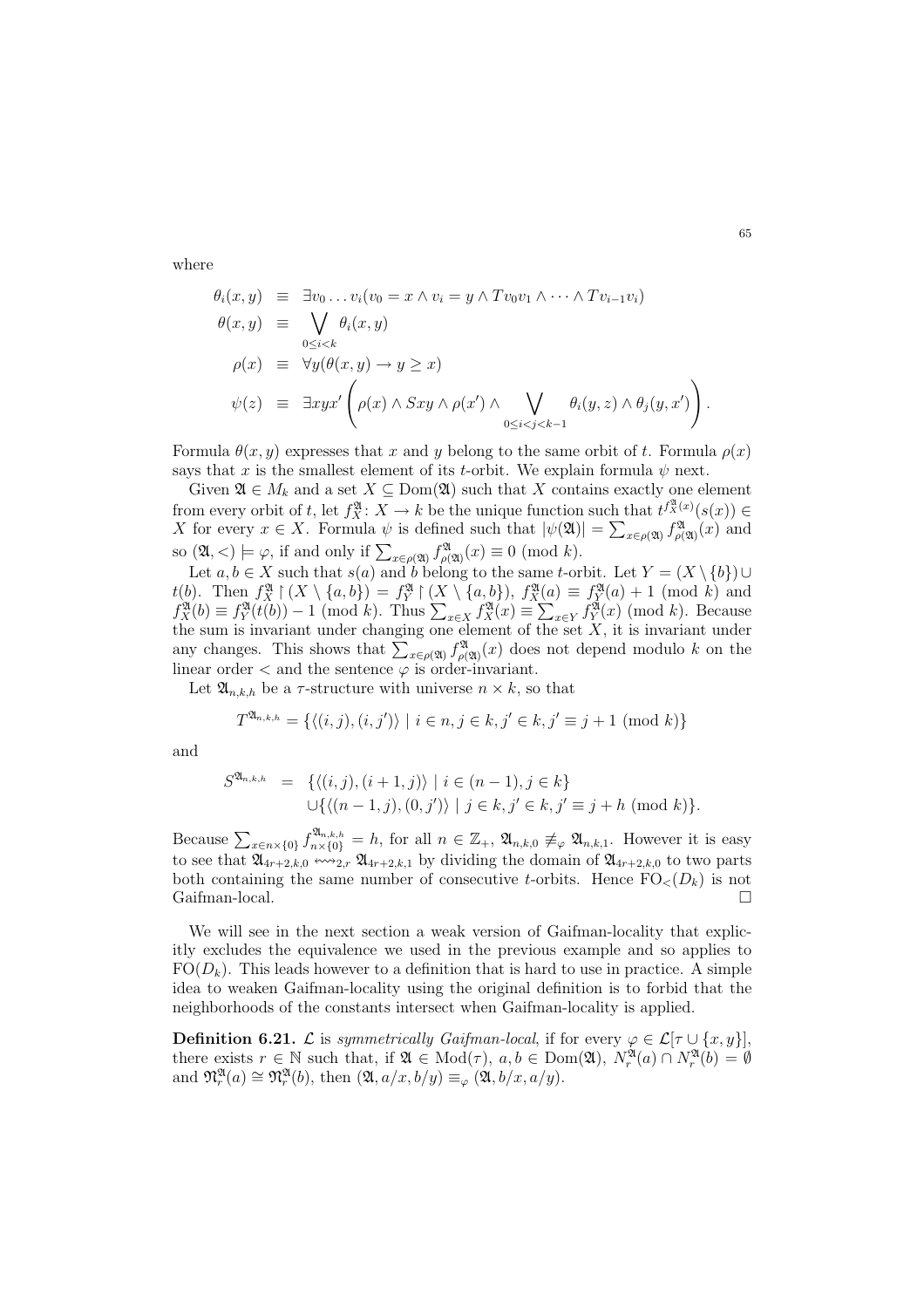The logic  $FO_{\leq}(D_k)$  satisfies this definition, if k is odd, but fails to satisfy it, if k is even as we next show.

Let  $\tau = \{F\}$ , where F is a binary relation symbol. Let EvenP be a query containing all  $\tau$ -structures  $\mathfrak A$  where  $F^{\mathfrak A}$  is a graph of an even permutation  $f: Dom(\mathfrak A) \to$  $Dom(\mathfrak{A}).$ 

**Proposition 6.22.** The query EvenP is definable in  $FO<sub>2</sub>(D<sub>2</sub>)$ .

*Proof.* We can express in FO that  $F^{\mathfrak{A}}$  is a graph of a permutation on Dom( $\mathfrak{A}$ ), so we have to find only a  $FO(2)$ -sentence separating even and odd permutations.

Let f be a permutation of a finite set A ordered by  $\lt$ . A pair  $(a, b) \in A^2$  is called an inversion pair, if  $a < b$  but  $f(a) > f(b)$ . It is well known fact that f is an even permutation if and only if it has even number of inversion pairs. We can express this definition in  $\mathrm{FO}_{\leq}(D_2)$ :

$$
D_2x \neg D_2y(x < y \land \exists x'y'(Fx x' \land Fyy' \land y' < x')).
$$

**Proposition 6.23.** FO(EvenP) is not symmetrically Gaifman-local.

*Proof.* Let  $\tau = \{E, U, V\}$ , where E is binary and U and V are unary relation symbols. Let  $\mathfrak{A}_n$  be a  $\tau$ -structure with universe  $n \times 2$ ,  $E^{\mathfrak{A}_n} = \{((i,j),(i+1,j)) \mid 0 \leq$  $i \leq n - 1, 0 \leq j \leq 1$ ,  $U^{2l_n} = \{(0, 0)\}\$ and  $V^{2l_n} = \{(0, 1)\}\$ . If  $n > r$ , then  $\mathfrak{N}_r^{\mathfrak{A}_n}((n-1,0)) \cong \mathfrak{N}_r^{\overline{\mathfrak{A}}_n}((n-1,1))$  and these neighborhoods do not intersect.

Let  $\psi \in I(\mathbb{Q}F, \tau \cup \{u, v\}, \{F\})$ , where  $\psi_F(x, y) = Exy \vee (x = u \wedge Uy) \vee (x = v \wedge Vy)$ . If FO(EvenP) were symmetrically Gaifman-local, then for big enough n,  $(\mathfrak{A}_n,(n 1, 0)/u$ ,  $(n-1, 1)/v$ )  $\equiv_{\text{EvenPow}} (2\mathcal{U}_n, (n-1, 1)/u, (n-1, 0)/v)$ . However, F is a graph of an even permutation in only one of the structures  $\psi^*((\mathfrak{A}_n,(n-1,0)/u,(n-1,1)/v))$ and  $\psi^*(\mathfrak{A}_n,(n-1,1)/u,(n-1,0)/v)$ . Hence FO(EvenP) cannot be symmetrically Gaifman-local.

In order to avoid the previous example, we weaken the definition of symmetrical Gaifman-locality further.

**Definition 6.24.** The logic  $\mathcal{L}$  is alternatingly Gaifman-local, if for every  $\varphi \in \mathcal{L}[\tau \cup$  ${x, y, z}$ , there exists  $r \in \mathbb{N}$  such that, if  $\mathfrak{A} \in Mod(r)$ ,  $a, b, c \in Dom(\mathfrak{A})$ ,  $N_r^{\mathfrak{A}}(a) \cap$  $N_r^{\mathfrak{A}}(b) = N_r^{\mathfrak{A}}(b) \cap N_r^{\mathfrak{A}}(c) = N_r^{\mathfrak{A}}(c) \cap N_r^{\mathfrak{A}}(a) = \emptyset$  and  $\mathfrak{N}_r^{\mathfrak{A}}(a) \cong \mathfrak{N}_r^{\mathfrak{A}}(b) \cong \mathfrak{N}_r^{\mathfrak{A}}(c)$ , then  $(\mathfrak{A}, a/x, b/y, c/z) \equiv_{\varphi} (\mathfrak{A}, b/x, c/y, a/z).$ 

It is easy to see that symmetrical Gaifman-locality implies alternating Gaifmanlocality. We show in the following sections that  $\mathrm{FO}_{\leq}(D_k)_{k\in\mathbb{Z}_+}$  has the property.

6.5. **Ribbons.** We define in this section some machinery for proving symmetrical and alternating Gaifman-locality of the logics  $FO(D_k)$ . The basic idea of representing relevant information of structures by word models is from [GS00].

**Definition 6.25.** A  $\tau \cup \{<,\sim\}$ -structure  $\mathfrak{A}$  is a  $\tau$ -ribbon, if  $\langle\mathfrak{A}^{\mathfrak{A}}\rangle$  is a linear order,  $\sim^{\mathfrak{A}}$  is an equivalence relation, and its equivalence classes can be enumerated as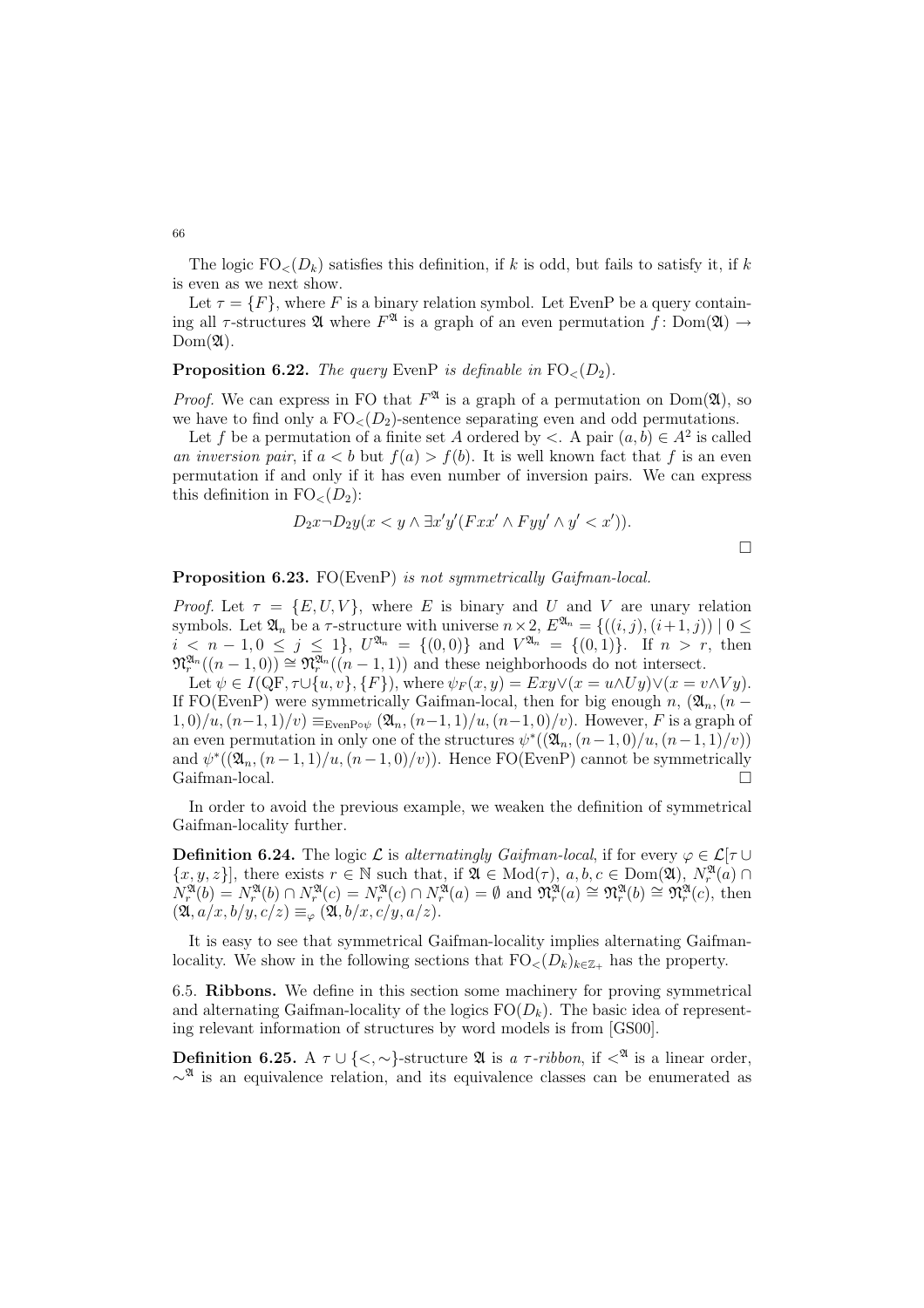$C_0^{\mathfrak{A}}, \ldots, C_{m-1}^{\mathfrak{A}}$  such that for all  $0 \leq i < j < m$ ,  $a \in C_i^{\mathfrak{A}}$  and  $b \in C_j^{\mathfrak{A}}$ , we have  $a < b$ and for all  $R \in \tau$  and  $\overline{a} \in R^{\mathfrak{A}}$ , either  $[\overline{a}] \subseteq C_{i}^{\mathfrak{A}} \cup C_{i+1}^{\mathfrak{A}}$  for some  $i < m - 1$  or  $[\overline{a}] \subseteq C_0^{\mathfrak{A}} \cup C_{m-1}^{\mathfrak{A}}$ 

If  $\mathfrak A$  is a  $\tau$ -ribbon, there is clearly only one way to enumerate the classes  $C_i^{\mathfrak A}$ satisfying the definition.

Given a  $\tau$ -ribbon  $\mathfrak{A}$  with  $m$  equivalence classes and  $0 \leq i \leq m$ , let  $\mathfrak{I}^{\mathfrak{A}}_{r}(i) =$  $\left\langle \bigcup_{i-r \leq j \leq i+r} C_j^{\mathfrak{A}} \right\rangle^{(\mathfrak{A}, C_{i-r}^{\mathfrak{A}}/S_{-r}, \ldots, C_{i+r}^{\mathfrak{A}}/S_r)},$  where the subscripts of  $C^{\mathfrak{A}}$  are counted modulo m. Note that  $\mathfrak{T}_{r}^{\mathfrak{A}}(i)$  is a partial  $\tau \cup \{S_{-r},\ldots,S_{r}\}$ -structure with some constants possibly undefined.

Let  $T_n^k[\tau]$  be the set of all  $\equiv_{\text{FO}_n(D_k)}$ -equivalence classes on  $\bigcup_{X \subseteq \text{Con}(\tau)} \text{Mod}(\text{Rel}(\tau) \cup$  $\{S_{-r},\ldots,S_r\} \cup X$ ).

An  $n, k$ -reduct  $\mathfrak{R}_n^k(\mathfrak{A})$  of a  $\tau$ -ribbon  $\mathfrak{A}$  with m equivalence classes is a  $\{\leq\}$   $\cup$  $\{U_t \mid t \in T_n^k[\tau \cup \{S_{-3^n},\ldots,S_{3^n}\}]\}\text{-structure.}$  Its universe is  $m, \langle \mathcal{R}_n^k(\mathfrak{A}) \rangle$  is a natural ordering of m and  $U_t^{\mathfrak{R}_n^k(\mathfrak{A})} = \{i \leq n \mid \mathfrak{T}_{3^n}^{\mathfrak{A}}(i) \in t\}$ , where we identify a partial  $\tau \cup \{S_{-3^n},\ldots,S_{3^n}\}\text{-structure with constants }X \subseteq \text{Con}(\tau)$  defined with a complete  $Rel(\tau) \cup \{S_{-3^n}, \ldots, S_{3^n}\} \cup X$ -structure.

Let  $i^{\mathfrak{A}}\colon \mathrm{Dom}(\mathfrak{A}) \to m$  be a function such that for all  $a \in \mathrm{Dom}(\mathfrak{A}), a \in C_{i^{\mathfrak{A}}(a)}^{\mathfrak{A}}$ . As usual  $i^{\mathfrak{A}}(\overline{a})=(i^{\mathfrak{A}}(a_j))_{j<|\overline{a}|}$ . We can prove now that the n, k-reduct completely characterizes the  $\equiv_{\text{FO}_n(D_k)}$ -class of the structure.

**Lemma 6.26.** Let  $\mathfrak A$  and  $\mathfrak B$  be  $\tau$ -ribbons,  $\overline{a} \in \text{Dom}(\mathfrak A)^l$  and  $\overline{b} \in \text{Dom}(\mathfrak B)^l$ . If

$$
(\mathfrak{R}_n^k(\mathfrak{A}), i^{\mathfrak{A}}(\overline{a})/\overline{x}) \equiv_{\mathrm{FO}_{2n}(D_k)} (\mathfrak{R}_n^k(\mathfrak{B}), i^{\mathfrak{B}}(\overline{b})/\overline{x})
$$

and for all  $j < l$ ,

$$
\mathfrak{T}_{3^n}^{(\mathfrak{A},\overline{a}/\overline{x})}(i^{\mathfrak{A}}(a_j)) \equiv_{\mathrm{FO}_n(D_k)} \mathfrak{T}_{3^n}^{(\mathfrak{B},\overline{b}/\overline{x})}(i^{\mathfrak{B}}(b_j)),
$$

then  $(\mathfrak{A}, \overline{a}/\overline{x}) \equiv_{\mathrm{FO}_n(D_k)} (\mathfrak{B}, \overline{b}/\overline{x}).$ 

*Proof.* The proof is by induction. Assume first  $n = 0$  and that the conditions of the lemma hold. Then  $\text{FO}_n(D_n) \equiv \text{QF}$  and  $3^n = 1$ . All tuples in  $\mathbb{R}^{\mathfrak{A}}$  are present in some  $\mathfrak{T}_1^{\mathfrak{A}}(i)$  and so the second condition implies that  $\text{atp}^{\mathfrak{A}\nuparrow\cup\{\sim\}}(\overline{a}) = \text{atp}^{\mathfrak{B}\nuparrow\cup\{\sim\}}(\overline{b})$  and that the elements in the same  $\sim^{\mathfrak{A}}$ -class are ordered in the same way as the corresponding elements in  $\mathfrak{B}$ . The first condition implies that also elements in different classes are ordered similarly in both structures. Therefore  $(\mathfrak{A}, \overline{a}/\overline{x}) \equiv_{\text{OF}} (\mathfrak{B}, b/\overline{x})$ .

Assume then that  $n > 0$  and the lemma has been proven for all smaller values of n. Let  $(\mathfrak{A}, \overline{a}/\overline{x})$  and  $(\mathfrak{B}, \overline{b}/\overline{x})$  be structures satisfying the conditions of the lemma.

**Claim.** If  $\text{tp}_{\text{FO}_{2n-1}(D_k)}^{\mathfrak{R}_n^k(\mathfrak{A}),i^{\mathfrak{A}}(\overline{a})/\overline{x}}(p) = \text{tp}_{\text{FO}_{2n-1}(D_k)}^{\mathfrak{R}_n^k(\mathfrak{B}),i^{\mathfrak{B}}(\overline{b})/\overline{x}}(q)$ , then for all  $t \in T_{n-1}^k[\tau \cup \{<,\sim\}],$ we have  $\text{cut}_{1,k}(|t((\mathfrak{A},\overline{a}/\overline{x})) \cap C_p^{\mathfrak{A}}|) = \text{cut}_{1,k}(|t((\mathfrak{B},\overline{b}/\overline{x})) \cap C_q^{\mathfrak{B}}|).$ 

*Proof.* Assume  $tp_{FQ_{2n-1}(D_k)}^{(\mathfrak{R}_n^k(\mathfrak{A}),i^{\mathfrak{A}}(\overline{\alpha})/\overline{x})}(p) = tp_{FQ_{2n-1}(D_k)}^{(\mathfrak{R}_n^k(\mathfrak{B}),i^{\mathfrak{B}}(\overline{b})/\overline{x})}(q)$ . If for some  $j < |\overline{x}|, |i^{\mathfrak{A}}(a_j) |p| \leq 3^{n-1}$ , then  $i^{\mathfrak{A}}(a_j) - p = i^{\mathfrak{B}}(b_j) - q$ .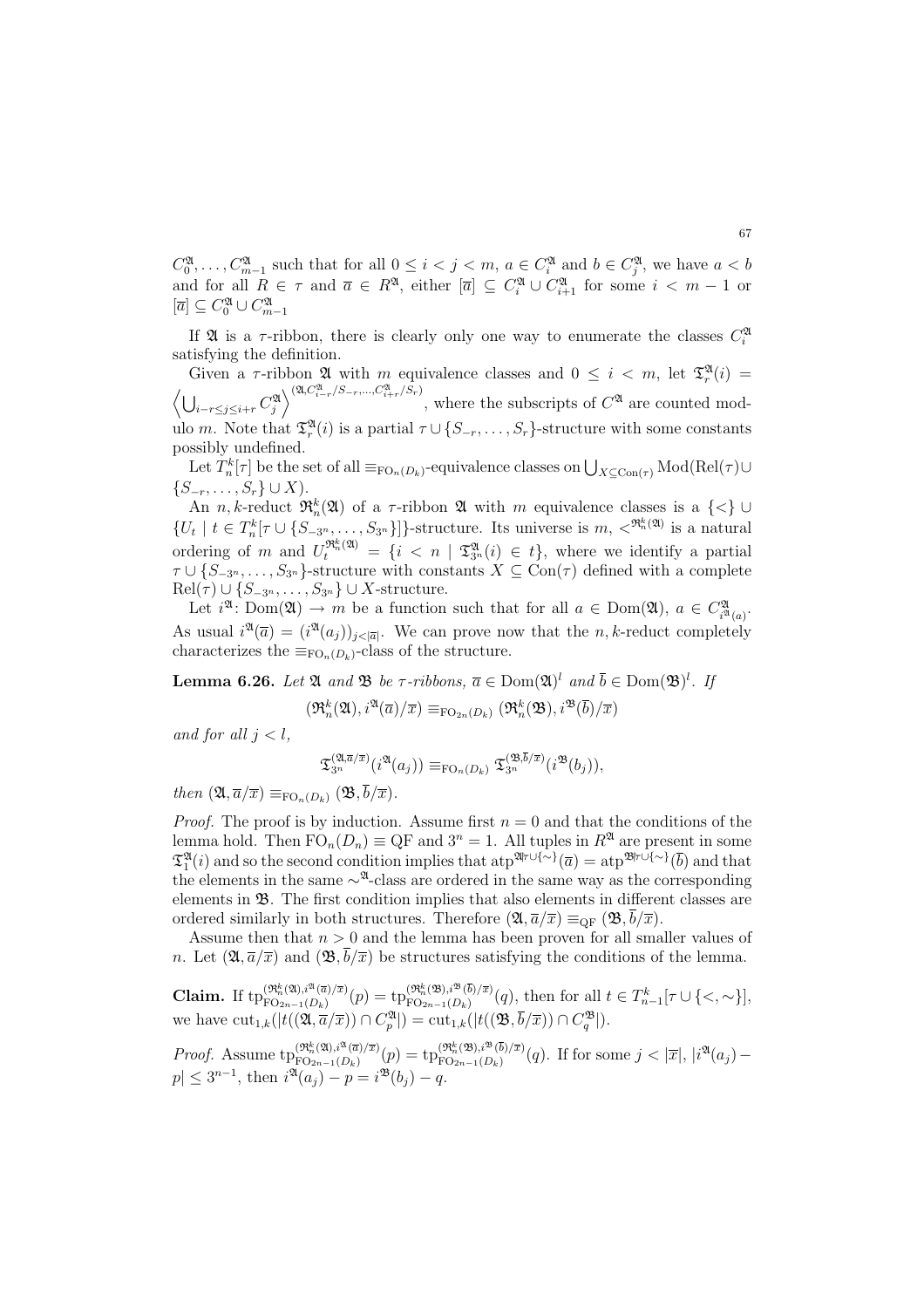68

We claim first that  $\mathfrak{T}^{(2,\bar{a}/\bar{x})}_{2\cdot 3^{n-1}}(p) \equiv_{\text{FO}_n(D_k)} \mathfrak{T}^{(2,\bar{b}/\bar{x})}_{2\cdot 3^{n-1}}(q)$ . If the structures do not contain constants from  $\bar{x}$ , this follows from the fact that p and q satisfy the same unary relations on  $\mathfrak{R}_n^k(\mathfrak{A})$  and  $\mathfrak{R}_n^k(\mathfrak{B})$  and they encode the  $\equiv_{\mathrm{FO}_n(D_k)}$  class of the **T-structures.** Otherwise,  $\mathfrak{T}_{2\cdot 3^{n-1}}^{(\mathfrak{A},\overline{\alpha}/\overline{x})}(p)$  is a substructure of  $\mathfrak{T}_{3^n}^{(\mathfrak{A},\overline{\alpha}/\overline{x})}(i^{\mathfrak{A}}(a_j))$  for some  $j < |\overline{x}|$  and because the former is  $\text{FO}_n(D_k)$ -equivalent to  $\mathfrak{T}_{3^n}^{(\mathfrak{A},\overline{x})}(i^{\mathfrak{A}}(b_j))$ , and we can define the substructure using unary relations  $S_r$  coding different equivalence classes, we also get the claimed equivalence.

Now, for all  $t \in T_{n-1}^k[\tau \cup \{<,\sim\}]$ ,

$$
\mathrm{cut}_{1,k}(|t(\mathfrak{T}_{2\cdot 3^{n-1}}^{(2\mathfrak{A},\overline{a}/\overline{x})}(p))\cap C_p^{\mathfrak{A}}|)=\mathrm{cut}_{1,k}(|t(\mathfrak{T}_{2\cdot 3^{n-1}}^{(2\mathfrak{A},\overline{b}/\overline{x})}(q))\cap C_q^{\mathfrak{B}}|).
$$

We have proven the claim, if we can show that for all  $a' \in C_p^{\mathfrak{A}}$  and  $b' \in C_q^{\mathfrak{B}}$  such that

$$
\text{tp}_{\text{FO}_{n-1}(D_k)}^{\mathfrak{T}_{2n}^{(\mathfrak{A},\overline{a}/\overline{x})}(p)}(a') = \text{tp}_{\text{FO}_{n-1}(D_k)}^{\mathfrak{T}_{2n}^{(\mathfrak{B},\overline{b}/\overline{x})}(q)}(b'),
$$

we have

$$
\text{tp}_{\text{FO}_{n-1}(D_k)}^{(\mathfrak{A},\bar{a}/\bar{x})}(a') = \text{tp}_{\text{FO}_{n-1}(D_k)}^{(\mathfrak{B},\bar{b}/\bar{x})}(b').
$$

This can be shown using the induction hypothesis. By the assumption of the claim,

$$
(\mathfrak{R}_{n}^{k}(\mathfrak{A}),i^{\mathfrak{A}}(\overline{a}a')/\overline{x}) \equiv_{\mathrm{FO}_{2n-1}(D_{k})} (\mathfrak{R}_{n}^{k}(\mathfrak{B}),i^{\mathfrak{B}}(\overline{b}b')/\overline{x}),
$$

which implies

$$
(\mathfrak{R}_{n-1}^k(\mathfrak{A}),i^{\mathfrak{A}}(\overline{a}a')/\overline{x}) \equiv_{\mathrm{FO}_{2(n-1)}(D_k)} (\mathfrak{R}_{n-1}^k(\mathfrak{B}),i^{\mathfrak{B}}(\overline{b}b')/\overline{x}).
$$

Clearly,

$$
\mathfrak{T}_{3^{n-1}}^{(\mathfrak{A},\overline{a}a'/\overline{x}y)}(p) \equiv_{\mathrm{FO}_{n-1}(D_k)} \mathfrak{T}_{3^{n-1}}^{(\mathfrak{B},\overline{b}b'/\overline{x}y)}(q).
$$

For all  $j < |\overline{x}|$ , either the new constant a' is not in  $\mathfrak{S}_{3^{n-1}}^{(3,\overline{a}a'/\overline{x}y)}(i^{3}(a_j))$  or it is a substructure of  $\mathfrak{T}_{2,3^{n-1}}^{(\mathfrak{A},\overline{\alpha}/\overline{x})}(p)$ . In both cases, we get the equivalence

$$
\mathfrak{T}_{3^{n-1}}^{(2\mathfrak{J},\overline{a}a'/\overline{x}y)}(i^{2\mathfrak{l}}(a_j)) \equiv_{\mathrm{FO}_{n-1}(D_k)} \mathfrak{T}_{3^{n-1}}^{(2\mathfrak{J},\overline{b}b'/\overline{x}y)}(i^{2\mathfrak{J}}(b_j)).
$$

So the conditions of the lemma are satisfied for  $n-1$ .

Because

$$
(\mathfrak{R}_{n}^{k}(\mathfrak{A}),i^{\mathfrak{A}}(\overline{a})/\overline{x}) \equiv_{\mathrm{FO}_{2n}(D_{k})} (\mathfrak{R}_{n}^{k}(\mathfrak{B}),i^{\mathfrak{B}}(\overline{b})/\overline{x}),
$$

we have for all  $t \in T_{2n-1}^k[\{\langle \} \cup \{U_t\}],$ 

$$
\mathrm{cut}_{1,k}(|t((\mathfrak{R}_n^k(\mathfrak{A}),i^{\mathfrak{A}}(\overline{a})/\overline{x}))|)=\mathrm{cut}_{1,k}(|t((\mathfrak{R}_n^k(\mathfrak{B}),i^{\mathfrak{B}}(\overline{b})/\overline{x}))|).
$$

Combined with the previous claim, this implies for all  $t \in T_{n-1}^k[\tau \cup \{<,\sim\}]$ ,

$$
{\rm cut}_{1,k}(|t((\mathfrak{A},\overline{a}/\overline{x}))|)={\rm cut}_{1,k}(|t((\mathfrak{B},\overline{b}/\overline{x}))|),
$$

which proves the lemma.  $\Box$ 

**Corollary 6.27.** If  $\mathfrak{R}_n^k(\mathfrak{A}) \equiv_{\mathrm{FO}_{2n}(D_k)} \mathfrak{R}_n^k(\mathfrak{B})$ , then  $\mathfrak{A} \equiv_{\mathrm{FO}_n(D_k)} \mathfrak{B}$ .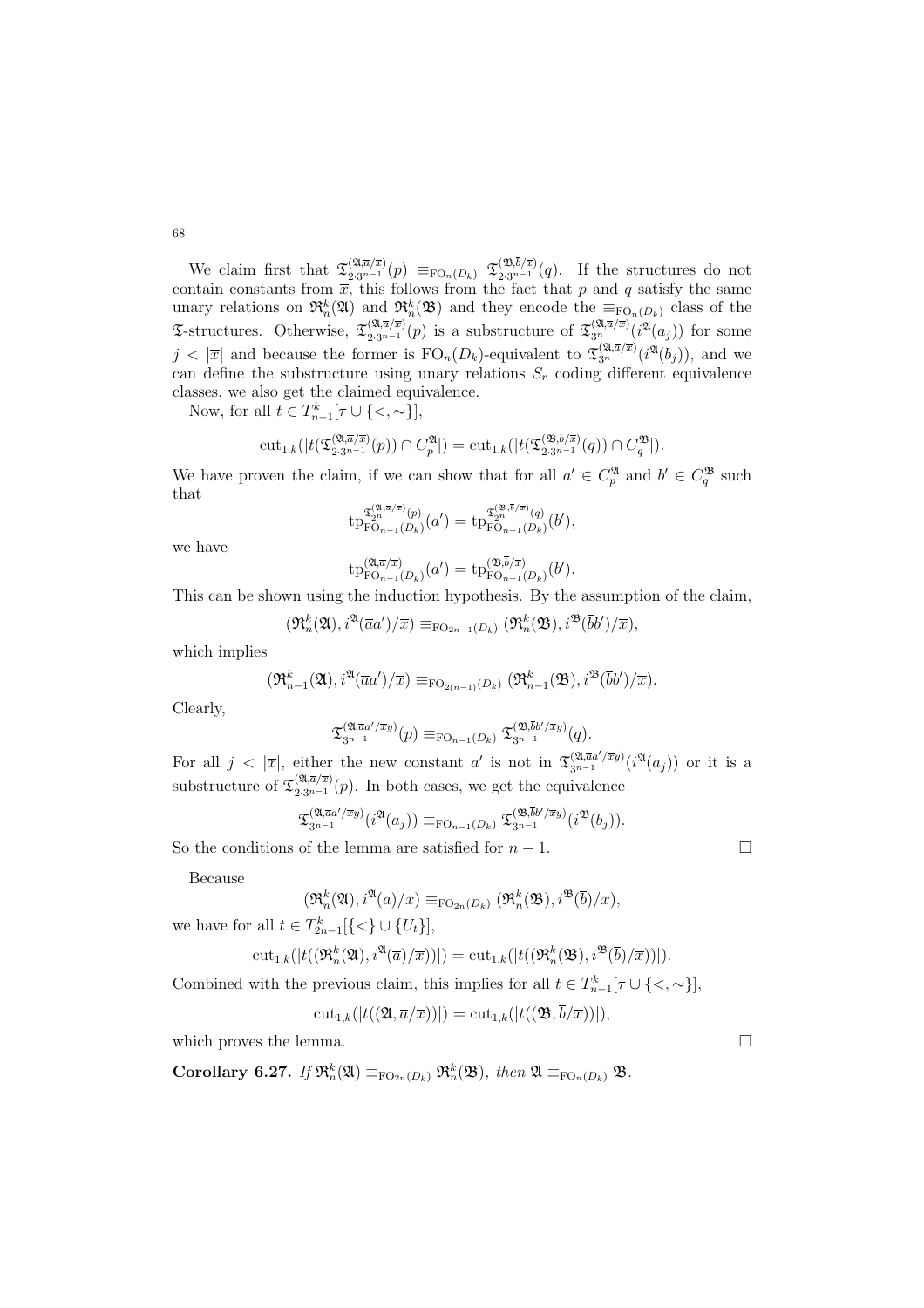**Definition 6.28.** Let  $\mathfrak{A}$  be an ordered structure. A subset  $I \subseteq \text{Dom}(\mathfrak{A})$  is  $FO_n(D_k)$ *indiscernible*, if for all  $\langle \mathcal{A}^{\mathcal{A}}$ -ordered sequences  $\overline{a}, \overline{b} \in I^{\langle \omega \rangle}$  such that  $k = |\overline{a}| = |\overline{b}|$ , we have  $\text{tp}_{FO_n(D_k)}^{\mathfrak{A}}(\overline{a}) = \text{tp}_{FO_n(D_k)}^{\mathfrak{A}}(\overline{b}).$ 

**Lemma 6.29.** For all  $m, n \in \mathbb{N}$  and  $k \in \mathbb{Z}_+$ , there exists  $n_0$  such that if  $\mathfrak{A}$  is an ordered structure and  $J \subseteq Dom(\mathfrak{A})$  with  $|J| \geq n_0$ , then there is a  $FO_n(D_k)$ indiscernible set  $I \subseteq J$  with  $|I| = m$ .

*Proof.* A standard argument using Ramsey's theorem.  $\square$ 

It is well known that first-order logic cannot separate two long enough linear orders. Sentences of  $\mathrm{FO}_n(D_k)$  cannot separate them, if they have additionally the same length modulo  $k^n$  [Nur00].

**Lemma 6.30.** Let  $\mathfrak{A}, \mathfrak{B} \in \text{Ord}(\emptyset)$ . If  $\text{cut}_{k^n,k^n}(\mathfrak{A}) = \text{cut}_{k^n,k^n}(\mathfrak{B})$ , then  $\mathfrak{A} \equiv_{\text{FO}_n(D_k)}$  $\mathfrak{B}.$ 

**Lemma 6.31.** Let I be a  $\text{FO}_n(D_k)$ -indiscernible set in a word model **21**. Then for all  $Y_0, Y_1 \subseteq I$ , such that  $\mathrm{cut}_{2k^{2n},k^{2n}}(|Y_0|) = \mathrm{cut}_{2k^{2n},k^{2n}}(|Y_1|)$ , we have  $(\mathfrak{A}, Y_0/U) \equiv_{\mathrm{FO}_n(D_k)}$  $(\mathfrak{A}, Y_1/U)$ .

*Proof.* Define an equivalence relation  $\sim_i$  on  $(\mathfrak{A}, Y_i/U)$  such that  $a \sim_i b$ , if there are no elements of  $Y_i$  between a and b and if  $a \in Y_i$ , then  $a \leq^{\mathfrak{A}} b$ . and if  $b \in Y_i$  then  $b \leq^{\mathfrak{A}} a$ . The structure  $(\mathfrak{A}, Y_i/U, \sim_i/\sim)$  is a ribbon (excluding  $\lt$ , the structure  $\mathfrak A$  contains only unary relations and  $\sim_i$  is defined so that its equivalence classes are continuous), so it suffices to show that  $\mathfrak{R}_n^k((\mathfrak{A}, Y_0/U, \sim_0/\sim)) \equiv_{\mathrm{FO}_{2n}(D_k)} \mathfrak{R}_n^k((\mathfrak{A}, Y_1/U, \sim_1/\sim)).$ 

Let  $\overline{y} = y_{-3^n} \dots y_{3^n+1}, \theta(x) \equiv y_{-3^n} \leq x < y_{3^n+1}$  and  $\psi \in I(\mathbb{Q}F, \tau \cup [\overline{y}], \tau \cup \{\sim, U\})$ such that  $\psi_U(x) \equiv \bigvee_{-3^n \leq j \leq 3^n} x = y_j$ , for all  $R \in \tau$ ,  $\psi_R(\overline{x}) \equiv R\overline{x}$ , and  $\psi_\sim(x, x') \equiv$  $\bigvee_{-3^n \leq j \leq 3^n} y_j \leq x \langle y_{j+1} \wedge y_j \leq x' \langle y_{j+1} \rangle$ . Let  $\overline{b}^i$  be a sequence enumerating  $Y_i$  in ascending order. If  $k^n < j < |Y_i| - k^n$ , we have now  $\mathfrak{T}_{3^n}^{(\mathfrak{A}, Y_i/U, \sim_i/\sim)}(j) =$  $\langle \theta(\mathfrak{A}, b^{i}_{j-3^{n}} \dots b^{i}_{j+3^{n}+1}/\overline{y}) \rangle^{\psi^{*}(\mathfrak{A}, b^{i}_{j-3^{n}} \dots b^{i}_{j+3^{n}+1}/\overline{y})}$ 

The structures  $(\mathfrak{A}, b^i_{j-3^n} \dots b^i_{j+3^n+1}/\overline{y})$  and  $(\mathfrak{A}, b^{i'}_{j'-3^n} \dots b^{i'}_{j'+3^n+1}/\overline{y})$  are  $\text{FO}_n(D_k)$ equivalent for all  $i, i' \in \{0, 1\}, k^n < j < |Y_i| - k^n$  and  $k^n < j' < |Y_{i'}| - k^n$ , since  $Y_0$  and  $Y_1$  are subsets of the same indiscernible set. Because a relativization of any  $FO_n(D_k)$ -sentence is still in  $FO_n(D_k)$  and  $FO_n(D_k) \circ QF \leq FO_n(D_k)$ , this gives  $\mathfrak{T}^{(\mathfrak{A}, Y_i/U, \sim_i/\sim)}_{3^n}(j) \equiv_{\mathrm{FO}_n(D_k)} \mathfrak{T}^{(\mathfrak{A}, Y_{i'}/U, \sim_{i'}/\sim)}_{3^n}(j').$ 

We can show similarly that

$$
\mathfrak{T}_{3^n}^{(2\mathfrak{l}, Y_0/U, \sim_0/\sim)}(j) \equiv_{\mathrm{FO}_n(D_k)} \mathfrak{T}_{3^n}^{(2\mathfrak{l}, Y_1/U, \sim_1/\sim)}(j)
$$

and

$$
\mathfrak{T}_{3^n}^{(\mathfrak{A}, Y_0/U, \sim_0/\sim)}(|Y_0|-j) \equiv_{\mathrm{FO}_n(D_k)} \mathfrak{T}_{3^n}^{(\mathfrak{A}, Y_1/U, \sim_1/\sim)}(|Y_1|-j)
$$

for all  $j \leq 3^n$ . Thus  $\mathfrak{R}_n^k((\mathfrak{A}, Y_0/U, \sim_0/\sim))$  and  $\mathfrak{R}_n^k((\mathfrak{A}, Y_1/U, \sim_1/\sim))$  have common prefix and suffix of length  $3<sup>n</sup>$  and all elements between them have the same atomic type. If  $\text{cut}_{2k^{2n},k^{2n}}(|Y_0|) = \text{cut}_{2k^{2n},k^{2n}}(|Y_1|)$ , Lemma 6.30 gives equivalence between the words without suffix and prefix. Concatenating  $FO_n(D_k)$ -equivalent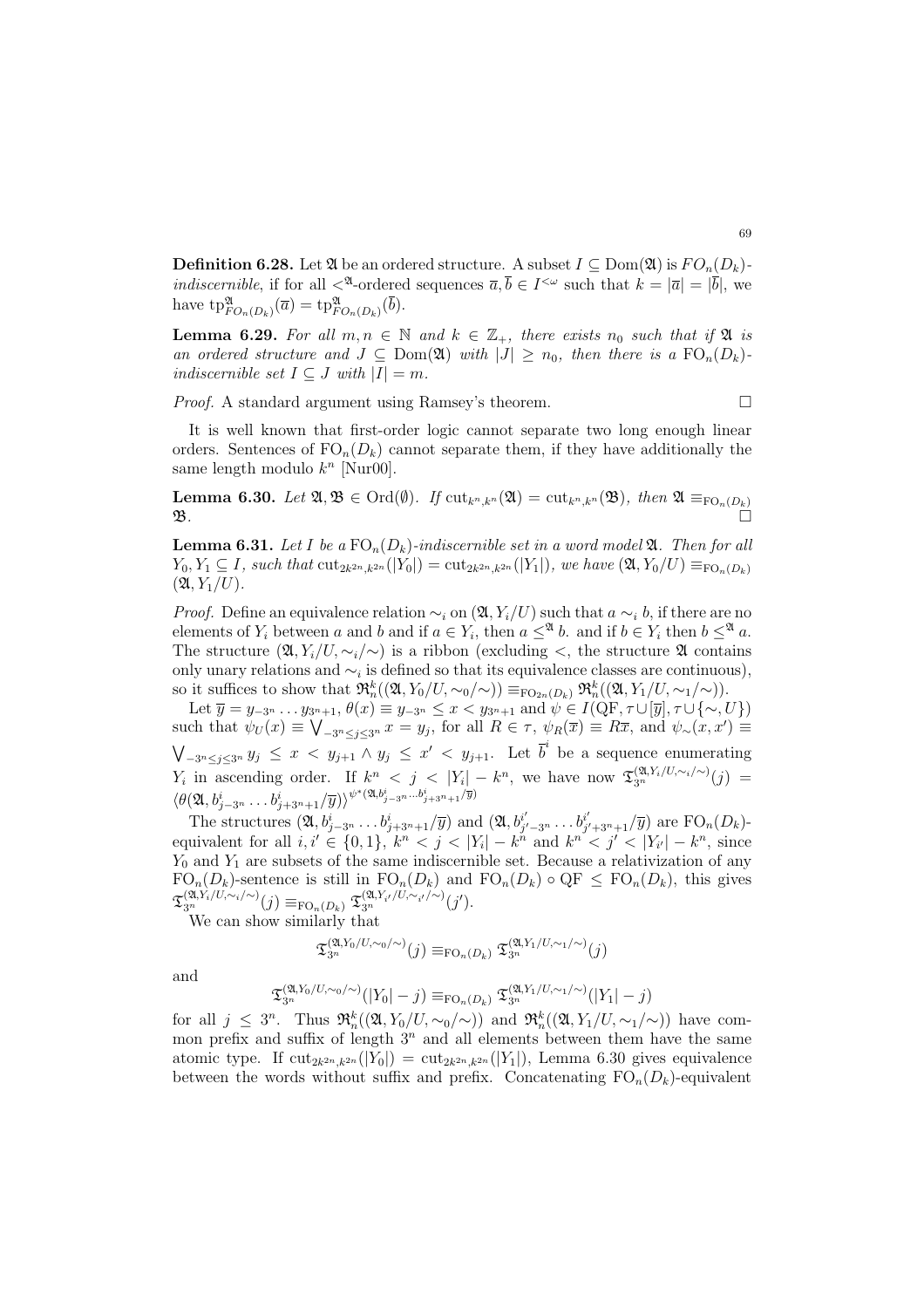structures with a fixed structure keeps them  $FO_n(D_k)$ -equivalent and so we get  $\mathfrak{R}_n^k((\mathfrak{A},Y_0/U,\sim_0/\sim)) \equiv_{\mathrm{FO}_{2n}(D_k)} \mathfrak{R}_n^k((\mathfrak{A},Y_1/U,\sim_1/\sim)).$ 

**Lemma 6.32.** Let  $n \in \mathbb{N}$  and  $k, s \in \mathbb{Z}_+$  such that  $gcd(k, s) = 1$ . Fix also a vocabulary  $\tau$ . There exists an integer m such that if  $\mathfrak{A}$  is a word model with vocabulary  $\tau$  and  $X \subseteq \text{Dom}(\mathfrak{A})$  with  $|X| = m$ , then there are  $Y_0, Y_1 \subseteq X$  such that  $(\mathfrak{A}, Y_0/U) \equiv_{\text{FO}_n(D_k)} (\mathfrak{A}, Y_1/U), |Y_0| \equiv 0 \pmod{s}$  and  $|Y_1| \equiv 1 \pmod{s}$ .

*Proof.* Choosing m big enough, we find a  $FO_n(D_k)$ -indiscernible subset  $I \subseteq X$  such that we can choose  $Y_0, Y_1 \subseteq I$  satisfying  $|Y_0| \equiv 0 \pmod{s}$ ,  $|Y_1| \equiv 1 \pmod{s}$  and  $\text{cut}_{2k^{2n},k^{2n}}([Y_0]) = \text{cut}_{2k^{2n},k^{2n}}([Y_1]).$ 

Given a  $\tau$ -structure  $\mathfrak{A}$ , we call a partial structure  $\mathfrak{B}$  a change on  $\mathfrak{A}$  if  $\text{Dom}(\mathfrak{B}) \subset$ Dom(20) and the same constant symbols are defined in  $\mathfrak{B}$  and  $\langle \text{Dom}(\mathfrak{B}) \rangle^{\mathfrak{A}}$ . We get a structure Apply<sub>B</sub>(2) from 2 by applying the change  $\mathfrak{B}$ , where  $Dom(Apply_{\mathfrak{B}}(2)) =$  $Dom(\mathfrak{A})$ , for all  $R \in Rel(\tau)$ ,  $R^{Apply_{\mathfrak{B}}(\mathfrak{A})} = R^{\mathfrak{B}} \cup {\overline{a} \in R^{\mathfrak{A}} \mid [\overline{a}] \not\subseteq Dom(\mathfrak{B})}$  and for all  $c \in \text{Con}(\tau)$ , if  $c \in \text{Dom}(\mathfrak{B})$ ,  $c^{\text{Apply}_{\mathfrak{B}}(\mathfrak{A})} = c^{\mathfrak{B}}$  and otherwise  $c^{\text{Apply}_{\mathfrak{B}}(\mathfrak{A})} = c^{\mathfrak{A}}$ .

Two changes **B** and **B**' are disjoint, if  $Dom(\mathfrak{B}) \cap Dom(\mathfrak{B}') = \emptyset$ . If Y is a set of pairwise disjoint changes on  $\mathfrak{A}$ , we can apply them all in any order and get the same structure. We denote the structure got in this way by  $\mathrm{Apply}_Y(\mathfrak{A})$ .

If  $\mathfrak A$  is a  $\tau$ -ribbon, we call a change  $\mathfrak B$  on  $\mathfrak A$  local, if  $(\sim)^{\mathfrak B} = (\sim)^{\langle \text{Dom}(\mathfrak B)\rangle^{\mathfrak A}}$ ,  $(<)^\mathfrak B =$  $(<)_{(Dom(\mathfrak{B}))^{\mathfrak{A}}}$  and  $Dom(\mathfrak{B}) = C_i^{\mathfrak{A}} \cup C_{i+1}^{\mathfrak{A}}$  for some *i*.

**Proposition 6.33.** Fix  $n \in \mathbb{N}$ ,  $k, s \in \mathbb{Z}_+$  such that  $gcd(k, s) = 1$  and a vocabulary  $\tau$ . Then there exists an integer m such that if  $\mathfrak A$  is a  $\tau$ -ribbon and Y is a set of disjoint local changes on  $\mathfrak{A}$  with  $|Y| \geq m$ , there are  $Y_0, Y_1 \subseteq Y$  such that  $|Y_0| \equiv 0 \pmod{s}$ ,  $|Y_1| \equiv 1 \pmod{s}$  and  $\text{Apply}_{Y_0}(\mathfrak{A}) \equiv_{\text{FO}_n(D_k)} \text{Apply}_{Y_1}(\mathfrak{A})$ .

*Proof.* If m is big enough, we can choose the sets  $Y_0$  and  $Y_1$  as follows. First, enumerate Y as  $\{\mathfrak{B}_i \mid i \in J_0\}$  such that  $Dom(\mathfrak{B}_i) = C_i \cup C_{i+1}$ . Choose  $J_1 \subseteq J_0$  such that for all  $i, j \in J_1, |i-j| > 2 \cdot 3^n$ . We can make the choice so that  $|J_1| \geq |J_0|/(2 \cdot 3^n)$ .

The reducts  $\mathfrak{R}_n^k(\mathfrak{A})$  and  $\mathfrak{R}_n^k(\mathrm{Apply}_{\mathfrak{B}_i}(\mathfrak{A}))$  differ only on elements  $\{i-3^n,\ldots,i+3^n\}$  $3<sup>n</sup> + 1$ . We have chosen  $J_1$  so that these changes on reducts do not overlap. Now, choose  $J_2 \subseteq J_1$  so that for all  $i, j \in J_2$ ,

$$
\langle \{i-3^n,\ldots,i+3^n+1\} \rangle^{\mathfrak{R}_n^k(\mathrm{Apply}_{\mathfrak{B}_i}(\mathfrak{A}))} \cong \langle \{j-3^n,\ldots,j+3^n+1\} \rangle^{\mathfrak{R}_n^k(\mathrm{Apply}_{\mathfrak{B}_j}(\mathfrak{A}))}.
$$

This choice can be made so that  $|J_2| \geq |J_1|/t^{1+2\cdot3^n}$ , where t is the number of atomic 1-types occurring on reducts and depends only on  $\tau$ , n and k.

By the previous lemma, if m is big enough, there exists  $K_0, K_1 \subseteq J_2$  such that  $K_0 \equiv 0 \pmod{s}, K_1 \equiv 1 \pmod{s}$  and  $(\mathfrak{R}_n^k(\mathfrak{A}), K_0/U) \equiv_{\text{FO}_{4n}(D_k)} (\mathfrak{R}_n^k(\mathfrak{A}), K_1/U)$ . Let  $Y_0 = {\mathfrak{B}_i \mid i \in K_0}$  and  $Y_1 = {\mathfrak{B}_i \mid i \in K_1}.$ 

Now, there exists a FO<sub>2n</sub>-interpretation  $\psi$  satisfying for all  $J' \subseteq J_2$ ,

$$
\mathfrak{R}_{n}^{k}(\mathrm{Apply}_{\{\mathfrak{B}_{i}\ |\ i\in J'\}}(\mathfrak{A}))=\psi^{*}((\mathfrak{R}_{n}^{k}(\mathfrak{A}),J'/U)).
$$

Thus

$$
\mathfrak{R}_{n}^{k}(\mathrm{Apply}_{Y_{0}}(\mathfrak{A})) \equiv_{\mathrm{FO}_{2n}(D_{k})} \mathfrak{R}_{n}^{k}(\mathrm{Apply}_{Y_{1}}(\mathfrak{A})),
$$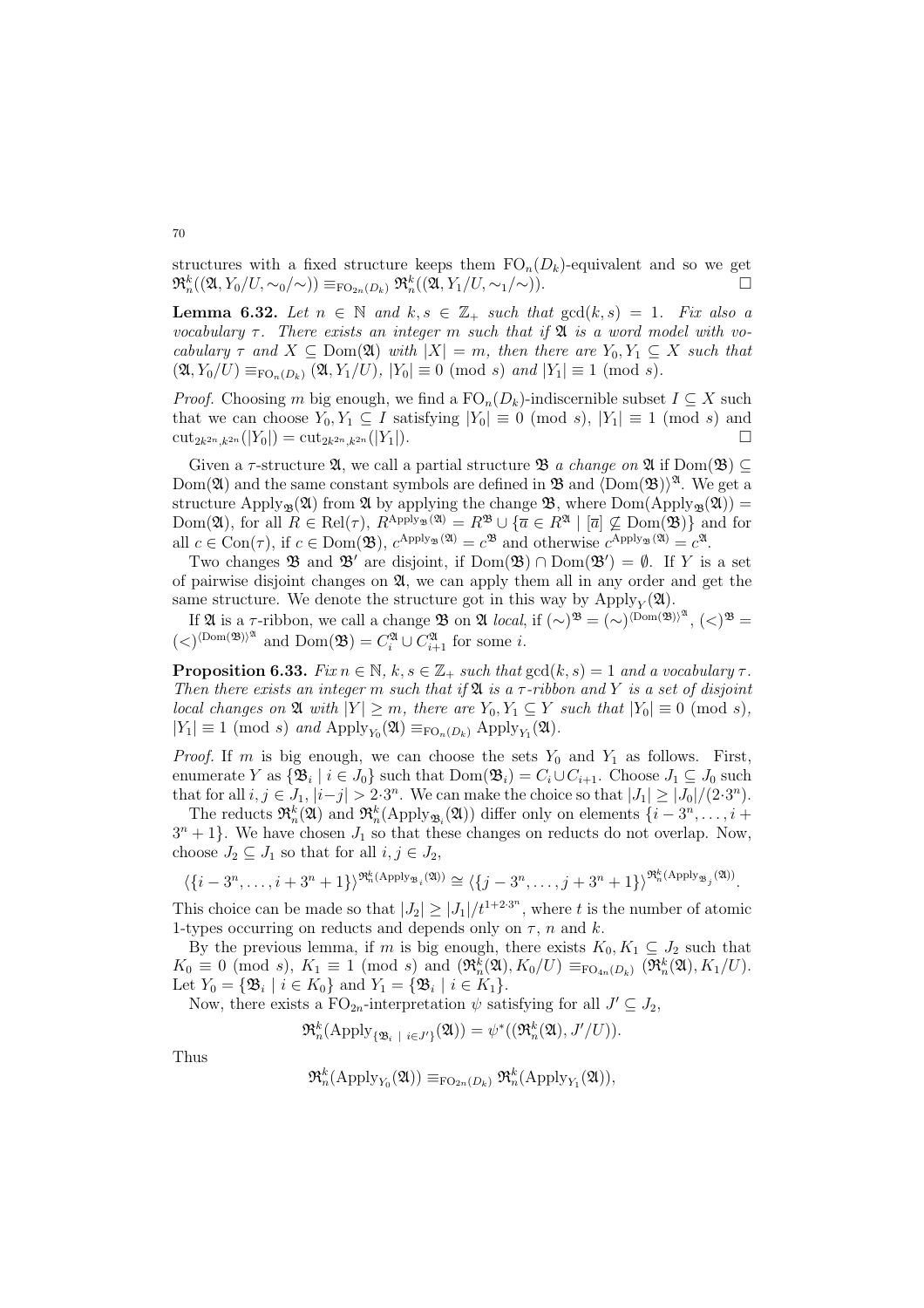which gives us  $\mathrm{Apply}_{Y_0}(\mathfrak{A}) \equiv_{\mathrm{FO}_n(D_k)} \mathrm{Apply}_{Y_1}(\mathfrak{A})$ .

Given a set  $K$  of positive integers, let  $\text{PFC}(K)$  be the set of all positive integers whose prime factors occur as prime factors of some elements in K.

**Proposition 6.34.** The logic  $FO(D_k)_{k \in K}$  is uniformly  $\text{PFC}(K)$ ,  $q_{\tau,s}$ -periodic for all vocabularies  $\tau$ . In particular,  $\mathrm{FO}_{\leq}(D_k)_{k\in K}$  is uniformly  $\mathrm{PFC}(K)$ ,  $g_{\tau}$ -periodic.

Proof. The proposition can be proved using Lemma 6.30 in the same way as in the proof of Proposition 6.33: Concatenation of many copies of the same structure gives us a ribbon whose almost all neighborhoods are isomorphic with each other.  $\Box$ 

6.6. **Locality proofs.** As Proposition 6.20 showed,  $\text{FO}_{\leq}(D_k)$  is not Gaifman-local. We define next a weakening of Gaifman-locality, based on the characterization we gave in Section 5, that will avoid the example in Proposition 6.20.

Let  $\mathfrak A$  and  $\mathfrak B$  be  $\tau$ -structures such that  $\mathfrak A \leftrightarrow_{2r} \mathfrak B$ . By the definition, there then exist partitions  $Dom(\mathfrak{A}) = A_0 \cup A_1$  and  $Dom(\mathfrak{B}) = B_0 \cup B_1$  and isomorphisms,  $\alpha_0$ :  $\mathfrak{N}_r^{\mathfrak{A}}(A_0) \cong \mathfrak{N}_r^{\mathfrak{B}}(B_0)$  and  $\alpha_1$ :  $\mathfrak{N}_r^{\mathfrak{A}}(A_1) \cong \mathfrak{N}_r^{\mathfrak{B}}(B_1)$ . Denote this situation by  $(A_0, A_1, \alpha_0, \alpha_1)$ :  $\mathfrak{A} \leftrightarrow_{2,r} \mathfrak{B}$ .

Given a permutation p, let ord(p) be the order of p, i.e., the least  $k \in \mathbb{Z}_+$  such that  $p^k = \mathrm{id}_{\mathrm{dom}(p)}$ . If  $(A_0, A_1, \alpha_0, \alpha_1)$ :  $\mathfrak{A} \longleftrightarrow_{2,r} \mathfrak{B}$ , then  $\alpha_1^{-1} \circ \alpha_0$  is a permutation of the set  $N_r^{\mathfrak{A}}(A_0) \cap N_r^{\mathfrak{A}}(A_1)$ .

**Theorem 6.35.** For every  $\varphi \in \mathrm{FO}_{\leq}(D_k)[\tau]$  and s such that  $\gcd(k, s) = 1$ , there exists  $r \in \mathbb{Z}_+$  such that if  $(A_0, A_1, \alpha_0, \alpha_1)$ :  $\mathfrak{A} \longleftrightarrow_{2,r} \mathfrak{B}$  and  $\text{ord}(\alpha_1^{-1} \circ \alpha_0) = s$ , then  $\mathfrak{A} \equiv_{\varphi} \mathfrak{B}$ .

*Proof.* Suppose that  $\varphi$  is an order-invariant sentence in  $\text{FO}_n(D_k)[\tau \cup \{\leq\}].$  Let m be as given by Proposition 6.33 for n, k, s and the vocabulary  $\tau$ . Define  $r = 2m$ .

Assume  $(A_0, A_1, \alpha_0, \alpha_1)$ :  $\mathfrak{A} \leftrightarrow_{2,r} \mathfrak{B}$ . We expand  $\mathfrak{A}$  into a ribbon  $\mathfrak{A}'$  by adding a linear order and an equivalence relation such such that  $C_0^{\mathfrak{A}'} = A_0$ , for all  $1 \leq i \leq r$ ,  $C_i^{\mathfrak{A}'} = N_i^{\mathfrak{A}}(A_0) \setminus N_{i-1}^{\mathfrak{A}}(A_0)$  and  $C_{r+1}^{\mathfrak{A}'} = \text{Dom}(\mathfrak{A}) \setminus N_r^{\mathfrak{A}}(A_0)$ . We may choose the order between elements in the same equivalence classes arbitrarily.

For all  $1 \leq i \leq r$ ,  $(\alpha_1^{-1} \circ \alpha_0) \restriction C_i^{2l'}$  is an automorphism of  $\langle C_i^{2l'} \rangle^{2l}$ . Define for all  $0 \leq i < r$  a local change  $\mathfrak{B}_i$  of  $\mathfrak A$  by setting  $\text{Dom}(\mathfrak{B}_i) = C_i^{\mathfrak{A}'} \cup C_{i+1}^{\mathfrak{A}'}, \sim^{\mathfrak{B}_i} = \sim^{\langle \text{Dom}(\mathfrak{B}_i) \rangle^{\mathfrak{A}}},$  $\langle \mathfrak{B}_i \rangle^{\mathfrak{A}}$  and for all  $R \in \tau$ ,

$$
R^{\mathfrak{B}_i} = (\mathrm{id}_{C_i^{\mathfrak{A}'}} \cup (\alpha_1^{-1} \circ \alpha_0) \restriction C_{i+1}^{\mathfrak{A}'})(R^{\langle \mathrm{Dom}(\mathfrak{B}_i) \rangle^{\mathfrak{A}}}).
$$

Let  $Y = {\mathfrak{B}_{2i} \mid i < m}$ . By the choice of m, there exist subsets  $Y_0, Y_1 \subseteq Y$  such that Apply<sub>Y<sub>0</sub></sub> $(\mathfrak{A}') \equiv_{\text{FO}_n(D_k)} \text{Apply}_{Y_1}(\mathfrak{A}'), |Y_0| \equiv 0 \pmod{s}$  and  $|Y_1| \equiv 1 \pmod{s}$ . We claim now that  $\mathrm{Apply}_{Y_0}(\mathfrak{A}') \upharpoonright \tau \cong \mathfrak{A}$  and  $\mathrm{Apply}_{Y_1}(\mathfrak{A}') \upharpoonright \tau \cong \mathfrak{B}$ .

Define  $J_0, J_1 \subseteq r$  such that  $Y_i = {\mathfrak{B}_j \mid j \in J_i}$ . Let

$$
f_0 = \mathrm{id}_{C_0^{\mathfrak{A}'}} \cup \bigcup_{1 \le i \le r} ((\alpha_1^{-1} \circ \alpha_0)^{|J_0 \cap i|} \restriction C_i^{\mathfrak{A}'} ) \cup \mathrm{id}_{C_{r+1}^{\mathfrak{A}'} }.
$$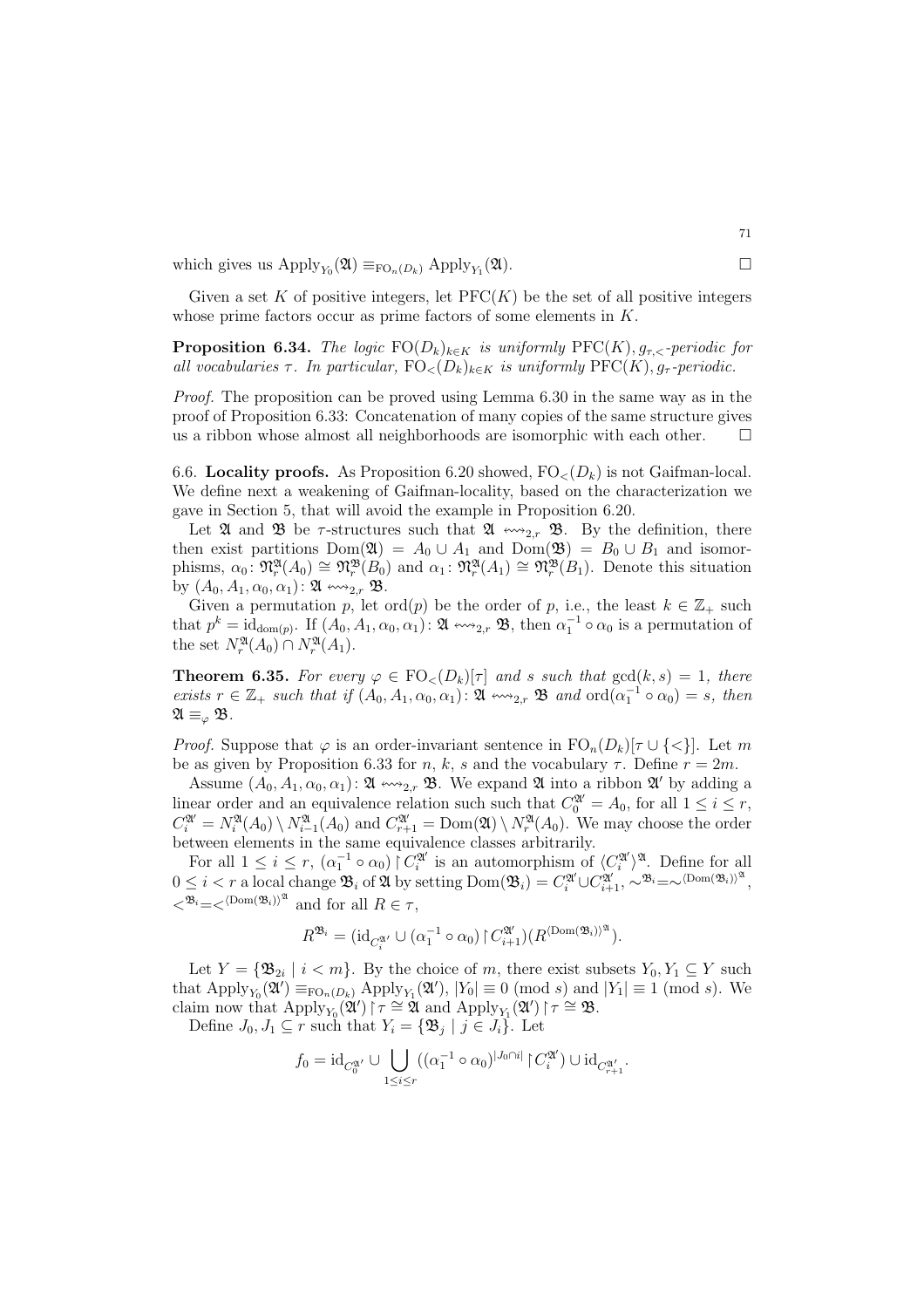The function is clearly a bijection  $Dom(\mathfrak{A}') \to Dom(\mathfrak{A})$ . For all  $i \in J_0$ ,

$$
f_0 \upharpoonright (C_i^{\mathfrak{A}'} \cup C_{i+1}^{\mathfrak{A}'}) \colon \langle C_i^{\mathfrak{A}'} \cup C_{i+1}^{\mathfrak{A}'} \rangle^{\mathfrak{A}} \cong \mathfrak{B}_i \upharpoonright \tau = \langle C_i^{\mathfrak{A}'} \cup C_{i+1}^{\mathfrak{A}'} \rangle^{\mathrm{Apply}} v_0^{(\mathfrak{A}')\upharpoonright \tau}
$$

and for all  $i \in r \setminus J_0$ ,

 $f_0 \restriction (C_i^{X'} \cup C_{i+1}^{X'}) : \langle C_i^{X'} \cup C_{i+1}^{X'} \rangle^{\mathfrak{A}} \cong \langle C_i^{X'} \cup C_{i+1}^{X'} \rangle^{\mathfrak{A}} = \langle C_i^{X'} \cup C_{i+1}^{X'} \rangle^{\mathrm{Apply}_{Y_0}(\mathfrak{A}') \restriction r}.$ Since  $|J_0| \equiv 0 \pmod{\text{ord}(\alpha_1^{-1} \circ \alpha_0)}$ , we have  $(\alpha_1^{-1} \circ \alpha_0)^{|J_0 \cap r|} = \text{id}_{N_r^{\mathfrak{A}}(A_0) \cap N_r^{\mathfrak{A}}(A_1)}$  and so

$$
f_0 \upharpoonright (C_r^{\mathfrak{A}'} \cup C_{r+1}^{\mathfrak{A}'}) : \langle C_r^{\mathfrak{A}'} \cup C_{r+1}^{\mathfrak{A}'} \rangle^{\mathfrak{A}} \cong \langle C_r^{\mathfrak{A}'} \cup C_{r+1}^{\mathfrak{A}'} \rangle^{\mathrm{Apply}_{Y_0}(\mathfrak{A}')\upharpoonright}.
$$
  
 $f \cdot \mathfrak{A} \cong \mathrm{Apply}_{Y_0}(\mathfrak{A}')\upharpoonright \tau$ 

This shows  $f_0: \mathfrak{A} \cong \mathrm{Apply}_{Y_0}(\mathfrak{A}') \upharpoonright \tau.$ 

Let

$$
f_1 = (\alpha_0 \upharpoonright C_0^{\mathfrak{A}'} )^{-1} \cup \bigcup_{1 \leq i \leq r} ((\alpha_1^{-1} \circ \alpha_0)^{|J_1 \cap i|} \circ (\alpha_0 \upharpoonright C_i^{\mathfrak{A}'} )^{-1}) \cup (\alpha_1 \upharpoonright C_{r+1}^{\mathfrak{A}'} )^{-1}
$$

We can show as above that  $f_1: \mathfrak{B} \cong \mathrm{Apply}_{Y_1}(\mathfrak{A}') \upharpoonright \tau$ .

The isomorphisms  $f_0$  and  $f_1$  induce linear orders on  $\mathfrak A$  and  $\mathfrak B$  such that the resulting structures are  $\text{FO}_n(D_k)$ -equivalent. Because  $\varphi$  is order-invariant, this shows  $\mathfrak{A} \equiv_{\varphi} \mathfrak{B}.$ 

Symmetrical Gaifman-locality is an easy consequence of Theorem 6.35. We generalize it a little for the further discussion.

**Lemma 6.36.** For every  $\varphi \in \mathrm{FO}_{\leq}(D_k)[\tau \cup \{x_0,\ldots,x_{s-1}\}],$  where  $\gcd(k,s)=1$ , there exists  $r \in \mathbb{Z}_+$  such that, if  $\mathfrak{A} \in \text{Mod}(\tau)$ ,  $a_0, \ldots, a_{s-1} \in \text{Dom}(\mathfrak{A})$ , for all  $i < j < s$ ,  $N_r^{\mathfrak{A}}(a_i) \cap N_r^{\mathfrak{A}}(a_j) = \emptyset$  and  $\mathfrak{N}_r^{\mathfrak{A}}(a_i) \cong \mathfrak{N}_r^{\mathfrak{A}}(a_j)$ , then  $(\mathfrak{A}, a_0 \dots a_{s-1}/\overline{x}) \equiv_{\varphi}$  $(\mathfrak{A}, a_1 \ldots a_{s-1} a_0/\overline{x}).$ 

*Proof.* Let  $r_0$  be the radius that Theorem 6.35 requires for  $\varphi$  and s and put  $r = 2r_0$ . Let  $\mathfrak{A}$  and  $\bar{a}$  be as in the lemma. We may choose isomorphisms  $\beta_i : \mathfrak{N}_r^{\mathfrak{A}}(a_i) \cong$  $\mathfrak{N}_r^{\mathfrak{A}}(a_{i+1}),$  where we identify  $a_s$  and  $a_0$ , such that  $\beta_{s-1} \circ \cdots \circ \beta_0 = \mathrm{id}_{N_r^{\mathfrak{A}}(a_0)}.$  Let  $A_0 = N_{r_0}^{\mathfrak{A}}(\overline{a}), A_1 = \text{Dom}(\mathfrak{A}) \setminus A_0, \alpha_0 = \bigcup_{i < s} \beta_i \text{ and } \alpha_1 = \text{id}_{N_{r_0}^{\mathfrak{A}}(A_1)}.$  Now

$$
(A_0, A_1, \alpha_0, \alpha_1) : (\mathfrak{A}, a_0 \dots a_{s-1}/\overline{x}) \leftrightarrow_{2, r_0} (\mathfrak{A}, a_1 \dots a_{s-1} a_0/\overline{x})
$$

and  $\text{ord}(\alpha_1^{-1} \circ \alpha_0) = s$  and so, by Theorem 6.35,

$$
(\mathfrak{A}, a_0 \ldots a_{s-1}/\overline{x}) \equiv_{\varphi} (\mathfrak{A}, a_1 \ldots a_{s-1} a_0/\overline{x}).
$$

 $\Box$ 

**Corollary 6.37.** FO<sub> $<$ </sub>( $D_k$ ) is symmetrically Gaifman-local, if k is odd.

Lemma 6.36 gives us also alternating Gaifman-locality in some cases. If six is not a factor of  $k$ , then either  $k$  is odd and symmetrical Gaifman-locality implies alternating Gaifman-locality or three is not a factor of  $k$  and the lemma gives alternating Gaifman-locality directly.

We can also prove alternating Gaifman-locality on structures that have enough disjoint neighborhoods isomorphic to the neighborhoods of the constants we want to permutate. Suppose that the elements  $a_0, \ldots, a_{s-1}$  have pairwise disjoint isomorphic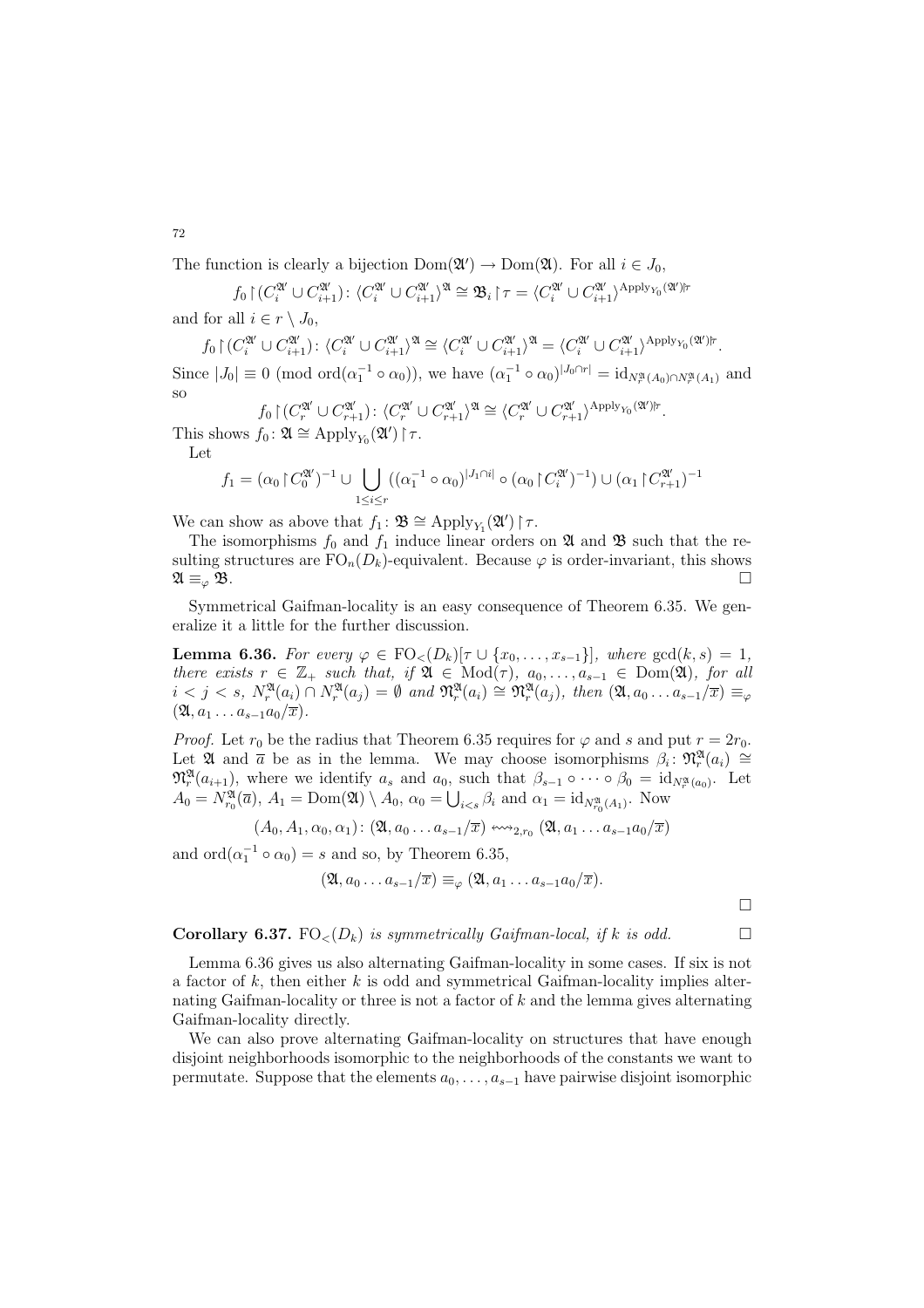r-neighborhoods on  $\mathfrak{A}$ . If  $gcd(k, s) = 1$  and  $\varphi \in FO_{\leq}(D_k)$  and r is big enough, then for every s-cycle  $\gamma$  on s we have  $(\mathfrak{A}, \overline{a}/\overline{x}) \equiv_{\varphi} (\mathfrak{A}, a_{\gamma(0)} \dots a_{\gamma(s-1)}/\overline{x})$ . Because all s-cycles generate the alternating group on s, in particular, any permutation of three elements is possible.

In the general case, we do not have the extra elements we could use as above. We can, however, arrange a similar configuration in another way.

An s-ribbon  $\mathfrak A$  is a  $\tau$ -ribbon with the following extra requirement: If  $\mathfrak A$  has m equivalence classes  $C_0^{\mathfrak{A}}, \ldots, C_{m-1}^{\mathfrak{A}},$  there exists for every  $1 \leq i < m-1$  a partition  $C_i^{\mathfrak{A}} = D_{i,0}^{\mathfrak{A}} \cup \cdots \cup D_{i,s-1}^{\mathfrak{A}}$  such that if  $R \in \text{Rel}(\tau)$ ,  $\overline{a} \in R$  and  $[\overline{a}] \subseteq C_i^{\mathfrak{A}} \cup C_{i+1}^{\mathfrak{A}}$  for some  $1 \leq i < m-2$ , then for some  $j < s$ ,  $[\overline{a}] \subseteq D_{i,j}^{\mathfrak{A}} \cup D_{i+1,j}^{\mathfrak{A}}$ . Informally, s-ribbon consists of s parallel subribbons of the same length that are connected only at the endpoints. For all  $j < s$ , let  $\mathfrak{D}_j^{\mathfrak{A}} = \langle D_{1,j}^{\mathfrak{A}} \cup \cdots \cup D_{m-2,j}^{\mathfrak{A}} \rangle^{\mathfrak{A}}$  be the *j*th subribbon. Note that  $\mathfrak{D}_j^{\mathfrak{A}}$  is a  $\tau$ -ribbon.

Let  $\bar{p} = (p_i)_{i \leq m-2}$  be a sequence of permutations on s. Define another sequence of permutations  $(q_i^{\overline{p}})_{i \leq m-1}$  as  $q_0^{\overline{p}} = id_s$  and  $q_{i+1}^{\overline{p}} = p_i \circ q_i$ . If we have for all  $j < s$  and isomorphism  $\beta_j: \mathfrak{D}_j^{\mathfrak{A}} \cong \mathfrak{D}_{q_{m-2}(j)}^{\mathfrak{A}}$  we define the structure  $\widehat{\mathrm{Order}_{\overline{p}}}(\mathfrak{A})$  that has the same universe and constants as  $\mathfrak A$  and relations are defined as follows:  $\sim^{\text{Order}_{\overline{p}}(\mathfrak A)} = \sim^{\mathfrak A}$  and for all  $R \in \tau$ ,

$$
R^{\text{Order}_{\overline{p}}(\mathfrak{A})} = \left\{ \overline{a} \in (\text{Dom}(\mathfrak{A}))^{\text{ar}(R)} \mid ([\overline{a}] \not\subseteq D_{m-2}^{\mathfrak{A}} \cup D_{m-1}^{\mathfrak{A}} \wedge \overline{a} \in R^{\mathfrak{A}}) \right\}
$$

$$
\vee \left( [\overline{a}] \subseteq D_{m-2}^{\mathfrak{A}} \cup D_{m-1}^{\mathfrak{A}} \wedge \left( \bigcup_{j < s} \beta_j \cup \text{id}_{C_{m-1}^{\mathfrak{A}}} \right) (\overline{a}) \in R^{\mathfrak{A}} \right) \right\}.
$$

If  $a \in D_{i,j_0}^{\mathfrak{A}}$  and  $b \in D_{i,j_1}^{\mathfrak{A}}$  for some  $1 \leq i < m-1$  and  $j_0, j_1 \in s$ , then  $a <^{\text{Order}_{\overline{p}}(\mathfrak{A})}$  b if and only if  $q_i^{\overline{p}}(j_0) < \tilde{q}_i^{\overline{p}}(j_1)$ . Otherwise,  $a <^{\text{Order}_{\overline{p}}(\mathfrak{A})} b$  if and only if  $a <^{\mathfrak{A}} b$ .

**Lemma 6.38.** Let  $\mathfrak{E}, \mathfrak{F} \in \text{Ord}(\tau)$  and let  $\text{Dom}(\mathfrak{E}) = E_0 \cup \cdots \cup E_{s-1}$  and  $\text{Dom}(\mathfrak{F}) =$  $F_0 \cup \cdots \cup F_{s-1}$  be partitions. Denote  $\langle E_i \rangle^{\mathfrak{E}}$  by  $\mathfrak{E}_i$  and  $\langle F_i \rangle^{\mathfrak{F}}$  by  $\mathfrak{F}_i$ . Assume the following:

- a)  $\mathfrak{E}\upharpoonright\tau=\bigsqcup_{i and  $\mathfrak{F}\upharpoonright\tau=\bigsqcup_{i.$$
- b) For all  $i < s$ ,  $\mathfrak{E}_i \equiv_{\text{FO}_n(D_k)} \mathfrak{F}_i$ .
- c) If  $a \in E_i$ ,  $b \in E_j$ ,  $a' \in F_i$ ,  $b' \in F_j$ ,  $i \neq j$ ,  $a \operatorname{tp}^{\mathfrak{E}_i}(a) = \operatorname{atp}^{\mathfrak{F}_i}(a')$  and  $\operatorname{atp}^{\mathfrak{E}_j}(b) =$  $\text{atp}^{\mathfrak{F}_{j}}(b'), \text{ then } a<^{\mathfrak{E}} b \text{ if and only if } a'<^{\mathfrak{F}} b'.$

Then 
$$
\mathfrak{E} \equiv_{\mathrm{FO}_n(D_k)} \mathfrak{F}
$$
.

*Proof.* The proof is by induction. In the case  $n = 0$ , the conditions (a) and (b) imply that the constants of  $\mathfrak E$  and  $\mathfrak F$  satisfy the same relations  $R \in \tau$ . They are also ordered similarly by the condition (c). Thus the constants have the same atomic type and  $\mathfrak{E} \equiv_{\mathbb{Q} F} \mathfrak{F}$ .

Assume then that the lemma is true for  $\mathrm{FO}_{n-1}(D_k)$ . We prove it for  $\mathrm{FO}_n(D_k)$ .

Let  $c \in E_i$  and  $c' \in F_i$  such that  $tp_{\text{FO}_{n-1}(D_k)}^{\mathfrak{E}_i}(c) = tp_{\text{FO}_{n-1}(D_k)}^{\mathfrak{F}_i}(c')$ . This is equivalent to  $(\mathfrak{E}_i, c/x) \equiv_{\mathrm{FO}_{n-1}(D_k)} (\mathfrak{F}_i, c'/x)$ . The structures  $(\mathfrak{E}, c/x)$  and  $(\mathfrak{F}, c'/x)$  and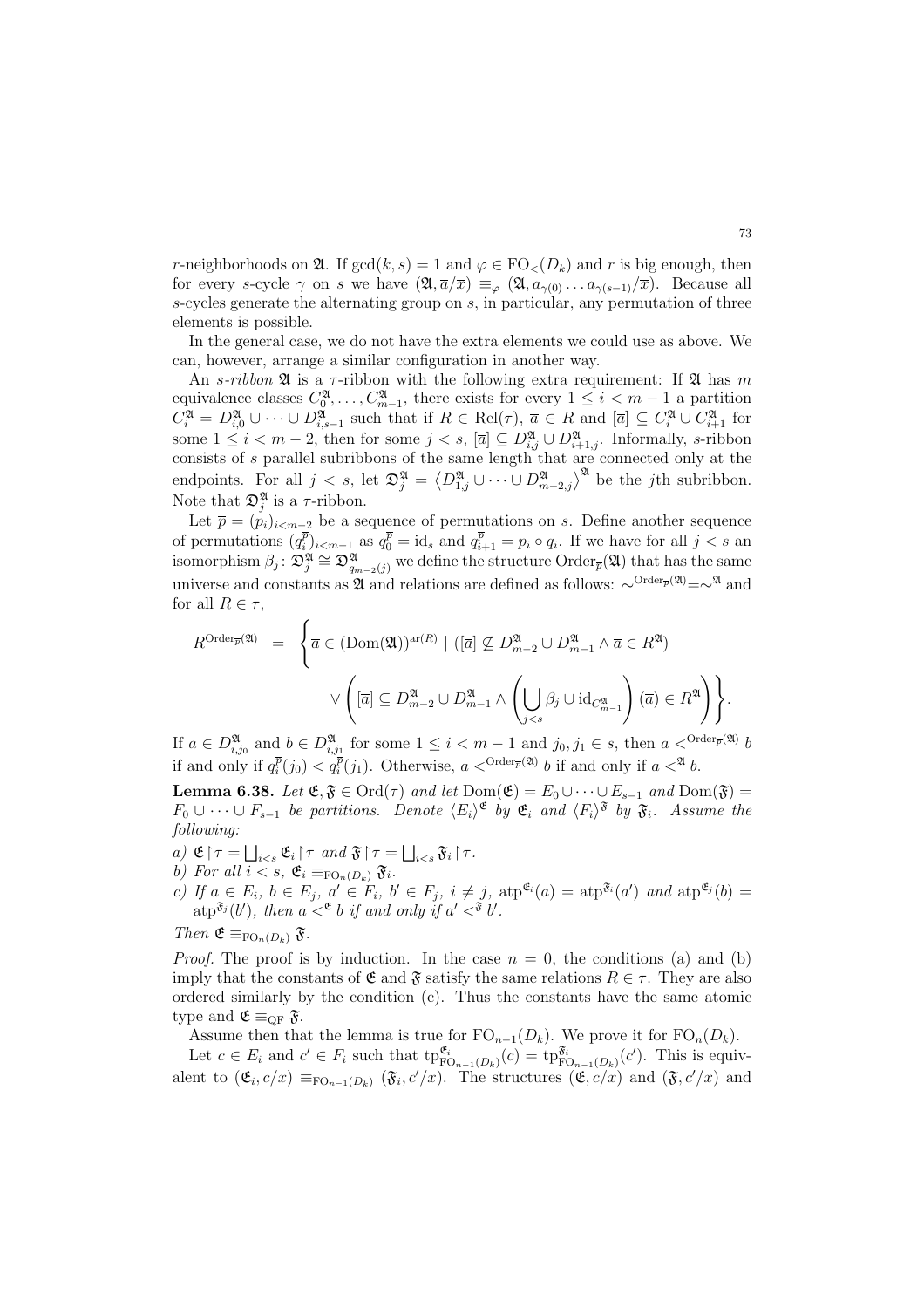partitions  $E_0 \cup \cdots \cup E_{s-1}$  and  $F_0 \cup \cdots \cup F_{s-1}$  satisfy now the conditions of the lemma for  $FO_{n-1}(D_k)$ . This is clear for the conditions (a) and (b) and because the number of atomic types increases on  $(\mathfrak{E}, c/x)$  and  $(\mathfrak{F}, c'/x)$  the condition (c) requires, in fact, less than before. By the induction hypothesis,  $(\mathfrak{E}, c/x) \equiv_{\text{FO}_{n-1}(D_k)} (\mathfrak{F}, c'/x)$ .

The assumption  $\mathfrak{E}_i \equiv_{\text{FO}_n(D_k)} \mathfrak{F}_i$  is equivalent with the condition that for all  $t \in$  $T_{n-1}^k[\tau \cup \{<\}], \text{cut}_{1,k}(|t(\mathfrak{E}_i)|) = \text{cut}_{1,k}(|t(\mathfrak{F}_i)|).$  This implies by the paragraph above that the same holds also on  $\mathfrak{E}$  and  $\mathfrak{F}$ . Hence  $\mathfrak{E} \equiv_{\text{FO}_n(D_k)} \mathfrak{F}$ .

**Lemma 6.39.** Assume that for all  $j_0 < j_1 < s$ ,  $\mathfrak{R}_n^k(\mathfrak{D}_{j_0}^{\mathfrak{A}}) = \mathfrak{R}_n^k(\mathfrak{D}_{j_1}^{\mathfrak{A}})$ . Let  $\overline{p}$  and  $\overline{p}'$ be two sequences of permutations on s. If  $i < m$  and  $p_{i+d} = p'_{i+d}$  for all  $|d| \leq 3^n$ with  $0 \leq i + d < m - 2$ , then i has the same atomic type on  $\mathfrak{R}_n^k(\text{Order}_{\overline{p}}(\mathfrak{A}))$  and  $\mathfrak{R}_n^k(\mathrm{Order}_{\overline{p}'}(\mathfrak{A})).$ 

*Proof.* The conclusion of the lemma is equivalent to the claim  $\mathfrak{I}_{3^n}^{\text{Order}_{\overline{p}}(\mathfrak{A})}(i) \equiv_{\text{FO}_n(D_k)}$  $\mathfrak{S}_{3^n}^{\text{Order}_{\overline{p}'}(\mathfrak{A})}(i)$ . If  $i \leq 3^n$ , this is trivial, because assumptions then imply that  $\mathfrak{S}_{3^n}^{\text{Order}_{\overline{p}}(3)}(i) \cong \mathfrak{S}_{3^n}^{\text{Order}_{\overline{p}'}(3)}(i)$ . This is also the case if  $i \geq m-1-3^n$ , since the modifications we made on relations  $R \in \tau$  look locally like we had changed the order of the subribbons according to  $q_{m-2}^{\overline{p}}$ .

If  $3^n < i < m - 1 - 3^n$ , the structures  $\mathfrak{S}_{3^n}^{\text{Order}_{\overline{p}}(\mathfrak{A})}(i)$  and  $\mathfrak{S}_{3^n}^{\text{Order}_{\overline{p}'}(\mathfrak{A})}(i)$  are not necessarily isomorphic. Let  $\gamma = (q_i^{\overline{p}'})^{-1} \circ q_{i+d}^{\overline{p}}$ . Then  $q_{i+d}^{\overline{p}'} = q_{i+d}^{\overline{p}'} \circ \gamma$  for all  $|d| \leq 3^n$ . Define partitions  $\text{Dom}(\mathfrak{D}^{\text{Order}_{\overline{p}}(\mathfrak{A})}_{3^n}(i)) = E_0 \cup \cdots \cup E_{s-1}$  and  $\text{Dom}(\mathfrak{D}^{\text{Order}_{\overline{p}'}(\mathfrak{A})}_{3^n}(i)) = F_0 \cup$  $\cdots \cup F_{s-1}$  such that  $E_j = D_{i-3^n,j} \cup \cdots \cup D_{i+3^n,j}$  and  $F_j = D_{i-3^n,\gamma(j)} \cup \cdots \cup D_{i+3^n,\gamma(j)}$ . Now the structures and the partitions satisfy the conditions of Lemma 6.38 and so  $\mathfrak{T}^{\mathrm{Order}_{\overline{p}}(\mathfrak{A})}_{3^n}(i) \equiv \mathfrak{T}^{\mathrm{Order}_{\overline{p}'}(\mathfrak{A})}_{3^n}(i).$ 

Let  $\gamma_m$  be an m-cycle on s that maps every  $j < m - 1$  to  $j + 1$  and  $m - 1$  to 0. If X and Y are disjoint subsets of M, let  $\overline{p}(X, Y)$  be a sequence of permutations such that  $p_i(X, Y) = \gamma_s^{-1}$ , if  $i \in X$ ,  $p_i(X, Y) = \gamma_s$ , if  $i \in Y$  and otherwise  $p_i(X, Y) = id_s$ .

**Lemma 6.40.** Fix  $n \in \mathbb{N}$ , a vocabulary  $\tau$  and  $k, s \in \mathbb{Z}_+$  such that  $gcd(k, s) = 1$ . There exists  $m_0$  with the following property. Assume  $\mathfrak{A}$  is an s-ribbon, for all  $j_0 <$  $j_1 < s, \ \mathfrak{R}_n^k(\mathfrak{D}_{j_0}^{\mathfrak{A}}) = \mathfrak{R}_n^k(\mathfrak{D}_{j_1}^{\mathfrak{A}})$  and  $i_0 < i_1 < u_0 < i_2 < i_3 < u_1 < m$  such that  $i_1 - i_0 \geq m_0$  and  $i_3 - i_2 \geq m_0$ . Then there exist  $X_0, X_1 \subseteq [i_0, i_1]$  and  $Y_0, Y_1 \subseteq [i_2, i_3]$ such that

$$
\mathfrak{R}_n^k(\text{Order}_{\overline{p}(X_0,Y_0)}(\mathfrak{A}), u_0/x, u_1/y) \equiv_{\text{FO}_{4n}(D_k)} \mathfrak{R}_n^k(\text{Order}_{\overline{p}(X_1,Y_1)}(\mathfrak{A}), u_0/x, u_1/y),
$$
  

$$
|X_0| \equiv |Y_0| \equiv 0 \pmod{s} \text{ and } |X_1| \equiv |Y_1| \equiv 1 \pmod{s}
$$

Proof. The proof is essentially the same as the proof of Proposition 6.33. Instead of one pair of sets, we have to find two pairs  $(X_0, X_1)$  and  $(Y_0, Y_1)$  and we have to use Lemma 6.39 to show that every element included into one of the sets modifies the reduct only locally.  $\Box$ 

**Lemma 6.41.** For all  $n \in \mathbb{N}$ , a vocabulary  $\tau$  and  $k, s \in \mathbb{Z}_+$  such that  $gcd(k, s) = 1$ , there exists  $m_1$  with the following property. Assume  $\mathfrak{A}$  is an s-ribbon with at least  $m_1$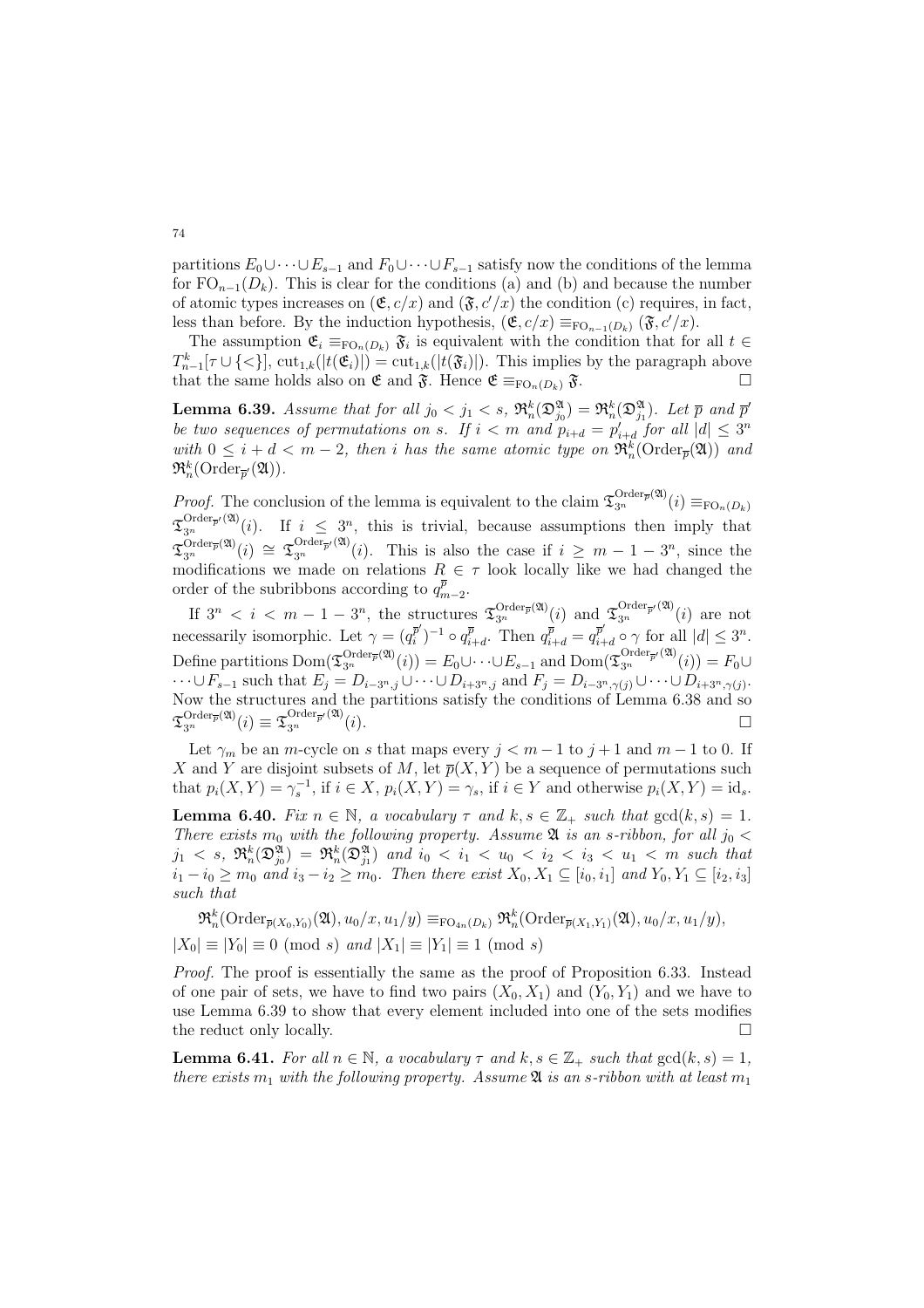equivalence classes, for all  $j_0 < j_1 < s$ ,  $\Re^k_n(\mathfrak{D}_{j_0}^{\mathfrak{A}}) = \Re^k_n(\mathfrak{D}_{j_1}^{\mathfrak{A}})$  and  $\mathfrak{D}_0^{\mathfrak{A}} \cong \mathfrak{D}_1^{\mathfrak{A}} \cong \mathfrak{D}_2^{\mathfrak{A}}$ . Then there exist sequences  $\bar{p}$  and  $\bar{p}'$  of permutations such that  $q_{m-2}^{\bar{p}} = id_s$ ,  $q_{m-2}^{\bar{p}'} = \gamma_3$ and  $\text{Order}_{\overline{p}}(\mathfrak{A}) \equiv_{\text{FO}_n(D_k)} \text{Order}_{\overline{p}'}(\mathfrak{A}).$ 

*Proof.* Let  $m_0$  be the number given by Lemma 6.40. Choose  $m_1$  so large that given **2** with  $m \geq m_1$  equivalence classes, we may choose integers  $i_0$ ,  $i_1$ ,  $i_2$ ,  $i_3$ ,  $u_0$  and  $u_1$ satisfying  $1 \le i_0 \le i_1 + 2 \cdot 3^n < u_0 < i_2 - 2 \cdot 3^n < i_3 + 2 \cdot 3^n < u_1 < m - 1 - 3^m$ ,  $i_1 - i_0 \geq m_0$  and  $i_3 - i_2 \geq m_0$ . Then the assumptions of Lemma 6.40 hold. Let  $X_0$ ,  $X_1, Y_0$  and  $Y_1$  be as in the conclusion of the lemma.

We define  $\bar{p}$  and  $\bar{p}'$  such that  $p_{u_0} = p'_{u_0} = p_{u_1} = p'_{u_1} = \gamma_2$  and for all  $i < m$ with  $i \notin \{u_0, u_1\}$ ,  $p_i = p_i(X_0, Y_0)$  and  $p'_i = p_i(X_1, Y_1)$ . Since all elements of  $X_0$ and  $X_1$  are before  $u_0$  and all elements of  $Y_0$  and  $Y_1$  are between  $u_0$  and  $u_1$ ,  $q_{m-2}^{\overline{p}} =$  $\gamma_2 \circ \mathrm{id}_s \circ \gamma_2 \circ \mathrm{id}_s = \mathrm{id}_s \text{ and } q_{m-2}^{\bar{p}'} = \gamma_2 \circ \gamma_s \circ \gamma_2 \circ \gamma_s^{-1} = \gamma_3.$ 

No elements of  $X_0, X_1, Y_0$  or  $Y_1$  are within  $2 \cdot 3^n$  from  $u_0$  or  $u_1$  and so their neighborhoods in  $\mathfrak{R}_n^k(\text{Order}_{\overline{p}(X_0,Y_0)}(\mathfrak{A}), u_0/x, u_1/y)$  and  $\mathfrak{R}_n^k(\text{Order}_{\overline{p}(X_1,Y_1)}(\mathfrak{A}), u_0/x, u_1/y)$ are isomorphic. By Lemma 6.39, modifications we made on permutation sequences  $\bar{p}$  and  $\bar{p}'$  on  $u_0$  and  $u_1$  modify the reducts only at the 3<sup>n</sup>-neighborhoods of the elements and in the same way in both reducts. Thus there exists a  $FO_{2n}$ -interpretation  $\psi$  such that

$$
\psi^*(\mathfrak{R}_n^k(\mathrm{Order}_{\overline{p}(X_0,Y_0)}(\mathfrak{A}),u_0/x,u_1/y))=\mathfrak{R}_n^k(\mathrm{Order}_{\overline{p}}(\mathfrak{A}))
$$

and

$$
\psi^*(\mathfrak{R}_n^k(\mathrm{Order}_{\overline{p}(X_1,Y_1)}(\mathfrak{A}),u_0/x,u_1/y))=\mathfrak{R}_n^k(\mathrm{Order}_{\overline{p}'}(\mathfrak{A})).
$$

This shows that  $\mathfrak{R}_{n}^{k}(\mathrm{Order}_{\overline{p}}(\mathfrak{A})) \equiv_{\mathrm{FO}_{2n}(D_k)} \mathfrak{R}_{n}^{k}(\mathrm{Order}_{\overline{p}'}(\mathfrak{A}))$  and so

$$
\mathrm{Order}_{\overline{p}}(\mathfrak{A}) \equiv_{\mathrm{FO}_n(D_k)} \mathrm{Order}_{\overline{p}'}(\mathfrak{A}).
$$

 $\Box$ 

We discussed earlier how alternating Gaifman-locality can be shown, if the neighborhood type of the constants to be permuted have enough realizations in the structure. We have now established that it is enough to have many disjoint parts of the structure that are equivalent with the neighborhood. Such parts fortunately always arrangeable.

## **Theorem 6.42.** The logic  $FO_{\leq}(D_k)$  is alternatingly Gaifman-local for all  $k \in \mathbb{Z}_+$ .

*Proof.* Fix  $n \in \mathbb{N}$ ,  $k \in \mathbb{Z}_+$  and a vocabulary  $\tau$ . Let s be the smallest prime that is not a factor of k and let  $m_1$  be as in Lemma 6.41. Because we have already proven alternating Gaifman-locality for values of  $k$  not divisible by 6, we may assume that  $s > 3$ . Let l be the number of different atomic types occurring on n, k-reducts. Set  $r = sl^{m_1}m_1.$ 

Let  $\mathfrak A$  be a  $\tau$ -structure and  $a_0, a_1, a_2 \in \text{Dom}(\mathfrak A)$  such that the neighborhoods  $\mathfrak{N}_r^{\mathfrak{A}}(a_0) \cong \mathfrak{N}_r^{\mathfrak{A}}(a_1) \cong \mathfrak{N}_r^{\mathfrak{A}}(a_2)$  are disjoint.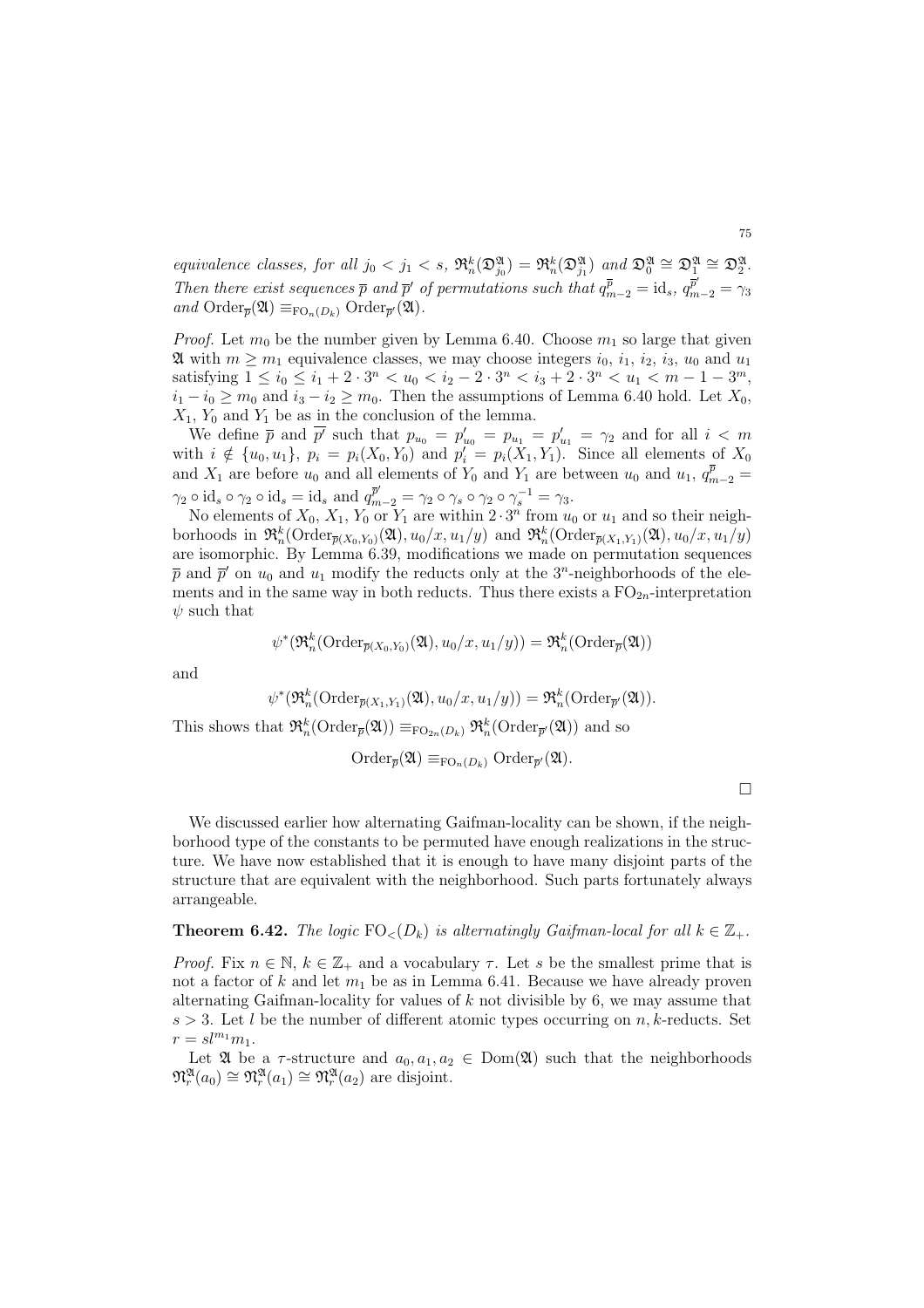Define a  $\tau$ -ribbon  $\mathfrak{B}_j$  such that  $\mathfrak{B}_j \restriction \tau = \langle N_r^{\mathfrak{A}}(a_j) \setminus \{a_j\} \rangle^{\mathfrak{A}}$ , the ribbon has r equivalence classes  $C_i^{\mathfrak{B}_j} = N_{i+1}^{\mathfrak{A}}(a_j) \setminus N_i^{\mathfrak{A}}(a_j)$ . The linear order can be chosen on the ribbons such that  $\mathfrak{B}_0 \cong \mathfrak{B}_1 \cong \mathfrak{B}_2$ .

The reduct  $\mathfrak{R}_n^k(\mathfrak{B}_0)$  is a word model of length r with l symbols in the alphabet. By the pigeon hole principle, it contains  $s-2$  disjoint isomorphic subwords of length  $m_0$ . Suppose these words begin at the positions  $w_0 < \cdots < w_{s-3}$ .

We define now a s-ribbon  $\mathfrak{C}$  with  $m_0 + 1$  equivalence classes such that  $\mathfrak{C} \upharpoonright \tau = \mathfrak{A}$ ,  $\overline{x}^{\mathfrak{C}} = \overline{a}$ , for all  $0 \leq i < m_0$ ,  $C_{i+1}^{\mathfrak{C}} = C_{w_0+i}^{\mathfrak{B}_0} \cup C_{w_0+i}^{\mathfrak{B}_1} \cup C_{w_0+i}^{\mathfrak{B}_0} \cup \bigcup_{1 \leq j < s} C_{w_j+i}^{\mathfrak{B}_0}$  and  $C_0^{\mathfrak{A}}$ contains all elements not in the other equivalence classes. The linear order is chosen so that  $\mathfrak{C}$  is a ribbon and  $\langle \text{Dom}(\mathfrak{B}_j)\rangle^{\mathfrak{E}_l^{\dagger}\cup\{\langle\}} = \mathfrak{B}_j \upharpoonright \tau \cup \{\langle\}$ . Finally,  $D_{i,0}^{\mathfrak{C}} = C_{w_0+i}^{\mathfrak{B}_0}$ ,  $D_{i,1}^{\mathfrak{C}} = C_{w_0+i}^{\mathfrak{B}_1}$ ,  $D_{i,2}^{\mathfrak{C}} = C_{w_0+i}^{\mathfrak{B}_2}$  and for all  $2 < j < s$ ,  $D_{i,j}^{\mathfrak{C}} = C_{w_{j-2}+i}^{\mathfrak{B}_0}$ .

The s-ribbon  $\mathfrak C$  satisfies the conditions of Lemma 6.41 and so there are sequences  $\bar{p}$  and  $\bar{p}'$  with  $\text{Order}_{\bar{p}}(\mathfrak{C}) \equiv_{\text{FO}_n(D_k)} \text{Order}_{\bar{p}'}(\mathfrak{C}), d_{m-2}^{\bar{p}} = \text{id}_s$  and  $q_{m-2}^{\bar{p}'} = \gamma_3$ . Since  $\text{Order}_{\overline{p}}(\mathfrak{C}) \upharpoonright \tau \cup [\overline{x}] = (\mathfrak{A}, a_0 a_1 a_2 / \overline{x})$  and  $\text{Order}_{\overline{p}'}(\mathfrak{C}) \upharpoonright \tau \cup [\overline{x}] \cong (\mathfrak{A}, a_1 a_2 a_0 / \overline{x})$  and the structures  $\text{Order}_{\overline{p}}(\mathfrak{C})$  and  $\text{Order}_{\overline{p}'}(\mathfrak{C})$  contain linear orders, we have

$$
(\mathfrak{A}, a_0 a_1 a_2/\overline{x}) \equiv_{(\text{FO}_n(D_k))_<} (\mathfrak{A}, a_1 a_2 a_0/\overline{x}).
$$

This shows that  $FO<sub>z</sub>(D_k)$  is alternatingly Gaifman-local.

## 7. Trees

Let  $\tau$  be a vocabulary containing one binary relation symbol E and some unary relation symbols. A  $\tau$ -structure is a tree if E forms a connected directed graph having a specific element called root having no incoming edges and every other element has exactly one incoming edge.

Denote the root of the tree  $\mathfrak{A}$  by  $r_{\mathfrak{A}}$ . We assume that the vocabulary contains a relation symbol that marks the root of the tree. Given an element  $a \neq r_{\mathfrak{A}}$ , the unique element  $p_{\mathfrak{A}}(a)$  such that  $(p_{\mathfrak{A}}(a), a) \in E^{\mathfrak{A}}$  is called the parent of a. The set of the children of an element a is defined as  $c_{\mathfrak{A}}(a) = \{b \in \text{Dom}(\mathfrak{A}) \mid (a, b) \in E^{\mathfrak{A}}\}.$ A k-level subtree  $S_k^{\mathfrak{A}}(a)$  of the tree is defined as

$$
S_0^{\mathfrak{A}}(a) = \{a\}
$$

and

$$
S_{k+1}^{\mathfrak{A}}(a) = \{a\} \cup \bigcup_{x \in S_k^{\mathfrak{A}}(a)} c_{\mathfrak{A}}(x),
$$

and a subtree  $S^{\mathfrak{A}}(a)$  as

$$
S^{\mathfrak{A}}(a) = \bigcup_{i \in \mathbb{N}} S^{\mathfrak{A}}_i(a).
$$

Let  $\mathfrak{S}_{k}^{\mathfrak{A}}(a) = \langle S_{k}^{\mathfrak{A}}(a) \rangle^{(\mathfrak{A},a/x)}$  and  $\mathfrak{S}^{\mathfrak{A}}(a) = \langle S^{\mathfrak{A}}(a) \rangle^{(\mathfrak{A},a/x)}$ .

Given two elements  $a, b \in Dom(\mathfrak{A}),$  we let  $W(\mathfrak{A}, a, b)$  be a  $\tau$ -structure with the same universe as  $\mathfrak A$  and the same unary relations. Relation symbol  $E$  has interpretation  $(E^{\mathfrak{A}} \setminus \{(p_{\mathfrak{A}}(a), a), (p_{\mathfrak{A}}(b), b)\}) \cup \{(p_{\mathfrak{A}}(b), a), (p_{\mathfrak{A}}(a), b)\}\)$ . We also define  $W(\mathfrak{A}, a, b, c, d) = W(W(\mathfrak{A}, a, c), b, d)$ . (see Figure 2).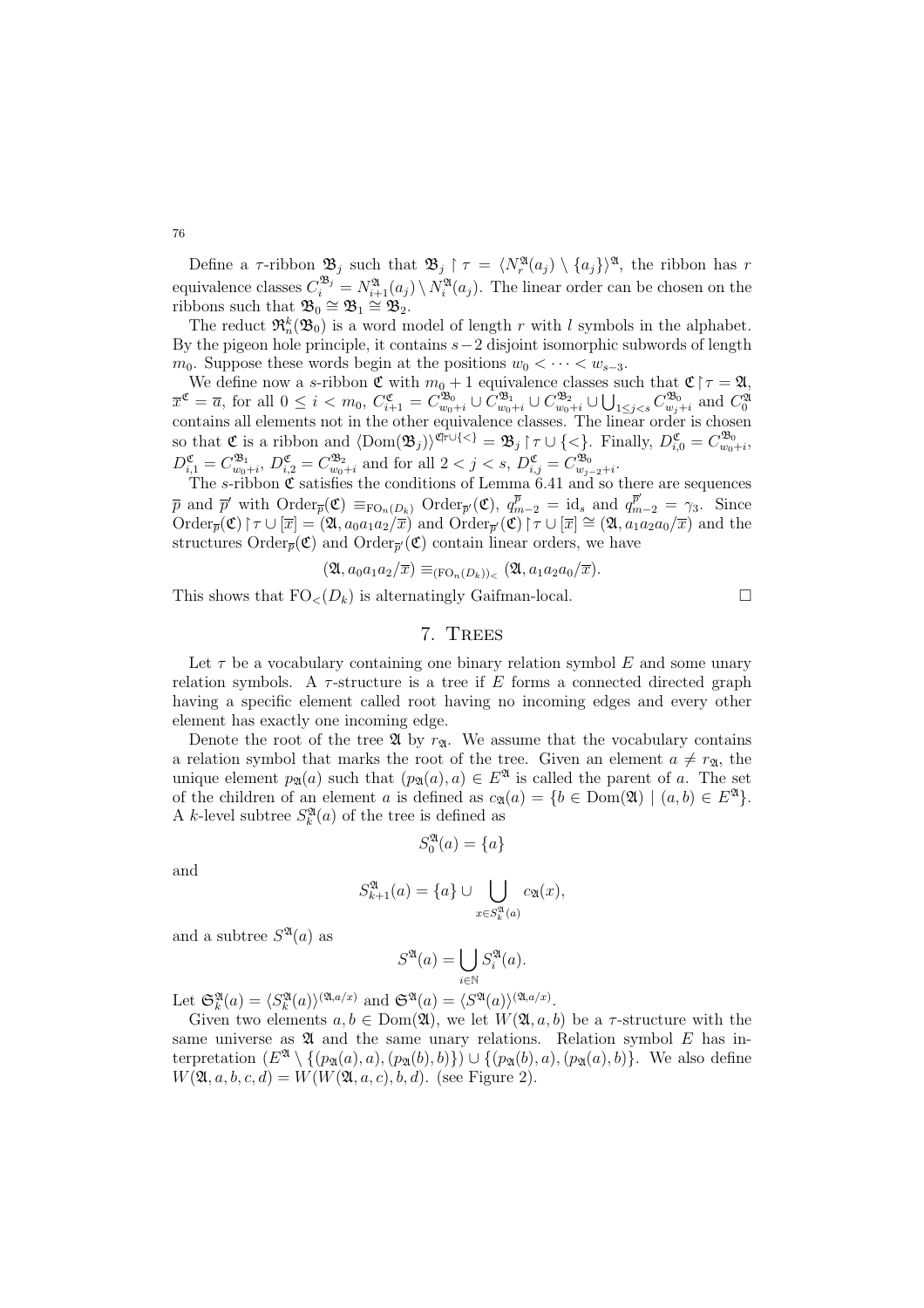

Let  $M(\mathfrak{A}, a, b)$  be a  $\tau$ -structure with the same universe as  $\mathfrak{A}$  and the same unary relations. Relation symbol E has interpretation  $(E^{2l} \setminus \{(p_{2l}(a), a)\}) \cup \{(b, a)\}\)$ . With this notation  $W(\mathfrak{A}, a, b) = M(M(\mathfrak{A}, a, p_{\mathfrak{A}}(b)), b, p_{\mathfrak{A}}(a)).$ 

7.1. **Hanf -locality.** We show in this section that symmetrically Gaifman-local extensions of first-order logic with generalized quantifiers are Hanf-local on trees. The same method is then applied in subsequent sections to show stronger versions of Hanf-locality.

We use Gaifman-locality to show that certain local changes to trees are possible while keeping the tree  $\Phi$ -equivalent to the original one. Repeatedly using these operations, two r-Hanf-equivalent trees can then be shown  $\Phi$ -equivalent if  $\Phi$  is a given finite set of sentences and  $r$  is big enough.

Instead of neighborhoods, it is technically easier to speak about k-level subtrees. We generalize therefore the definition of Hanf-equivalence. Let ∼ be an equivalence relation on Mod( $\tau \cup \{x\}$ ). We write  $\alpha: \mathfrak{A} \leftrightarrows \infty$ , if  $\alpha$  is a bijection Dom( $\mathfrak{A}$ )  $\rightarrow$ Dom( $\mathfrak{B}$ ) and for all  $a \in \text{Dom}(\mathfrak{A}), (\mathfrak{A}, a/x) \sim (\mathfrak{B}, \alpha(a)/x)$ .

Let  $\Phi \subseteq \mathcal{L}[\tau].$ 

**Definition 7.1.** A pair ( $\sim$ ,  $\Phi$ ) admits swapping if the following properties hold for all trees A:

• If  $a, b \in \text{Dom}(\mathfrak{A}), (\mathfrak{A}, a/x) \sim (\mathfrak{A}, b/x)$  and  $S^{\mathfrak{A}}(a) \cap S^{\mathfrak{A}}(b) = \emptyset$  then  $\mathfrak{A} \equiv_{\Phi}$  $W(\mathfrak{A}, a, b)$  and for all  $c \in Dom(\mathfrak{A}), (\mathfrak{A}, c/x) \sim (W(\mathfrak{A}, a, b), c/x).$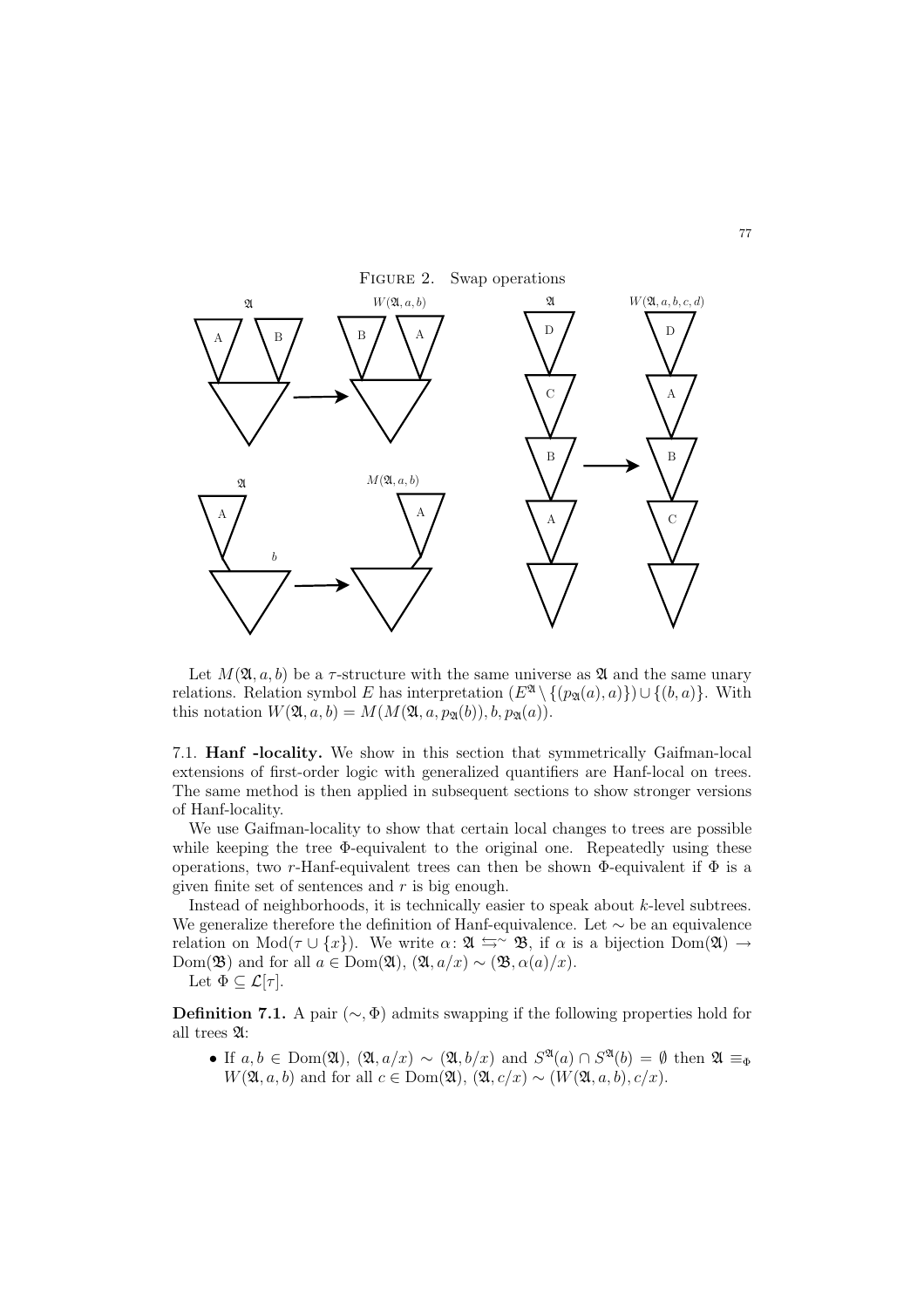• If  $a, b, c, d \in Dom(\mathfrak{A}), S^{\mathfrak{A}}(a) \supseteq S^{\mathfrak{A}}(b) \supsetneq S^{\mathfrak{A}}(c) \supsetneq S^{\mathfrak{A}}(d), (\mathfrak{A}, a/x) \sim (\mathfrak{A}, c/x)$ and  $(\mathfrak{A}, b/x) \sim (\mathfrak{A}, d/x)$  then  $\mathfrak{A} \equiv_{\Phi} W(\mathfrak{A}, a, b, c, d)$  and for all  $e \in \text{Dom}(\mathfrak{A}),$  $(\mathfrak{A}, e/x) \sim (W(\mathfrak{A}, a, b, c, d), e/x).$ 

We define next a new equivalence relation  $\approx$  based on  $\sim$ .  $(\mathfrak{A}, a/x) \approx (\mathfrak{A}', a'/x)$ if and only if  $(\mathfrak{A}, a/x) \sim (\mathfrak{A}', a'/x)$  and there is a bijection  $\alpha \colon c_{\mathfrak{A}}(a) \to c_{\mathfrak{A}'}(a')$  such that for all  $b \in c_{\mathfrak{A}}(a), (\mathfrak{A}, b/x) \sim (\mathfrak{A}', \alpha(b)/x)$ . If  $(\sim, \Phi)$  admits swapping then  $(\approx, \Phi)$  admits swapping.

**Lemma 7.2.** If a pair  $(\sim, \Phi)$  admits swapping and  $\mathfrak{A} \leftrightarrows \mathfrak{A}'$  then  $\mathfrak{A} \equiv_{\Phi} \mathfrak{A}'$ .

*Proof.* By the definition of the  $\Xi^{\approx}$  -relation, there is a bijection  $\alpha$ : Dom( $\mathfrak{A}$ )  $\rightarrow$  $Dom(\mathfrak{A}')$  such that for all  $a \in Dom(\mathfrak{A}), (\mathfrak{A}, a/x) \approx (\mathfrak{A}', \alpha(a)/x)$ . Let  $\Psi(\mathfrak{A}, \mathfrak{A}', \alpha) =$  ${a \in Dom(\mathfrak{A}) \setminus \{r_{\mathfrak{A}}\} \mid \alpha(p_{\mathfrak{A}}(a)) \neq p_{\mathfrak{A}'}(\alpha(a))\}.$ 

The proof proceeds by induction on the size of the set  $\Psi(\mathfrak{A}, \mathfrak{A}', \alpha)$ . If  $\Psi(\mathfrak{A}, \mathfrak{A}', \alpha) =$  $\emptyset$ ,  $\alpha$  is an isomorphism and  $\mathfrak{A} \equiv_{\Phi} \mathfrak{A}'$  is clear. Suppose then that  $\Psi(\mathfrak{A}, \mathfrak{A}', \alpha) \neq \emptyset$  and the lemma has been proved in all cases where the cardinality of the set is smaller.

Fix a bijection  $\beta$ : Dom $(\mathfrak{A}) \setminus \{r_{\mathfrak{A}}\} \to \text{Dom}(\mathfrak{A}') \setminus \{r_{\mathfrak{A}'}\}$  such that for all  $a \in \text{Dom}(\mathfrak{A}) \setminus \{r_{\mathfrak{A}'}\}$  $\{r_{\mathfrak{A}}\},\$ 

- $\alpha(p_{\mathfrak{A}}(a)) = p_{\mathfrak{A}'}(\beta(a)),$
- $(\mathfrak{A}, a/x) \sim (\mathfrak{A}', \beta(a)/x)$ , and
- if  $a \notin \Psi(\mathfrak{A}, \mathfrak{A}', \alpha)$ ,  $\beta(a) = \alpha(a)$ .

The bijection can be constructed by first defining it on  $Dom(\mathfrak{A}) \setminus \Psi(\mathfrak{A}, \mathfrak{A}', \alpha)$  and then patching it from the bijections  $c_{\mathfrak{A}}(a) \to c_{\mathfrak{A}'}(\alpha(a))$  existing by the definition of ≈ -relation.

Let h: Dom( $\mathfrak{A}$ ) → Dom( $\mathfrak{A}$ ), where  $h(a) = \alpha^{-1}(\beta(a))$  for all  $a \in \text{Dom}(\mathfrak{A}) \setminus \{r_{\mathfrak{A}}\}$ and  $h(r_3) = r_3$ . Because of the third property of  $\beta$ , h is the identity function on  $Dom(\mathfrak{A}) \setminus \Psi(\mathfrak{A}, \mathfrak{A}', \alpha)$ . On the other hand, if  $h(a) = a$ , then  $\alpha(a) = \beta(a)$  and  $p_{\mathfrak{A}}(\alpha(a)) = p_{\mathfrak{A}}(\beta(a)) = \alpha(p_{\mathfrak{A}}(a))$  and thus  $a \notin \Psi(\mathfrak{A}, \mathfrak{A}', \alpha)$ . Moreover, h is bijective and for all  $a \in \text{Dom}(\mathfrak{A}), (\mathfrak{A}, a/x) \sim (\mathfrak{A}, h(a)/x).$ 

If there exists some element  $a \in \Psi(\mathfrak{A}, \mathfrak{A}', \alpha)$  such that  $S^{\mathfrak{A}}(a) \cap S^{\mathfrak{A}}(h(a)) = \emptyset$  then  $W(\mathfrak{A}, a, h(a)) \equiv_{\Phi} \mathfrak{A}$ , because  $(\sim, \Phi)$  admits swapping and  $(\mathfrak{A}, a/x) \sim (\mathfrak{A}, h(a)/x)$ . Since for all  $b \in \text{Dom}(\mathfrak{A}), (\mathfrak{A}, b/x) \sim (W(\mathfrak{A}, a, h(a)), b/x),$  we also have  $(\mathfrak{A}, b/x) \approx$  $(W(\mathfrak{A}, a, h(a)), b/x)$  and therefore  $\alpha$  still has the property  $(W(\mathfrak{A}, a, h(a)), b/x) \approx$  $(\mathfrak{A}', \alpha(b)/x)$  for all  $b \in \text{Dom}(\mathfrak{A})$ . This shows that  $W(\mathfrak{A}, a, h(a)) \leftrightarrows^{\approx} \mathfrak{A}$ .

All elements but a and  $h(a)$  have the same parents in  $\mathfrak{A}$  and  $W(\mathfrak{A}, a, h(a))$  so  $\Psi(W(\mathfrak{A}, a, h(a)), \mathfrak{A}', \alpha) \subseteq \Psi(\mathfrak{A}, \mathfrak{A}', \alpha)$ . However,  $\alpha(p_{W(\mathfrak{A}, a, h(a))}(h(a))) = \alpha(p_{\mathfrak{A}}(a))$  $p_{\mathcal{X}}(\beta(a)) = p_{\mathcal{X}}(\alpha(h(a)))$  and so  $h(a) \notin \Psi(W(\mathfrak{A}, a, h(a)), \mathfrak{A}', \alpha)$ . This implies  $|\Psi(W(\mathfrak{A},a,h(a)),\mathfrak{A}',\alpha)| < |\Psi(\mathfrak{A},\mathfrak{A}',\alpha)|$  and we can use the induction hypothesis to show that  $W(\mathfrak{A}, a, h(a)) \equiv_{\Phi} \mathfrak{A}'$ . Hence we may assume in the following that for all  $a \in \Psi(\mathfrak{A}, \mathfrak{A}', \alpha)$ ,  $S^{\mathfrak{A}}(a) \cap S^{\mathfrak{A}}(h(a)) \neq \emptyset$ , i.e either  $a \in S^{\mathfrak{A}}(h(a))$  or  $h(a) \in S^{\mathfrak{A}}(a)$ .

Let  $h' \colon \text{Dom}(\mathfrak{A}') \to \text{Dom}(\mathfrak{A}'),$  where  $h'(a) = \alpha(\beta^{-1}(a))$  for all  $a \in \text{Dom}(\mathfrak{A}') \setminus \{r_{\mathfrak{A}'}\}\$ and  $h'(r_{\mathcal{X}}) = r_{\mathcal{X}}$ . The function is defined as h but  $\mathfrak A$  and  $\mathfrak A'$  changed. As before we can show that if  $a \in Dom(\mathfrak{A}')$  and  $h'(a)$  are not comparable, the trees have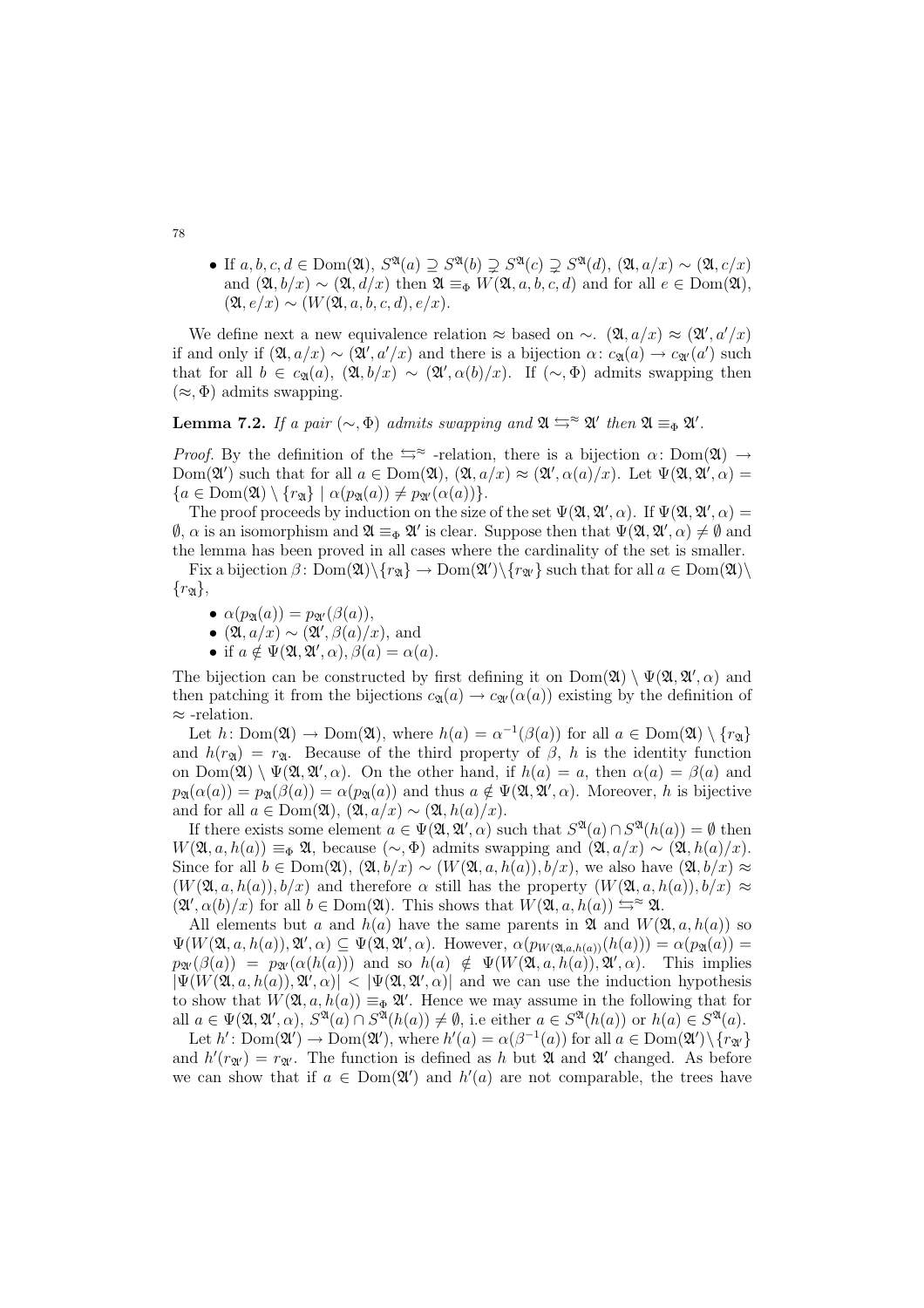to be equivalent. So for all  $a \in Dom(\mathfrak{A}'), S^{\mathfrak{A}'}(a) \cap S^{\mathfrak{A}'}(h'(a)) \neq \emptyset$ . Note that  $h' = \alpha \circ h^{-1} \circ \alpha^{-1}.$ 

Choose now an element  $a \in \Psi(\mathfrak{A}, \mathfrak{A}', \alpha)$  such that no predecessor  $((p_{\mathfrak{A}})^{i}(a)$  for some  $i \in \mathbb{Z}_+$ ) of a belongs to  $\Psi(\mathfrak{A}, \mathfrak{A}', \alpha)$ . This implies  $h(a) \in S^{\mathfrak{A}}(a)$ .

Let  $a' = \beta(a) = \alpha(h(a))$ . By induction,  $(p_{\mathcal{X}}^{\prime})^i(a') = \alpha((p_{\mathcal{X}}^{\prime})^i(a))$  and thus  $a' \notin$  $S^{\mathfrak{A}'}(h'(a'))$ . Thus  $\alpha(a) = h'(a') \in S^{\mathfrak{A}'}(a')$ .

Choose  $b' \in S^{\mathfrak{A}'}(a')$  be such that  $\alpha^{-1}(b') \notin S^{\mathfrak{A}}(h(a))$  but  $\alpha^{-1}(p_{\mathfrak{A}'}(b')) \in S^{\mathfrak{A}}(h(a))$ . This kind of element exists because  $\alpha^{-1}(a') = h(a) \in S^{\mathfrak{A}}(h(a))$  but  $\alpha^{-1}(h(a')) =$  $a \notin S^{\mathfrak{A}}(h(a)).$ 

Let  $b = \beta^{-1}(b')$ . Since  $\alpha^{-1}(p_{\mathfrak{A}'}(b')) = p_{\mathfrak{A}}(b) \in S^{\mathfrak{A}}(h(a)), b \in S^{\mathfrak{A}}(h(a))$  and  $b \neq h(a)$ . On the other hand,  $h(b) = \alpha^{-1}(\beta(b)) = \alpha^{-1}(b') \notin S^{\mathfrak{A}}(h(a))$ . Combining these inclusions, we get  $S^{\mathfrak{A}}(a) \supseteq S^{\mathfrak{A}}(h(b)) \supsetneq S^{\mathfrak{A}}(h(a)) \supsetneq S^{\mathfrak{A}}(b)$  Hence  $W(\mathfrak{A}, a, h(b), h(a), b) \equiv_{\Phi} \mathfrak{A}, W(\mathfrak{A}, a, h(b), h(a), b) \leftrightarrows^{\approx} \mathfrak{A}$  and thus

$$
\Psi(W(\mathfrak{A},a,h(b),h(a),b),\mathfrak{A}',\alpha) \subseteq \Psi(\mathfrak{A},\mathfrak{A}',\alpha) \setminus \{h(a)\}.
$$

The induction hypothesis gives now  $W(\mathfrak{A}, a, h(b), h(a), b) \equiv_{\Phi} \mathfrak{A}'$ . .

Let  $\sim_r$  be an equivalence relation  $(\mathfrak{A}, a/x) \sim_r (\mathfrak{A}', a'/x) \iff \mathfrak{S}_r^{\mathfrak{A}}(a) \cong \mathfrak{S}_r^{\mathfrak{A}'}(a')$ . Let  $\approx_r$  be the respective  $\approx$  -relation.

**Lemma 7.3.** Let  $\mathcal{L}$  be a logic such that  $\mathcal{L} \circ \mathcal{Q}F$  is symmetrically Gaifman-local. Then for all  $\varphi \in \mathcal{L}[\tau]$ , there is  $r \in \mathbb{N}$  such that if  $(\mathfrak{A}, a/x) \sim_r (\mathfrak{A}, b/x)$  and  $S^{\mathfrak{A}}_{r+1}(a) \cap$  $S_{r+1}^{\mathfrak{A}}(b) = \emptyset$  then  $W(\mathfrak{A}, a, b) \equiv_{\varphi} \mathfrak{A}.$ 

*Proof.* Note that if  $S^{\mathfrak{A}}(a) \cap S^{\mathfrak{A}}(b) \neq \emptyset$ ,  $W(\mathfrak{A}, a, b)$  is not a tree. However, we can still speak about equivalence between two structures.

Let  $\psi$  be a QF interpretation on vocabulary  $\tau \cup \{v_0, v_1, v_2, v_3\}$  such that it preserves all unary relations and  $\psi_E(x, y) = Exy \vee (x = v_2 \wedge y = v_0) \vee (x = v_1 \wedge y = v_3)$ . Let  $\varphi' = \varphi \circ \psi$  and choose  $r \in \mathbb{N}$  witnessing symmetrical Gaifman-locality of  $\varphi'$ .

Assume  $\mathfrak{A}$ , a and b are as in the lemma. Let  $c = p_{\mathfrak{A}}(a)$  and  $d = p_{\mathfrak{A}}(b)$ . Let  $\mathfrak{A}'$  be a  $\tau$ -structure with unary relations having the same interpretation as in  $\mathfrak{A}$ , but  $E^{\mathfrak{A}'}=$  $E^{\mathfrak{A}} \setminus \{(c, a), (d, b)\}.$  Because  $(\mathfrak{A}, a/x) \sim_r (\mathfrak{A}, b/x), \mathfrak{N}^{\mathfrak{A}'}_r(a) \cong \mathfrak{N}^{\mathfrak{A}'}_r(b)$  and the sets  $N_{r+1}^{\mathfrak{A}'}(a)$ ,  $N_{r+1}^{\mathfrak{A}'}(b)$  and  $N_r^{\mathfrak{A}'}(cd)$  are disjoint  $\mathfrak{N}_r^{\mathfrak{A}'}(abcd) \cong \mathfrak{N}_r^{\mathfrak{A}'}(bacd)$ . By symmetrical Gaifman-locality,  $(\mathfrak{A}',abcd/\overline{v}) \equiv_{\Phi'} (\mathfrak{A}',bacd/\overline{v})$ . Because  $\psi^*((\mathfrak{A}',abcd/\overline{v})) \cong \mathfrak{A}$  and  $\psi^*((\mathfrak{A}',\text{bacd}/\overline{v})) \cong W(\mathfrak{A},a,b),$  this implies  $\mathfrak{A} \equiv_{\Phi} W(\mathfrak{A},a,b).$ 

**Lemma 7.4.** Let  $\mathcal L$  be a logic such that  $\mathcal L \circ \mathrm{QF}$  is symmetrically Gaifman-local. Then for all finite  $\Phi \subseteq \mathcal{L}[\tau]$ , there is  $r \in \mathbb{N}$  such that  $(\sim_r, \Phi)$  admits swapping.

*Proof.* Let r' be the constant given by the previous lemma for the sentences in  $\Phi$ . The first condition of swapping follows if  $r \geq r'$ . For the second condition, let  $r \geq 3r'$ .

Suppose  $\mathfrak A$  is a structure and a, b, c and d are elements such that  $S^{\mathfrak A}(a) \supset$  $S^{\mathfrak{A}}(b) \supsetneq S^{\mathfrak{A}}(c) \supsetneq S^{\mathfrak{A}}(d)$ ,  $(\mathfrak{A}, a/x) \sim_r (\mathfrak{A}, c/x)$  and  $(\mathfrak{A}, b/x) \sim_r (\mathfrak{A}, d/x)$ . Let  $\mathfrak{A}' =$  $W(\mathfrak{A}, a, b, c, d)$ . Then  $W(\mathfrak{A}, a, c) = W(\mathfrak{A}', b, d)$ . Note that  $d^{\mathfrak{A}}(a, c) = d^{\mathfrak{A}'}(b, d)$ , so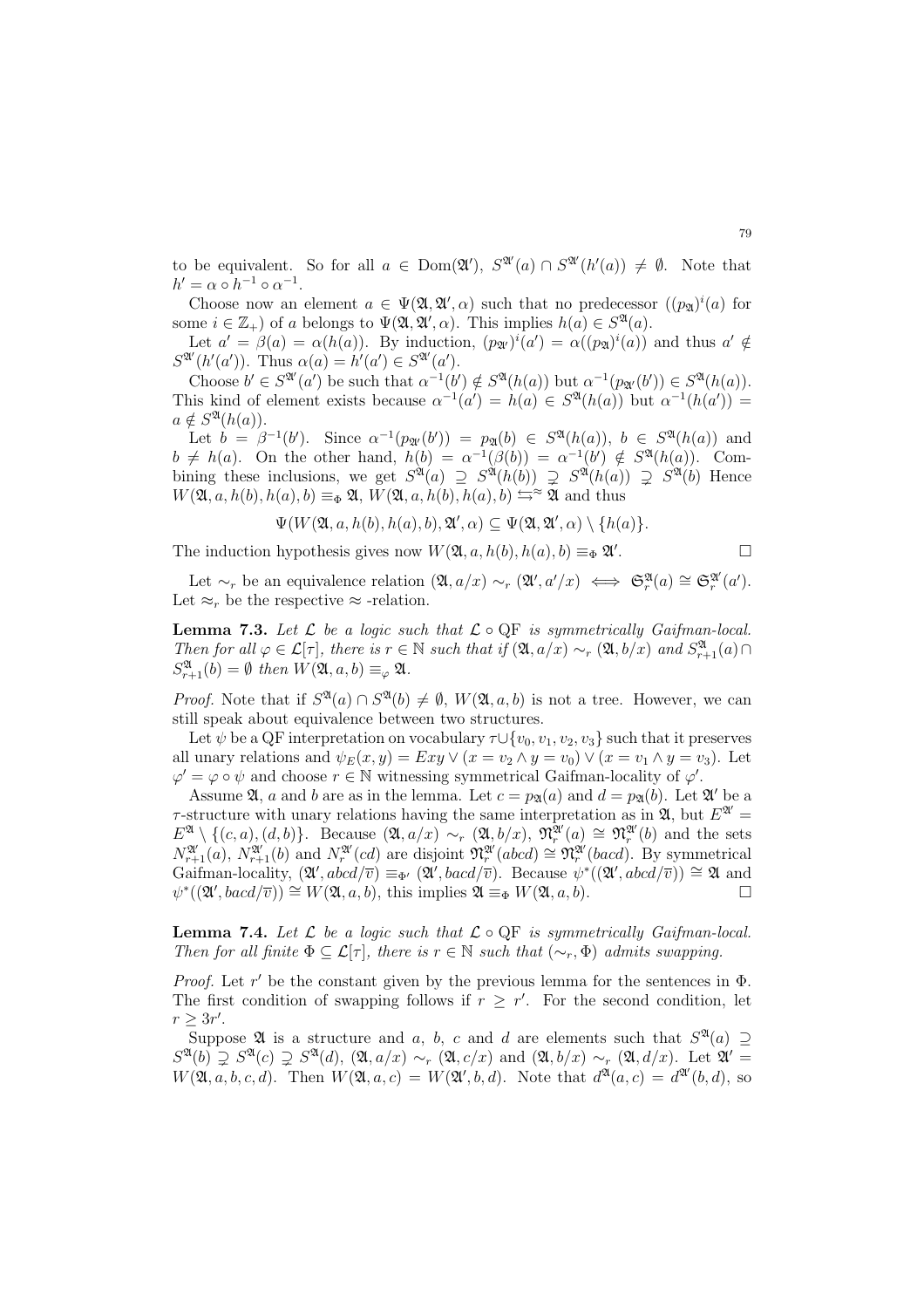

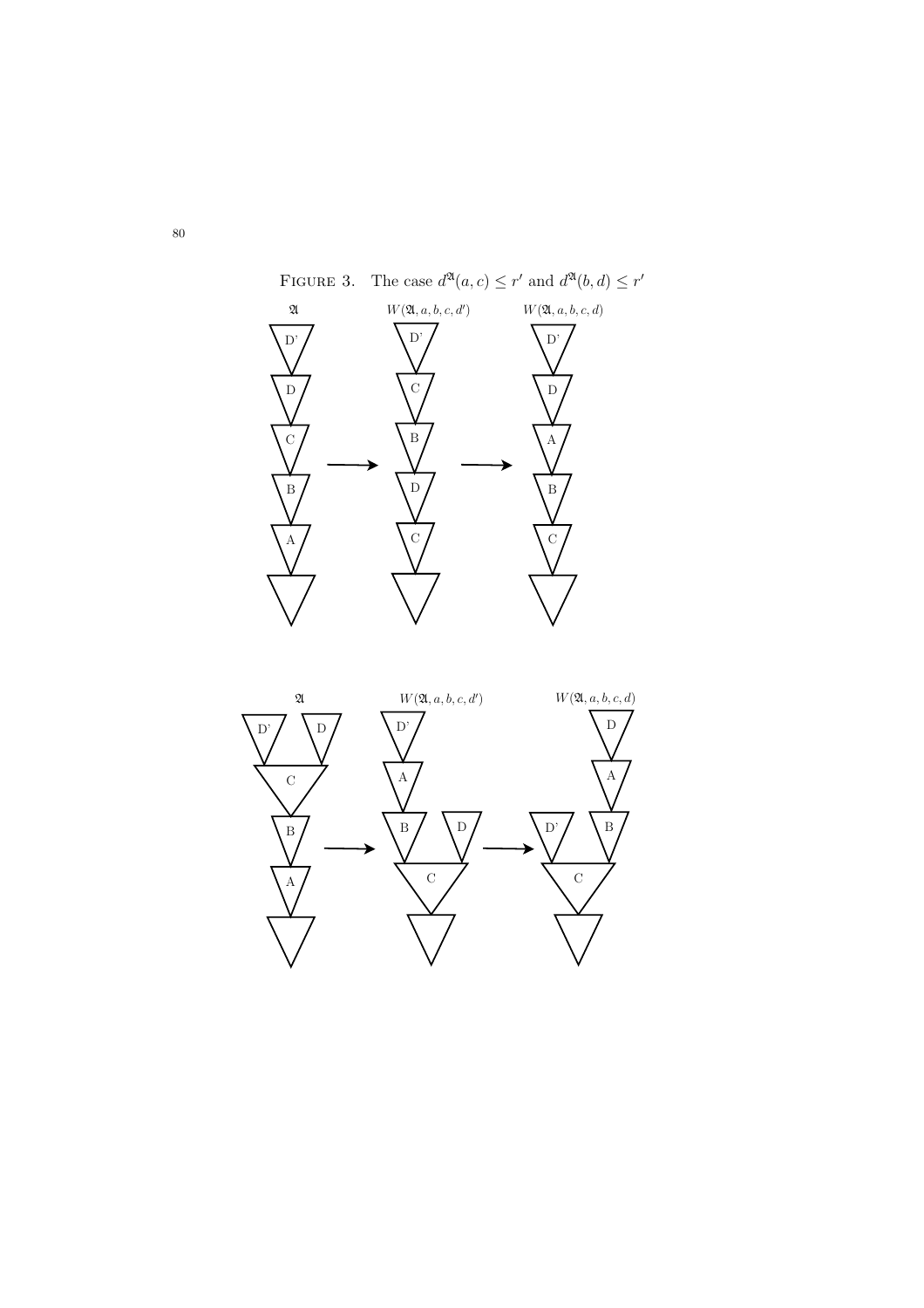if  $d^{\mathfrak{A}}(a,c) > r'$ , by the previous lemma,  $\mathfrak{A} \equiv_{\Phi} W(\mathfrak{A}, a, c)$  and  $\mathfrak{A}' \equiv_{\Phi} W(\mathfrak{A}', b, d)$ . If  $d^{\mathfrak{A}}(b,d) > r'$  and  $a \neq b$ ,  $W(\mathfrak{A},b,d) = W(\mathfrak{A}',a,c)$  and  $d^{\mathfrak{A}'}(a,c) = d^{\mathfrak{A}}(b,d)$  so  $\mathfrak{A} \equiv_{\Phi} W(\mathfrak{A},b,d)$  and  $\mathfrak{A}' \equiv_{\Phi} W(\mathfrak{A}',a,c)$ . If  $d^{\mathfrak{A}}(b,d) > r'$  and  $a = b$ ,  $W(\mathfrak{A},b,d) =$  $W(\mathfrak{A}', c, d)$  and  $d^{\mathfrak{A}'}(c, d) = d^{\mathfrak{A}}(b, d)$  so we proceed as before.

Thus we have to consider only the case where  $d^{\mathfrak{A}}(a, c) \leq r'$  and  $d^{\mathfrak{A}}(b, d) \leq r'$ . Fix an isomorphism  $\alpha \colon \mathfrak{S}_r^{\mathfrak{A}}(a) \to \mathfrak{S}_r^{\mathfrak{A}}(c)$ . Let  $d_0 = d$  and  $d_{i+1} = \alpha(d_i)$  for all i such that  $d_i \in S_r^{\mathfrak{A}}(a)$ . Note that  $(\mathfrak{A}, d_i/x) \sim_{r-d(a,d_i)} (\mathfrak{A}, d_{i+1}/x)$  Let d' be the first  $d_i$  such that  $d^{\mathfrak{A}}(a,d) > 2r'$ . Then  $(\mathfrak{A}, d'/x) \sim_{r'} (\mathfrak{A}, d/x)$ .

Now  $S^{\mathfrak{A}}_{r'+1}(d) \cap S^{\mathfrak{A}}_{r'+1}(d') = \emptyset$  implies  $W(\mathfrak{A}, a, b, c, d') \equiv_{\Phi} \mathfrak{A}$  and together with  $S_{r'+1}^{W({\mathfrak{A}},a,b,c,d')}$  $\mathbb{E}_{r'+1}^{W({\mathfrak{A}},a,b,c,d')}(d)\cap S^{W({\mathfrak{A}},a,b,c,d')}_{r'+1}$  $W(\mathfrak{A},a,b,c,d')(b) = \emptyset$ , we get  $\mathfrak{A} \equiv_{\Phi} W(W(\mathfrak{A},a,b,c,d'),d,d,b,d') \cong$  $W(\mathfrak{A}, a, b, c, d)$  (see Figure 3).

**Lemma 7.5.** Let  $\mathcal{L}$  a logic such that  $\mathcal{L} \circ \mathbb{Q}F$  is symmetrically Gaifman-local. Then for all finite  $\Phi \subseteq \mathcal{L}[\tau]$ , there is  $r \in \mathbb{N}$  such that  $\mathfrak{A} \leftrightarrows^{\sim_r} \mathfrak{A}'$  implies  $\mathfrak{A} \equiv_{\Phi} \mathfrak{A}'$ .

*Proof.* By the previous lemma, there is  $r \in \mathbb{N}$  such that  $(\sim_r, \Phi)$  admits swapping. Therefore  $\mathfrak{A} \subseteq \mathbb{R}^r$   $\mathfrak{A}'$  implies  $\mathfrak{A} \equiv_{\Phi} \mathfrak{A}'$  by Lemma 7.2. Now, this lemma follows because  $\approx_r$  and  $\sim_{r+1}$  are the same equivalence relations.

**Theorem 7.6.** Symmetrically Gaifman-local logics with  $\mathcal{L} \circ QF \leq \mathcal{L}$  are Hanf-local on trees.

*Proof.* Follows from the previous lemma and the fact that  $\mathfrak{N}_r^{\mathfrak{A}}(a) \cong \mathfrak{N}_r^{\mathfrak{A}'}(a')$  implies  $(\mathfrak{A}, a/x) \sim_r (\mathfrak{A}', a'$  $\Box(x)$ .

7.2.  $FO(D_k)$  **-Hanf -locality.** For this section fix a logic  $\mathcal{L}$  that satisfies  $\mathcal{L} \circ QF \leq$  $\mathcal{L}$ , is symmetrically Gaifman-local and has uniform reduction. Let  $K ⊆ \mathbb{Z}_+$  be such that  $\mathcal L$  is uniformly  $K, g_{\tau}$ -periodic for all vocabularies  $\tau$  (possibly  $K = \mathbb N$ ) and K is closed under lcm, i.e., if  $k, k' \in K$ , then  $lcm(k, k') \in K$ .

We begin by proving some auxiliary lemmas.

**Lemma 7.7.** Suppose  $\varphi \in \mathcal{L}[\tau \cup \{U\}]$ . There is  $r \in \mathbb{N}$  such that if  $\mathfrak{A}$  is a structure and  $Y \subseteq \text{Dom}(\mathfrak{A})$  a set of elements such that for all  $a, b \in Y$ ,  $\mathfrak{N}_r^{\mathfrak{A}}(a) \cong \mathfrak{N}_r^{\mathfrak{A}}(b)$  and  $a \neq b \Rightarrow d^{\mathfrak{A}}(a,b) > 2r$ , then for all  $Z, Z' \subseteq Y$ ,  $|Z| = |Z'|$  implies  $(\mathfrak{A}, Z/U) \equiv_{\varphi}$  $(\mathfrak{A}, Z'/U)$ .

*Proof.* Let  $\psi \in I(\mathrm{QF}, \tau \cup \{U, x, y\}, \tau \cup \{U\})$  that maps identically all other relation symbols than U and  $\psi_U(z) = Uz \vee z = x$ . Let r be the radius witnessing symmetrical Gaifman-locality of  $\varphi \circ \psi$ .

If  $\mathfrak A$  and Y satisfy the conditions of the lemma,  $Z \subset Y$  and  $a, b \in Y \setminus \{a, b\}$ ,  $a \neq b$ , then

$$
(\mathfrak{A}, Z \cup \{a\}/U) = \psi^*(\mathfrak{A}, Z \cup /U, a/x, b/y)
$$
  

$$
\equiv_{\varphi} \psi^*(\mathfrak{A}, Z \cup /U, b/x, a/y) = (\mathfrak{A}, Z \cup \{b\}/U)
$$

Changing elements one by one as above, we can prove for all  $Z, Z' \subseteq Y$  satisfying  $|Z| = |Z'|$  that  $(\mathfrak{A}, Z/U) \equiv_{\varphi} (\mathfrak{A}, Z')$  $/U$ ).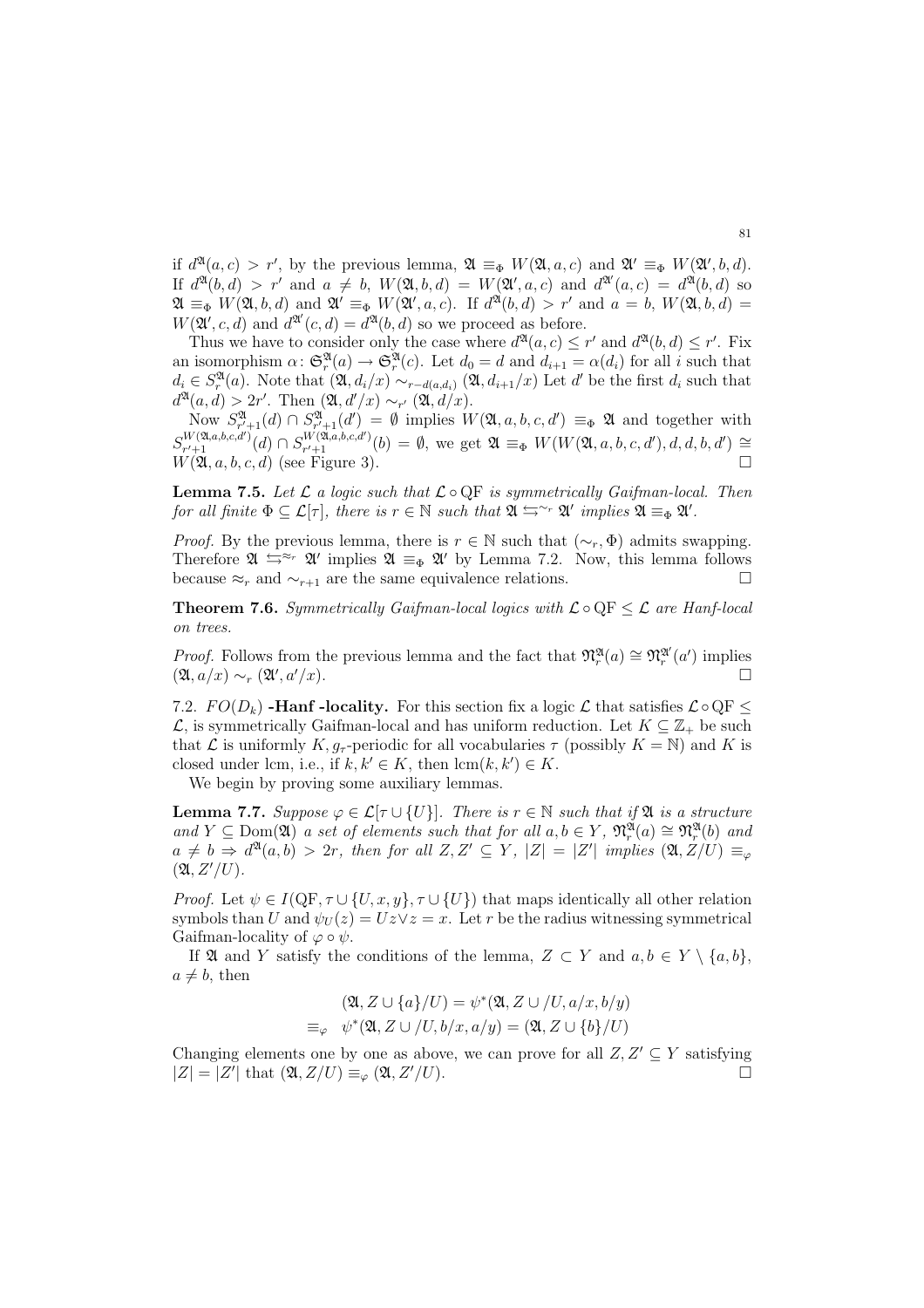**Lemma 7.8.** If  $\Phi \subseteq \mathcal{L}[\tau]$ , there are natural numbers m and  $k \in K$  such that if M is a collection of disjoint relational structures and  $|M| > m$ , there is  $M' \subseteq M$ ,  $|M'| = |M| - k$ , such that  $\Box M' \equiv_{\Phi} \Box M$ .

*Proof.* Let  $\equiv_{\Phi'}$ ,  $\Phi' \subseteq \mathcal{L}[\tau]$ , be a finite equivalence relation witnessing uniform reduction of all sentences in  $\Phi$  and let s be the number of its equivalence classes. Set  $m = (n+2k)s.$ 

Because L is uniformly K,  $q_{\tau}$ -periodic and K is closed under lcm, there are  $k \in K$ and  $n \in \mathbb{N}$  such that for all  $\tau$ -structures  $\mathfrak{A}$  and  $i \in \mathbb{N}$ ,  $g_{\tau}(i,\mathfrak{A}) \equiv_{\Phi} g_{\tau}(\text{cut}_{n,k}(i),\mathfrak{A})$ .

If  $|M| > m$ , some equivalence class  $X \subseteq M$  of  $\equiv_{\Phi'}$  in M has at least  $n + 2k$ elements. Choose  $\mathfrak{A} \in X$ . We can show by uniform reduction that

$$
\bigsqcup M \equiv_{\Phi} g_{\tau}(|X|, \mathfrak{A}) \sqcup \bigsqcup (M \setminus X)
$$

$$
\equiv_{\Phi} g_{\tau}(|X| - k, \mathfrak{A}) \sqcup \bigsqcup (M \setminus X) \equiv_{\Phi} \bigsqcup M \setminus Y,
$$

where Y is any subset of X with k structures. Now  $M' = M \setminus Y$  satisfies the conclusion of the lemma.  $\Box$ 

**Lemma 7.9.** Suppose  $\Phi \subseteq \mathcal{L}[\tau \cup \{U\}]$  is finite. There are  $r, l \in \mathbb{N}$  and  $k \in K$ such that if  $\mathfrak A$  is a structure and  $Y \subseteq \text{Dom}(\mathfrak A)$  a set of elements such that for all  $a, b \in Y$ ,  $a \neq b$ ,  $\mathfrak{N}_r^{\mathfrak{A}}(a) \cong \mathfrak{N}_r^{\mathfrak{A}}(b)$  and a and b are in different components of the structure, then for all  $Z, Z' \subseteq Y, l \leq |Z| \leq |Z'| \leq |Y| - l$  and  $|Z| \equiv |Z'| \pmod{k}$ imply  $(\mathfrak{A}, Z/U) \equiv_{\Phi} (\mathfrak{A}, Z'/U)$ .

*Proof.* Let  $\Phi' \subseteq \mathcal{L}[\tau \cup \{U\}]$  be a finite set of sentences that witnesses uniform reduction of all sentences in  $\Phi$ . Let  $l_0$  be the number of equivalence classes of  $\equiv_{\Phi}$ and let m and k be constants given by Lemma 7.8 for the set  $\Phi'$ . Put  $l = l_0^2m + 1$ .

By Lemma 7.7, when r is chosen sufficiently big,  $|Z| = |Z'|$  implies  $(\mathfrak{A}, Z/U) \equiv_{\Phi}$  $(\mathfrak{A}, Z'/U)$ . Hence it suffices to prove that for all  $l \leq i \leq |Y| - l - k$  there are some sets  $Z, Z' \subseteq Y$  such that  $|Z| = i$ ,  $|Z'| = i+k$  and  $(\mathfrak{A}, Z/U) \equiv_{\Phi} (\mathfrak{A}, Z'/U)$ . Applying this repeatedly gives the lemma.

For all  $a \in Y$ , let  $C_a$  be the component of  $\mathfrak A$  to which a belongs. Since  $|Y| \geq$ l, there exists a subset  $Y_0 \subseteq Y$  such that  $|Y_0| = m + 1$  and for all  $a, b \in Y_0$ ,  $(\langle C_a \rangle^{\mathfrak{A}}, \emptyset/U) \equiv_{\Phi'} (\langle C_b \rangle^{\mathfrak{A}}, \emptyset/U)$  and  $(\langle C_a \rangle^{\mathfrak{A}}, \{a\}/U) \equiv_{\Phi'} (\langle C_b \rangle^{\mathfrak{A}}, \{b\}/U)$ .

Choose some  $a_0$  and let  $\mathfrak{C} = \langle C_{a_0} \rangle^{\mathfrak{A}}$ . Let  $\mathfrak{A}' = \langle \text{Dom}(\mathfrak{A}) \setminus \bigcup_{a \in Y_0} C_a \rangle^{\mathfrak{A}}$ . For all  $Z, Z' \subseteq Y \setminus Y_0$  such that  $|Z'| = |Z| - |Y_0| + k$ ,

$$
\begin{array}{rcl}\n(\mathfrak{A}, Z/U) & \equiv_{\Phi} & (\mathfrak{A}', Z/U) \sqcup g_{\tau \cup \{U\}}(|Y_0|, (\mathfrak{C}, \emptyset/U)) \\
& \equiv_{\Phi} & (\mathfrak{A}', Z/U) \sqcup g_{\tau \cup \{U\}}(|Y_0| - k, (\mathfrak{C}, \emptyset/U)) \\
& \equiv_{\Phi} & (\mathfrak{A}', Z'/U) \sqcup g_{\tau \cup \{U\}}(|Y_0| - k, (\mathfrak{C}, \{a\}/U)) \\
& \equiv_{\Phi} & (\mathfrak{A}', Z'/U) \sqcup g_{\tau \cup \{U\}}(|Y_0|, (\mathfrak{C}, \{a\}/U)) \\
& \equiv_{\Phi} & (\mathfrak{A}, (Z' \cup Y_0)/U).\n\end{array}
$$

If  $|Y_0| \le i \le |Y| - |Y_0|$  such sets with  $i = |Z|$  can be found and we are done.  $\square$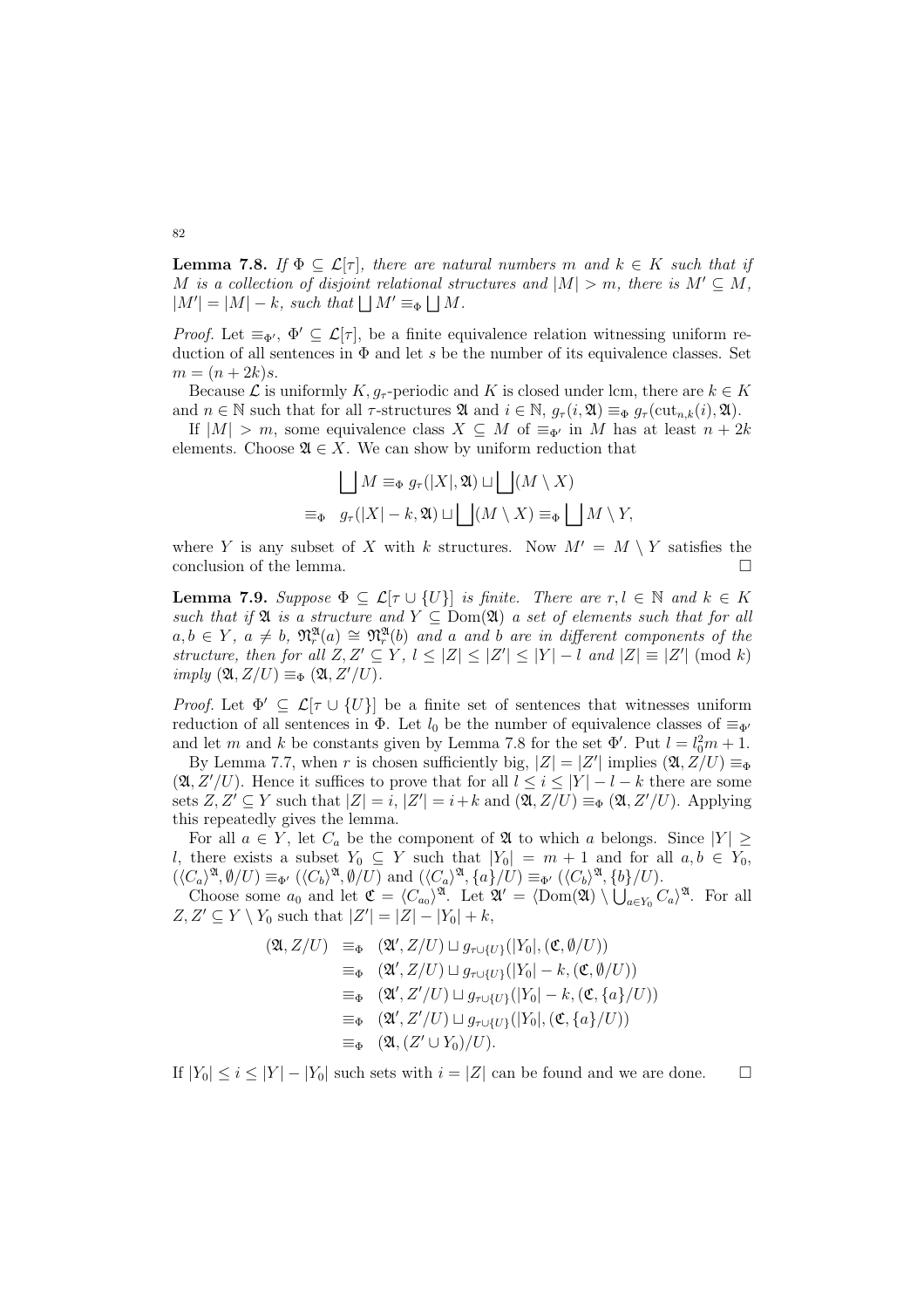**Lemma 7.10.** For every finite  $\Phi \subseteq \mathcal{L}[\tau]$ , there are  $m \in \mathbb{N}$  and  $k \in K$  such that if  $\mathfrak A$  is a tree (possibly with some edges removed),  $a \in \text{Dom}(\mathfrak A)$ ,  $Y \subseteq \text{Dom}(\mathfrak A)$  is a set of children of a, and  $|Y| \geq m$ , then for some  $Y' \subseteq Y$ ,  $|Y'| = k$ ,  $\mathfrak{A} \equiv_{\Phi}$  $\langle \text{Dom}(\mathfrak{A}) \setminus \bigcup_{y' \in Y'} S^{\mathfrak{A}}(y') \rangle^{\mathfrak{A}}.$ 

*Proof.* Let  $\psi \in I(\mathbb{QF}, \tau \cup \{z, U\}, \tau)$  such that  $\psi_E(x, y) = Exy \vee (x = z \wedge Uy)$  and  $\psi^*$  maps other relations identically. Define  $\Phi' = {\varphi \circ \psi \mid \varphi \in \Phi}$  and choose  $m \in \mathbb{N}$ and  $k \in K$  as in Lemma 7.8 for  $\Phi'$ .

Assume  $\mathfrak{A}, a \in \text{Dom}(\mathfrak{A})$  and  $Y \subseteq \text{Dom}(\mathfrak{A})$  satisfy the conditions of the lemma. Define a new structure  $\mathfrak{A}'$  so that every relation except E has the same interpretation as in  $\mathfrak{A}$  and  $E^{\mathfrak{A}'} = E^{\mathfrak{A}} \setminus (\{a\} \times Y)$ . Then  $\mathfrak{A} = \psi^*(\mathfrak{A}', a/z, Y/U)$ .

Because we assumed that  $\mathfrak A$  is a tree, for every  $a \in Y$ ,  $S^{\mathfrak A}(a)$  is a component of  $\mathfrak{A}'$ . By the choice of m and k, there exists  $Y' \subseteq Y$  such that  $|Y'| = k$  and  $\mathfrak{A}' \equiv_{\Phi'} \langle \text{Dom}(\mathfrak{A}) \setminus \bigcup_{a \in Y'} S^{\mathfrak{A}}(a) \rangle^{\mathfrak{A}'}$ . This implies  $\mathfrak{A} \equiv_{\Phi} \langle \text{Dom}(\mathfrak{A}) \setminus \bigcup_{a \in Y'} S^{\mathfrak{A}}(a) \rangle^{\mathfrak{A}}$ and so the lemma has been proven.

We define next new equivalence relations  $\sim_{r,m,k}$ . For all r, m and k, let  $T_{r,m,k}$  be the set of equivalence classes of  $\sim_{r,m,k}$  and let  $G^{\mathfrak{A}}_{r,m,k}$  be a function  $\text{Dom}(\mathfrak{A}) \to \mathbb{N}^{T_{r,m,k}}$ such that for all  $a \in \text{Dom}(\mathfrak{A})$  and  $t \in T_{r,m,k}$ ,  $G_{r,m,k}^{\mathfrak{A}}(a)(t) = |\{x \in c_{\mathfrak{A}}(a) \mid x \in t\}|$ .

The equivalence relations are defined recursively:

$$
(\mathfrak{A},a/x)\sim_{0,m,k}(\mathfrak{A}',a'/x)\iff \langle \{a\}\rangle^{\mathfrak{A}}\cong \langle \{a'\}\rangle^{\mathfrak{A}'}
$$

and

$$
(\mathfrak{A}, a/x) \sim_{r+1,m,k} (\mathfrak{A}', a'/x)
$$
  
\n
$$
\iff (\mathfrak{A}, a/x) \sim_{r,m,k} (\mathfrak{A}', a'/x) \text{ and for all } t \in T_{r,m,k},
$$
  
\n
$$
\text{cut}_{m,k}(G_{r,m,k}^{\mathfrak{A}}(a)(t)) = \text{cut}_{m,k}(G_{r,m,k}^{\mathfrak{A}'}(a')(t)).
$$

Let  $\approx_{r,m,k}$  be the respective  $\approx$ -relation. Note that  $(\mathfrak{A},a/x) \approx_{r,m,k} (\mathfrak{A}',a'/x)$  if and only if  $G_{r,m,k}^{\mathfrak{A}}(a) = G_{r,m,k}^{\mathfrak{A}'}(a')$ .

**Lemma 7.11.** For every finite  $\Phi \subseteq \mathcal{L}[\tau]$ , there are  $r, m \in \mathbb{N}$  and  $k \in K$  such that if  $(\mathfrak{A}, a/x) \sim_{r,m,k} (\mathfrak{A}, b/x)$  and  $S^{\mathfrak{A}}_{r+1}(a) \cap S^{\mathfrak{A}}_{r+1}(b) = \emptyset$  then  $W(\mathfrak{A}, a, b) \equiv_{\Phi} \mathfrak{A}$ .

*Proof.* Let  $\psi$  and  $\psi'$  be interpretations in  $I(QF, \tau \cup \{v_0, v_1, v_2, v_3\}, \tau)$  that map all other relations in  $\tau$  identically, but  $\psi_E(x, y) = Exy \vee (x = v_2 \wedge y = v_0) \vee (x = v_0)$  $v_1 \wedge y = v_3$ ) and  $\psi'_E(x, y) = Exy \vee (x = v_2 \wedge y = v_1) \vee (x = v_0 \wedge y = v_3)$ . Let  $\Phi' = {\varphi \circ \psi \mid \varphi \in \Phi}$  and  $\Phi'' = {\varphi \circ \psi' \mid \varphi \in \Phi}$ . Choose a radius r so big that it witnesses symmetrical Gaifman-locality of all sentences in  $\Phi'$ . Let m and  $k \in K$  be constants given by Lemma 7.10 for the set  $\Phi' \cup \Phi''$ .

Assume  $\mathfrak A$  and  $a, b \in \text{Dom}(\mathfrak A)$  are as in the lemma. Let  $c = p_{\mathfrak A}(a)$  and  $d = p_{\mathfrak A}(b)$ . Let  $\mathfrak{A}'$  be a  $\tau$ -structure with unary relations having the same interpretations as in  $\mathfrak{A}, \text{ but } E^{\mathfrak{A}'} = E^{\mathfrak{A}} \setminus \{(c, a), (d, b)\}.$ 

By applying Lemma 7.10 repeatedly at every element  $p \in S^{\mathfrak{A}}(a)$  such that  $l =$  $d^{\mathfrak{A}}(a,p) < r$  and  $G^{\mathfrak{A}}_{r-l,m,k}(p)(t) \geq m+k$  to the subtrees of the type t, we find a  $\Phi \cup \Phi'$ -equivalent substructure **B** of  $\mathfrak{A}'$  so that the  $\sim_{r,m,k}$ -class of a is same as in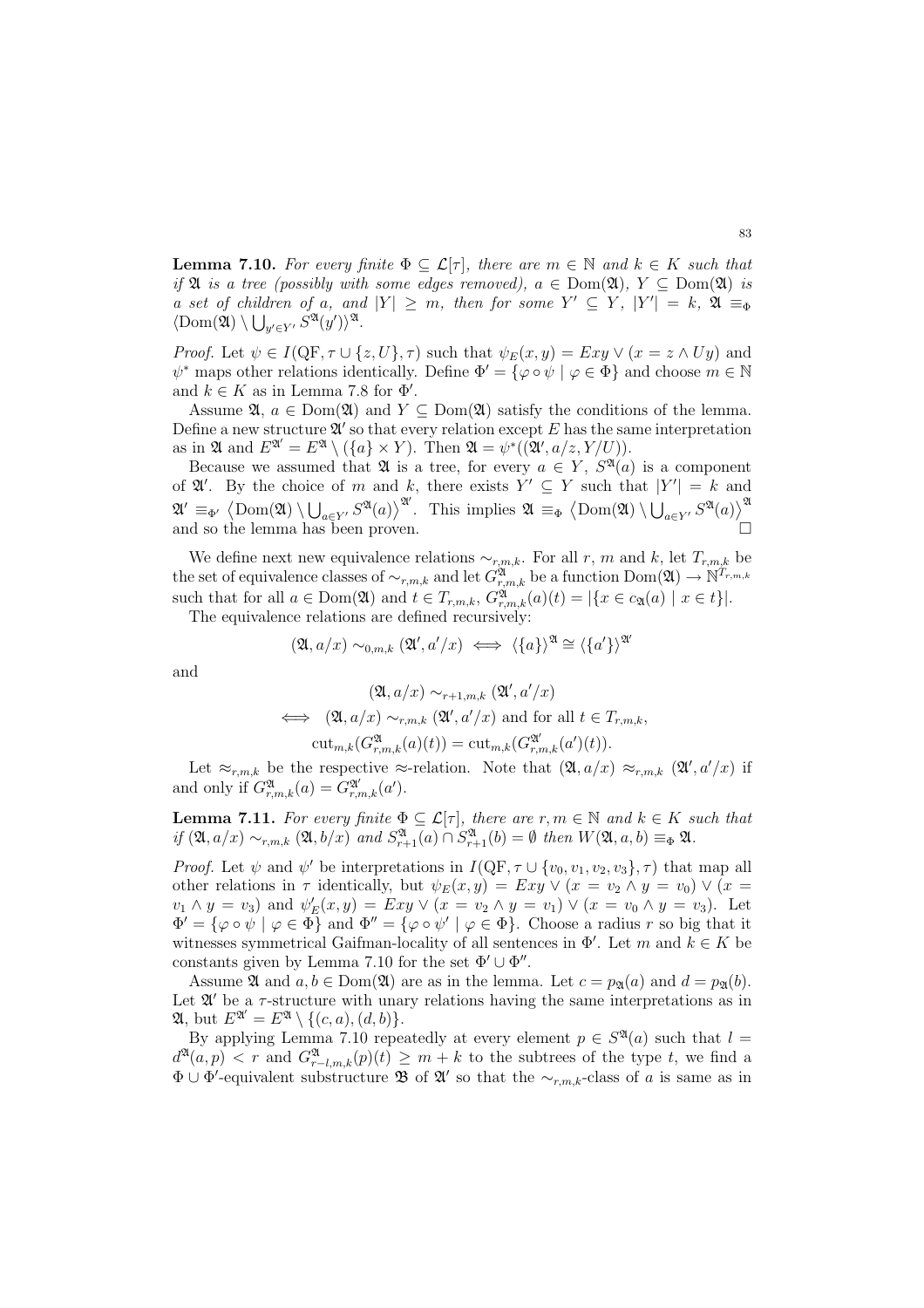84

 $\mathfrak{A}'$  and every element  $p \in S^{\mathfrak{B}}_{r-1}$  with  $l = d^{\mathfrak{B}}(a,p) < r$  satisfies  $G^{\mathfrak{B}}_{r-l,m,k}(p)(t) =$ cut<sub>m,k</sub>( $G_{r-l,m,k}^{\mathfrak{B}}(p)(t)$ ). By doing the same thing in the subtree of b, we find a substructure  $\mathfrak{C}$  of  $\mathfrak{A}'$  such that  $(\mathfrak{C}, abcd/\overline{v}) \equiv_{\Phi' \cup \Phi''} (\mathfrak{A}', abcd/\overline{v})$  and  $\mathfrak{S}^{\mathfrak{C}}_r(a) \cong \mathfrak{S}^{\mathfrak{C}}_r(b)$ .

Now,  $(\mathfrak{A}',abcd/\overline{v}) \equiv_{\Phi'} (\mathfrak{C},abcd/\overline{v}) \equiv_{\Phi'} (\mathfrak{C},bacd/\overline{v}) \equiv_{\Phi'} (\mathfrak{A}',bacd/\overline{v})$ . The last equivalence is an implication of  $(\mathfrak{A}'',abcd/\overline{v}) \equiv_{\Phi''} (\mathfrak{A}',abcd/\overline{v})$  and the middle one follows from symmetrical Gaifman-locality. Because  $\psi^*((\mathfrak{A}',abcd/\overline{v})) \cong \mathfrak{A}$  and  $\psi^*((\mathfrak{A}',\text{bacd}/\overline{v})) \cong W(\mathfrak{A},a,b),$  this implies  $\mathfrak{A} \equiv_{\Phi} W(\mathfrak{A},a,b).$ 

**Lemma 7.12.** For every finite  $\Phi \subseteq \mathcal{L}[\tau]$ , there are  $r, m \in \mathbb{N}$  and  $k \in K$  such that if

- $t \in T_{r,m,k}$ ,
- $Q \subseteq \text{Dom}(\mathfrak{A}), |Q| = k$ , and  $(\mathfrak{A}, a/x) \in t$  for all  $a \in Q$ ,
- $p_{\mathfrak{A}}(Q) = \{b\},\,$
- $c \in Dom(\mathfrak{A})$  such that  $c \notin S^{\mathfrak{A}}(Q)$ ,
- $G_{r,m,k}^{\mathfrak{A}}(b)(t) \geq m+k$  and  $G_{r,m,k}^{\mathfrak{A}}(c)(t) \geq m$ ,

then  $M(\mathfrak{A}, Q, c) \equiv_{\Phi} \mathfrak{A}$ , where  $M(\mathfrak{A}, Q, c)$  is a structure with the same unary relations as  $\mathfrak{A}$  and  $E^{M(\mathfrak{A},Q,c)} = (E^{\mathfrak{A}} \setminus (\{b\} \times Q)) \cup (\{c\} \times Q).$ 

*Proof.* Let  $\psi \in I(\mathbb{Q}F, \tau \cup \{v_0, v_1, U_0, U_1\})$  be an interpretation mapping all relations of  $\tau$  identically except  $\psi_E(x, y) = Exy \vee (x = v_0 \wedge U_0 y) \vee (x = v_1 \wedge U_1 y)$ . Let  $\Phi' = {\varphi \circ \psi \mid \varphi \in \Phi}$ . Let  $\Phi''$  be as  $\Phi'$  but every occurrence of  $U_0$  replaced by  $U'_0$ and  $U_1$  replaced by  $U_1'$ . Choose r and l so that the conditions of Lemma 7.9 hold for the set  $\Phi'$ .

Let m' and k be the constants Lemma 7.10 gives for the set  $\Phi' \cup \Phi''$  (note that the vocabulary is  $\tau \cup \{U_0, U_1, U'_0, U'_1, v_0, v_1\}$  and put  $m = \max\{m', l\}.$ 

Let  $\mathfrak{A}, t, Q, b$  and c be as in the lemma. Define  $R_0 = \{a \in c_{\mathfrak{A}}(b) \mid (\mathfrak{A}, a/x) \in t\}$ and  $R_1 = \{a \in c_{\mathfrak{A}}(c) \mid (\mathfrak{A}, a/x) \in t\}$  and let  $\mathfrak{A}'$  be a  $\tau$ -structure with  $E^{\mathfrak{A}'} =$  $E^{\mathfrak{A}} \setminus ((\{b\} \times R_0) \cup (\{c\} \times R_1))$  and unary relations as in  $\mathfrak{A}$ . Then if we manage to establish  $(\mathfrak{A}', R_0/U_0, R_1/U_1, b/v_0, c/v_1) \equiv_{\Phi'} (\mathfrak{A}', (R_0 \backslash Q)/U_0, (R_1 \cup Q)/U_1, b/v_0, c/v_1),$ we get  $\mathfrak{A} \equiv_{\Phi} M(\mathfrak{A}, Q, c)$ .

By the choice of m, we find a substructure  $\mathfrak{A}''$  of  $\mathfrak{A}'$ , as in the proof of Lemma 7.11, such that  $R_0 \cup R_1 \subseteq \text{Dom}(\mathfrak{A}'')$ ,

$$
(\mathfrak{A}'', R_0/U_0, R_1/U_1, b/v_0, c/v_1) \equiv_{\Phi'} (\mathfrak{A}', R_0/U_0, R_1/U_1, b/v_0, c/v_1),
$$
  

$$
(\mathfrak{A}'', (R_0 \setminus Q)/U_0, (R_1 \cup Q)/U_1, b/v_0, c/v_1)
$$
  

$$
\equiv_{\Phi'} (\mathfrak{A}', (R_0 \setminus Q)/U_0, (R_1 \cup Q)/U_1, b/v_0, c/v_1)
$$

and for all  $a, a' \in R_0 \cup R_1$ ,  $\mathfrak{N}_r^{\mathfrak{A}''}(a) \cong \mathfrak{N}_r^{\mathfrak{A}''}(a')$ . Now, by Lemma 7.9,

$$
(\mathfrak{A}'', R_0/U_0, R_1/U_1, b/v_0, c/v_1) \equiv_{\Phi'} (\mathfrak{A}'', (R_0 \setminus Q)/U_0, (R_1 \cup Q)/U_1, b/v_0, c/v_1).
$$

**Lemma 7.13.** For every finite  $\Phi \subseteq \mathcal{L}[\tau]$ , there are  $r, m \in \mathbb{N}$  and  $k \in K$  such that  $(\sim_{r,m,k}, \Phi)$  admits swapping.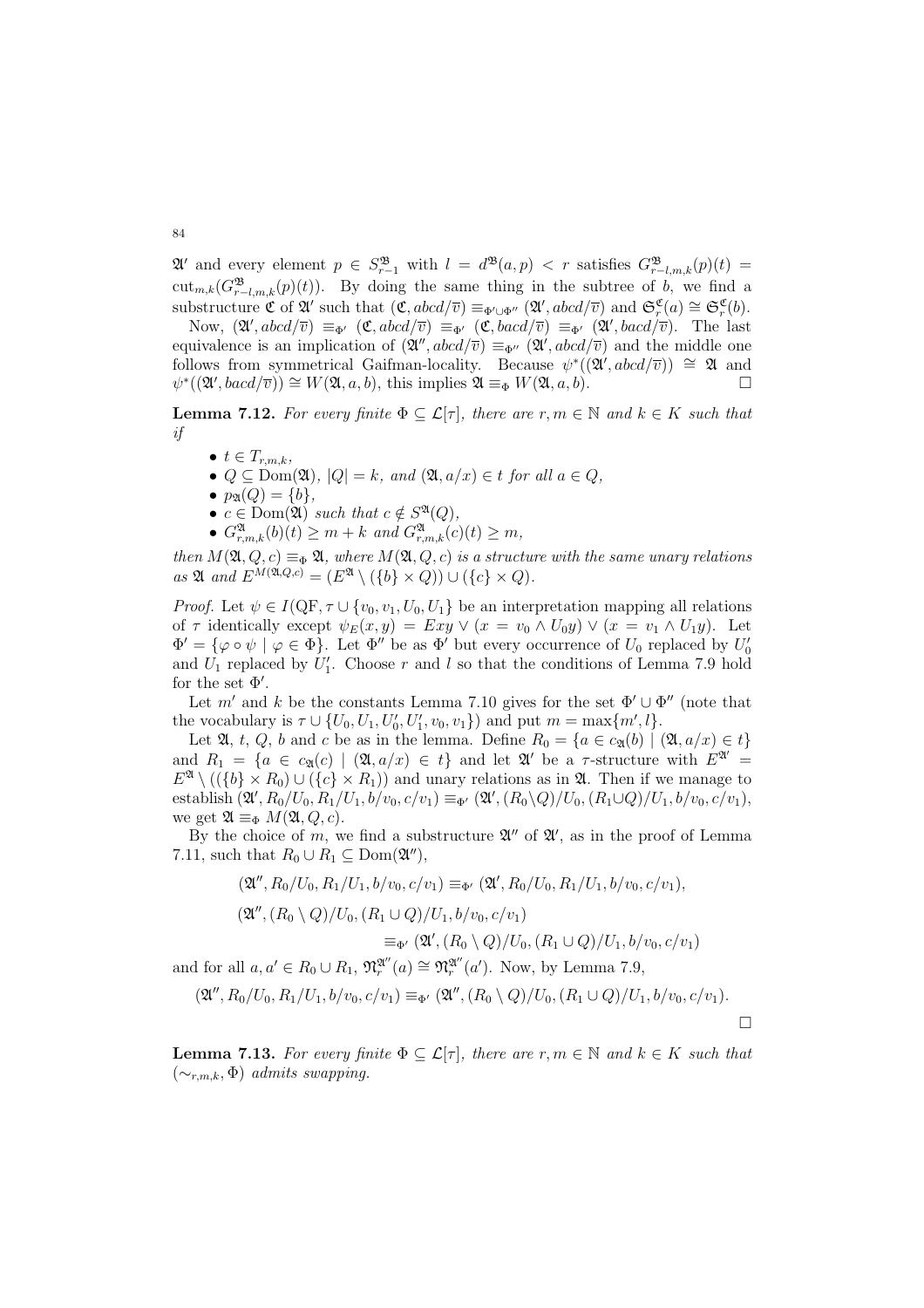Proof. The proof of this lemma is similar to the proof of Lemma 7.4. The first condition of the swapping follows directly from the lemma 7.11. The second condition is easy to prove in the case  $d^{\mathfrak{A}}(a,c) > r'$  or  $d^{\mathfrak{A}}(b,d) > r'$ .

Let  $r \geq 3r'$  and suppose  $d^{\mathfrak{A}}(a,c) \leq r'$  and  $d^{\mathfrak{A}}(b,d) \leq r'$ . We construct a sequence of elements. Let  $d_0 = d$  and for every i let  $d_{i+1}$  be an element such that  $(\mathfrak{A}, d_{i+1}) \sim_{r',m,k} (\mathfrak{A}, d_i)$  and  $d^{\mathfrak{A}}(a, d_i) = d^{\mathfrak{A}}(c, d_{i+1})$ . This kind of element can be found if  $(\mathfrak{A},a) \sim_{r,m,k} (\mathfrak{A},c)$  and  $d^{\mathfrak{A}}(a,d_i) \leq 2r'$ . Let d' be the first  $d_i$  such that  $d^{\mathfrak{A}}(a, d_i) > 2r'$ . The rest of the proof goes as in Lemma 7.4.

**Lemma 7.14.** For every finite  $\Phi \subseteq \mathcal{L}[\tau]$ , there are  $r, m \in \mathbb{N}$  and  $k \in K$  such that  $\mathfrak{A} \leftrightarrows^{\sim_{r+1,m,k}} \mathfrak{A}'$  implies  $\mathfrak{A} \equiv_{\Phi} \mathfrak{A}'.$ 

*Proof.* Let  $r, m \in \mathbb{N}$  and  $k \in K$  be integers such that  $(\sim_{r,m,k}, \Phi)$  admits swapping and the lemma 7.12 holds.

Let  $\alpha: Dom(\mathfrak{A}) \rightarrow Dom(\mathfrak{A}')$  be a bijection such that for all  $a \in Dom(\mathfrak{A})$ ,  $(\mathfrak{A}, a/x) \sim_{r+1,m,k} (\mathfrak{A}', \alpha(a)/x)$ . The number of elements belonging to each equivalence class  $t \in T_{r,m,k}$  is the same in  $\mathfrak{A}$  and  $\mathfrak{A}'$ . Therefore if for some  $a \in Dom(\mathfrak{A})$ ,  $G_{r,m,k}^{\mathfrak{A}}(a)(t) < G_{r,m,k}^{\mathfrak{A}'}(\alpha(a))(t)$ , there has to be an element  $b \in \text{Dom}(\mathfrak{A})$  such that  $G_{r,m,k}^{\mathfrak{A}}(b)(t) > G_{r,m,k}^{\mathfrak{A}}(\alpha(b))(t)$ . This implies  $G_{r,m,k}^{\mathfrak{A}}(a)(t) \geq m$  and  $G_{r,m,k}^{\mathfrak{A}}(b)(t) \geq$  $m + k$ . For any  $Q \subseteq c_{\mathfrak{A}}(b)$  satisfying  $S^{\mathfrak{A}}(Q) \cap S^{\mathfrak{A}}(a) = \emptyset$  and  $|Q| = k$ , we have  $M(\mathfrak{A}, Q, a) \equiv_{\Phi} \mathfrak{A}$ . Applying this transformation repeatedly, we find a structure  $\mathfrak{A}'' \equiv_{\Phi} \mathfrak{A}$  such that for all  $a \in \text{Dom}(\mathfrak{A}), G^{ \mathfrak{A}''}_{r,m}(a) = G^{ \mathfrak{A}'}_{r,m}(\alpha(a))$  i.e.  $\mathfrak{A}'' \leftrightarrows^{\approx_{r,m}} \mathfrak{A}'.$  By Lemma 7.2,  $\mathfrak{A}'' \equiv_{\Phi} \mathfrak{A}$ .

7.3. **Threshold Hanf-locality.** Assume  $\mathcal{L}$  and  $K$  satisfy the same conditions as in the previous section, i.e.,  $\mathcal{L} \circ \mathcal{Q} F \leq \mathcal{L}$ ,  $\mathcal{L}$  is symmetrically Gaifman-local and has uniform reduction,  $K \subseteq \mathbb{Z}_+$  such that  $\mathcal L$  is uniformly  $K, g_\tau$ -periodic for all vocabularies  $\tau$  and K is closed under lcm.

We begin by defining a new periodicity condition. Define a function  $q_{\tau, S}$  in the same way as  $g_{\tau,<}$ , but for structures containing a successor relation. If  $\mathfrak{A}$  is a structure with a successor relation,  $g_{\tau,S}(i,\mathfrak{A})$  is a union of i copies of  $\mathfrak A$  with successor relations concatenated.

## **Proposition 7.15.** L is uniformly  $K, g_{\tau,S}$ -periodic for all vocabularies  $\tau$ .

*Proof.* It suffices to prove that  $\{i \in \mathbb{N} \mid g_{\tau,S}(i,\mathfrak{A}) \models \varphi\}$  is k-periodic for all  $\tau$ structures  $\mathfrak{A}$  and sentences  $\varphi \in \mathcal{L}[\tau]$ , since  $\mathcal L$  has uniform reduction and K is closed under lcm and so for any fixed  $\varphi$ , the proposition can be reduced to periodicity of  $g_{\tau,S}(\cdot,\mathfrak{A})$  for some finite set of structures  $\mathfrak{A}$ .

Fix  $\varphi$  and  $\mathfrak A$  and let  $n \in \mathbb N$  and  $k \in K$  witness uniform  $K, g_{\tau \cup \{S\}}$ -periodicity of  $\varphi$ . Denote a loop of i copies of  $\mathfrak{A}$ , i.e., the structure  $g_{\tau,S}(i,\mathfrak{A})$  with the last and the first element added to the interpretation of S, by  $\mathfrak{C}_i$ . By symmetrical Gaifman-locality, for big enough  $m$  and  $i$ , and any  $j$ ,

$$
g_{\tau,S}(m+ij,\mathfrak{A})\equiv_{\varphi} g_{\tau,S}(m,\mathfrak{A})\sqcup g_{\tau}(j,\mathfrak{C}_i).
$$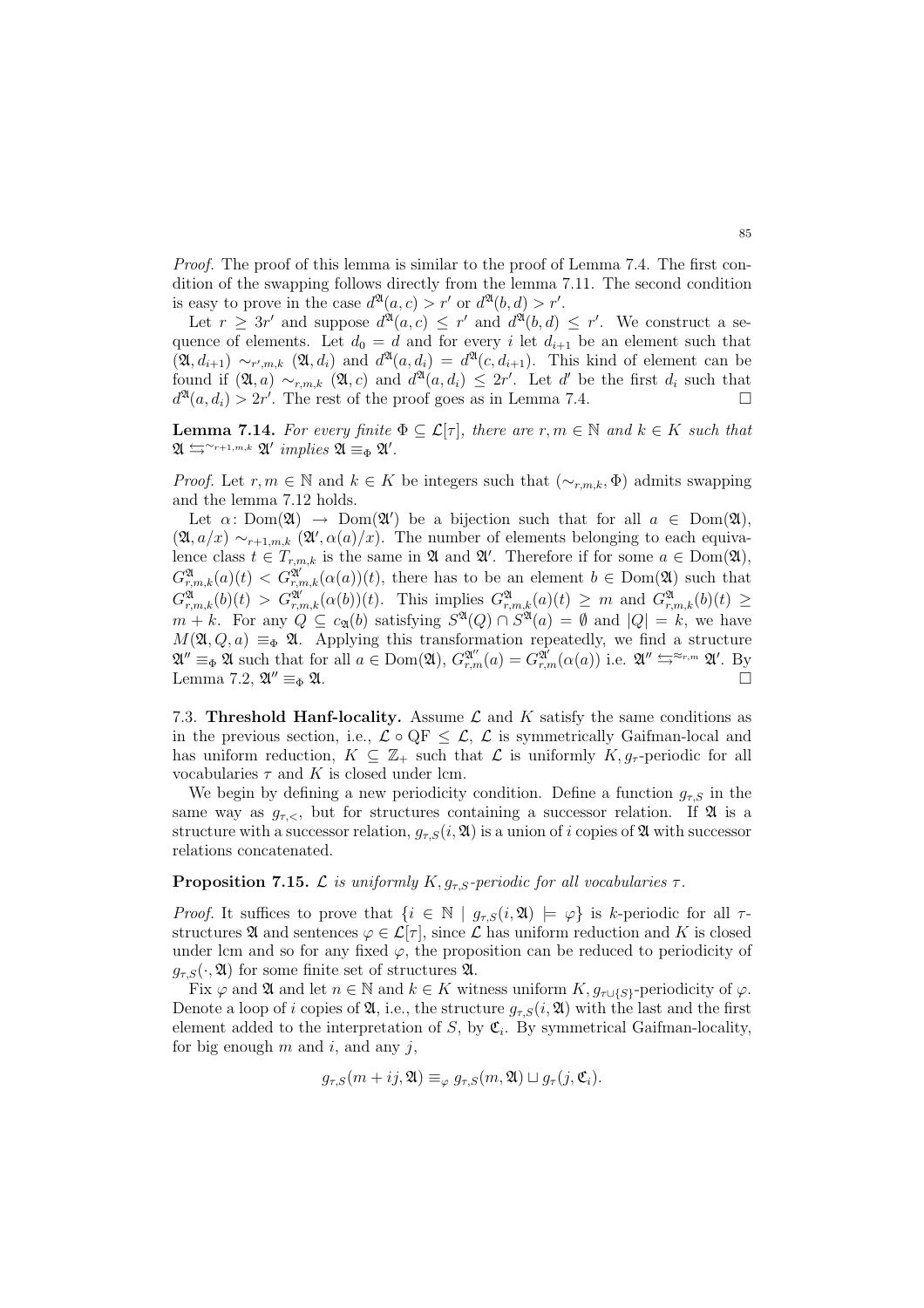If  $j \geq n$ 

$$
g_{\tau,S}(m,\mathfrak{A}) \sqcup g_{\tau}(j,\mathfrak{C}_i) \equiv_{\varphi} g_{\tau,S}(m,\mathfrak{A}) \sqcup g_{\tau}(j+k,\mathfrak{C}_i)
$$

and so  $g_{\tau,S}(m+ij,\mathfrak{A}) \equiv_{\varphi} g_{\tau,S}(m+ij+ik,\mathfrak{A})$ . In the same way, assuming m is big enough,  $g_{\tau,S}((m-j)+(i+1)j,\mathfrak{A}) \equiv_{\varphi} g_{\tau,S}((m-j)+(i+1)j+(i+1)k,\mathfrak{A})$ . This implies  $g_{\tau,S}(m+ij+ik,\mathfrak{A}) \equiv_{\varphi} g_{\tau,S}((m+ij+ik)+k,\mathfrak{A})$  and so  $g_{\tau,S}(i,\mathfrak{A}) \equiv g_{\tau,S}(i+k,\mathfrak{A})$ for all big enough i.

Our goal in this section is to prove the following theorem.

**Theorem 7.16.** For all  $\varphi \in \mathcal{L}[\tau]$ , there exists  $\Phi \subseteq \text{FO}(D_k)_{k \in K}[\tau \cup \{v_0\}]$ ,  $n, r \in \mathbb{N}$ and  $k \in K$  such that if  $\mathfrak A$  and  $\mathfrak B$  are  $\tau$ -trees and for all  $\equiv_{\Phi}$ -equivalence classes t,

$$
\mathrm{cut}_{n,k}(\left|\left\{a \in \mathrm{Dom}(\mathfrak{A}) \mid \mathfrak{N}_r^{\mathfrak{A}}(a) \in t\right\}\right|) = \mathrm{cut}_{n,k}(\left|\left\{a \in \mathrm{Dom}(\mathfrak{B}) \mid \mathfrak{N}_r^{\mathfrak{B}}(a) \in t\right\}\right|),
$$

then  $\mathfrak{A} \equiv_{\varphi} \mathfrak{B}$ . In particular,  $\mathcal{L} \leq \text{FO}(D_k)_{k \in K}$ .

The theorem is, in a way, a generalization of Hanf's theorem that combines both game-based notions of locality [ABL04] and threshold Hanf-locality used for example in [FSV95]. The theorem is not true even for  $\text{FO}(D_k)_{k\in K}$  without the restriction to trees.

Fix a finite set  $\Phi$  of formulas and let r, m and  $k \in K$  be integers such that  $\mathfrak{A} \leftrightarrows^{\sim_{r+1,m,k}} \mathfrak{A}'$  implies  $\mathfrak{A} \equiv_{\Phi} \mathfrak{A}'.$ 

To simplify notations, let  $C(\mathfrak{A}) = C^{\sim_{r+1,m,k}}(\mathfrak{A})$ . We show that if l and  $k' \in K$ are big enough  $\text{cut}_{l,k'}(C(\mathfrak{A})) = \text{cut}_{l,k'}(C(\mathfrak{A}'))$  implies  $\mathfrak{A} \equiv_{\Phi} \mathfrak{A}'$ . (Also m has to be increased.)

Our next goal is to find when a given vector  $c \in \mathbb{N}^{T_{r+1,m,k}}$  has a realization, i.e., a structure  $\mathfrak A$  such that  $C(\mathfrak A)=c$ . A necessary condition for this is clearly that for every occurrence of some type, there are also elements that realize the types of its children. We formalize next this idea.

In what follows, we use  $c \leq c'$  for vectors to mean that  $c(t) \leq c'(t)$  for all t, and  $c < c'$  for  $c \leq c'$  and  $c \neq c'$ . Also supp  $c = \{t \in T_{r,m,k} \mid c(t) \neq 0\}.$ 

Let  $u: T_{r+1,m,k} \to T_{r,m,k}$  be the unique function such that if an element realizes a  $T_{r+1,m,k}$ -type t, then it realizes  $T_{r,m,k}$ -type  $u(t)$ . Let  $v: T_{r+1,m,k} \to \mathbb{N}^{T_{r,m,k}}$  be a function such that  $v(t)(t')$  tells how many children of a realization of  $T_{r+1,m,k}$ -type t realize the  $T_{r,m,k}$ -type t', i.e.,  $(\mathfrak{A}, a/x) \in t$  implies  $v(t)(t') = \text{cut}_{m,k}(G_{r,m,k}^{\mathfrak{A}}(a)(t')).$ 

Let H be a Z-homomorphism :  $\mathbb{Z}^{T_{r+1,m,k}} \to \mathbb{Z}^{T_{r,m,k}}$ :

$$
H(c) = \sum_{t \in T_{r+1,m,k}} (\chi_{u(t)} - v(t))c(t),
$$

where  $\chi_t \in \mathbb{N}^{T_{r,m,k}}$  is the characteristic function of the singleton  $\{t\}$ . For a given c,  $H(c)$  tells the number of realizations of each  $T_{r,m,k}$ -type minus the number of  $T_{r,m,k}$ -types needed to realize all  $T_{r+1,m,k}$  -types. Hence it is required that  $H(c) \geq 0$  for c to be realizable.

If  $H(c)(t) > 0$  and t is not the type of the root, then if we can realize c, some element of the realization must have more children of type  $t$  than is necessary to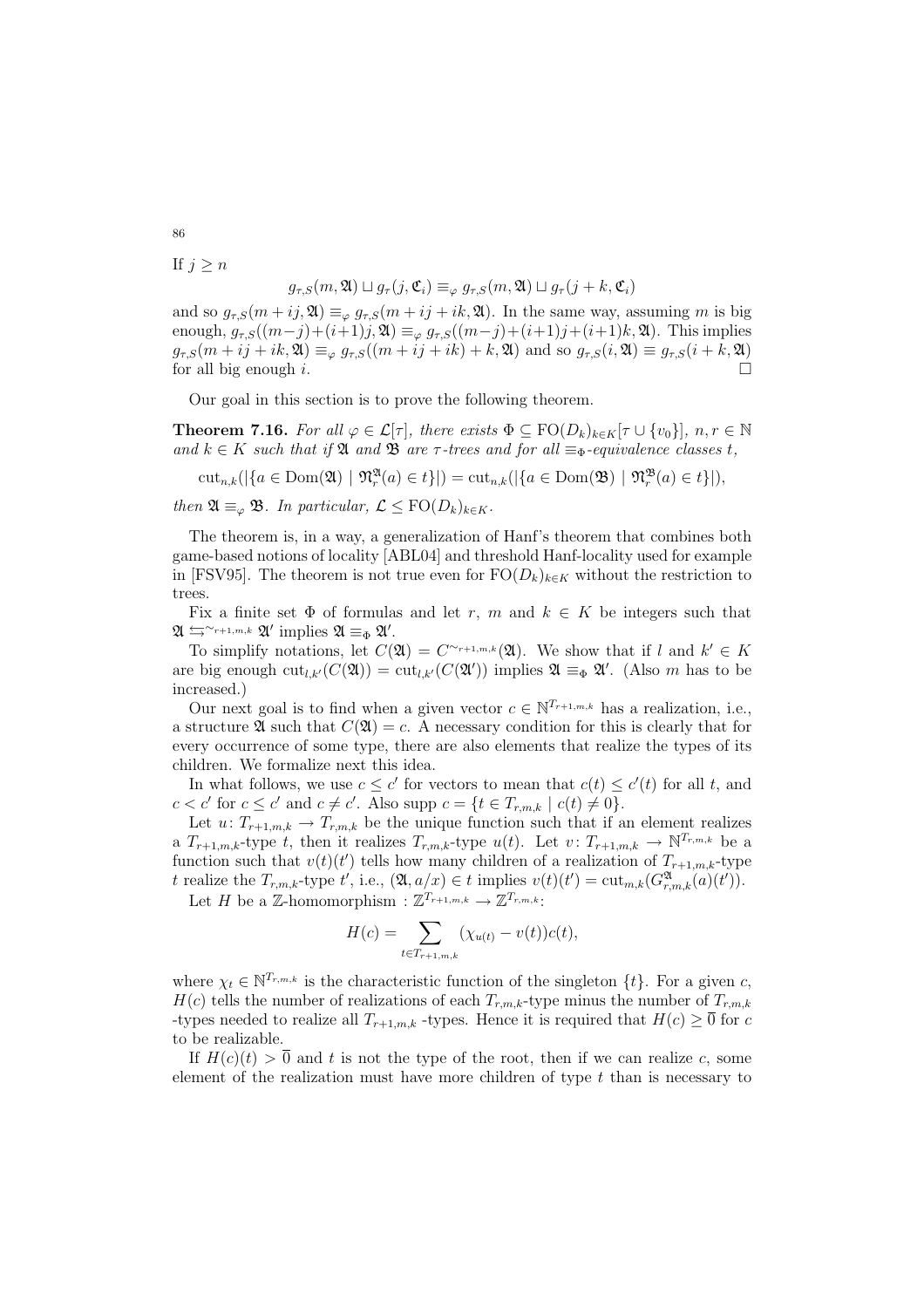realize the element. Let  $F(c) = \bigcup_{t \in \text{supp}(c)} \{t' \in T_{r,m,k} \mid v(t)(t') \geq m\}$ . If c can be realized,  $H(c)(t) > \overline{0}$  implies  $t \in F(c)$  or that t is the type of the root.

We next consider how to add new elements to trees. We call  $c \in \mathbb{N}^{T_{r+1,m,k}}$  minimal if  $c > \overline{0}$ ,  $H(c) > \overline{0}$  and if  $c' \in \mathbb{N}^{T_{r+1,m,k}}$  is another vector such that  $c > c' > \overline{0}$  and  $H(c) \geq H(c') \geq \overline{0}$ , then  $c' = c$ .

**Lemma 7.17.** If  $c \in \mathbb{N}^{T_{r+1,m,k}}$  is minimal  $H(c) = \overline{0}$  or  $H(c) = \chi_t$  for some  $t \in$  $T_{r,m,k}.$ 

*Proof.* Suppose that  $c \in \mathbb{N}^{T_{r+1,m,k}}$  is a counterexample. Choose some element  $a \in$ supp  $H(c)$ . We define a sequence  $c_0, \ldots, c_i$  such that  $c_0 = c, c_i > c_{i+1} > \overline{0}$  for all  $i < j$  and  $H(c_j) = \chi_a$ .

If  $c_i$  has been defined, let  $t \in \text{supp } c_i$  be an element such that  $u(t) \in \text{supp } (H(c_i) \chi_a$ ) and put  $c_{i+1} = c_i - \chi_t$ . Then  $c_i > c_{i+1} > \overline{0}$  and  $H(c_{i+1}) = H(c_i) - \chi_{u(t)} + v(t) \ge$  $\chi_a$ .

Now the element  $c_j$  contradicts the minimality of c.  $\Box$ 

We construct for every minimal element  $c \in \mathbb{N}^{T_{r+1,m,k}}$  a  $\tau$ -structure  $\mathfrak{D}_c$ . These structures will be building blocks we attach to trees when pumping new elements to them. The universe of the structure, Dom $(\mathfrak{D}_c)$ , has cardinality  $\sum_{t \in T_{r+1,m,k}} c(t)$ . We assign to every element  $a \in \text{Dom}(\mathfrak{D}_c)$  a type  $t_a^c \in T_{r+1,m,k}$  such that for every  $t \in T_{r+1,m,k}, |\{a \in \text{Dom}(\mathfrak{D}_c) \mid t_a^c = t\}| = c(t)$ . We define the unary relations of  $\tau$  so that every element  $a \in \text{Dom}(\mathfrak{D}_c)$  is in the same relations as if a were a realization of  $t_a^c$ .

Relation  $E^{\mathfrak{D}_c}$  is defined so that a is connected to exactly  $v(t_a^c)(t)$  many elements b with  $u(t_b) = t$  and there is at most one element connected to each element. Selfloops are allowed. The existence of the relation follows from  $H(c) \geq 0$ .

In this way, we have constructed a structure that realizes  $c$ , but is not necessarily a tree. The structure is connected because if it were not, the types realized by one of its components would contradict the minimality of c. If  $H(c) = 0$ , then the structure contains one cycle, otherwise  $H(c) = \chi_t$  and  $\mathfrak{D}_c$  is a tree whose root has type t.

If  $\mathfrak{D}_c$  is a tree, let  $q_c$  be its root. Otherwise, choose  $q_c$  to be one of the elements on its cycle. In that case, let  $q'_c$  be the predecessor of  $q_c$ , i.e.,  $(q'_c, q_c) \in E^{\mathfrak{D}_c}$ .

Let  $\mathfrak A$  be a tree,  $a \in \text{Dom}(\mathfrak A) \setminus \{r_{\mathfrak A}\}\$  and c still a minimal vector. We define a new structure  $\mathfrak{A}' = I(\mathfrak{A}, c, a)$  in the following way: The universe of  $\mathfrak{A}'$  is disjoint union of the sets  $Dom(\mathfrak{A})$  and  $Dom(\mathfrak{D}_c)$  and the unary relations are also defined as unions of respective relations on  $\mathfrak A$  and  $\mathfrak D_c$ . Let a' be the predecessor of a. If  $H(c) \neq 0$ , put

$$
E^{\mathfrak{A}'} = E^{\mathfrak{A}} \cup E^{\mathfrak{D}_c} \cup \{(a', q_c)\}.
$$

If  $H(c) = 0$ , put

$$
E^{\mathfrak{A}'} = (E^{\mathfrak{A}} \cup E^{\mathfrak{D}_c} \cup \{(a', q_c), (q_c', a)\}) \setminus \{(a', a), (q_c', q_c)\}.
$$

Let  $I_1(\mathfrak{A}, c, a) = I(\mathfrak{A}, c, a)$  and  $I_{n+1}(\mathfrak{A}, c, a) = I(I_n(\mathfrak{A}, c, a), c, a)$ .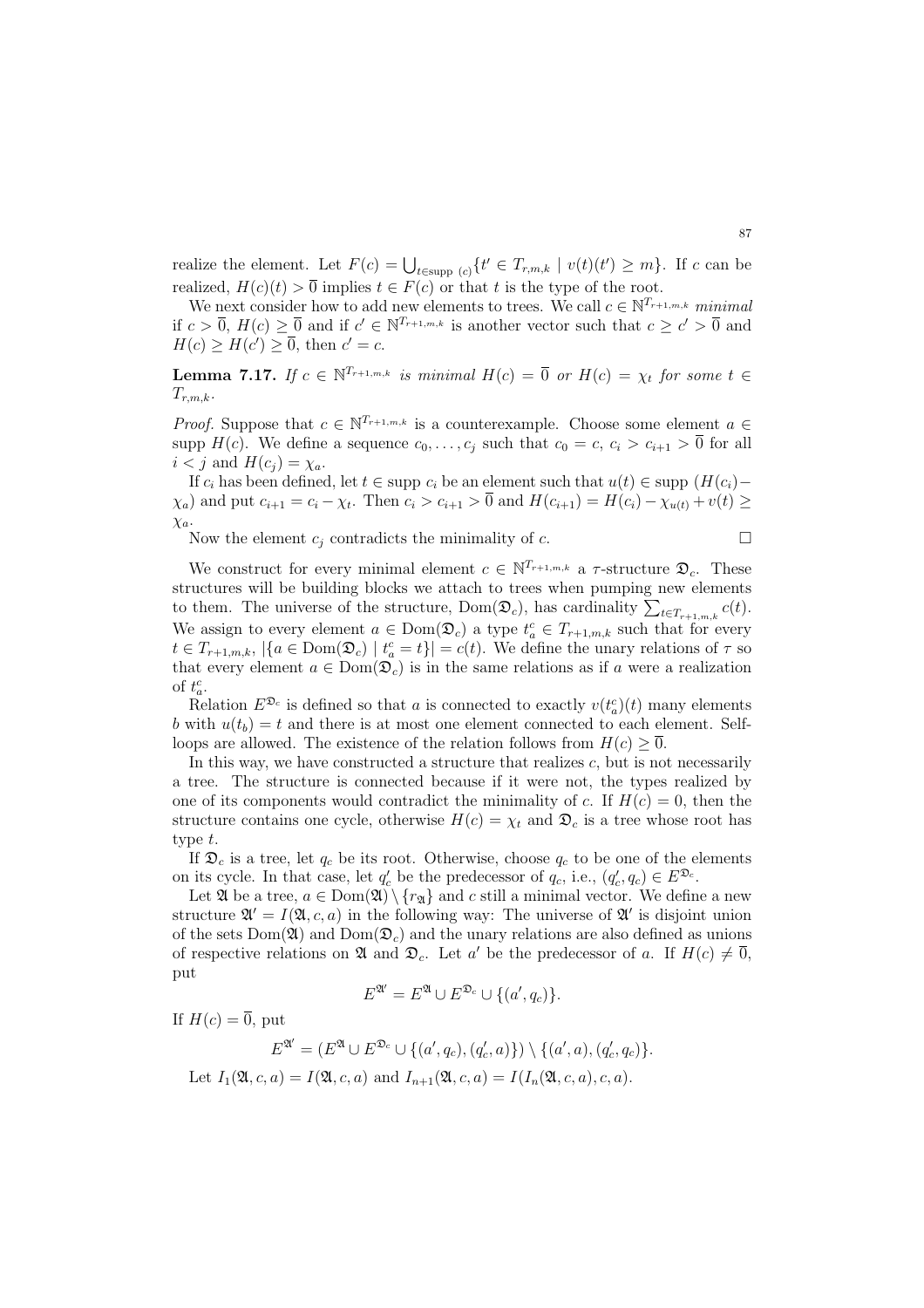**Lemma 7.18.** If k|n,  $(\mathfrak{A}, a/x) \in t_{q_c}$  and in the case  $H(c) \neq \overline{0}$ , a' has at least m children of type  $t_{q_c}$ , then  $C(I_n(\mathfrak{A}, c, a)) = C(\mathfrak{A}) + nc$ .

*Proof.* First thing to note is that  $I_n(\mathfrak{A}, c, a)$  is always a tree. The lemma is proved showing by induction on  $r' \leq r+1$  that  $\sim_{r',m,k}$  -type of every element in Dom(20) is preserved and if y is an element in  $Dom(\mathfrak{D}_c)$  and y' is corresponding element in some copy of  $\mathfrak{D}_c$ , then  $\sim_{r',m,k}$  -type of y' is  $t_y$ . For  $r' = 0$ , the only thing to check out is that unary relations are defined properly. The induction step is clear for elements in Dom(20) \  $\{a'\}$ . If  $H(c) = \overline{0}$ ,  $\sim_{r',m,k}$  -type of a' is preserved, because  $(I_n(\mathfrak{A}, c, a), q_c/x) \sim_{r',m,k} (\mathfrak{A}, a/x)$ . Preservation of the types of other elements follows similarly. If  $H(c) \neq \overline{0}$ , type of x' is preserved, because it already has m children of the type of  $a_c$  and we add n new elements, where  $k|n$ .

If supp  $c \subseteq \text{supp } C(\mathfrak{A})$  and supp  $H(c) \subseteq F(C(\mathfrak{A}))$  we always find an element a satisfying the conditions of the lemma. So we may drop the parameter a,  $I_n(\mathfrak{A}, c)$  =  $I_n(\mathfrak{A}, c, a)$ . The next lemma allows us to pump elements to trees while keeping them Φ-equivalent.

**Lemma 7.19.** There are  $l_0 \in \mathbb{N}$  and  $k' \in K$ ,  $k|k'$ ,  $k'|l_0$ , such that if supp  $c \subseteq$ supp  $C(\mathfrak{A})$  and supp  $H(c) \subseteq F(C(\mathfrak{A}))$ , then  $I_{l_0}(\mathfrak{A}, c) \equiv_{\Phi} I_{l_0+k'}(\mathfrak{A}, c)$ .

*Proof.* If  $H(c) \neq 0$ , this follows from Lemma 7.10 when we apply it to the structure  $I_{l_0+k'}(\mathfrak{A},c,x)$ . We choose x to be a in the lemma and Y the set of all children of x not belonging to  $Dom(\mathfrak{A})$ .

If  $H(c) = \overline{0}$ , we use the fact that  $\mathcal L$  is uniformly  $K, g_{\tau, S}$ -periodic. The structures  $I_n(\mathfrak{A}, c)$  can be divided to two parts where one contains the elements in Dom( $\mathfrak{A}$ ) and another is interpretable in  $g_{\tau,S}(n, S(\mathfrak{D}_{c}, S))$ . Using uniform reduction, we can find  $l_0$  and  $k' \in K$  such that  $I_{l'}(\mathfrak{A}, c) \equiv_{\Phi} I_{l'+k'}(\mathfrak{A}, c)$  for all  $l' \geq l_0$ .

We proved the lemmas assuming that c is minimal. If c is not minimal, but  $c > 0$ and  $H(c) \geq 0$ , it can be written as a sum of minimal elements. We then notice that by applying the lemmas for every term of the sum, we get the results also in the general case.

**Lemma 7.20.** If A is a finite set and  $B \subseteq \mathbb{N}^A$  is an arbitrary subset it has a finite number of minimal elements.

*Proof.* Suppose that B has an infinite set of minimal elements  $M$ . Let  $\lt$  be an arbitrary linear order on M. For each pair  $(a, b) \in M^2$  such that  $a < b$ , assign a color  $\{i \in A \mid a(i) > b(i)\}\$ . The color is never  $\emptyset$  because all elements in M are minimal. By Ramsey's theory, there is an infinite sequence of elements  $a_0 < a_1 < \cdots$ such that  $B = \{i \in A \mid a_i(i) > a_{i+1}(i)\}\$  does not depend on j. But if  $i \in B$ ,  $a_0(i) > a_1(i) > \cdots$  is a strictly decreasing infinite sequence of natural numbers, that is a contradiction.

Now we obtain necessary and sufficient conditions for  $c$  to be realizable. We use abbreviations  $a \equiv b \pmod{k}$  and  $k|a$  for vectors a and b to mean that vectors are componentwise equal modulo  $k$  or  $k$  divides every component of the vector.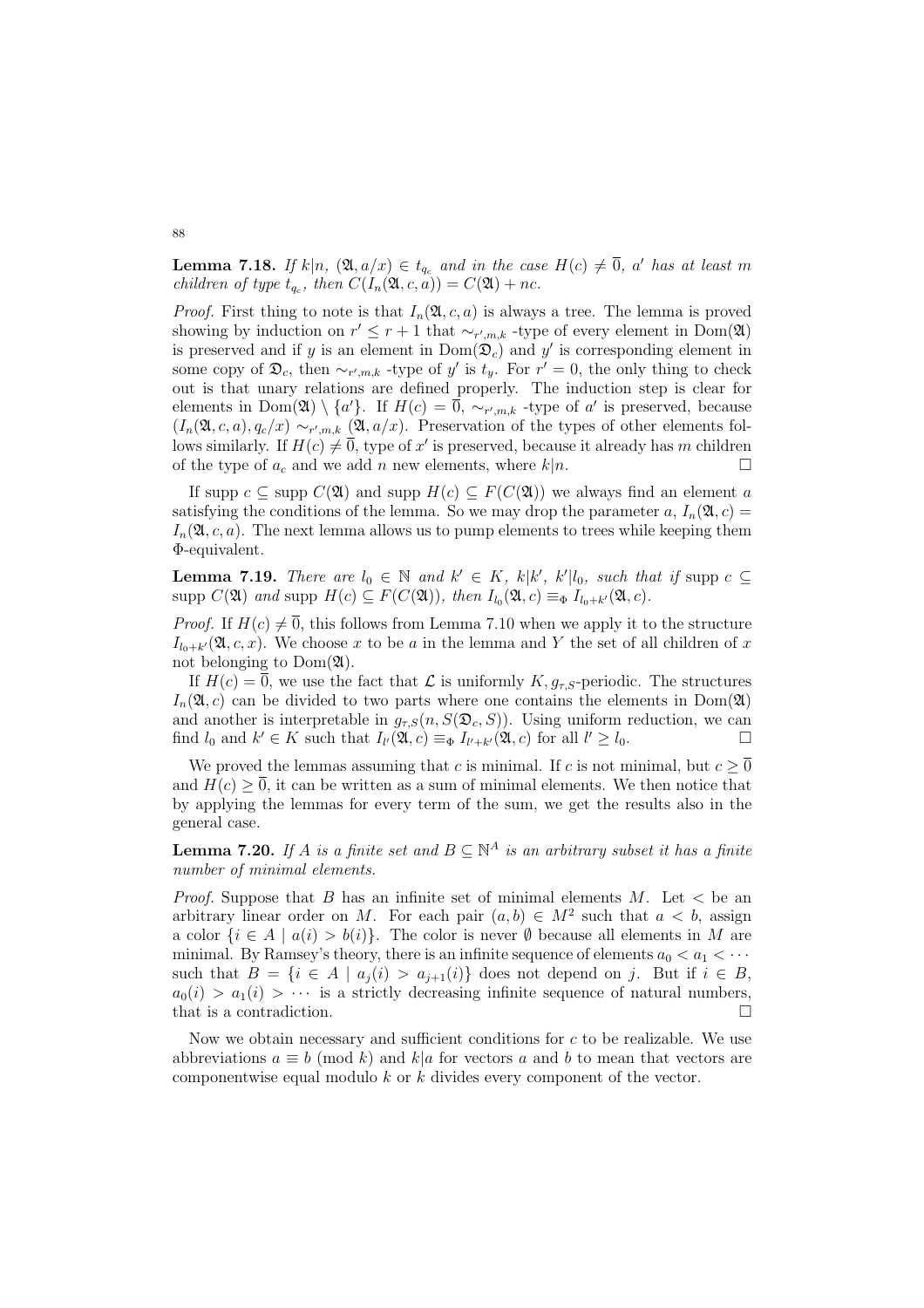**Lemma 7.21.** There is a finite set  $V \subseteq \mathbb{N}^{T_{r,m,k}}$  such that for every  $c \in \mathbb{N}^{T_{r+1,m,k}}$ .

There is a tree  $\mathfrak{A}$  such that  $C(\mathfrak{A})=c$  if and only if there exists  $x \in V$  such that  $x \leq c$ ,  $x \equiv c \pmod{k}$ , supp  $x = \text{supp } c$ ,  $H(c - x) \geq 0$  and supp  $H(c - x) \subseteq F(x)$ .

*Proof.* For every  $c \in \mathbb{N}^{T_{r,m,k}}$ , let  $M_c$  be the set of all trees  $\mathfrak A$  such that supp  $C(\mathfrak A)$  = supp c and  $C(\mathfrak{A}) \equiv c \pmod{k}$ . Let  $V_c$  be the set of elements  $x \in \mathbb{N}^{T_{r+1,m,k}}$  such that  $(x, H(x))$  is a minimal element in the set  $\{(C(\mathfrak{A}), H(C(\mathfrak{A}))) \mid \mathfrak{A} \in M_c\}$ . By the previous lemma each set  $V_c$  is finite. Because  $M_c$  depends only on supp c and c modulo k the union  $V = \bigcup_{c \in \mathbb{N}^{T_{r,m,k}}} V_c$  is also finite.

Assume  $\mathfrak A$  is a tree and  $c = C(\mathfrak A)$ . Let  $x \in V_c \subseteq V$  be an element such that  $x \leq c$  and  $H(x) \leq H(c)$ . This is possible, because  $V_c$  contains all minimal elements realizable on some structure in  $M_c$  and  $c \in M_c$ . Now the first four conditions are satisfied. Because c and x are realizable, supp  $H(c) \subseteq F(c)$  and supp  $H(x) \subseteq F(x)$ .  $F(x)$  depends only on supp x so  $F(c) = F(x)$ . Thus supp  $H(c-x) \subseteq$  supp  $H(c) \cup$ supp  $H(x) \subseteq F(x)$ .

Assume then that c satisfies all conditions of the lemma. Let  $x \in V$  be as in the condition. Because all elements in V are realizable, we find a structure  $\mathfrak{A}_0$  such that  $x = C(\mathfrak{A}_0)$ . Let  $b = \frac{c-x}{k}$ . We know that  $b \geq 0$ ,  $H(b) \geq 0$ , supp  $b \subseteq \text{supp } C(\mathfrak{A})$  and supp  $H(b) \subseteq F(x)$ . Thus  $C(I_k(\mathfrak{A}_0, b)) = c$ .

**Lemma 7.22.** There is  $l_1 \in \mathbb{N}$  such that if

$$
\operatorname{cut}_{l_1,k'}(C(\mathfrak{A})) = \operatorname{cut}_{l_1,k'}(C(\mathfrak{A}')),
$$
  

$$
\operatorname{cut}_{l_1,k'}(H(C(\mathfrak{A})))) = \operatorname{cut}_{l_1,k'}(H(C(\mathfrak{A}'))),
$$
  

$$
C(\mathfrak{A}) \le C(\mathfrak{A}') \text{ and } H(C(\mathfrak{A})) \le H(C(\mathfrak{A}')), \text{ then } \mathfrak{A} \equiv_{\Phi} \mathfrak{A}'.
$$

*Proof.* If  $X \subseteq \mathbb{N}^I$ , denote  $||X|| = \max\{x_i \mid x \in X, i \in I\}$ . Let M be the set of all minimal  $c \in \mathbb{N}^{T_{r+1,m,k}}$ . We put  $l_1 = ||V|| + l_0||M||$ . (Note that if  $x \in V$  then  $(H(x))_t \leq ||V||.$ ) Because every  $c \in \mathbb{N}^{T_{r+1,m,k}}$  was a sum of minimal elements, we can assume without loss of generality that  $b = \frac{C(\mathfrak{A}) - C(\mathfrak{A})}{\nu}$  $\frac{E(-C(2x))}{k'}$  is minimal. Let  $x \in V$  be any element satisfying the conditions of the previous lemma with  $C(\mathfrak{A})$ . If  $t \in \text{supp } b$ ,  $C(\mathfrak{A})$ (t) ≥ l<sub>1</sub>. Hence  $c = C(\mathfrak{A}) - l_0b \geq x$  also satisfies the conditions of the previous lemma and there is a tree  $\mathfrak{A}''$  such that  $C(\mathfrak{A}'') = c$ . This gives

$$
\mathfrak{A} \equiv_{\Phi} I_{l_0}(\mathfrak{A}'', b) \equiv_{\Phi} I_{l_0 + k'}(\mathfrak{A}'', b) \equiv_{\Phi} \mathfrak{A}'.
$$

Now the last obstacle is to prove the equivalence also in the case where  $C(\mathfrak{A})$  and  $C(\mathfrak{A}')$  are incomparable. This is done by finding a new tree  $\mathfrak{A}''$  bigger then  $\mathfrak{A}$  or  $\mathfrak{A}'$ such that we can use the previous lemma to prove equivalences  $\mathfrak{A} \equiv_{\Phi} \mathfrak{A}'' \equiv_{\Phi} \mathfrak{A}'$ .

If we can find  $e \geq 0$ ,  $H(e) \geq 0$  such that supp  $(C(\mathfrak{A}) - C(\mathfrak{A}')) \subseteq$  supp e, supp  $H(C(\mathfrak{A}) - C(\mathfrak{A}')) \subseteq \text{supp } H(e)$ , but  $t \in \text{supp } e \Rightarrow \min\{C(\mathfrak{A})(t), C(\mathfrak{A}')(t)\} \ge$  $l_1$  and  $t \in \text{supp } H(e) \Rightarrow \min\{H(C(\mathfrak{A}))(t), H(C(\mathfrak{A}'))(t)\} \ge l_1$  then  $\mathfrak{A}'' = I_{nk'}(\mathfrak{A}, e)$ will be suitable when  $n$  is chosen large enough.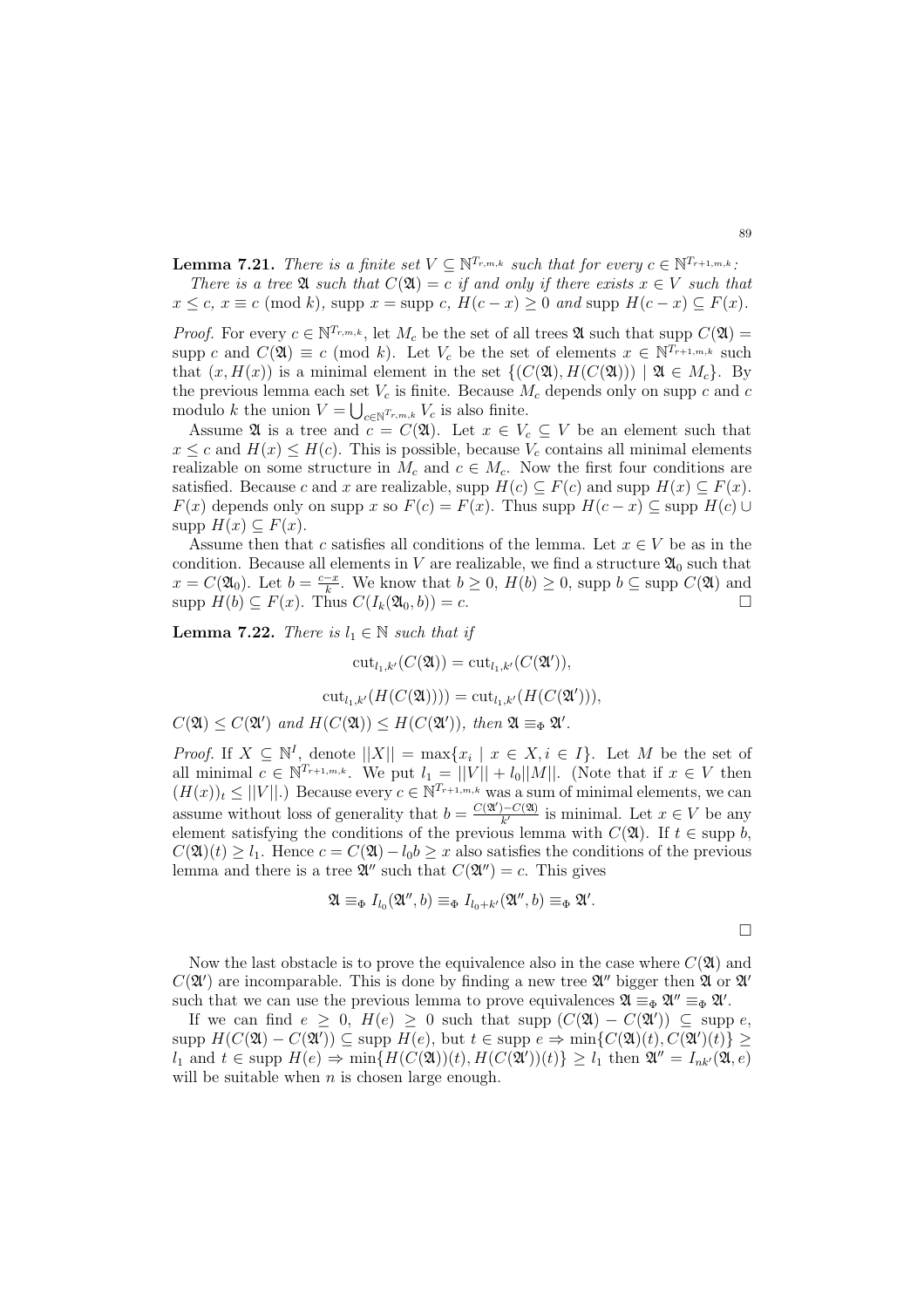**Lemma 7.23.** Let A be a finite set and  $B \subseteq \mathbb{Z}^A$  a submodule. Then there is  $\alpha \geq 1$  such that if  $a \in B$  and  $a \geq 0$ ,  $M/m > \alpha$ ,  $X = \{x \in A \mid a(x) \geq M\}$  and  $A \setminus X = \{x \in A \mid a(x) \leq m\}$  there is  $e \in B$ ,  $e \geq 0$ , such that  $X = \text{supp}(e)$ .

*Proof.* Let  $I \subseteq A$  be an arbitrary subset. The projection  $p_I : \mathbb{Z}^A \to \mathbb{Z}^I$  maps submodule B to submodule  $B' \subset \mathbb{Z}^I$ .

This is a free module, because it is a submodule of  $\mathbb{Z}^{I}$ . Therefore it has a basis B. Let  $b: B \to \mathbb{Z}^A$  such that  $p_I \circ b = id_B$ . We can extend this map to linear map  $q_I : \mathbb{Z}^I \to \mathbb{Z}^A$  such that  $p_I \circ q_I = id_{\mathbb{Z}^I}$ .

Let  $\alpha = \max\{\|q_I\|_{\infty} : I \subseteq A\}$  and suppose a, X, M and m are as in the lemma. Let  $I = A \setminus X$ . Let  $e = a - q_I(p_I(a))$ . Because  $p_I(e) = p_I(a - q_I(p_I(a)))$  $p_I(a) - p_I(a) = 0$ , supp  $e \subseteq X$ . Because  $||p_I(a)||_{\infty} \le m$ ,  $||q_I(p_I(a))||_{\infty} \le \alpha m < M$ and  $X \subseteq \text{supp } e$ .

Apply the lemma for the submodule  $\{(c, H(c)) \mid c \in \mathbb{Z}_{r+1,m,k}^T\} \subseteq \mathbb{Z}^{T_{r+1,m,k}} \times$  $\mathbb{Z}^{T_{r,m,k}}$ . Then put  $l = l_1 \alpha^{|T_{r+1,m,k}| + |T_{r,m,k}|}$ . Suppose  $\text{cut}_{l,k'}(C(\mathfrak{A})) = \text{cut}_{l,k'}(C(\mathfrak{A}'))$ and  $\text{cut}_{l,k'}(H(C(\mathfrak{A})))) = \text{cut}_{l,k'}(H(C(\mathfrak{A}')))$ . Then we can find m and M such that  $l_1 \leq m \leq \alpha m < M \leq l$  and each  $C(\mathfrak{A})(t)$  and  $H(C(\mathfrak{A}))(t)$  is either greater than M or smaller than  $m$ . The lemma gives then  $e$  with desired properties. Thus we have proved:

**Lemma 7.24.** There is  $l \in \mathbb{N}$  such that if  $\text{cut}_{l,k'}(C(\mathfrak{A})) = \text{cut}_{l,k'}(C(\mathfrak{A}'))$  and  $\text{cut}_{l,k'}(H(C(\mathfrak{A})))) = \text{cut}_{l,k'}(H(C(\mathfrak{A}'))), \text{ then } \mathfrak{A} \equiv_{\Phi} \mathfrak{A}'$ .

Now by increasing m we can also drop the second condition. Let  $m' = l + m + k'$ and suppose  $\text{cut}_{l,k'}(C^{\sim_{r+1,m',k}}(\mathfrak{A})) = \text{cut}_{l,k'}(C^{\sim_{r+1,m',k}}(\mathfrak{A}'))$ . Clearly  $\text{cut}_{l,k'}(C(\mathfrak{A})) =$ cut<sub>l,k'</sub>( $C(\mathfrak{A}')$ ). If  $H(C(\mathfrak{A}))(t) \neq H(C(\mathfrak{A}'))(t)$  for some  $t \in T_{r+1,m,k}$  there is an extension of  $t, t' \in T_{r+1,m',k}$ , such that  $H(C^{(r+1,m',k)}(\mathfrak{A}))(t') \neq H(C^{(r+1,m',k)}(\mathfrak{A}'))(t')$  and hence  $t' \in F(C^{r+1,m',k}(\mathfrak{A}))$ . This means that some element of  $\mathfrak A$  has at least m' children realizing t'. Thus  $H(C(\mathfrak{A})) \geq m'-m-k'=l$ .  $H(C(\mathfrak{A})) \equiv H(C(\mathfrak{A}')) \pmod{k'}$ follows from the fact  $C(\mathfrak{A}) \equiv C(\mathfrak{A}') \pmod{k'}$  and linearity of H.

In this way, we get Lemma 7.24 into the form of Theorem 7.16, where additionally r-level subtrees are replaced by neighborhoods of radius r.

7.4. **Trees and**  $FO<sub>(D<sub>k</sub>)</sub>$ . As a corollary of Theorem 7.16 and propositions we showed in Section 6, we get now:

**Corollary 7.25.** If K contains only odd integers,  $\text{FO}_{\leq}(D_k)_{k \in K} \equiv \text{FO}(D_k)_{k \in \text{PFC}(K)}$ on trees.

By Proposition 6.22, query EvenP is definable in  $FO<sub>(D<sub>2</sub>)</sub>$ . The corollary does not hold, if K contains even integers, because of the following proposition and Gaifman-locality of  $\text{FO}(D_k)_{k \in \mathbb{Z}_+}$ .

**Proposition 7.26.** Logic FO(EvenP) is not Gaifman-local on trees.

Proof. The example used in the proof of Proposition 6.23 is a tree, if we add an edge between elements  $(0, 0)$  and  $(0, 1)$  in  $\mathfrak{A}_n$  and remove the edge in the interpretation.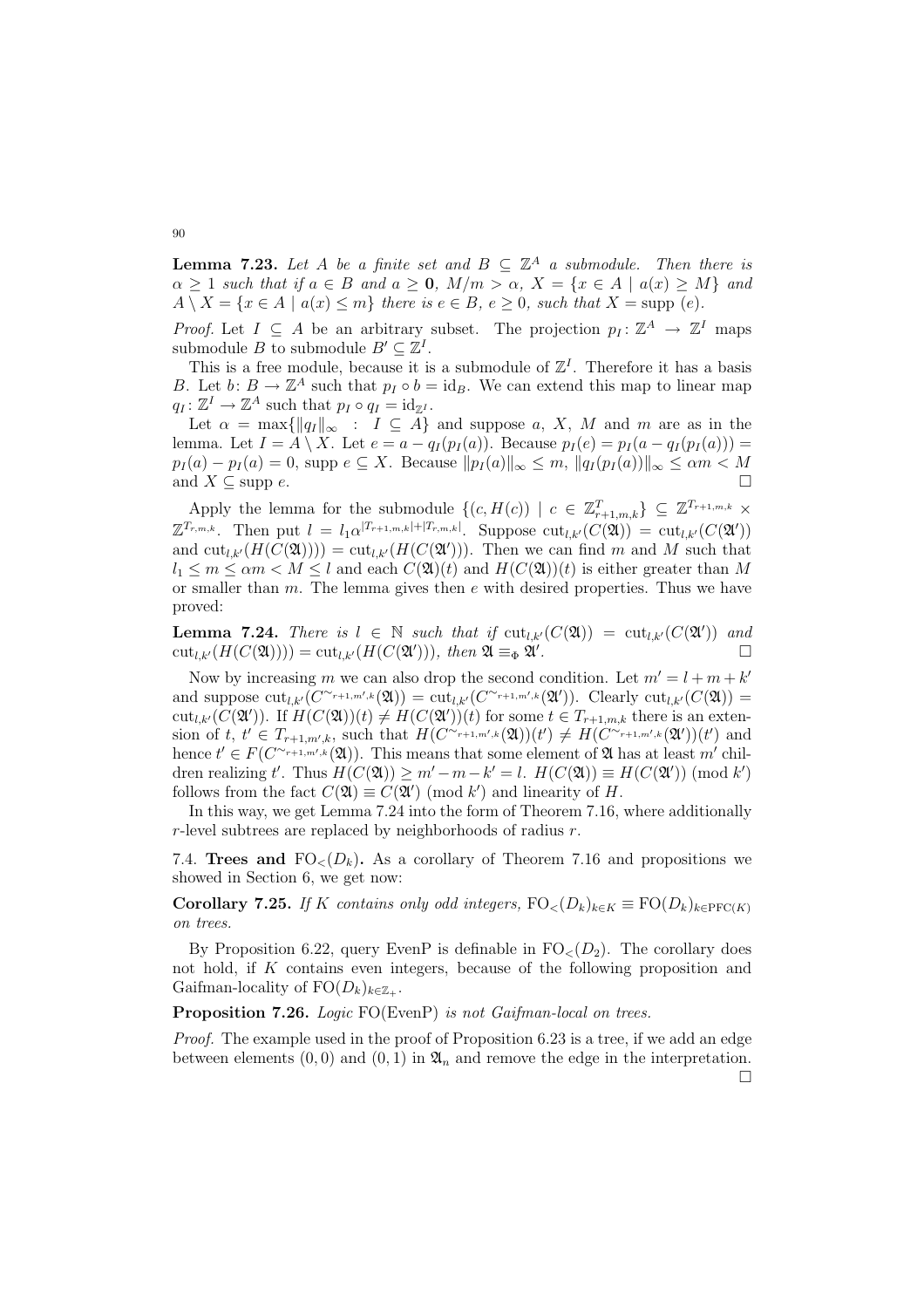It seems, however, conceivable that EvenP is the only new thing expressible in the order-invariant logic with  $D_2$ .

**Conjecture 7.27.** If K contains even integers, then

$$
FO_{<} (D_k)_{k \in K} \equiv FO(\text{EvenP}, D_k)_{k \in PFC(K)}
$$

on trees.

If one tries to prove the conjecture using the same proof structure as used here, the first question is, what is the right replacement of Hanf-locality in this case. Because alternating Gaifman-locality allows cycling three up to some level isomorphic and disjoint subtrees, one possibility would call trees alternatingly Hanf-local, if the bijection between trees can be composed from alternating permutations of up to some level isomorphic subtrees.

This seems to work well with different pumping constructions used in the proof, but showing an analogue of Lemma 7.2 is not trivial. Every alternating permutation can be composed from 3-cycles, but the problem is how to order the cycles so that when applying the cycle, subtrees of the elements do not intersect.

## **REFERENCES**

- [ABL04] Marcelo Arenas, Pablo Barcelo, and Leonid Libkin. Game-based notions of locality over finite models. In CSL'04, 2004.
- [Bro24] L. E. J. Brouwer. Zum natürlichen Dimensionsbegriff. *Math. Z.*, 21(1):312–314, 1924.
- [BS05a] Michael Benedikt and Luc Segoufin. Regular tree languages definable in FO. In STACS´05, 2005.
- [BS05b] Michael Benedikt and Luc Segoufin. Towards a characterization of order-invariant queries over tame structures. In CSL´05, 2005.
- [Ebb85] H.-D. Ebbinghaus. Extended logics: the general framework. In Model-theoretic logics, Perspect. Math. Logic, pages 25–76. Springer, New York, 1985.
- [EF99] Heinz-Dieter Ebbinghaus and Jörg Flum. Finite model theory. Perspectives in Mathematical Logic. Springer-Verlag, Berlin, second edition, 1999.
- [FSV95] Ronald Fagin, Larry J. Stockmeyer, and Moshe Y. Vardi. On monadic NP vs monadic co-NP. Inform. and Comput., 120(1):78–92, 1995.
- [Gai82] Haim Gaifman. On local and nonlocal properties. In Proceedings of the Herbrand symposium (Marseilles, 1981), volume 107 of Stud. Logic Found. Math., pages 105–135, Amsterdam, 1982. North-Holland.
- [GS96] Yuri Gurevich and Saharon Shelah. On finite rigid structures. J. Symbolic Logic, 61(2):549–562, 1996.
- [GS00] Martin Grohe and Thomas Schwentick. Locality of order-invariant first-order formulas. ACM Trans. Comput. Log., 1(1):112–130, 2000.
- [Han65] William Hanf. Model-theoretic methods in the study of elementary logic. In Theory of Models (Proc. 1963 Internat. Sympos. Berkeley), pages 132–145. North-Holland, Amsterdam, 1965.
- [Hel89] Lauri Hella. Definability hierarchies of generalized quantifiers. Annals of Pure and Applied Logic, 43(4):235–271, 1989.
- [Hel96] Lauri Hella. Logical hierarchies in PTIME. Inform. and Comput., 129(1):1–19, 1996.
- [HLN99] Lauri Hella, Leonid Libkin, and Juha Nurmonen. Notions of locality and their logical characterizations over finite models. J. Symbolic Logic, 64(4):1751–1773, 1999.